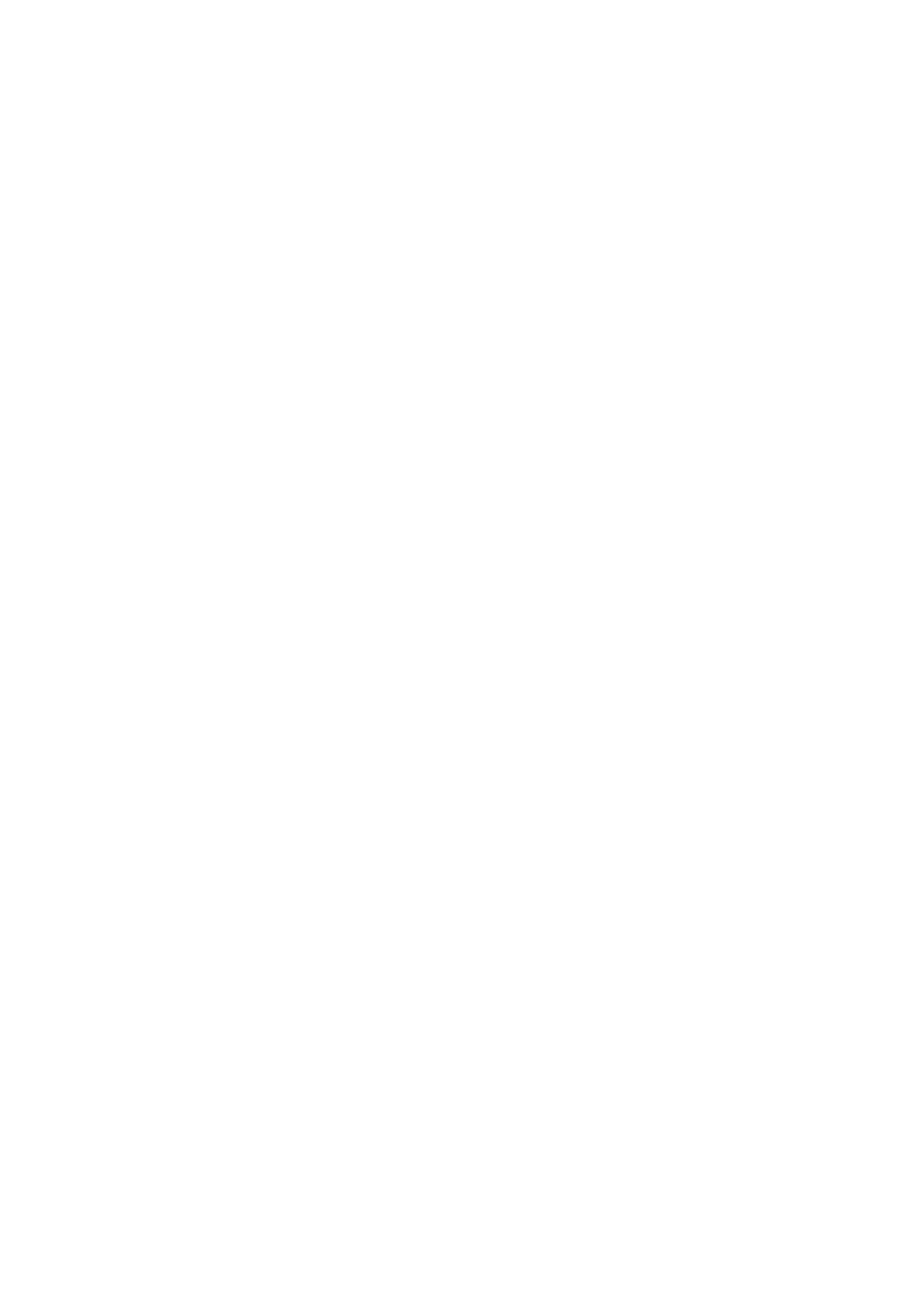

# THE FUTURE RELATIONSHIP BETWEEN THE UNITED KINGDOM AND THE EUROPEAN UNION

Presented to Parliament by the Prime Minister by Command of Her Majesty

July 2018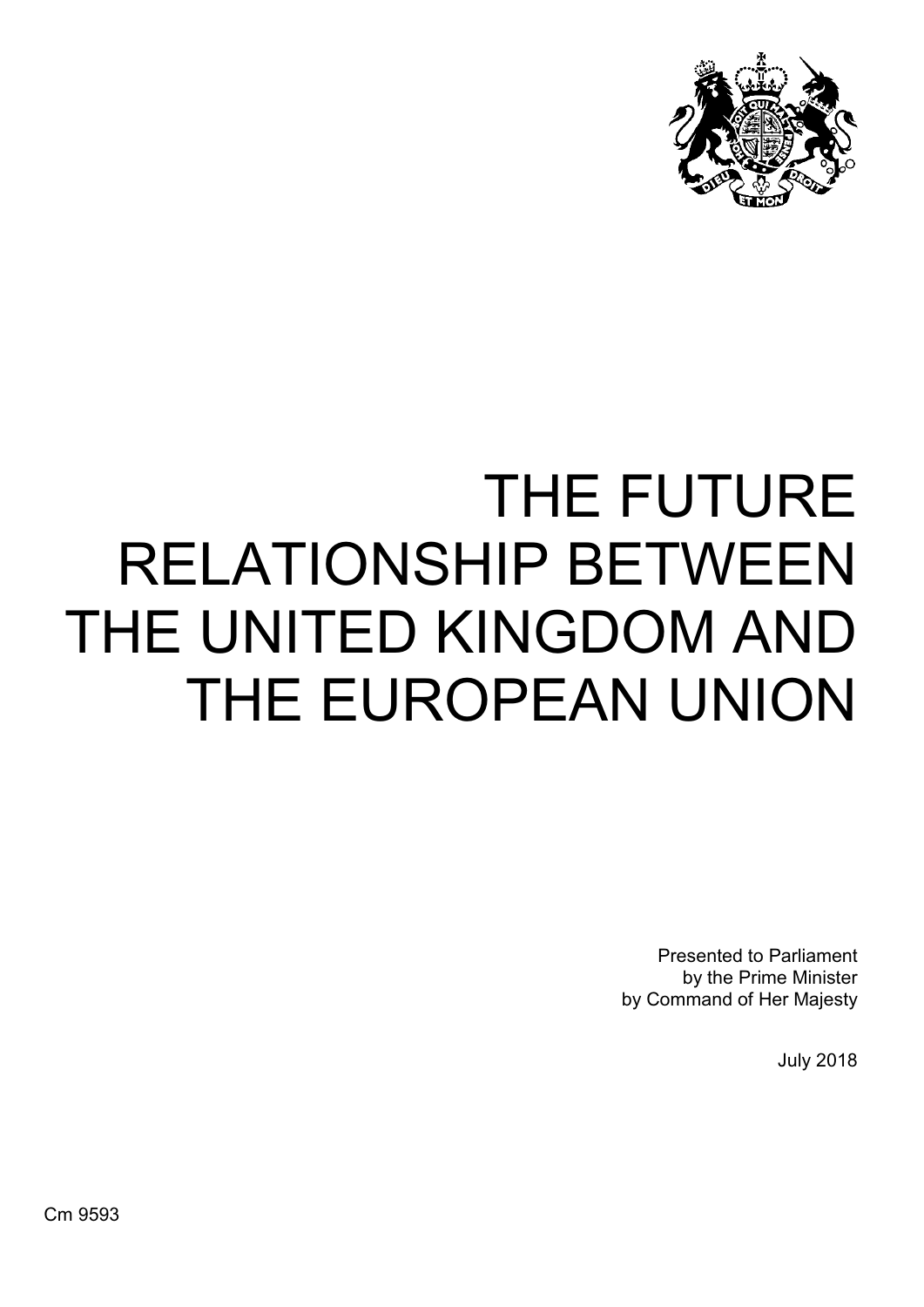

© Crown copyright 2018

This publication is licensed under the terms of the Open Government Licence v3.0 except where otherwise stated. To view this licence, visit [nationalarchives.gov.uk/doc/open](http://nationalarchives.gov.uk/doc/open-government-licence/version/3/)[government-licence/version/3](http://nationalarchives.gov.uk/doc/open-government-licence/version/3/)

Where we have identified any third party copyright information you will need to obtain permission from the copyright holders concerned.

This publication is available at [www.gov.uk/government/publications](http://www.gov.uk/government/publications) Any enquiries regarding this publication should be sent to us at [publiccorrespondence@cabinetoffice.gov.uk](mailto:publiccorrespondence@cabinetoffice.gov.uk)

ISBN 978-1-5286-0701-8

CCS0718050590-001 07/18

Printed on paper containing 75% recycled fibre content minimum.

Printed in the UK by the APS Group on behalf of the Controller of Her Majesty's Stationery Office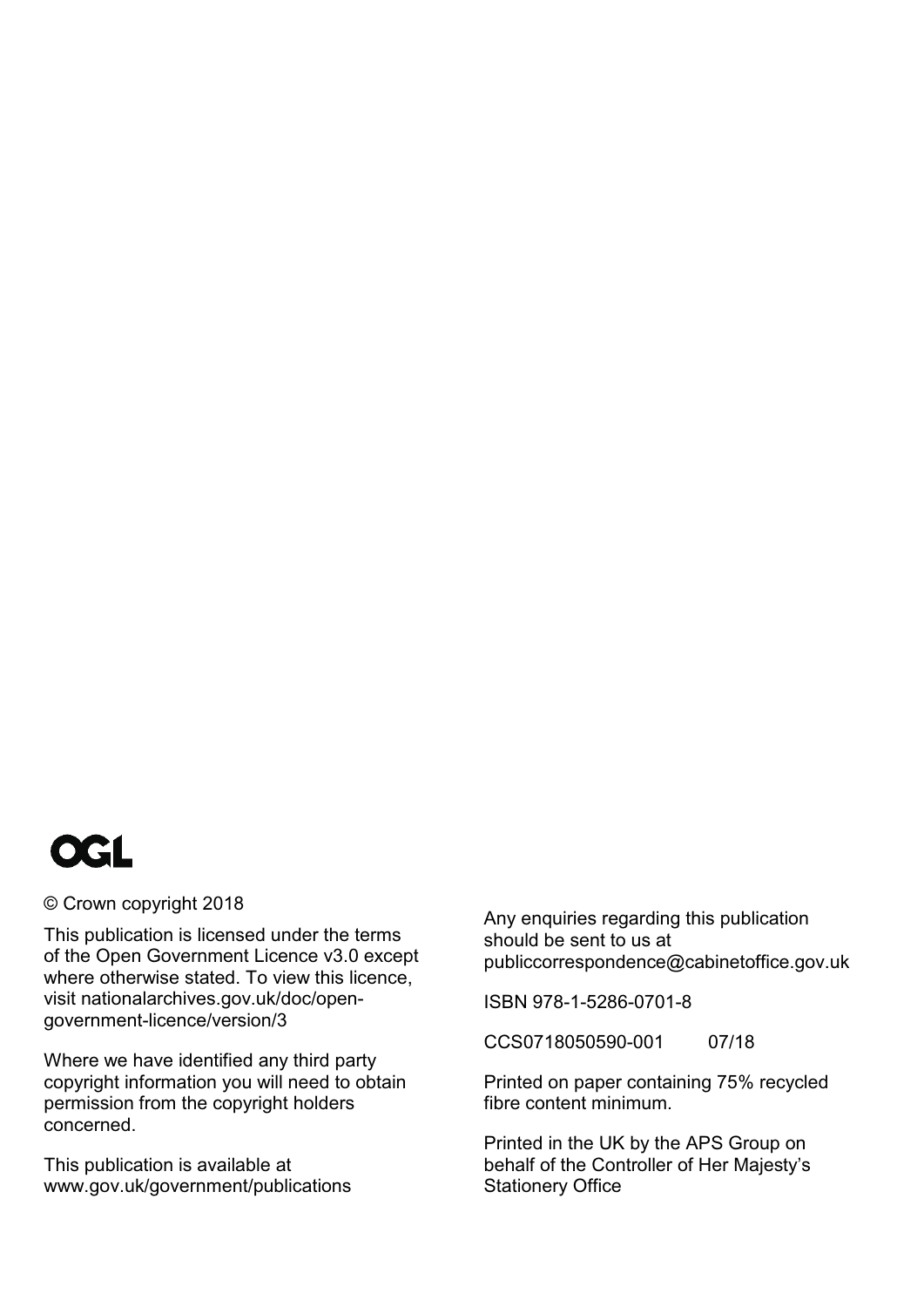# Foreword by the Prime Minister



In the referendum on 23 June 2016 – the largest ever democratic exercise in the United Kingdom – the British people voted to leave the European Union.

And that is what we will do – leaving the Single Market and the Customs Union, ending free movement and the jurisdiction of the European Court of Justice in this country, leaving the Common Agricultural Policy and the Common Fisheries Policy, and ending the days of sending vast sums of money to the EU every year. We will take back control of our money, laws, and borders, and begin a new exciting chapter in our nation's history.

It now falls to us all to write that chapter. That is why over the last two years I have travelled up and down the country, listening to views from all four nations of our United Kingdom and every side of the debate. One thing has always been clear – there is more that binds this great country together than divides it. We share an ambition for our country to be fairer and more prosperous than ever before.

We are an outward-facing, trading nation; we have a dynamic, innovative economy; and we live by common values of openness, the rule of law, and tolerance of others.

Leaving the EU gives us the opportunity to deliver on that ambition once and for all – strengthening our economy, our communities, our union, our democracy, and our place in the world, while maintaining a close friendship and strong partnership with our European neighbours.

But to do so requires pragmatism and compromise from both sides.

At the very start of our negotiations, the Government set out the principles which would guide our approach – and the EU set out theirs. Some of those principles, as you would expect, were in tension. Some of the first proposals each side advanced were not acceptable to the other. That is inevitable in a negotiation. So we have evolved our proposals, while sticking to our principles. The proposal set out in this White Paper finds a way through which respects both our principles and the EU's.

This was the spirit in which my Cabinet agreed a way forward at Chequers. It is the spirit in which my Government has approached this White Paper. And it is the spirit in which I now expect the EU to engage in the next phase of the negotiations.

Our proposal is comprehensive. It is ambitious. And it strikes the balance we need – between rights and obligations.

It would ensure that we leave the EU, without leaving Europe.

It would return accountability over the laws we live by to London, Edinburgh, Cardiff and Belfast, and end the jurisdiction of the European Court of Justice in the UK.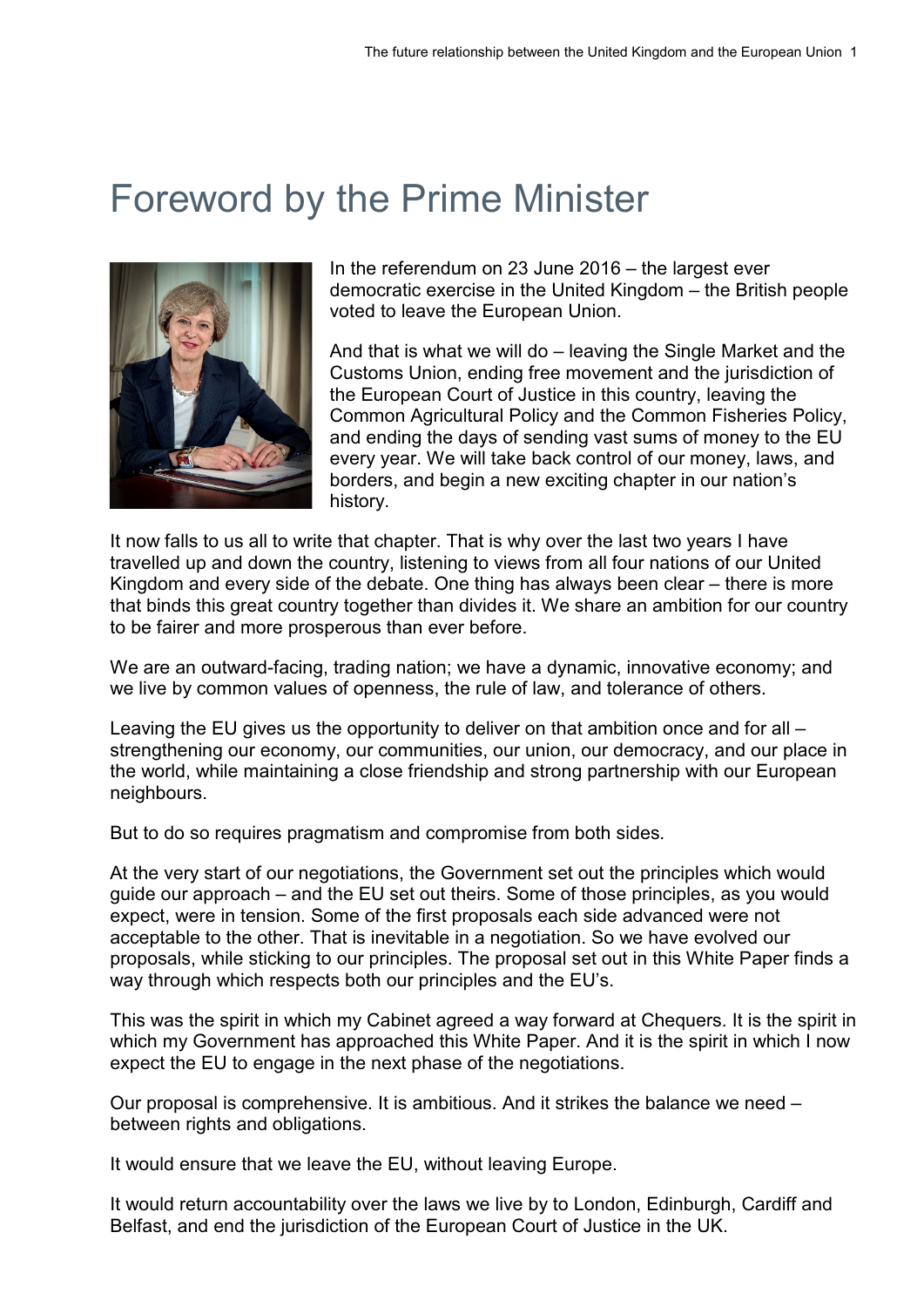It would preserve the UK's and the EU's frictionless access to each other's markets for goods, protecting jobs and livelihoods on both sides, and propose new arrangements for services.

It would meet our shared commitments to Northern Ireland and Ireland through the overall future relationship, in a way that respects the EU's autonomy without harming the UK's constitutional and economic integrity.

It would end free movement, taking back control of the UK's borders.

It would see the UK step out into the world, driving forward an independent trade policy by striking trade deals with new friends and old allies.

It would maintain the shared security capabilities that keep citizens in the UK and the EU safe, as we work in partnership with Member States to tackle crime and terrorism.

It would end vast annual contributions to the EU budget, releasing funds for domestic priorities – in particular our long-term plan for the NHS.

It would take us out of the Common Agricultural Policy and Common Fisheries Policy, ensuring we can better meet the needs of farming and fishing communities.

It would maintain our current high standards on consumer and employment rights and the environment.

And it would enable co-operation to continue in areas including science and international development, improving people's lives within and beyond Europe's borders.

In short, the proposal set out in this White Paper would honour the result of the referendum.

It would deliver a principled and practical Brexit that is in our national interest, and the UK's and the EU's mutual interest.

So together we must now get on and deliver it – securing the prosperity and the security of our citizens for generations to come.

**PRIME MINISTER RT HON THERESA MAY MP**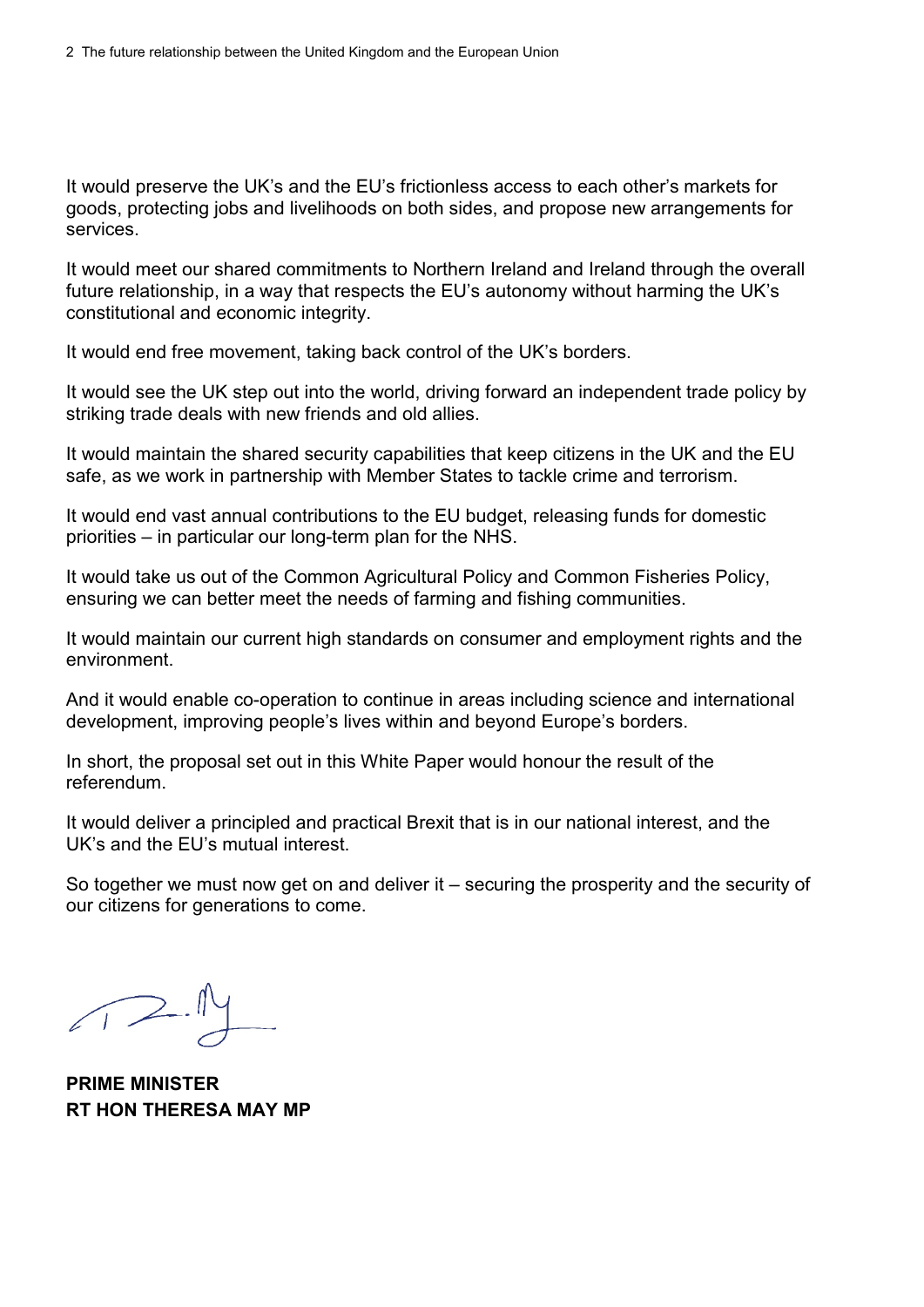# Foreword by the Secretary of State



Leaving the European Union involves challenge and opportunity. We need to rise to the challenge and grasp the opportunities.

Technological revolutions and scientific transformations are driving major changes in the global economy. In line with our modern Industrial Strategy, this Government is determined to make sure the UK is ready to lead the industries of the future and seize the opportunities of global trade.

At the same time, we need to cater for the deeply integrated supply chains that criss-cross the UK and the EU, and which have developed over our 40 years of membership.

The plan outlined in this White Paper delivers this balance.

It would take the UK out of the Single Market and the Customs Union.

It would give the UK the flexibility we need to strike new trade deals around the world, in particular breaking new ground for agreements in services.

It would maintain frictionless trade in goods between the UK and the EU through a new free trade area, responding to the needs of business.

It would deliver on both sides' commitments to Northern Ireland and Ireland, avoiding a hard border without compromising the EU's autonomy or UK sovereignty.

This is the right approach – for both the UK and for the EU. The White Paper sets out in detail how it would work.

Alongside this unprecedented economic partnership, we also want to build an unrivalled security partnership, and an unparalleled partnership on cross-cutting issues such as data, and science and innovation.

And to bolster this cooperation, we will need a new model of working together that allows the relationship to function smoothly on a day-to-day basis, and respond and adapt to new threats and global shifts while taking back control of our laws.

The White Paper details our proposals in all of these areas, setting out a comprehensive vision for the future relationship.

It is a vision that respects the result of the referendum, and delivers a principled and practical Brexit.

Janin Road

**RT HON DOMINIC RAAB MP SECRETARY OF STATE FOR EXITING THE EUROPEAN UNION**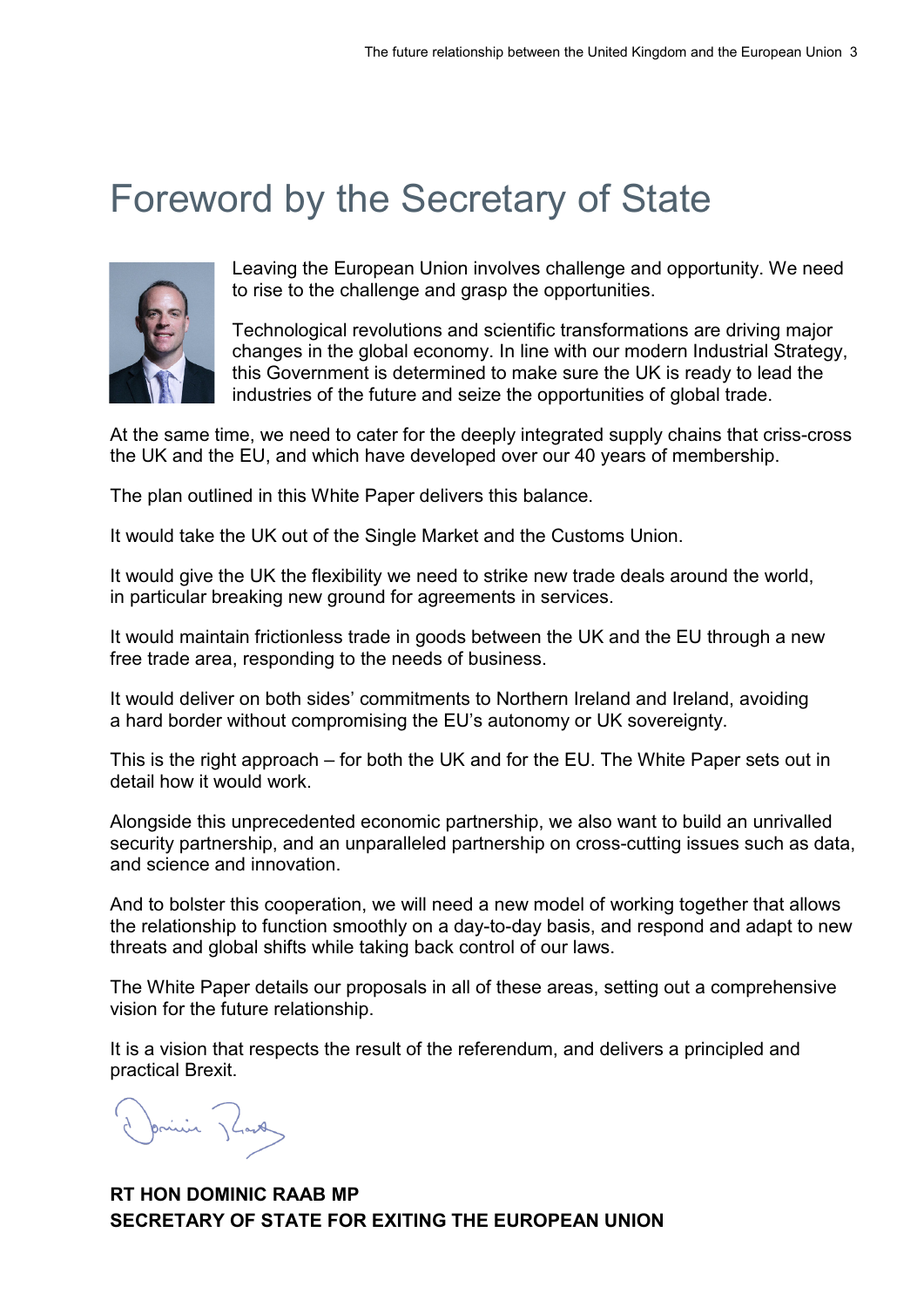The future relationship between the United Kingdom and the European Union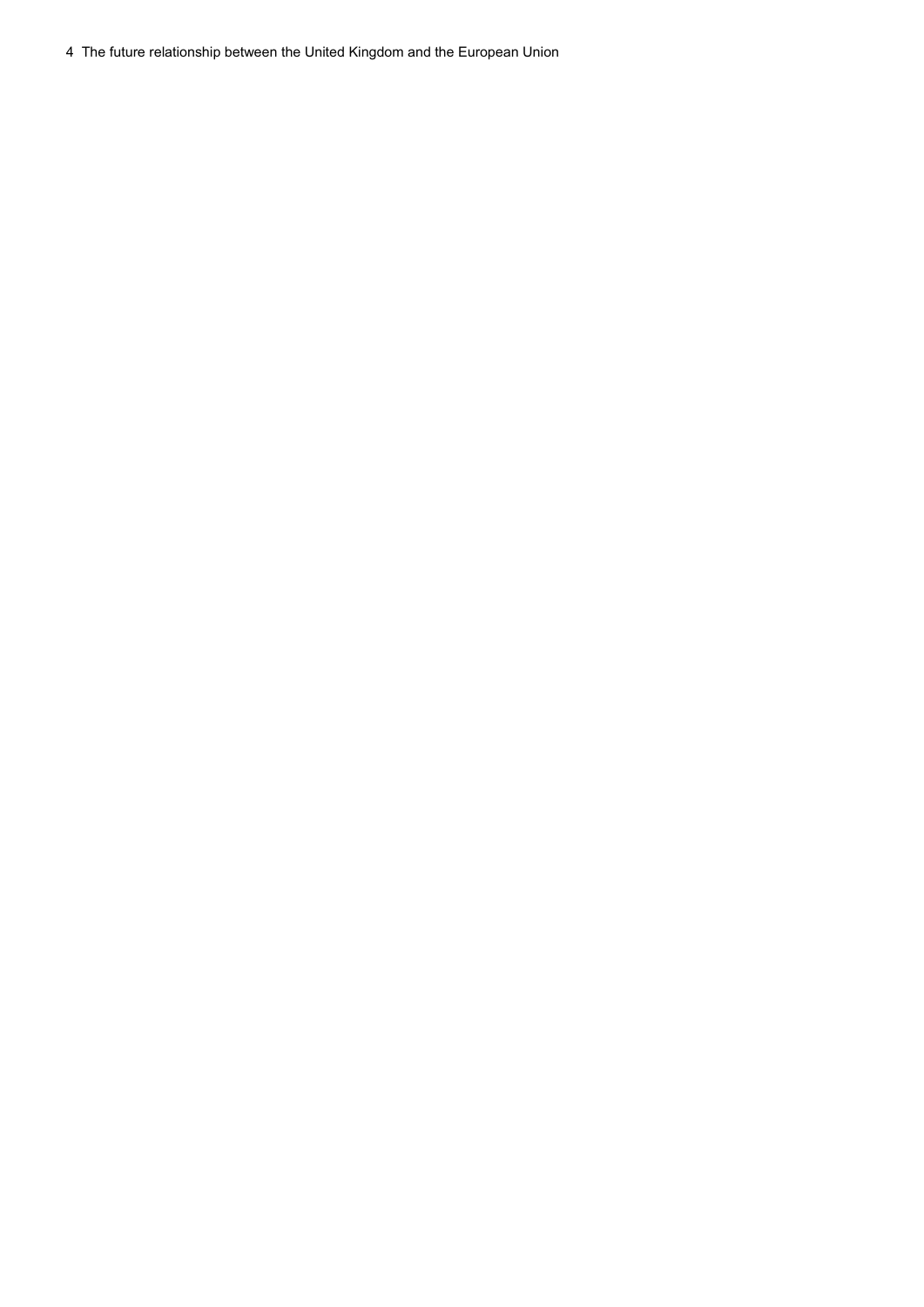# **Contents**

| <b>Executive Summary</b>                             | 6  |
|------------------------------------------------------|----|
| <b>Chapter 1 - Economic partnership</b>              | 13 |
| 1.1 Summary                                          | 13 |
| 1.2 Goods                                            | 15 |
| 1.3 Services and investment                          | 25 |
| 1.4 Framework for mobility                           | 32 |
| 1.5 Digital                                          | 35 |
| 1.6 Open and fair competition                        | 37 |
| 1.7 Socio-economic cooperation                       | 41 |
| 1.8 Independent trade policy                         | 47 |
| <b>Chapter 2 – Security partnership</b>              | 51 |
| 2.1 Summary                                          | 51 |
| 2.2 Shared security context                          | 53 |
| 2.3 Law enforcement and criminal justice cooperation | 54 |
| 2.4 Foreign policy, defence and development          | 63 |
| 2.5 Wider security issues                            | 69 |
| Chapter 3 – Cross-cutting and other cooperation      | 73 |
| 3.1 Summary                                          | 73 |
| 3.2 Data protection                                  | 73 |
| 3.3 Classified information                           | 76 |
| 3.4 Cooperative accords                              | 76 |
| 3.5 Fishing opportunities                            | 81 |
| <b>Chapter 4 - Institutional arrangements</b>        | 84 |
| 4.1 Summary                                          | 84 |
| 4.2 A practical and flexible partnership             | 84 |
| 4.3 New forms of dialogue                            | 87 |
| 4.4 Administrative provisions                        | 89 |
| 4.5 Resolving disputes                               | 92 |
| 4.6 Accountability at home                           | 94 |
| <b>Conclusion and next steps</b>                     | 97 |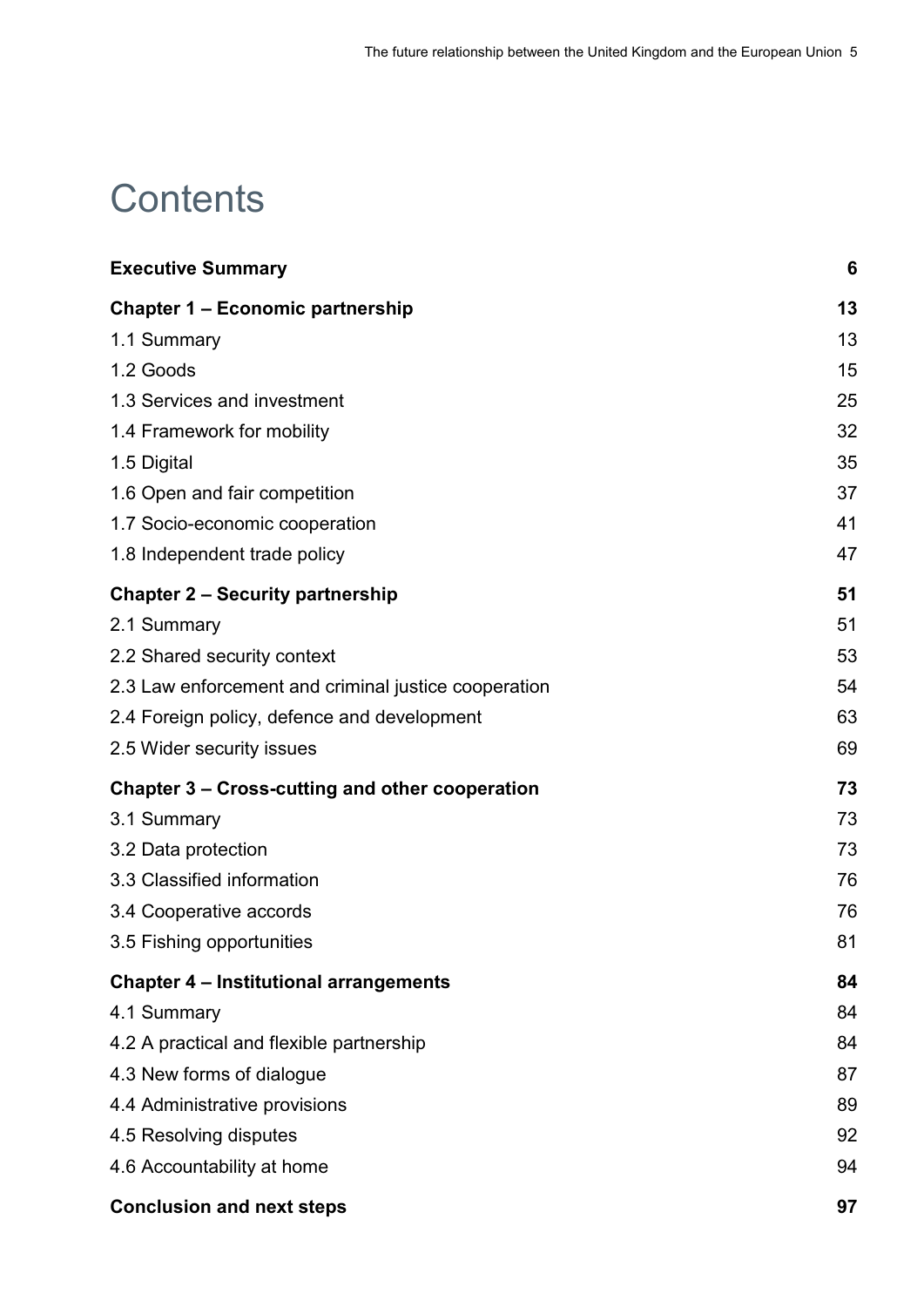# Executive Summary

The United Kingdom will **leave the European Union on 29 March 2019** and begin to chart a new course in the world.

The Government will have **delivered on the result of the 2016 referendum** – the biggest democratic exercise in this country's history. And it will have reached a key milestone in its principal mission – to build a country that works for everyone. A country that is stronger, fairer, more united and more outward-looking.

# **A detailed vision**

To fulfil that mission, the Government is advancing a detailed proposal for a **principled and practical Brexit**.

This proposal **underpins the vision set out by the Prime Minister at Lancaster House, in Florence, at Mansion House and in Munich**, and in doing so addresses questions raised by the EU in the intervening months – explaining how the relationship would work, what benefits it would deliver for both sides, and why it would respect the sovereignty of the UK as well as the autonomy of the EU.

At its core, it is a package that strikes a **new and fair balance** of rights and obligations.

One that the Government hopes will yield a **redoubling of effort in the negotiations**, as the UK and the EU work together to develop and agree the framework for the future relationship this autumn.

# **A principled Brexit**

A principled Brexit means **respecting the result of the referendum** and the decision of the UK public to take back control of the UK's laws, borders and money – and doing so in a way that supports the Government's wider objectives across five key areas of the UK's national life.

For the **economy**, developing a broad and deep economic relationship with the EU that maximises future prosperity in line with the modern Industrial Strategy and minimises disruption to trade between the UK and the EU, protecting jobs and livelihoods – at the same time making the most of trading opportunities around the world.

For **communities**, addressing specific concerns voiced in the referendum by ending free movement and putting in place a new immigration system, introducing new independent policies to support farming and fishing communities, using the Shared Prosperity Fund to spark a new wave of regeneration in the UK's towns and cities, and keeping citizens safe.

For the **union**, meeting commitments to Northern Ireland by protecting the peace process and avoiding a hard border, safeguarding the constitutional and economic integrity of the UK, and devolving the appropriate powers to Edinburgh, Cardiff and Belfast – while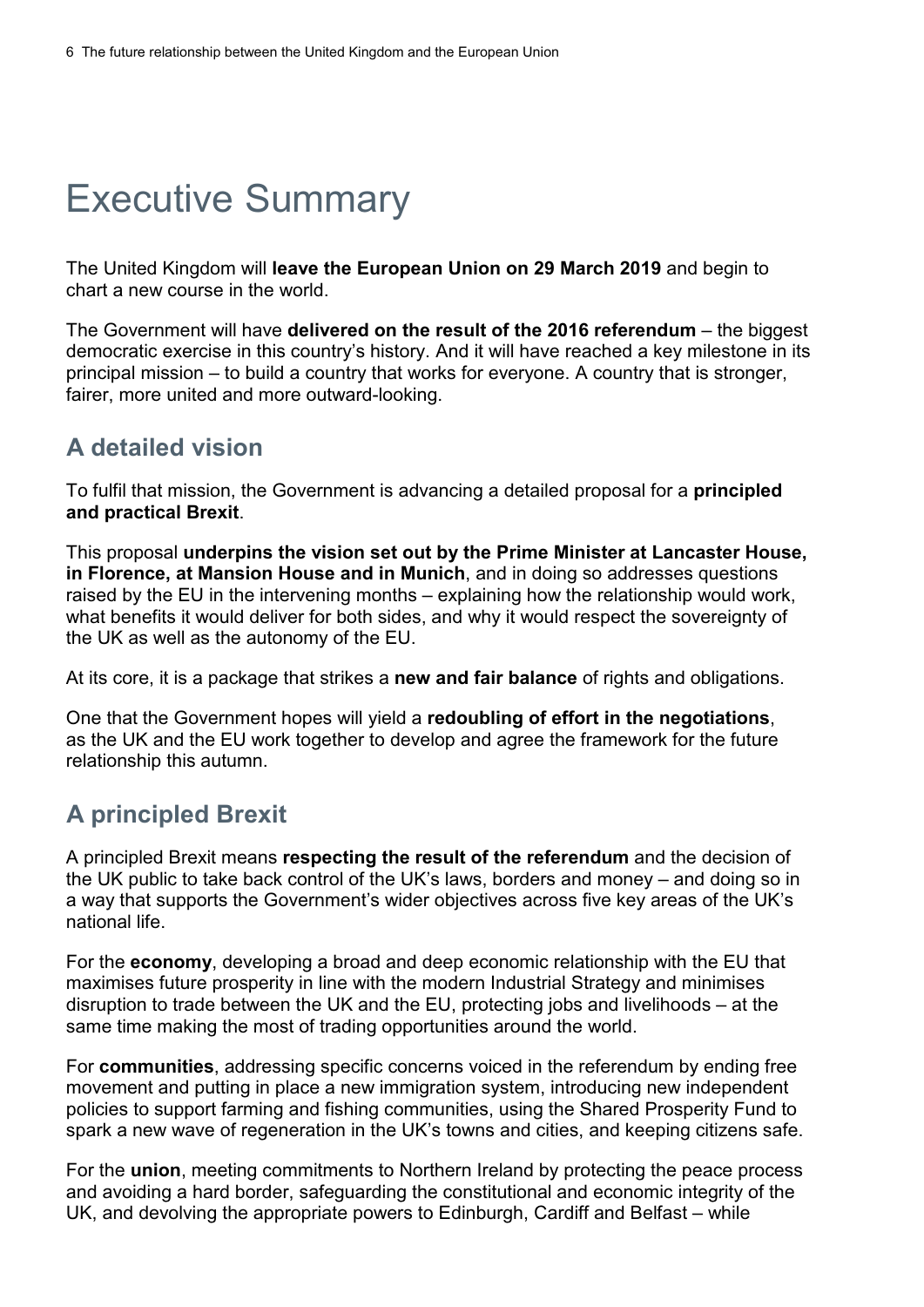ensuring the deal delivers for the Crown Dependencies, Gibraltar and the other Overseas Territories, noting there will be no change in their long-standing relationships with the UK.

For **democracy**, leaving the EU's institutions and reclaiming the UK's sovereignty, ensuring the laws people live by are passed by those they elect and enforced by UK courts, with clear accountability to the people of the UK.

For the **UK's place in the world**, continuing to promote innovation and new ideas, asserting a fully independent foreign policy, and working alongside the EU to promote and protect shared European values of democracy, openness and liberty.

#### **A new relationship**

Guided by these principles, the Government is determined to build a **new relationship that works for both the UK and the EU**. One which sees the UK leave the Single Market and the Customs Union to seize new opportunities and forge a new role in the world, while protecting jobs, supporting growth and maintaining security cooperation.

The Government believes this new relationship needs to be broader in scope than any other that exists between the EU and a third country. It should **reflect the UK's and the EU's deep history, close ties, and unique starting point**. And it must deliver real and lasting benefits for both sides, supporting shared prosperity and security – which is why the Government is proposing to structure the relationship around an economic partnership and a security partnership.

The future relationship also needs to be informed by both the UK and the EU taking a **responsible approach to avoiding a hard border between Northern Ireland and Ireland**, in a way that respects the constitutional and economic integrity of the UK and the autonomy of the EU.

#### **Economic partnership**

In designing the new trading relationship, the UK and the EU should therefore focus on ensuring continued **frictionless access at the border to each other's markets for goods**.

To deliver this goal, the Government is proposing the establishment of **a free trade area for goods**.

This free trade area would **protect the uniquely integrated supply chains and 'just-in-time' processes** that have developed across the UK and the EU over the last 40 years, and the jobs and livelihoods dependent on them, ensuring businesses on both sides can continue operating through their current value and supply chains. It would avoid the need for customs and regulatory checks at the border, and mean that businesses would not need to complete costly customs declarations. And it would enable products to only undergo one set of approvals and authorisations in either market, before being sold in both.

As a result, the free trade area for goods would see the UK and the EU **meet their shared commitments to Northern Ireland and Ireland** through the overall future relationship.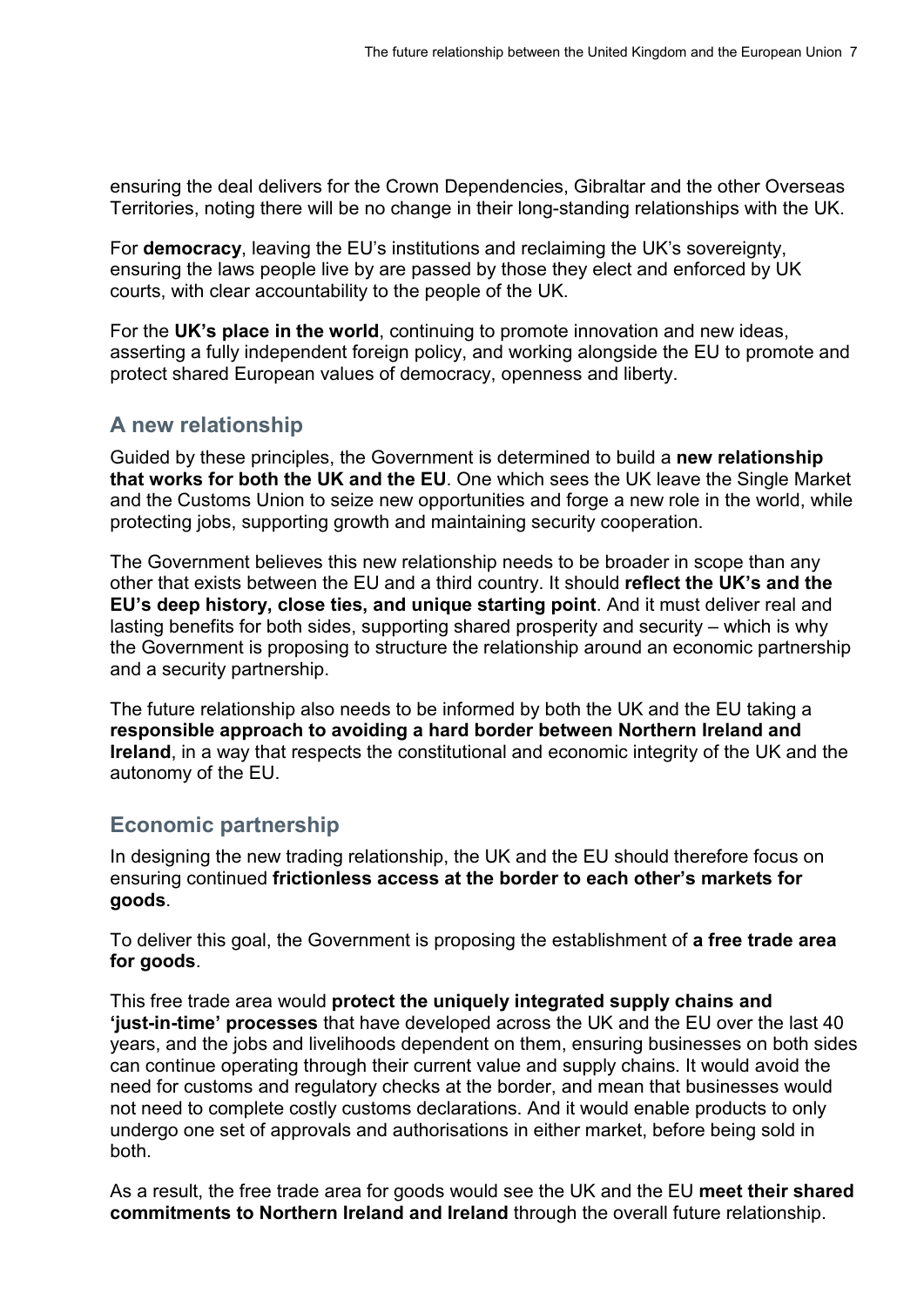It would avoid the need for a hard border between Northern Ireland and Ireland, without harming the internal market of the UK – doing so in a way that fully respects the integrity of the EU's Single Market, Customs Union, and its rules-based framework.

These **close arrangements on goods should sit alongside new ones for services and digital**, giving the UK the freedom to chart its own path in the areas that matter most for its economy. The Government wants to minimise new barriers to trade between the UK and the EU, and hopes that both sides will work together to reduce them further over time – but acknowledges that there will be more barriers to the UK's access to the EU market than is the case today.

Finally, a relationship this deep will need to be supported by provisions giving both sides confidence that **the trade that it facilitates will be both open and fair.** So the Government is proposing reciprocal commitments that would ensure UK businesses could carry on competing fairly in EU markets, and EU businesses operating in the UK could do the same.

On this basis, the Government's vision is for an **economic partnership** that includes:

- a common rulebook for **goods including agri-food**, covering only those rules necessary to provide for frictionless trade at the border – meaning that the UK would make an upfront choice to commit by treaty to ongoing harmonisation with the relevant EU rules, with all those rules legislated for by Parliament or the devolved legislatures;
- participation by the UK in those EU **agencies that provide authorisations for goods** in highly regulated sectors – namely the European Chemicals Agency, the European Aviation Safety Agency, and the European Medicines Agency – accepting the rules of these agencies and contributing to their costs, under new arrangements that recognise the UK will not be a Member State;
- the phased introduction of a new **Facilitated Customs Arrangement** that would remove the need for customs checks and controls between the UK and the EU as if they were a combined customs territory, which would enable the UK to control its own tariffs for trade with the rest of the world and ensure businesses paid the right or no tariff, becoming operational in stages as both sides complete the necessary preparations;
- in combination with **no tariffs on any goods**, these arrangements would avoid any new friction at the border, and protect the integrated supply chains that span the UK and the EU, safeguarding the jobs and livelihoods they support;
- new arrangements on **services and digital**, providing regulatory freedom where it matters most for the UK's services-based economy, and so ensuring the UK is best placed to capitalise on the industries of the future in line with the modern Industrial Strategy, while recognising that the UK and the EU will not have current levels of access to each other's markets;
- new economic and regulatory arrangements for **financial services**, preserving the mutual benefits of integrated markets and protecting financial stability while respecting the right of the UK and the EU to control access to their own markets – noting that these arrangements will not replicate the EU's passporting regimes;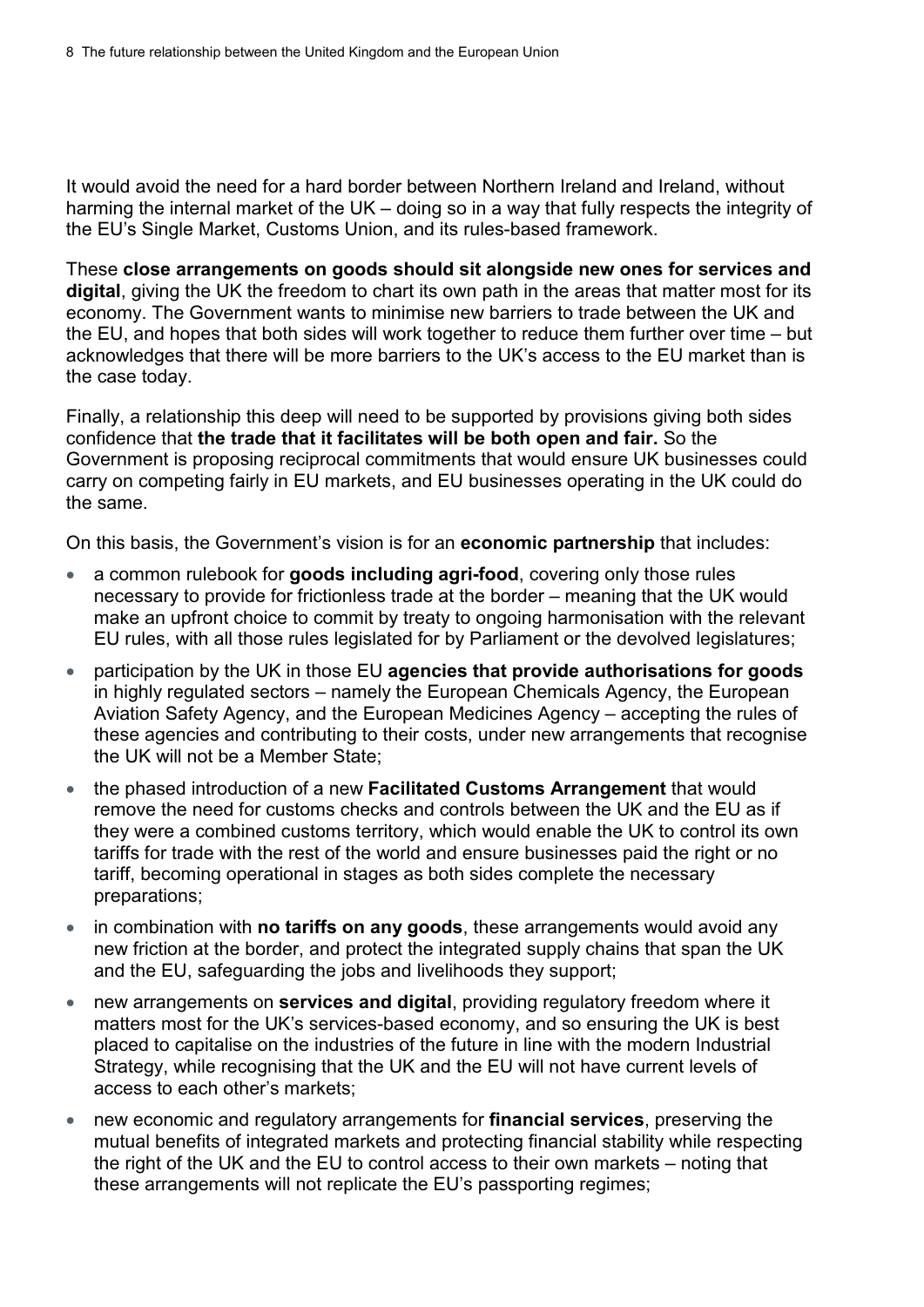- continued cooperation on **energy and transport** preserving the Single Electricity Market in Northern Ireland and Ireland, seeking broad cooperation on energy, developing an air transport agreement, and exploring reciprocal arrangements for road hauliers and passenger transport operators;
- a **new framework** that respects the UK's control of its borders and enables UK and EU citizens to continue to travel to each other's countries, and businesses and professionals to provide services – in line with the arrangements that the UK might want to offer to other close trading partners in the future; and
- in light of the depth of this partnership, binding provisions that guarantee an **open and fair trading environment** – committing to apply a common rulebook for state aid, establishing cooperative arrangements between regulators on competition, and agreeing to maintain high standards through non-regression provisions in areas including the environment and employment rules, in keeping with the UK's strong domestic commitments.

Taken together, such a partnership would see the UK and the EU **meet their commitments to Northern Ireland and Ireland through the overall future relationship**: preserving the constitutional and economic integrity of the UK; honouring the letter and the spirit of the Belfast ('Good Friday') Agreement; and ensuring that the operational legal text the UK will agree with the EU on the 'backstop' solution as part of the Withdrawal Agreement will not have to be used.

And while what the Government is proposing is ambitious in its breadth and depth, it is also workable and delivers on the referendum result – **fully respecting the sovereignty of the UK, just as it respects the autonomy of the EU** – with Parliament having the right to decide which legislation it adopts in the future, recognising there could be proportionate implications for the operation of the future relationship where the UK and the EU had a common rulebook.

In short, this proposal represents a **fair and pragmatic balance** for the future trading relationship between the UK and the EU – one that would protect jobs and livelihoods, and deliver an outcome that is truly in the interests of both sides.

#### **Security partnership**

Europe's security has been and will remain the UK's security, which is why the Government has made an **unconditional commitment** to maintain it.

During the UK's membership of the EU, it has **worked with all Member States to develop a significant suite of tools that supports the UK's and the EU's combined operational capabilities**, and helps keep citizens safe. It is important that the UK and the EU continue that cooperation, avoiding gaps in operational capability after the UK's withdrawal.

The UK will no longer be part of the EU's common policies on foreign, defence, security, justice and home affairs. Instead, the Government is proposing a new security partnership that maintains close cooperation – because **as the world continues to change, so too do the threats the UK and the EU both face**.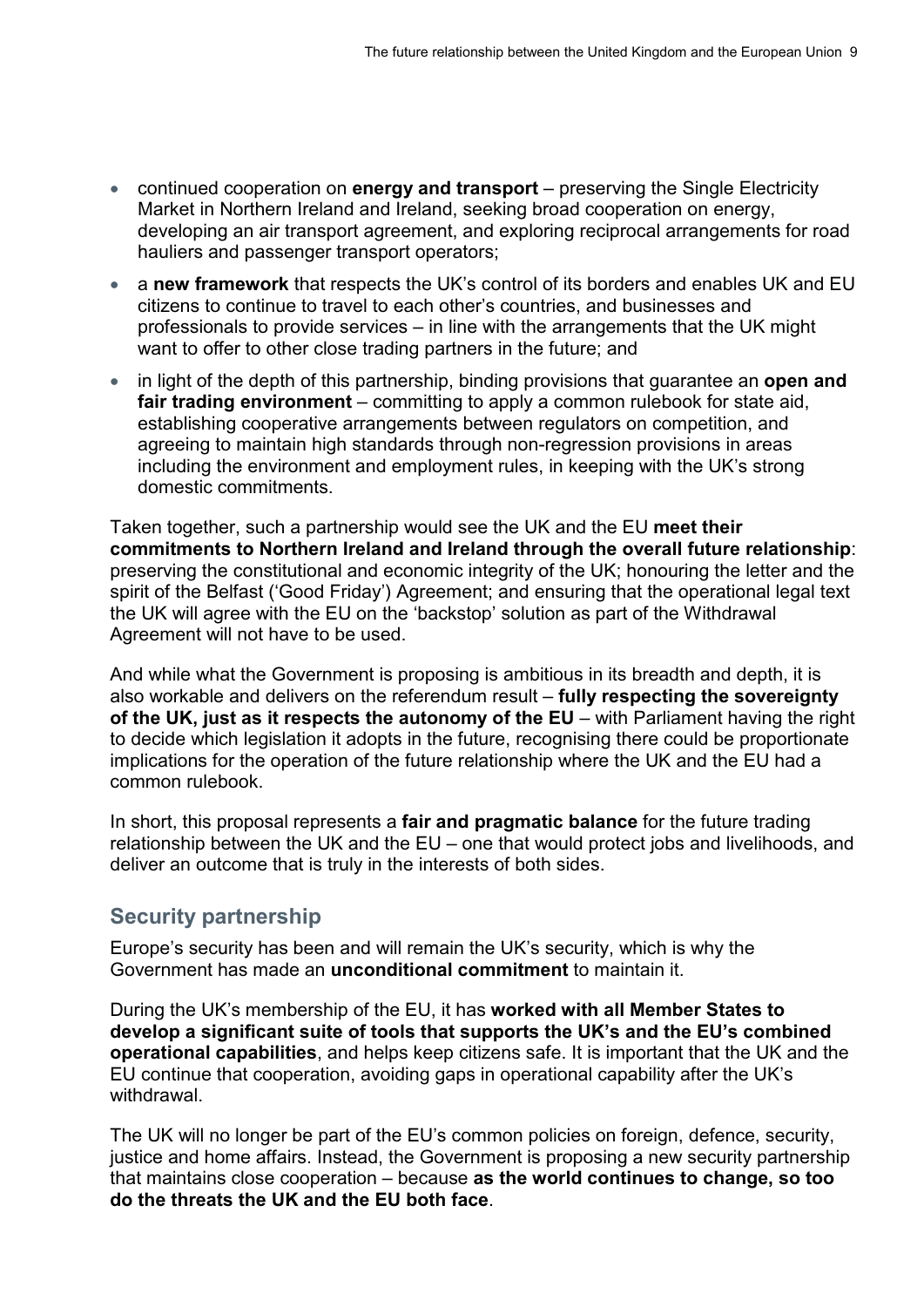On this basis, the Government's vision is for a **security partnership** that includes:

- maintaining existing **operational capabilities** that the UK and the EU deploy to protect their citizens' security, including the ability for law enforcement agencies to share critical data and information and practical cooperation to investigate serious criminality and terrorism – cooperating on the basis of existing tools and measures, amending legislation and operational practices as required and as agreed to ensure operational consistency between the UK and the EU;
- **participation by the UK in key agencies**, including Europol and Eurojust providing an effective and efficient way to share expertise and information, with law enforcement officers and legal experts working in close proximity so they can coordinate operations and judicial proceedings quickly – accepting the rules of these agencies and contributing to their costs under new arrangements that recognise the UK will not be a Member State;
- arrangements for **coordination on foreign policy, defence and development issues** – acting together to tackle some of the most pressing global challenges where it is more effective to work side-by-side, and continuing to deploy the UK's significant assets, expertise, intelligence and capabilities to protect and promote European values;
- **joint capability development**, supporting the operational effectiveness and interoperability of the UK's and the EU's militaries, and bolstering the competitiveness of the European defence industry, delivering the means to tackle current and future threats; and
- **wider cooperation**, taking a 'whole of route' approach to tackle the causes of illegal migration, establishing a strategic dialogue on cyber security, putting in place a framework to support cooperation on counter-terrorism, offering support and expertise on civil protection and working together on health security.

#### **Cross-cutting and other cooperation**

Finally, the Government believes the future relationship should include areas of cooperation that sit outside of the two core partnerships, but which are still of vital importance to the UK and the EU. These include:

- the protection of **personal data**, ensuring the future relationship facilitates the continued free flow of data to support business activity and security collaboration, and maximises certainty for business;
- collective endeavours to better understand and improve people's lives within and beyond Europe's borders – establishing **cooperative accords** for science and innovation, culture and education, development and international action, defence research and development, and space, so that the UK and the EU can continue to work together in these areas, including through EU programmes, with the UK making an appropriate financial contribution; and
- **fishing**, putting in place new arrangements for annual negotiations on access to waters and the sharing of fishing opportunities based on fairer and more scientific methods – with the UK an independent coastal state.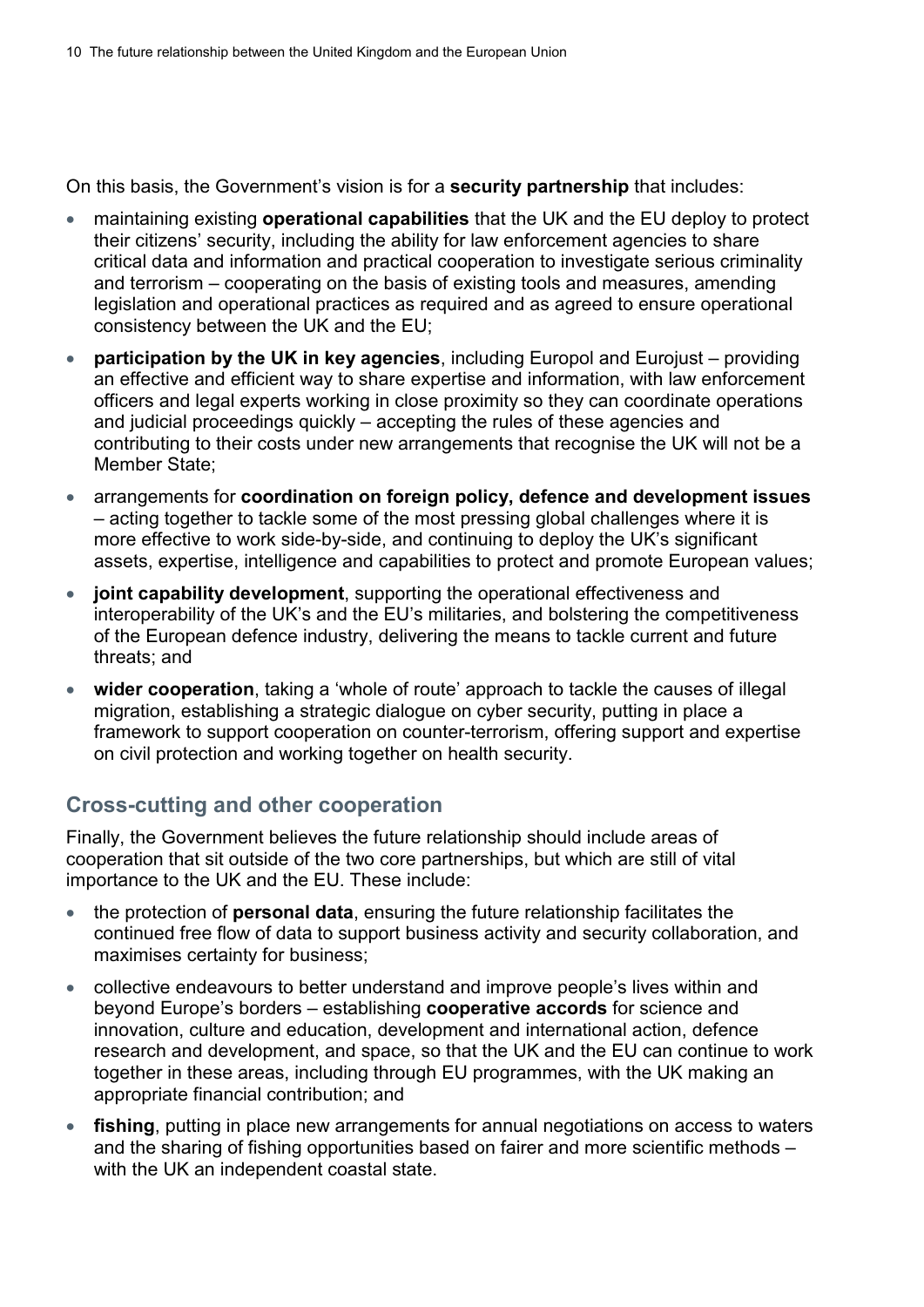### **A practical Brexit**

To deliver the kind of practical relationship needed to secure prosperity for the UK and the EU, and maintain the security of UK and EU citizens, **both sides will need to be confident they can trust and rely on the commitments made to each other**.

So to underpin the future relationship, the Government is proposing joint **institutional arrangements** that provide for proper democratic accountability, allow for the relationship to develop over time, mean cooperation can be managed effectively and enable the UK and the EU to address issues as they arise.

These arrangements, which could take the form of an Association Agreement, would **ensure the new settlement is sustainable** – working for the citizens of the UK and the EU now and in the future.

They would provide for **regular dialogue between UK and EU leaders** and ministers, commensurate with the depth of the future relationship and recognising the significance of each other's global standing.

They would **support the smooth functioning of the relationship**, underpinning the various forms of regulatory cooperation agreed between the UK and the EU. Where the UK had made a commitment to the EU, including in those areas where the Government is proposing the UK would remain party to a common rulebook, there would be a clear process for updating the relevant rules, which respected the UK's sovereignty and provided for Parliamentary scrutiny.

The arrangements would include **robust and appropriate means for the resolution of disputes**, including through a Joint Committee and in many areas through binding independent arbitration – accommodating through a joint reference procedure the role of the Court of Justice of the European Union as the interpreter of EU rules, but founded on the principle that the court of one party cannot resolve disputes between the two.

And they would make sure both the UK and the EU **interpreted rules consistently** – with rights enforced in the UK by UK courts and in the EU by EU courts, with a commitment that UK courts would pay due regard to EU case law in only those areas where the UK continued to apply a common rulebook.

Finally, these arrangements would **enable flexibility**, ensuring the UK and the EU could review the relationship, responding and adapting to changing circumstances and challenges over time.

### **Moving forward**

The Government believes **this proposal for a principled and practical Brexit is the right one** – for the UK and for the EU.

It would respect the referendum result, and deliver on its promise, while ensuring the UK leaves the EU without leaving Europe – **striking a new balance of rights and obligations** that is fair to both sides.

In keeping with the spirit of Article 50, and both sides' commitment to the principle that 'nothing is agreed until everything is agreed', **the Withdrawal Agreement and the**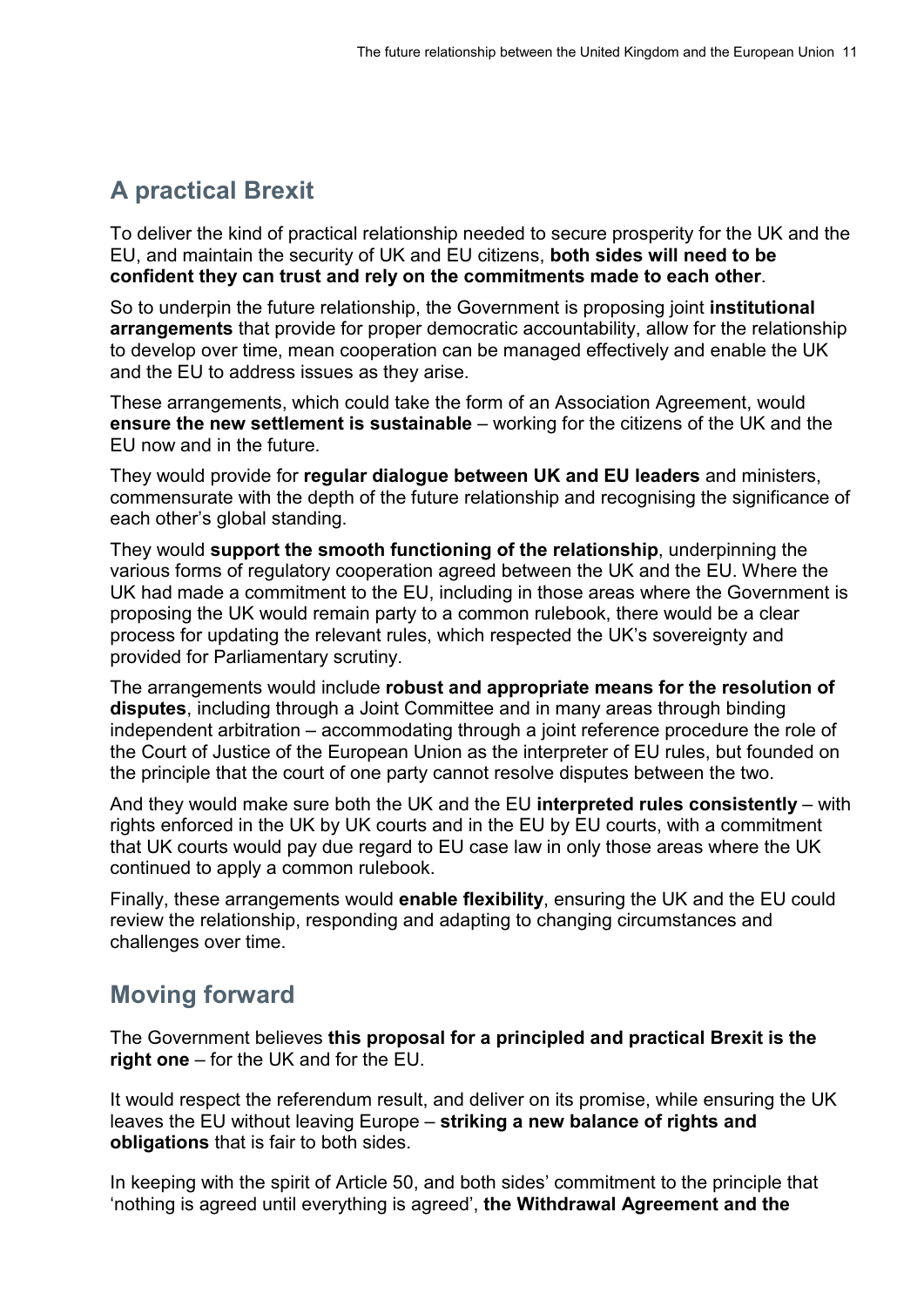**framework for the future relationship are inextricably linked** – and so must be concluded together.

Both sides will need to focus on **turning the 'Future Framework' into legal text as soon as possible**, before ratifying the binding agreements to give it effect – with the aim of ensuring a smooth and orderly transition from the implementation period into the future relationship.

On the basis of this proposal, the Government will now **charge the UK's negotiating team to engage with the EU's at pace**, working to reach a substantive agreement on the Future Framework alongside the Withdrawal Agreement later this year.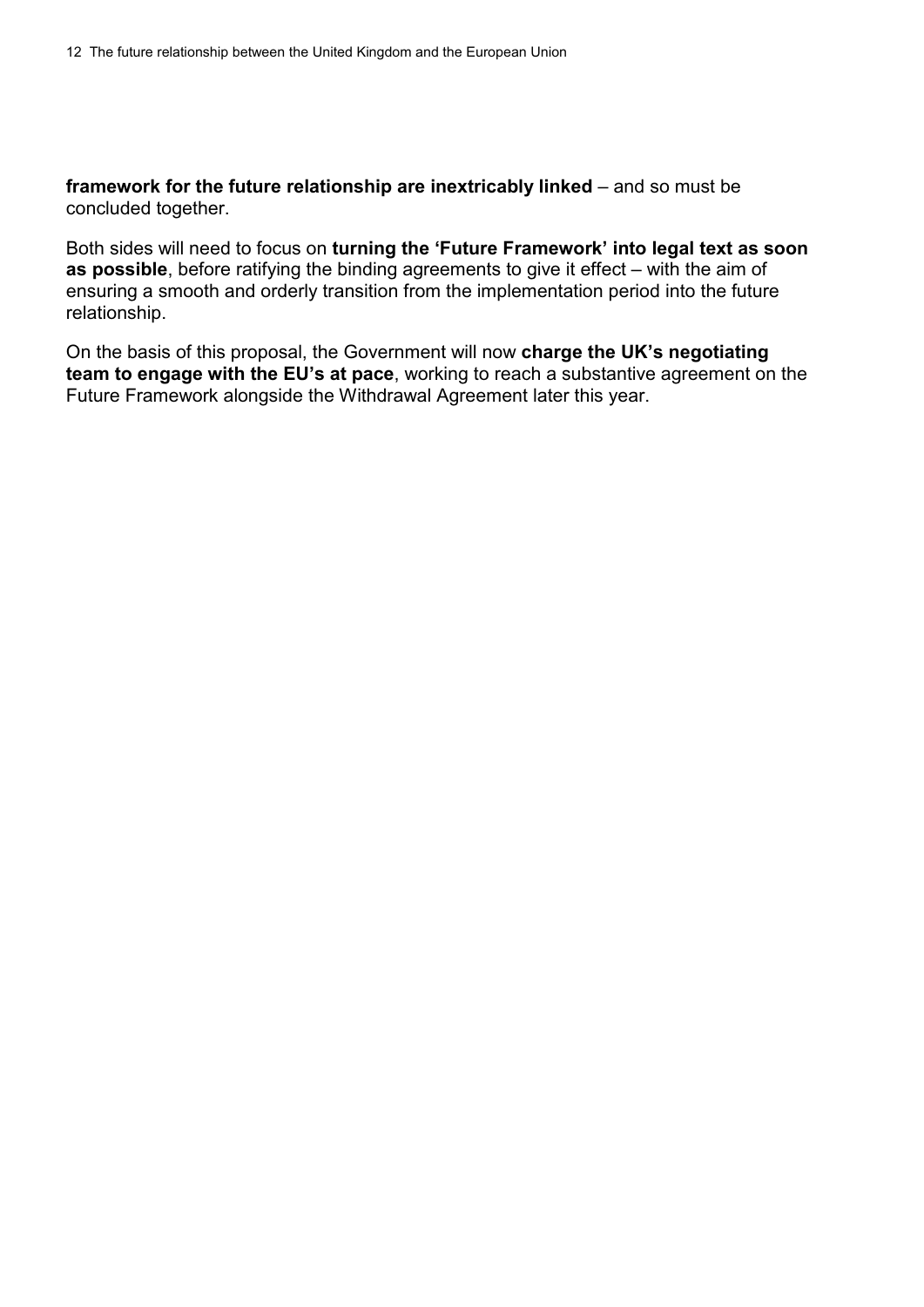# Chapter 1 – Economic partnership

### **1.1 Summary**

- 1. Following the decision of the people of the UK in the referendum, the UK is leaving the EU, and as a result will leave the Single Market and the Customs Union – seizing new opportunities and forging a new role in the world. At the same time, the UK wants to protect jobs and support growth through a new economic partnership with its nearest neighbours. This proposal respects the UK's sovereignty, building in a clear role for Parliament, and preserves the constitutional and economic integrity of the UK's own Union.
- 2. A deep and comprehensive economic partnership between the UK and the EU would have distinct benefits for both sides. The UK is the world's fifth largest economy,<sup>[1](#page-16-0)</sup> and the EU is the UK's biggest market.<sup>2</sup> The UK's proposal, set out in this chapter, reflects the unique ties that exist between the UK and the EU economies, businesses and consumers. It represents a serious offer, which the Government believes would benefit the UK and its close partners in the EU. In formulating this offer, the Government has listened carefully to the positions that the EU has set out. This proposal respects the EU's autonomy and the integrity of the Single Market. These principles, together with strong reciprocal commitments on open and fair trade, and propositions for a new institutional framework, inform the design of the UK's proposal. The UK hopes that this will be the basis of a serious and detailed negotiation in the coming weeks and months that will lead to a historic agreement in the interests of both sides.
- 3. At the core of the UK's proposal is the establishment by the UK and the EU of a free trade area for goods. This would avoid friction at the border and ensure both sides meet their commitments to Northern Ireland and Ireland through the overall future relationship. It would protect the uniquely integrated supply chains and 'just-in-time' processes that have developed across the UK and the EU over the last 40 years, and will remain important given our geographical proximity, and the jobs and livelihoods dependent on them.
- 4. These close arrangements on goods would sit alongside new arrangements for services and digital, recognising that the UK and the EU will not have current levels of access to each other's markets in the future. This would provide regulatory flexibility that is important for the UK's services-based economy.
- 5. Every trading relationship has varying levels of market access, depending on the respective interests of the countries involved. The EU has adopted different agreements with countries beyond its borders and outside the Single Market, which are tailored to the depth and nature of its relationships with the countries concerned. It is right for the UK and the EU to take a similarly tailored approach.

<span id="page-16-0"></span><sup>1</sup> ['IMF World Economic Outlook',](https://www.imf.org/en/Publications/WEO/Issues/2018/03/20/world-economic-outlook-april-2018) IMF, April 2018

<span id="page-16-1"></span><sup>2</sup> ['UK Economic Accounts: all data \(January to March 2018\)',](https://www.ons.gov.uk/economy/nationalaccounts/uksectoraccounts/datasets/ukeconomicaccounts) ONS, June 2018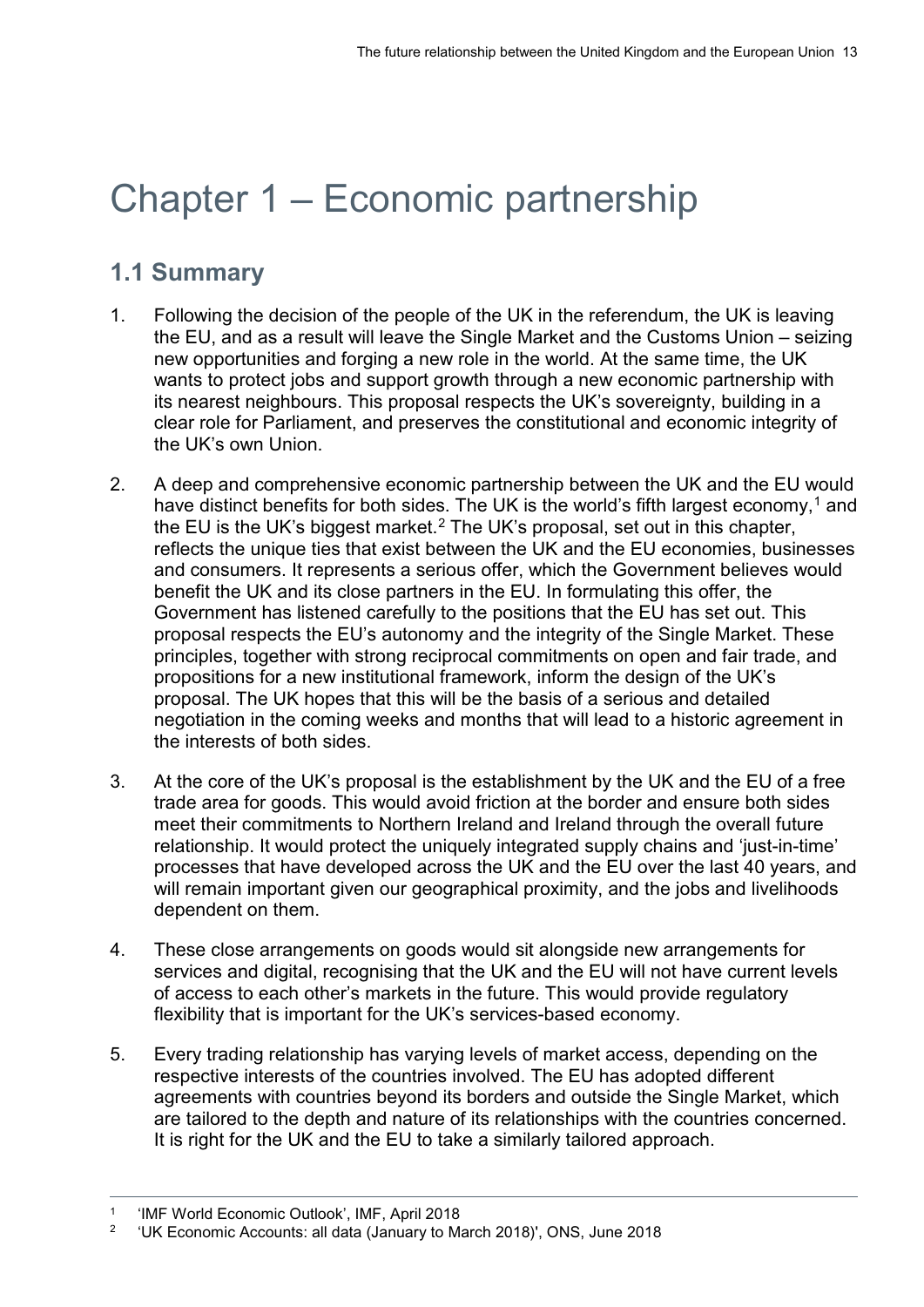- 6. At the same time, the UK recognises that the Single Market is built on a balance of rights and obligations, and that the UK cannot have all the benefits of membership of the Single Market without its obligations. The UK's proposal therefore establishes a new framework that holds rights and obligations in a fair but different balance. This would be to the economic advantage of both the UK and the EU. It is a principled and practical response to a unique situation, and offers a constitutionally appropriate solution to the UK and the EU's commitments on the Northern Ireland/Ireland border.
- 7. The UK's proposal for the economic partnership would:
	- a. establish a new free trade area and maintain a common rulebook for **goods**, including agri-food, covering only those rules necessary to provide for frictionless trade at the border. The common rulebook would be legislated for in the UK by the UK Parliament and the devolved legislatures, as set out in detail in chapter 4. The UK would also seek participation in EU agencies that facilitate goods being placed on the EU market, and the phased introduction of a new Facilitated Customs Arrangement (FCA);
	- b. include new arrangements on **services and investment** that provide regulatory flexibility, recognising that the UK and the EU will not have current levels of access to each other's markets, with new arrangements on financial services that preserve the mutual benefits of integrated markets and protect financial stability, noting that these could not replicate the EU's passporting regimes;
	- c. **end free movement**, giving the UK back control over how many people come to live in the UK;
	- d. include a new **framework** that respects the UK's control of its borders, enabling UK and EU citizens to continue to travel to each other's countries and businesses and professionals to provide services, and to help students and young people to enjoy the opportunities and experiences available in the UK and the EU – in line with the arrangements that the UK might want to offer to other close trading partners in the future;
	- e. include new arrangements on **digital** trade, including e-commerce, which enable the UK and the EU to respond nimbly to the new opportunities and challenges presented by emerging technologies, recognising that the UK and the EU will not have current levels of access to each other's markets;
	- f. incorporate binding provisions related to **open and fair competition**, with a common rulebook for state aid, cooperative arrangements on competition, and reciprocal commitments to maintain current high standards through non-regression provisions in other areas, such as environmental and employment rules. The UK has already made strong domestic commitments to maintaining high standards;
	- g. provide for **socio-economic cooperation** in areas including energy, transport and civil judicial cooperation; and
	- h. be consistent with the UK's ambitions as a global trading nation, with its own **independent trade policy** – able to represent itself at the World Trade Organization (WTO), to make credible and balanced offers to third country trading partners, and to implement a trade remedies and sanctions regime.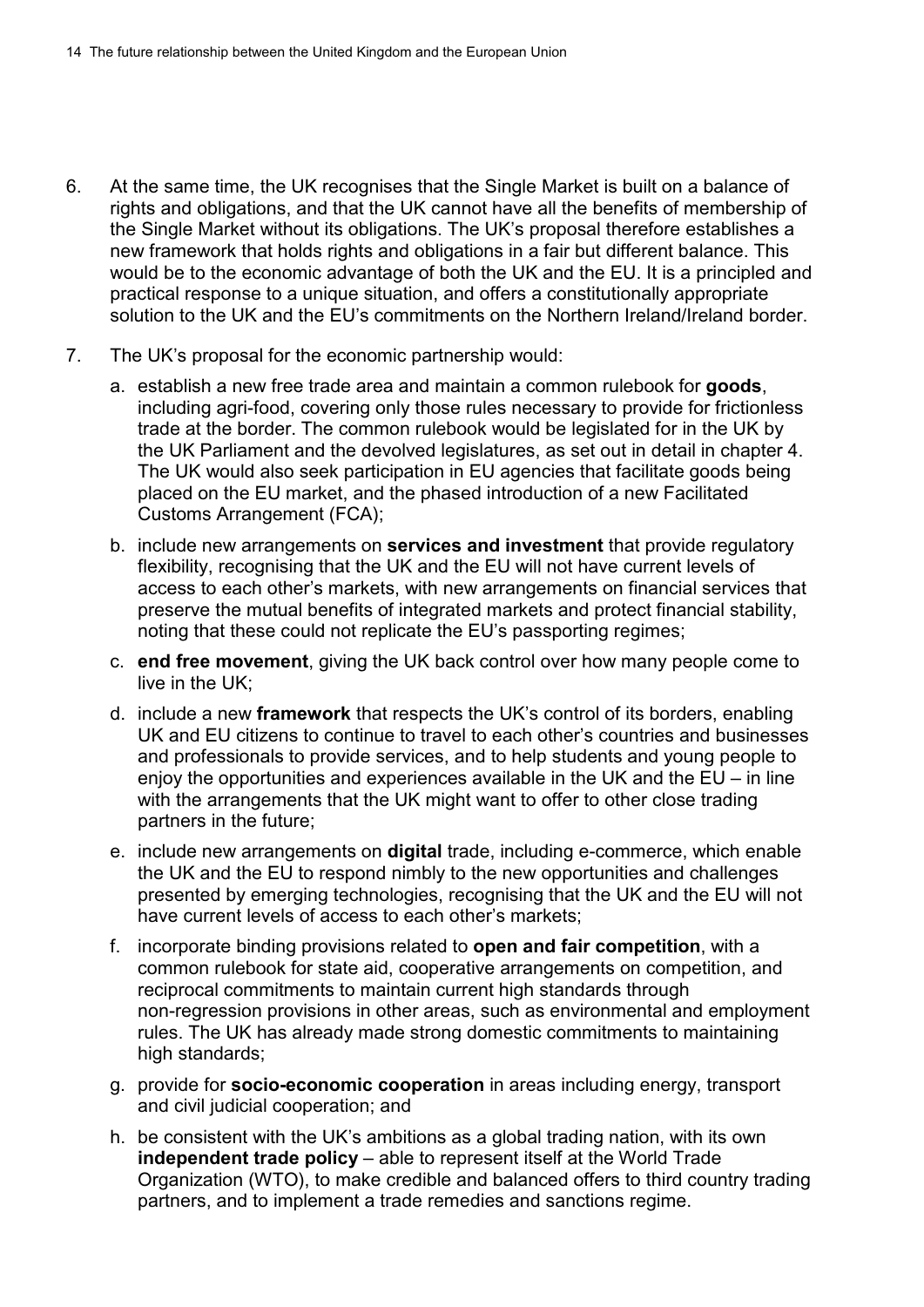8. The UK will be seeking specific arrangements for the Crown Dependencies, Gibraltar and the other Overseas Territories.<sup>[3](#page-18-0)</sup> These arrangements should take account of the significant and mutually beneficial economic ties between these economies and EU Member States, including their overseas countries and territories.

### **1.2 Goods**

- 9. The UK and the EU have deeply integrated goods markets, covering manufactured, agricultural, food and fisheries products. The UK is an important market for the EU, and vice versa. In 2017 the value of imports and exports between the UK and the EU stood at over £423 billion, with the UK reporting an overall trade deficit in goods with the EU of £95 billion.<sup>4</sup> In the same year, the EU accounted for 70 per cent of UK agricultural imports.<sup>5</sup> The close trading relationship between the UK and the EU has developed over many decades. It will continue to be important in the future, given the importance of geographical proximity for goods trade.
- 10. While there has been a trend towards the opening up of services markets, existing trading relationships involve greater liberalisation on goods than on services. Regulatory frameworks draw a distinction between goods, which are physical products that tangibly cross a border, and services.
- 11. The UK proposes the establishment of a free trade area for goods, including agri-food. This would avoid friction at the border, protect jobs and livelihoods, and ensure that the UK and the EU meet their commitments to Northern Ireland and Ireland through the overall future relationship. The UK and the EU would maintain a common rulebook for goods including agri-food, with the UK making an upfront choice to commit by treaty to ongoing harmonisation with EU rules on goods, covering only those necessary to provide for frictionless trade at the border. This common rulebook would be legislated for by the UK Parliament, as set out in detail in chapter 4.

<span id="page-18-0"></span><sup>&</sup>lt;sup>3</sup> The UK's overseas territories are: Anguilla, Cayman Islands, Falkland Islands, Gibraltar, South Georgia and the South Sandwich Islands, Montserrat, Pitcairn, Saint Helena, Ascension and Tristan da Cunha, British Antarctic Territory, British Indian Ocean Territory, Turks and Caicos Islands, British Virgin Islands, Bermuda, and the Sovereign Base Areas.

<span id="page-18-2"></span><span id="page-18-1"></span><sup>4</sup> ['UK Economic Accounts: all data \(January to March 2018\)',](https://www.ons.gov.uk/economy/nationalaccounts/uksectoraccounts/datasets/ukeconomicaccounts) ONS, June 2018

<sup>5</sup> ['Agriculture in the UK: 2017'](https://assets.publishing.service.gov.uk/government/uploads/system/uploads/attachment_data/file/712317/AUK-2017-31may18.pdf) (p97), DEFRA, May 2018. Agri-food products referred to are food, feed and drink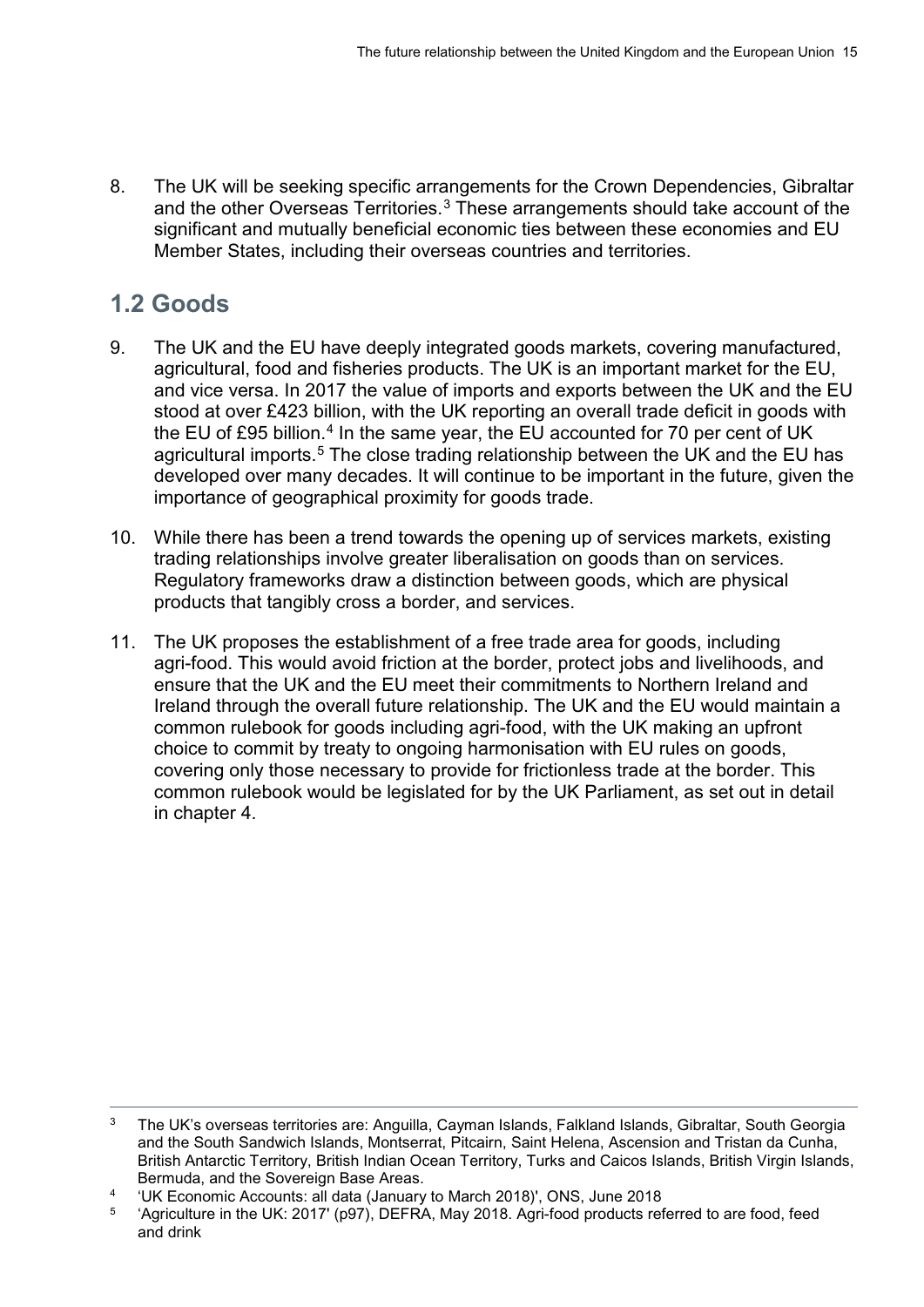- 12. The UK's proposal for a free trade area includes:
	- a. the phased introduction of a new **Facilitated Customs Arrangement** that would remove the need for customs checks and controls between the UK and the EU as if in a combined customs territory, while enabling the UK to control tariffs for its own trade with the rest of the world and ensure businesses pay the right tariff;
	- b. the elimination of **tariffs**, quotas and routine requirements for rules of origin for goods traded between the UK and the EU;
	- c. a common rulebook for **manufactured goods**, alongside UK participation in EU agencies that facilitate goods being placed on the EU market;
	- d. a common rulebook for **agriculture, food and fisheries products**, encompassing rules that must be checked at the border, alongside equivalence for certain other rules, such as wider food policy; and
	- e. robust domestic **market surveillance** and cooperation between the UK and the EU to ensure the rules are upheld in both markets.

#### **1.2.1 Facilitated Customs Arrangement**

- 13. Upon its withdrawal from the EU, the UK will leave the Customs Union. The UK has been clear that it is seeking a new customs arrangement that provides the most frictionless trade possible in goods between the UK and the EU, while allowing the UK to forge new trade relationships with partners around the world. The arrangement must also allow the EU to protect the integrity of its Single Market and Customs Union.
- 14. The UK's proposal is to agree a new FCA with the EU. As if in a combined customs territory with the EU, the UK would apply the EU's tariffs and trade policy for goods intended for the EU. The UK would also apply its own tariffs and trade policy for goods intended for consumption in the UK.
- 15. Mirroring the EU's customs approach at its external border would ensure that goods entering the EU via the UK have complied with EU customs processes and the correct EU duties have been paid. This would remove the need for customs processes between the UK and the EU, including customs declarations, routine requirements for rules of origin, and entry and exit summary declarations. Together with the wider free trade area, the FCA would preserve frictionless trade for the majority of UK goods trade, and reduce frictions for UK exporters and importers. The UK's goal is to facilitate the greatest possible trade, whether with the EU or the rest of the world.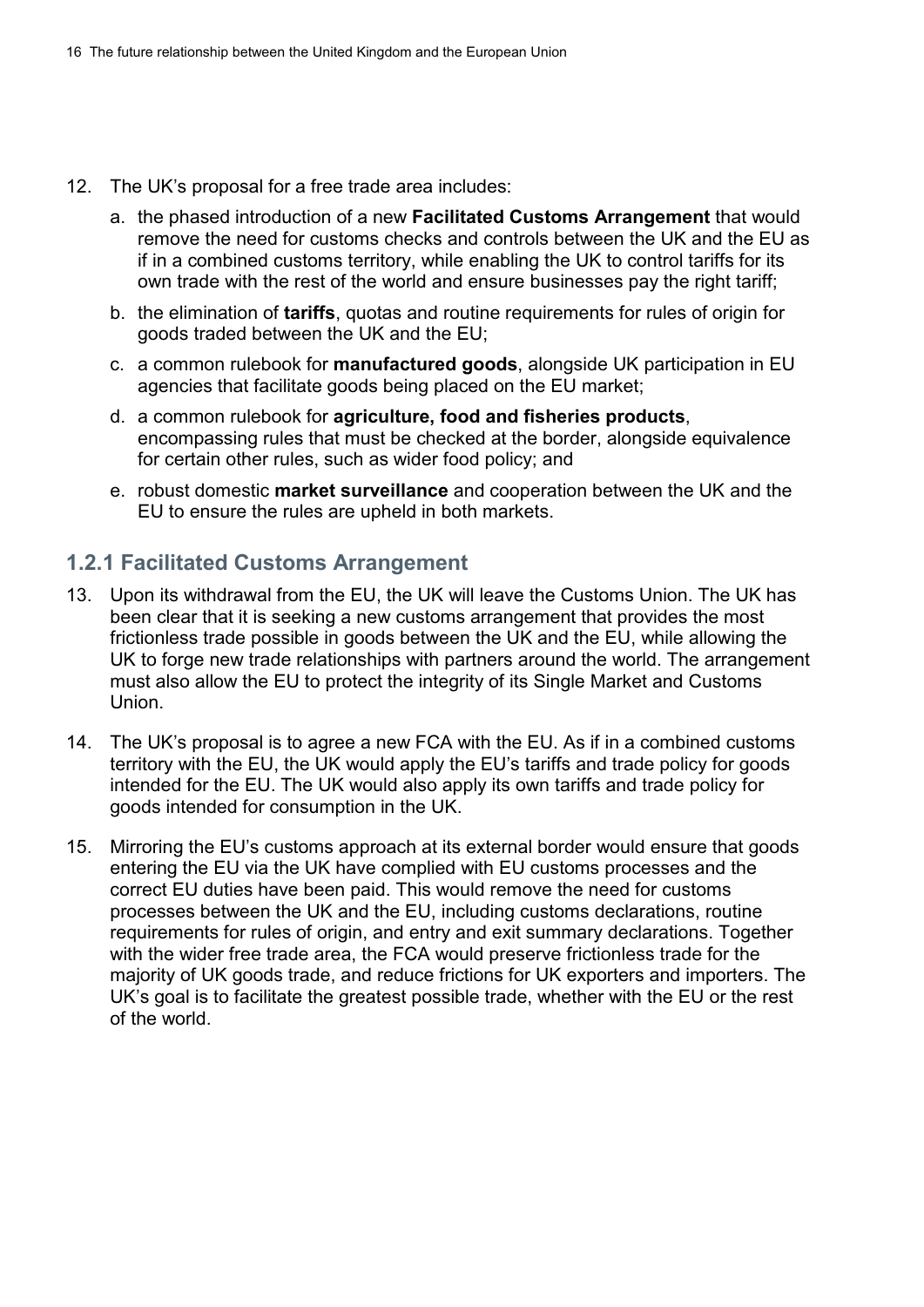- 16. This would mean:
	- a. where a good reaches the UK border, and the destination can be robustly demonstrated by a trusted trader, it will pay the UK tariff if it is destined for the UK and the EU tariff if it is destined for the EU. This is most likely to be relevant to finished goods; and
	- b. where a good reaches the UK border and the destination cannot be robustly demonstrated at the point of import, it will pay the higher of the UK or EU tariff. Where the good's destination is later identified to be a lower tariff jurisdiction, it would be eligible for a repayment from the UK Government equal to the difference between the two tariffs. This is most likely to be relevant to intermediate goods. Under the UK's proposals, it is estimated up to 96 per cent of UK goods trade would be most likely to be able to pay the correct or no tariff upfront, with the remainder most likely to use the repayment mechanism.<sup>[6](#page-20-0)</sup>
- 17. The UK recognises that this approach would need to be consistent with the integrity of the EU's Customs Union and that the EU would need to be confident that goods cannot enter its customs territory without the correct tariff and trade policy being applied. The UK therefore proposes a range of areas for discussion with the EU.
	- a. The UK and the EU should agree a mechanism for the remittance of relevant tariff revenue. On the basis that this is likely to be the most robust approach, the UK proposes a tariff revenue formula, taking account of goods destined for the UK entering via the EU and goods destined for the EU entering via the UK. However, the UK is not proposing that the EU applies the UK's tariffs and trade policy at its border for goods intended for the UK. The UK and the EU will need to agree mechanisms, including institutional oversight, for ensuring that this process is resilient and verifiable.
	- b. The UK and the EU should agree a new trusted trader scheme to allow firms to pay the correct tariff at the UK border without needing to engage with the repayment mechanism. This is most likely to be relevant to finished goods.
	- c. The UK and the EU should agree the circumstances in which repayments can be granted, which is most likely to be relevant to intermediate goods. To support UK and EU businesses, particularly smaller businesses, the UK proposes that repayment should occur as soon as possible in the supply chain – for example, at the point at which the good is substantially transformed into a UK product, rather than at the point of final consumption. The UK proposes to explore an approach with the EU using existing concepts such as those within the Regional Convention on pan-Euro-Mediterranean preferential rules of origin. The UK recognises that the rules and processes governing eligibility for repayment, including risk profiling and effectively targeted audit and assurance activity, must be sufficiently robust to ensure the mechanism cannot be used to improperly evade EU or UK tariffs and duties, through methods such as re-exporting of goods from the UK to the EU, or vice versa.

<span id="page-20-0"></span><sup>6</sup> Based on 2017 data on trade flows, proportion of goods classified as intermediate/unfinished and MFN tariff schedules. [UN Comtrade statistics,](https://comtrade.un.org/) [World Integrated Trade Solution tariff data,](https://wits.worldbank.org/wits/wits/witshelp/content/data_retrieval/p/intro/c2.types_of_tariffs.htm) [Broad Economic](https://unstats.un.org/unsd/tradekb/Knowledgebase/50089/Classification-by-Broad-Economic-Categories-Rev4)  [Category data,](https://unstats.un.org/unsd/tradekb/Knowledgebase/50089/Classification-by-Broad-Economic-Categories-Rev4) [EU Customs and Taxation Union website](https://ec.europa.eu/taxation_customs/home_en)  $\overline{a}$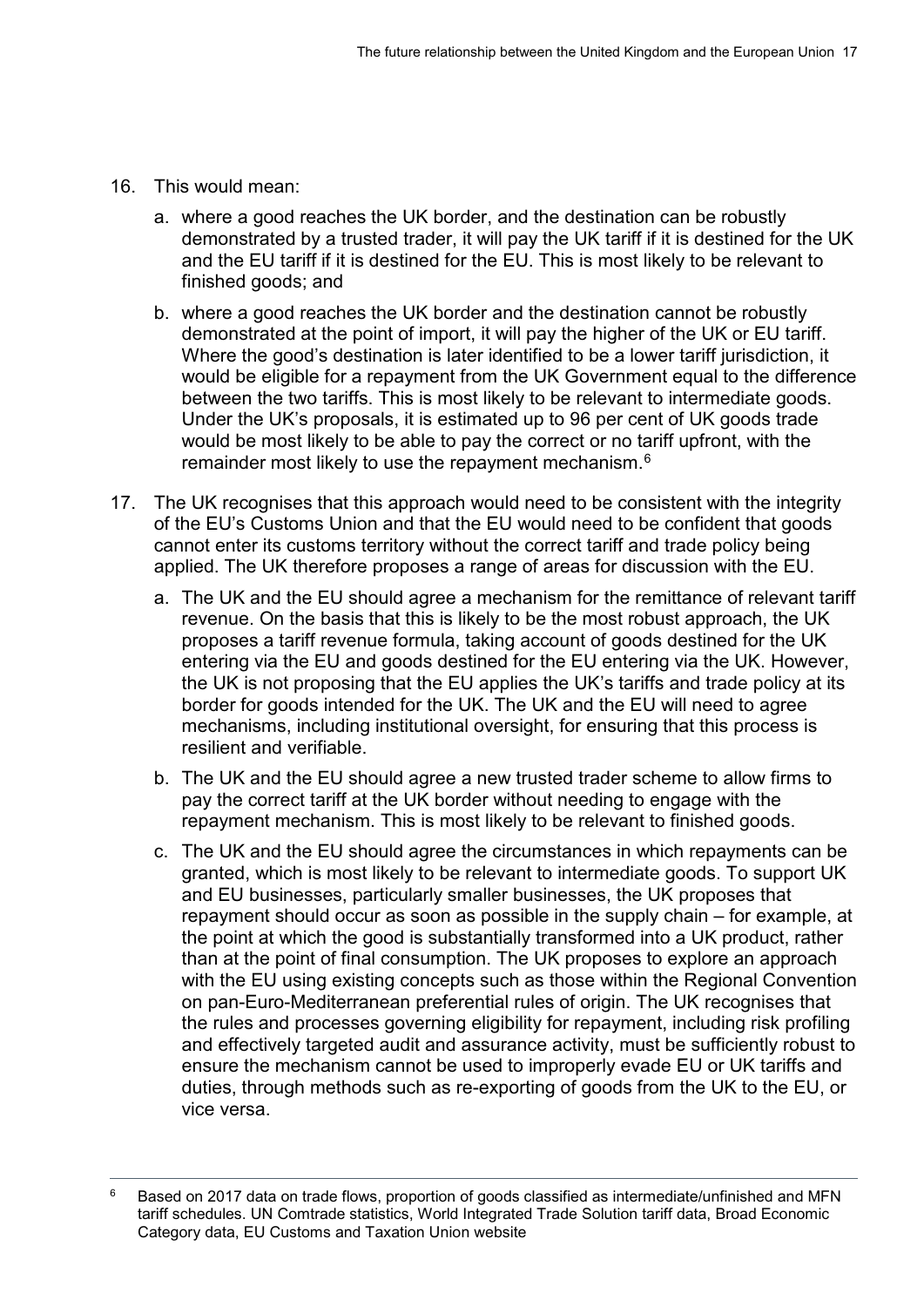- d. The UK would maintain a common rulebook with the EU, including the Union Customs Code and rules related to safety and security, and would apply and interpret those rules consistently with the EU. The UK already applies the Union Customs Code, and the new Customs Declarations Service (CDS), due for implementation by 2019, is fully compatible with it.
- e. There will need to be appropriate mechanisms for the UK to implement new rules related to customs with the EU, to provide for the proper functioning of the arrangement. There will need to be mechanisms to ensure that rules are applied appropriately, interpreted and enforced consistently, and that disputes between the UK and the EU related to those rules are resolved effectively. Further detail is set out in chapter 4.
- 18. To ensure that new declarations and border checks between the UK and the EU do not need to be introduced for VAT and Excise purposes, the UK proposes the application of common cross-border processes and procedures for VAT and Excise, as well as some administrative cooperation and information exchange to underpin risk-based enforcement. These common processes and procedures should apply to the trade in goods, small parcels and to individuals travelling with goods (including alcohol and tobacco) for personal use.
- 19. The UK is seeking to be at the cutting edge of global customs policy. In addition to the mechanisms set out above, the UK also proposes a range of unilateral and bilateral facilitations, to reduce frictions for UK trade with the rest of the world, and promote the greatest possible trade. In particular, the UK will look to:
	- a. accede to the Common Transit Convention: the UK has already begun the application process for accession;
	- b. agree mutual recognition of Authorised Economic Operators (AEOs);
	- c. introduce a range of simplifications for businesses, including implementing self-assessment over time to allow traders to calculate their own customs duties and aggregate their customs declarations;
	- d. speed up authorisations processes, for example through increased automation and better use of data; and
	- e. make existing simplified procedures easier for traders to access.
- 20. The FCA is designed to ensure that the repayment mechanism is only needed in a limited proportion of UK trade, and to make it as simple as possible to use for those who need to use it. The UK will take into account the views of third countries, to ensure that the UK's tariff offer is as valuable to them as possible and to continue to explore options to use future advancements in technology to streamline the process. This could include looking to make it easier to allow traders to lodge information in one place. This could include exploring how machine learning and artificial intelligence could allow traders to automate the collection and submission of data required for customs declarations. This could also include exploring how allowing data sharing across borders, including potentially the storing of the entire chain of transactions for each goods consignment, while enabling that data to be shared securely between traders and across relevant government departments, could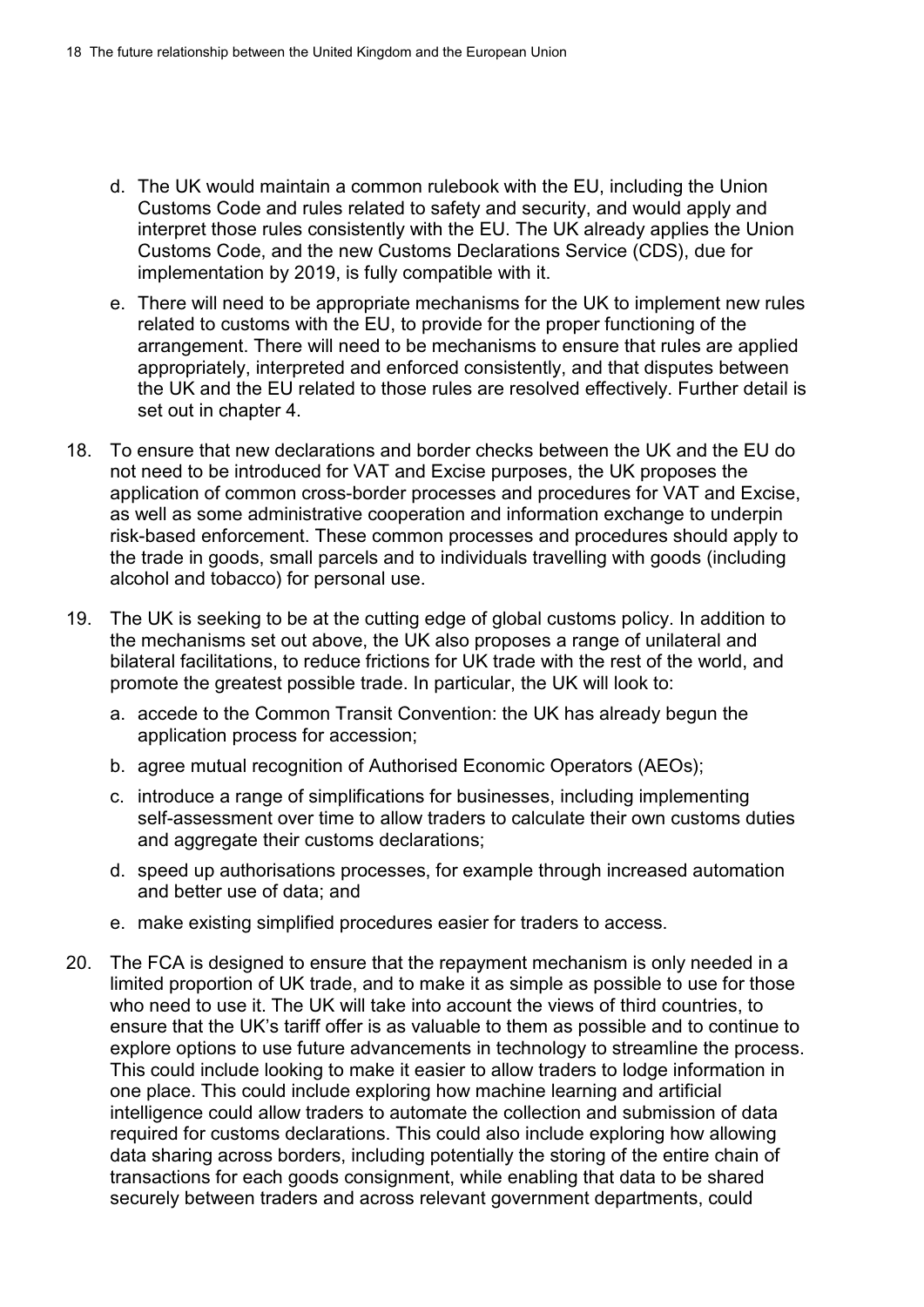reduce the need for repeated input of the same data, and help to combat import and export fraud.

21. There will need to be a phased approach to implementation of this model, which the UK and the EU will need to agree through discussions on the future economic partnership.

#### **1.2.2 Tariffs and rules of origin**

- 22. A necessary underpinning of a UK-EU free trade area, in addition to the FCA, would be an agreement not to impose tariffs, quotas or routine requirements for rules of origin on any UK-EU trade in goods. This would recognise that goods coming into the UK would have faced the same treatment at the border as goods coming into EU Member States, so there would be no need for further restrictions between the UK and the EU.
- 23. To ensure the trade in goods between the UK and the EU remains frictionless at the border, the UK proposes:
	- a. zero tariffs across goods (including manufactured goods, agricultural, food and fisheries products), with no quotas;
	- b. no routine requirements for rules of origin between the UK and EU; and
	- c. arrangements that facilitate cumulation with current and future Free Trade Agreement (FTA) partners with a view to preserving existing global supply chains. This would allow EU content to count as local content in UK exports to its FTA partners for rules of origin purposes, and UK content to count as local content in EU exports to its FTA partners. Diagonal cumulation would allow UK, EU and FTA partner content to be considered interchangeable in trilateral trade.

#### **1.2.3 Manufactured goods**

- 24. The UK and the EU are both home to strong manufacturing sectors such as automotives, aerospace, chemicals, electronics, machinery and pharmaceuticals. The production of manufactured goods rarely takes place in one location, with modern manufacturing seeing increasingly specialised firms, with complex supply chains that stretch across multiple countries and operate on a 'just-in-time' basis. Both the UK and the EU will want to ensure that European manufacturing continues to thrive in an increasingly competitive global market.
- 25. The UK's proposal for a common rulebook would underpin the free trade area for goods. It would cover only those rules necessary to provide for frictionless trade at the border. In the case of manufactured goods, this encompasses all rules that could be checked at the border, as they set the requirements for placing manufactured goods on the market, and includes those which set environmental requirements for products, such as their energy consumption. Certainty around a common rulebook would be necessary to reassure the UK and the EU that goods in circulation in their respective markets meet the necessary regulatory requirements, removing the need to undertake regulatory checks at the border. It would also ensure interoperability between UK and EU supply chains, and avoid the need for manufacturers to run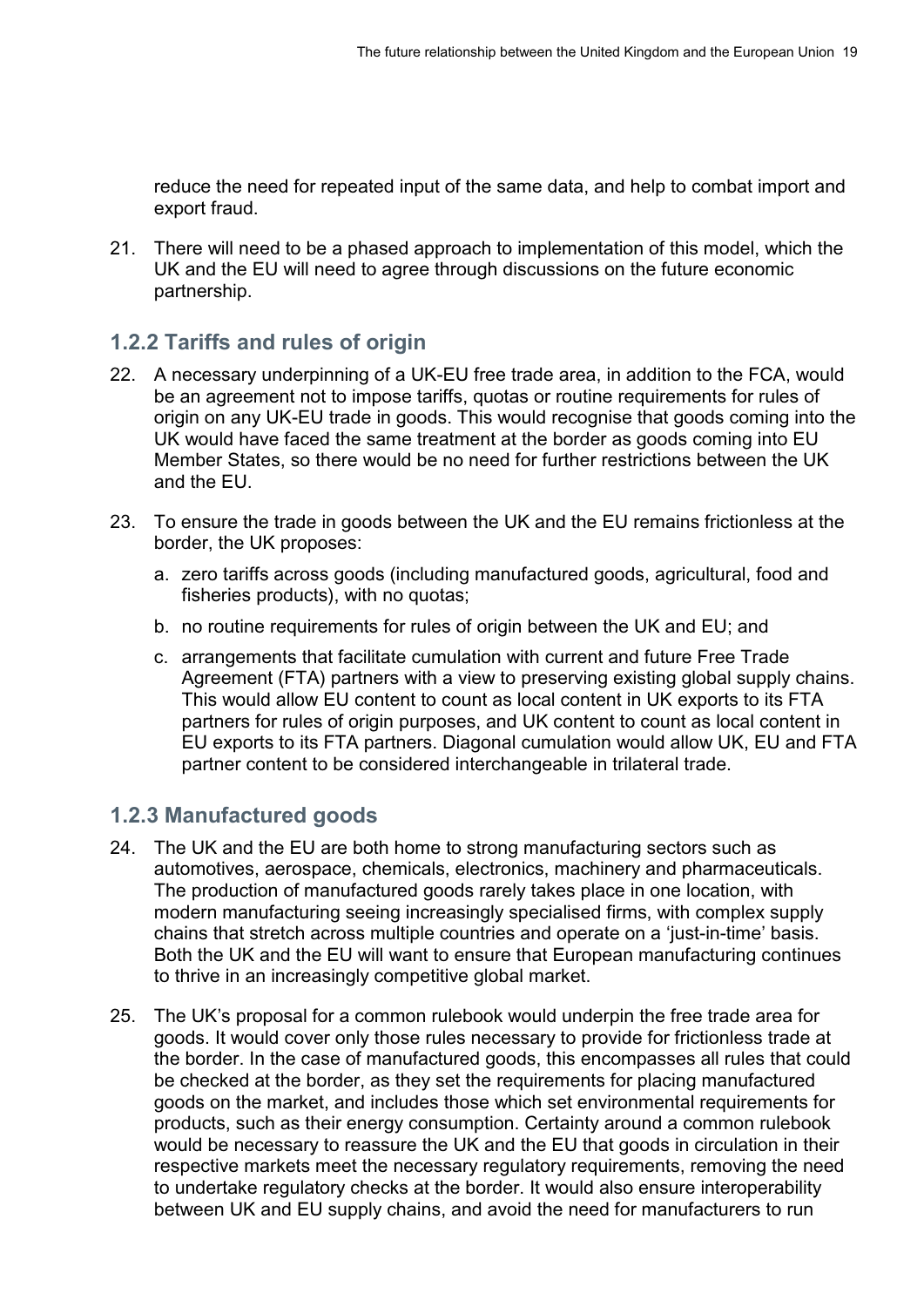separate production lines for each market. As now, UK firms would be able to manufacture products for export that meet the regulatory requirements of third countries.

- 26. A common rulebook for manufactured goods is in the UK's interests. It reflects the role the UK has had in shaping the EU's rules throughout its membership, as well as the interests of its manufacturers, and the relative stability of the manufactured goods acquis. The UK would also seek participation – as an active participant, albeit without voting rights – in EU technical committees that have a role in designing and implementing rules that form part of the common rulebook. This should ensure that UK regulators could continue to contribute their expertise and capability to EU agencies, including preparing expert opinions that facilitate decisions about individual products.
- 27. The UK has long advocated a convergence of rules and standards for goods, whether as a member of the EU or on the global stage. The adoption of a common rulebook means that the British Standards Institution (BSI) would retain its ability to apply the "single standard model" – so that where a voluntary European standard is used to support EU rules, the BSI could not put forward any competing national standards. This would ensure consistency between UK and EU standards wherever this type of standard is adopted, with input from businesses, by the European Standards Organisations (ESOs). It would ensure consumers do not face multiple standards for the same products. It would also enable the UK to continue playing a leading role in the ESOs, and with the EU on a global stage, for example in the International Organization on Standardization (ISO), to ensure that there is greater convergence at the international level.
- 28. In the context of a common rulebook, the UK believes that manufacturers should only need to undergo one series of tests in either market, in order to place products in both markets. This would be supported by arrangements covering all relevant compliance activity, supplemented by continued UK participation in agencies for highly regulated sectors including for medicines, chemicals and aerospace. This would be underpinned by strong reciprocal commitments to open and fair trade and a robust institutional framework.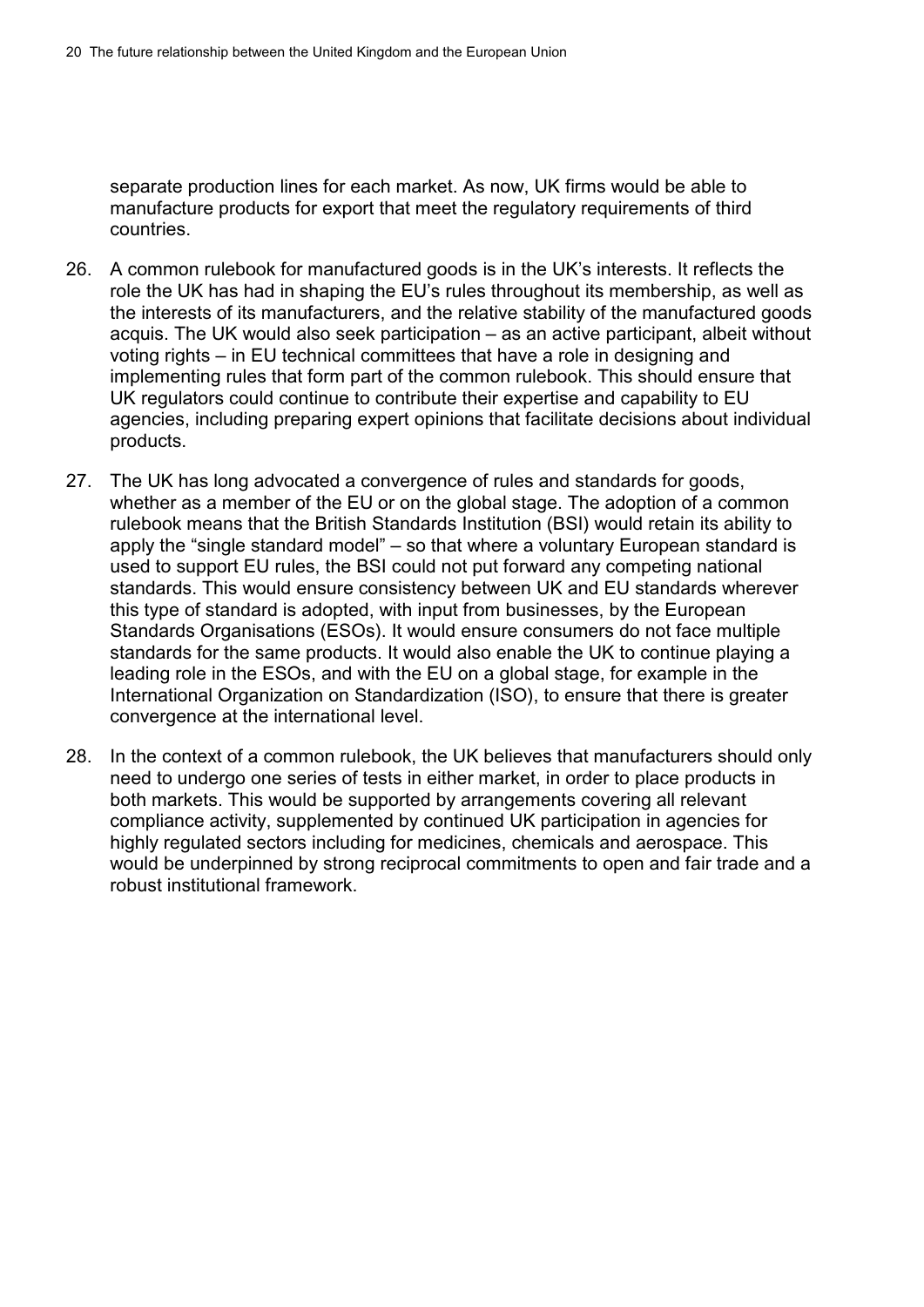- 29. In order to achieve this, the UK's proposal would cover all of the compliance activity necessary for products to be sold in the UK and EU markets. This includes:
	- a. testing products to see if they conform to requirements, including conformity assessments and type approval for vehicles, as well as other tests and declarations. It would also apply to labels and marks applied to show they meet the regulatory requirements;
	- b. accreditation of conformity assessment bodies testing the testers within a jointly agreed accreditation framework, to provide mutual reassurance that UK and EU conformity assessments are robust;
	- c. manufacturing and quality assurance processes, such as Good Laboratory Practice and Good Manufacturing Practice, which ensure production methods are being respected, and that declarations are made during manufacturing;
	- d. the role of nominated individuals, such as the "responsible persons" for certain high-risk products, who interact with authorities or perform a specific role during and after production;
	- e. bespoke provisions for human and animal medicines which reflect their unique status, including the release of individual batches by a qualified person based in the UK or EU, and the role of the qualified person for pharmacovigilance, responsible for ongoing safety monitoring of potential side effects; and
	- f. licensing regimes and arrangements, such as export licenses, for the movement of restricted products.

#### **Example: mutual recognition of Vehicle Type Approvals**

The common rulebook would include the type approval system for all categories of motor vehicles. The UK and the EU would continue recognising the activities of one another's type approval authorities, including whole vehicle type approval certificates, assessments of conformity of production procedures and other associated activities. Member State approval authorities would continue to be permitted to designate technical service providers in the UK for the purpose of EC approvals and vice versa.

Both the UK and the EU would continue to permit vehicles to enter into service on the basis of a valid certificate of conformity. Once in production, the UK and the EU would continue to recognise the ongoing role of type approval authorities, including monitoring of a manufacturer's conformity of production procedures and issuing any extensions or revisions to existing type approval certificates. UK and EU type approval authorities would continue to uphold their current obligations, including working closely with other authorities to identify non-conformities and ensure appropriate action is taken to rectify them.

30. In some manufactured goods sectors where more complex products have the potential to pose a higher risk to consumers, patients or environmental safety, a greater level of regulatory control is applied. The European Medicines Agency (EMA), the European Chemicals Agency (ECHA) and the European Aviation Safety Agency (EASA) facilitate part of these regulatory frameworks. In line with the UK's objective of ensuring that products only go through one approval mechanism to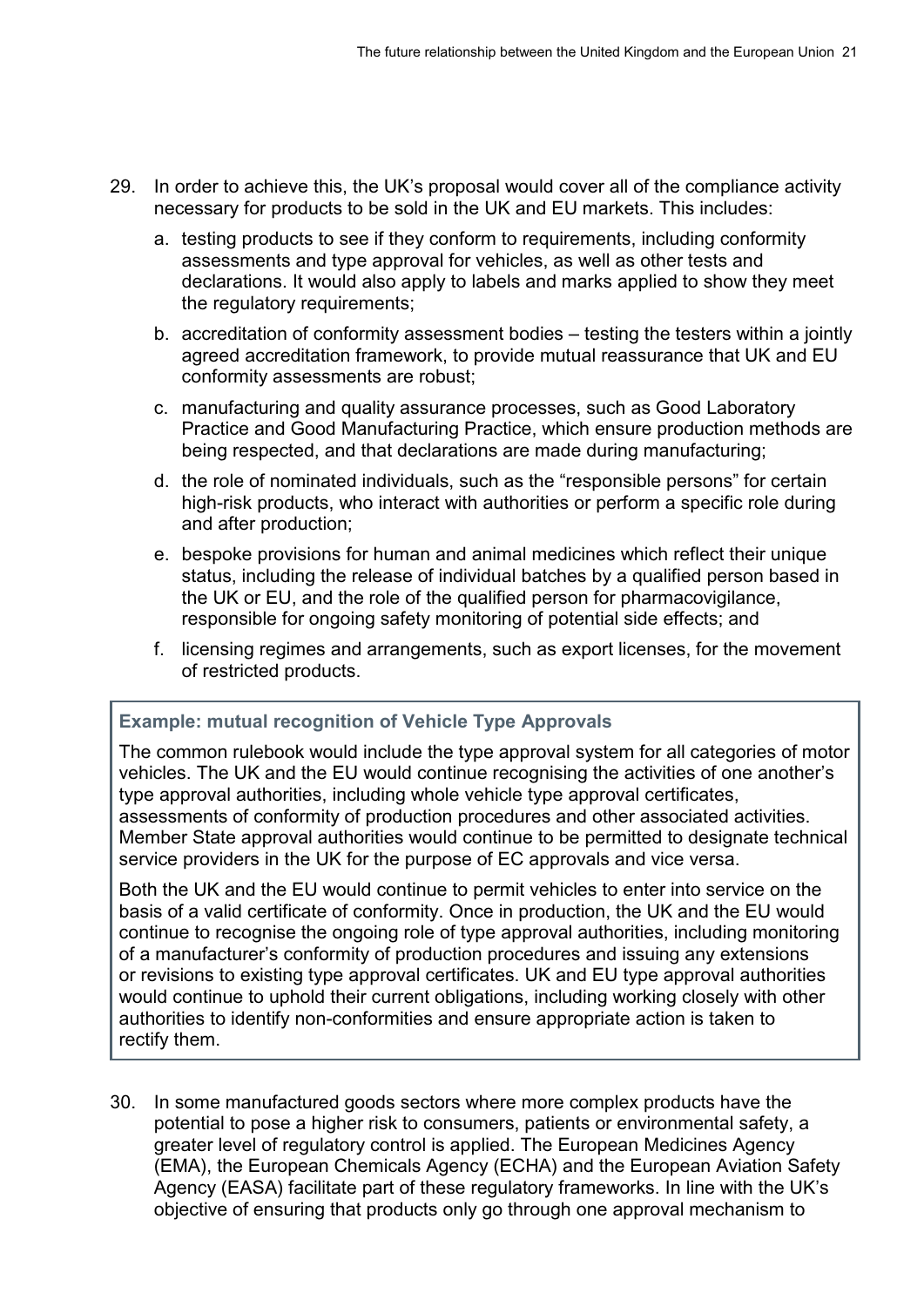access both markets, the UK is seeking participation in these EU agencies, as an active participant, albeit without voting rights, which would involve making an appropriate financial contribution. The UK would want to secure access to relevant IT systems, ensuring the timely transfer of data between UK and EU authorities. In addition, it would seek:

- a. for EASA, becoming a third country member via the established route under Article 66 of the EASA basic regulation, as Switzerland has;
- b. for ECHA, ensuring UK businesses could continue to register chemical substances directly, rather than working through an EU-based representative; and
- c. for the EMA, ensuring that all the current routes to market for human and animal medicine remain available, with UK regulators still able to conduct technical work, including acting as a 'leading authority' for the assessment of medicines, and participating in other activities like ongoing safety monitoring and the incoming clinical trials framework.
- 31. To ensure that there is no market disruption as the UK and the EU transition from the implementation period to this new free trade area, the UK proposes that all manufactured goods authorisations, approvals, certifications, and any agency activity undertaken under EU law (for example, to register a chemical), completed before the end of the implementation period, should continue to be recognised as valid in both the UK and the EU. Moreover, any such processes underway as the UK and the EU transition from the implementation period should be completed under existing rules, with the outcomes respected in full.

#### **1.2.4 Agriculture, food and fisheries products**

- 32. There is extensive trade between the UK and the EU in agriculture (food, feed and drink) products and the EU is the UK's single largest trade partner.<sup>[7](#page-25-0)</sup> 70 per cent of UK agri-food imports came from the EU in 2017. $8$  Food and drink manufacturing is the UK's largest manufacturing sector, contributing £27.8 billion in Gross Value Added (GVA) in 2017.<sup>[9](#page-25-2)</sup> Much like manufactured goods, the agri-food sector relies on complex international supply chains.
- 33. Under the existing constitutional settlements in Scotland, Wales and Northern Ireland, each devolved administration and legislature generally has competence to make its own primary and secondary legislation in relation to agriculture, as well as in related areas such as animal health and welfare, food safety, plant health and fisheries. The UK Government will work closely with the devolved administrations, who share high ambitions for a sustainable agricultural industry in the UK, as the UK withdraws from the EU, and will ensure future arrangements within the UK work for the whole of the UK.

<span id="page-25-1"></span><span id="page-25-0"></span><sup>&</sup>lt;sup>7</sup> ['Agriculture in the UK'](https://www.gov.uk/government/statistics/agriculture-in-the-united-kingdom-2017) (p96), Defra, May 2018. Agri-food products referred to are food, feed and drink<br><sup>8</sup> 'Agriculture in the UK: 2017' (p97), Defra, May 2018. Agri food products referred to are food, feed

[<sup>&#</sup>x27;Agriculture in the UK: 2017'](https://www.gov.uk/government/statistics/agriculture-in-the-united-kingdom-2017) (p97), Defra, May 2018. Agri-food products referred to are food, feed and drink

<span id="page-25-2"></span><sup>9</sup> ['UK GDP\(O\) low level aggregates'](https://www.ons.gov.uk/economy/grossdomesticproductgdp/datasets/ukgdpolowlevelaggregates) (using SIC codes 10 and 11), ONS, June 2018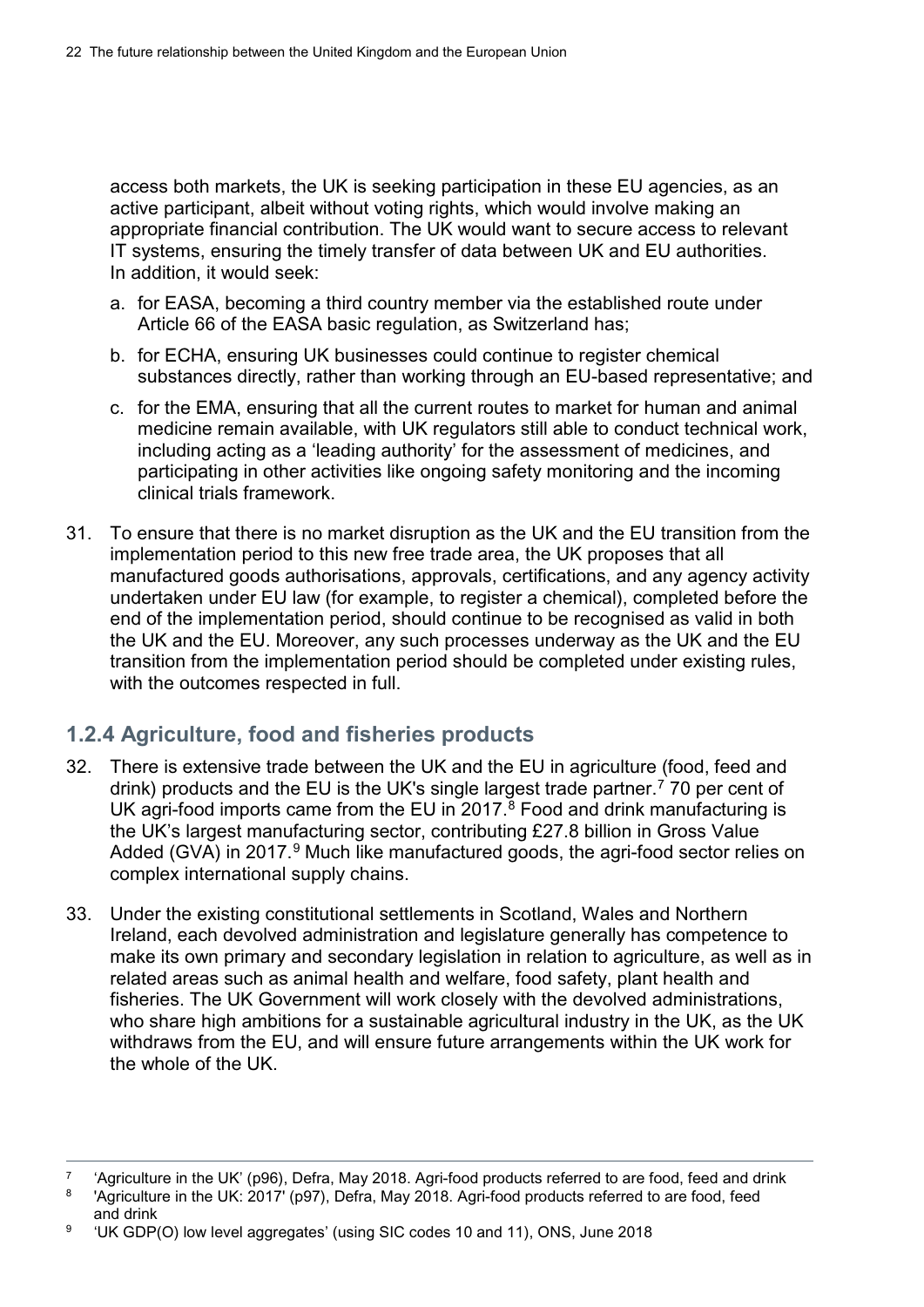- 34. There are three broad categories of rules that apply to agriculture, food and fisheries products:
	- a. those that must be checked at the border, including relevant Sanitary and Phytosanitary (SPS) rules, which safeguard human, animal and plant health;
	- b. those relating to wider food policy, such as marketing rules that determine how agri-food products can be described and labelled, which do not need to be checked at the border; and
	- c. those relating to domestic production, such as the Common Agricultural Policy (CAP) and the Common Fisheries Policy (CFP).
- 35. The UK's proposal for a common rulebook on agri-food encompasses those rules that must be checked at the border. The UK and the EU have set the global standard for the protection of human, animal and plant health, and both have set an ambition to maintain high standards in the future. As for manufactured goods, certainty around a common rulebook is necessary to reassure the UK and the EU that agri-food products in circulation in their respective markets meet the necessary regulatory requirements. This would remove the need to undertake additional regulatory checks at the border – avoiding the need for any physical infrastructure, such as Border Inspection Posts, at the border between Northern Ireland and Ireland. A common rulebook would also protect integrated supply chains, trade between the UK and the EU, and consumers and biosecurity.
- 36. There are wider food policy rules that set marketing and labelling requirements. It is not necessary to check these rules are met at the border, because they do not govern the way in which products are produced, but instead determine how they are presented to consumers. These rules are most effectively enforced on the market, and as such it is not necessary to incorporate them into the common rulebook. Indeed there are differences between Member States currently on aspects of food policy, for example food labelling. Tailoring the regulatory environment to best suit businesses operating in the local market is better for consumers, businesses and the environment. The UK will tailor its food policy to better reflect business needs, improve value for money and support innovation and creativity.
- 37. For these rules, there are existing precedents of equivalence agreements covering testing and approval procedures. For example, the EU has reciprocal equivalence arrangements or agreements for organic production rules and control systems with a number of countries: Canada, Chile, Israel, Japan, the Republic of Korea, Tunisia, the US and New Zealand. The UK wants equivalence arrangements on wider food policy rules. The UK has high standards in place on food policy, including areas of UK leadership such as unfair trading practices.
- 38. Included in the remit of wider food policy rules are the specific protections given to some agri-food products, such as Geographical Indications (GIs). GIs recognise the heritage and provenance of products which have a strong traditional or cultural connection to a particular place. They provide registered products with legal protection against imitation, and protect consumers from being misled about the quality or geographical origin of goods. Significant GI-protected products from the UK include Scotch whisky, Scottish farmed salmon, and Welsh beef and lamb.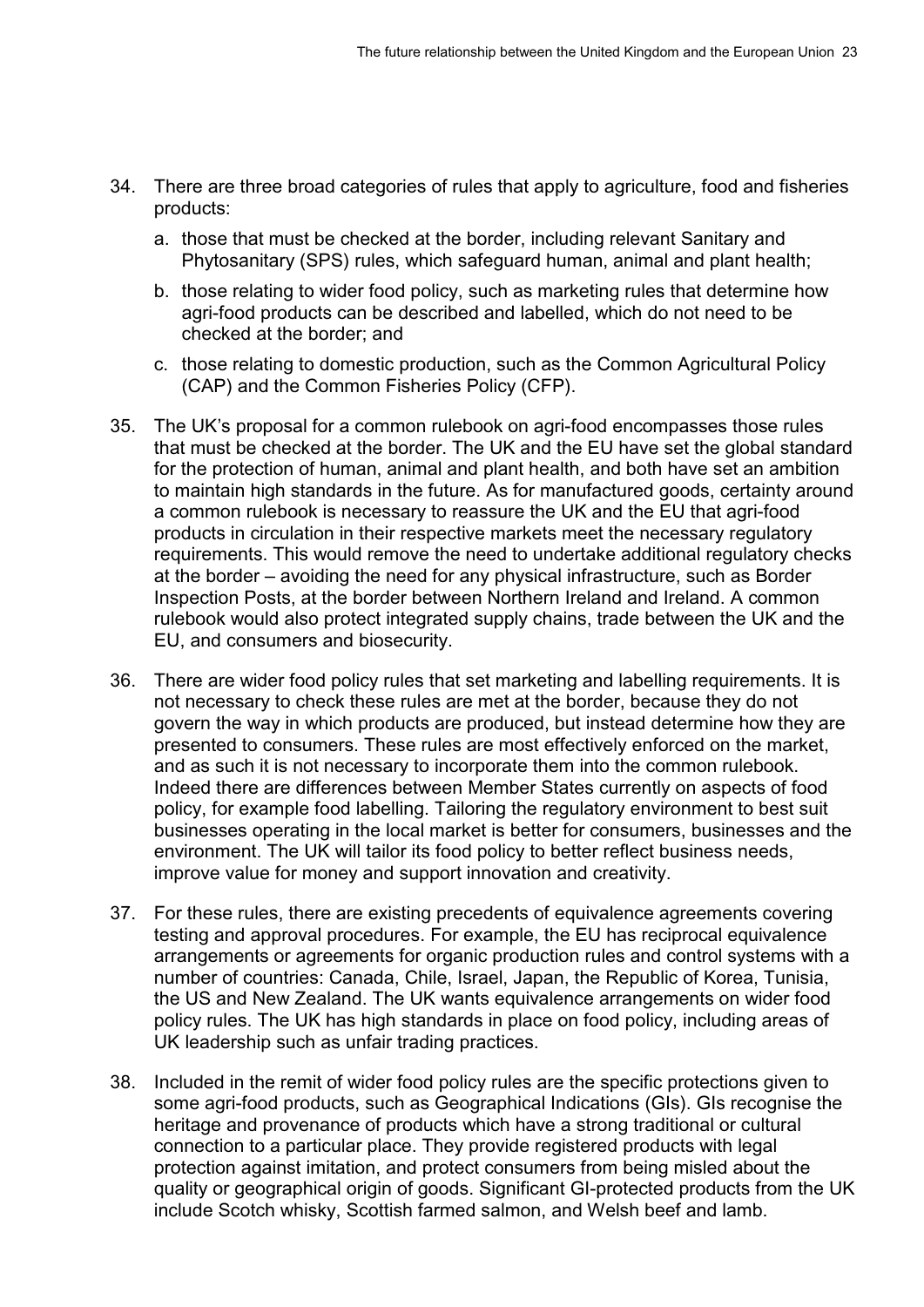- 39. The UK will be establishing its own GI scheme after exit, consistent with the WTO Agreement on Trade-Related Aspects of Intellectual Property (TRIPS). This new UK framework will go beyond the requirements of TRIPS, and will provide a clear and simple set of rules on GIs, and continuous protection for UK GIs in the UK. The scheme will be open to new applications, from both UK and non-UK applicants, from the day it enters into force.
- 40. The UK will be leaving the CFP and CAP: these and other areas of domestic production are not relevant to the UK's and the EU's trading relationship, and so would not be captured by the common rulebook or any form of regulatory equivalence. The EU's view at the WTO is that direct payments under CAP are not market distorting – and the EU has deep relationships on fisheries with the other North Sea countries on the basis of annual negotiations. The UK will be free to design agricultural support policies that deliver the outcomes most relevant to its market, within the confines of WTO rules. The UK has been clear that it will seek to improve agricultural productivity and deliver improved environmental outcomes through its replacement for CAP. Similarly, on the CFP, the UK will be an independent coastal state, able to control access to its waters and the allocation of fishing opportunities. The UK's proposals for fisheries are covered in chapter 3.
- 41. By being outside the CAP, and having a common rulebook that only applies to rules that must be checked at the border, the UK would be able to have control over new future subsidy arrangements, control over market surveillance of domestic policy arrangements, an ability to change tariffs and quotas in the future, and the freedom to apply higher animal welfare standards that would not have a bearing on the functioning of the free trade area for goods – such as welfare in transport and the treatment of live animal exports.
- 42. In acknowledging the specific situation in respect of Northern Ireland and Ireland, all North-South cooperation on agriculture flowing from the Belfast ('Good Friday') Agreement has been mapped in detail through the joint mapping exercise conducted in Phase 1, and will be protected in full. Northern Ireland and Ireland form a single epidemiological unit. The UK is fully committed to ensuring that the Northern Ireland Executive and North South Ministerial Council can, through agreement, continue to pursue specific initiatives, such as the All Ireland Animal Health and Welfare Strategy.

#### **1.2.5 Market surveillance**

- 43. As now, all products that enter the UK market will need to comply with the UK's regulations and standards. The new free trade area for goods, including agri-food, would need to be supported by robust domestic market surveillance and cooperation, to ensure that rules are upheld in both markets.
- 44. Following its withdrawal from the EU, the UK intends to maintain its robust programme of risk-based market surveillance to ensure that dangerous products do not reach consumers. This includes the ability to intercept products as they enter the UK, check products already on the market, and gather information through a variety of intelligence sources.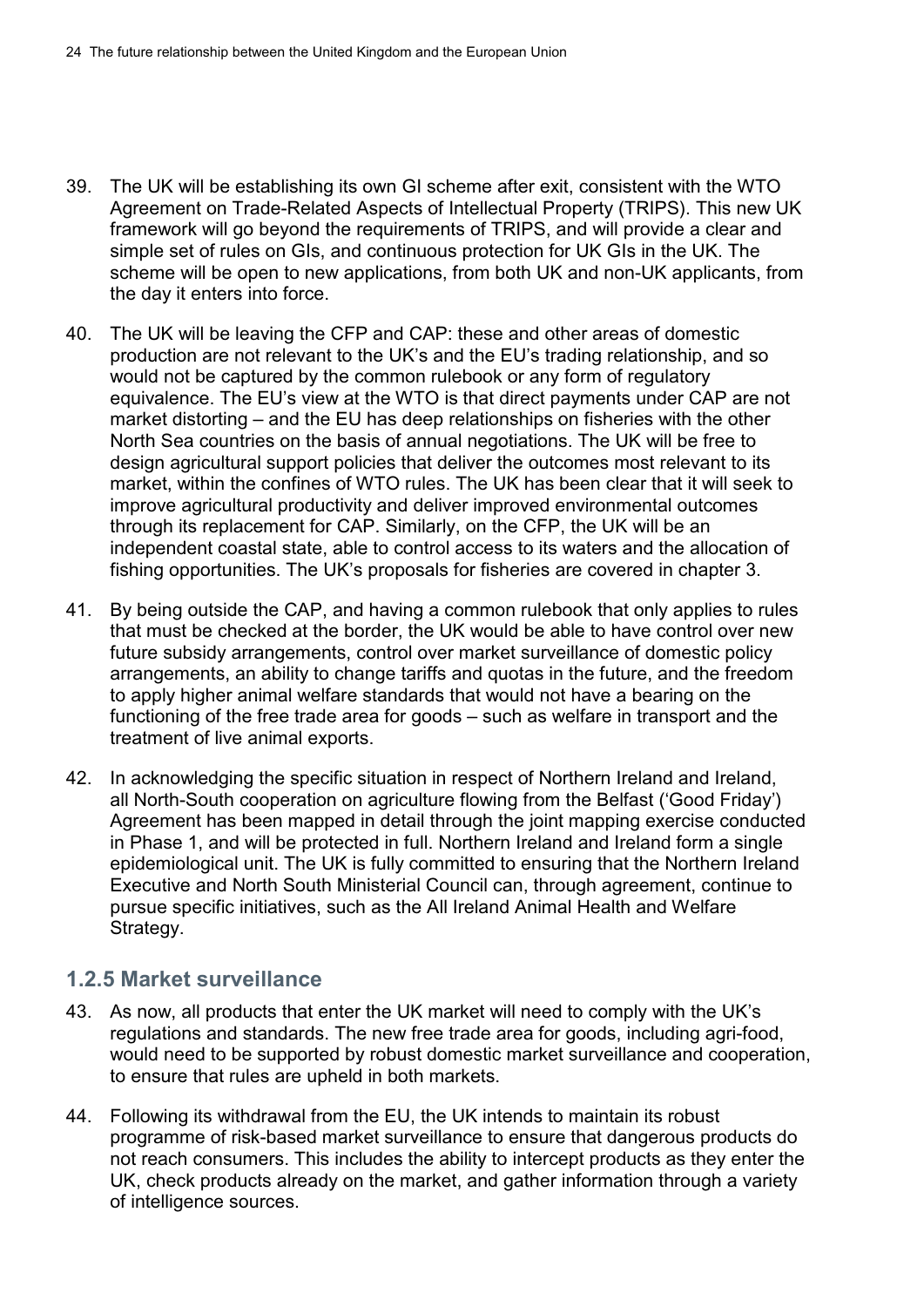- 45. UK regulators propose establishing cooperation arrangements with EU regulators to ensure that authorities on both sides can take appropriate, consistent and coordinated action to prevent non-compliant products from reaching consumers or patients, or harming the environment. This should be complemented by the exchange of intelligence, including information received directly from businesses and consumers, and reporting mechanisms.
- 46. In order to support these cooperation arrangements, the UK is seeking access to the EU's communications systems, such as the Rapid Alert System for Food and Feed (RASFF), Rapid Alert System for Serious Risk (Rapex), and the Information and Communication System for Market Surveillance (ICSMS). This would ensure that UK and EU authorities could issue alerts to one another to respond in an effective and timely manner when they had identified unsafe or non-compliant products.

### **1.3 Services and investment**

- 47. The UK is world leading in many services sectors, including legal, business and financial services. In 2017, services made up 79 per cent of total UK GVA worth £1.46 trillion.[10](#page-28-0) In 2017, 21 per cent of EU27 services imports came from the UK, and 20 per cent of EU27 services exports went to the UK.<sup>[11](#page-28-1)</sup> Globally services trade is growing rapidly; UK services trade with non-EU countries grew by 73 per cent between 2007 and 2017.[12](#page-28-2)
- 48. The UK is proposing new arrangements for services and digital that would provide regulatory flexibility, which is important for the UK's services-based economy. This means that the UK and the EU will not have current levels of access to each other's markets.
- 49. The UK's proposal builds on the principles of international trade and the precedents of existing EU trade agreements, and reflects its unique starting point. It would include:
	- a. **general provisions** that minimise the introduction of discriminatory and non-discriminatory barriers to establishment, investment and the cross-border provision of services, with barriers only permitted where that is agreed upfront;
	- b. a system for the **mutual recognition of professional qualifications**, enabling professionals to provide services across the UK and EU;
	- c. additional, mutually beneficial arrangements for **professional and business services**; and
	- d. a new economic and regulatory arrangement for **financial services**.

<span id="page-28-0"></span><sup>10</sup> ['UK GDP\(O\) low level aggregates',](https://www.ons.gov.uk/economy/grossdomesticproductgdp/datasets/ukgdpolowlevelaggregates) ONS, June 2018

<span id="page-28-1"></span><sup>11</sup> ['European Union and euro area balance of payments -](http://appsso.eurostat.ec.europa.eu/nui/show.do?query=BOOKMARK_DS-421428_QID_-12D9026D_UID_-3F171EB0&layout=PARTNER,L,X,0;STK_FLOW,L,Y,0;CURRENCY,L,Z,0;BOP_ITEM,L,Z,1;SECTOR10,L,Z,2;SECTPART,L,Z,3;S_ADJ,L,Z,4;GEO,L,Z,5;TIME,C,Z,6;INDICATORS,C,Z,7;&zSelection=DS-421428SECTOR10,S1;DS-421428S_ADJ,NSA;DS-421428GEO,EU27_2019;DS-421428CURRENCY,MIO_EUR;DS-421428INDICATORS,OBS_FLAG;DS-421428BOP_ITEM,S;DS-421428SECTPART,S1;DS-421428TIME,2017;&rankName1=SECTOR10_1_2_-1_2&rankName2=BOP-ITEM_1_2_-1_2&rankName3=CURRENCY_1_2_-1_2&rankName4=INDICATORS_1_2_-1_2&rankName5=SECTPART_1_2_-1_2&rankName6=S-ADJ_1_2_-1_2&rankName7=TIME_1_0_0_0&rankName8=GEO_1_2_0_1&rankName9=PARTNER_1_2_0_0&rankName10=STK-FLOW_1_2_0_1&rStp=&cStp=&rDCh=&cDCh=&rDM=true&cDM=true&footnes=false&empty=false&wai=false&time_mode=NONE&time_most_recent=false&lang=EN&cfo=%23%23%23%2C%23%23%23.%23%23%23) quarterly data (BPM6) [bop\_eu6\_q]', Eurostat, June 2018

<span id="page-28-2"></span><sup>12</sup> ['UK Economic Accounts: all data \(January to March 2018\)',](https://www.ons.gov.uk/economy/nationalaccounts/uksectoraccounts/datasets/ukeconomicaccounts) ONS, June 2018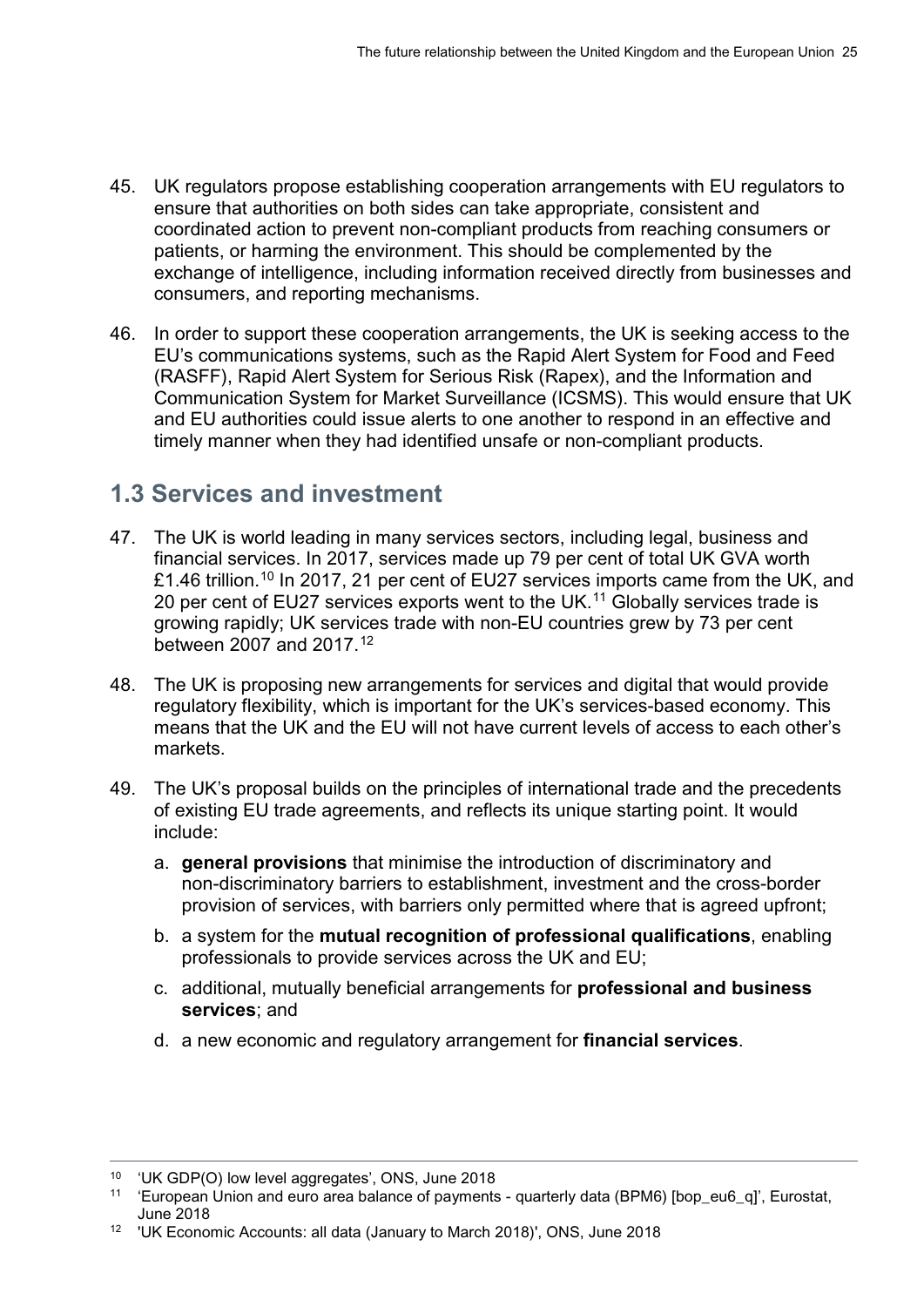#### **1.3.1 General provisions**

- 50. The WTO's General Agreement on Trade in Services (GATS) provides a framework for global services trade and defines four modes of services supply:
	- a. a service crossing a border (for example, a service being provided over the telephone);
	- b. a consumer of a service crossing a border (for example, tourism);
	- c. a service provider establishing a legal presence across a border (for example, a retail chain opening a new establishment in another country); and
	- d. a service provider crossing a border to a consumer (for example, a lawyer going to another country to provide legal advice to a client).
- 51. Under GATS, FTAs are obliged to cover all modes of services supply and to have substantial sectoral coverage. But each new FTA is unique to the parties involved, giving service providers different market access rights. Over time FTAs have promoted a more liberalising approach to services trade.
- 52. The UK proposes arrangements with broad coverage, ensuring that service suppliers and investors are allowed to operate in a broad number of sectors without encountering unjustified barriers or discrimination unless otherwise agreed. Specifically, the UK is seeking:
	- a. broad coverage across services sectors and the modes of supply, in line with GATS obligations;
	- b. deep Market Access commitments, eliminating, among other things, explicit restrictions on the number of services providers from one country that can operate in another;
	- c. deep commitments on National Treatment, to guarantee that foreign service providers are treated the same as equivalent local providers, with any exceptions kept to a minimum;
	- d. provisions to ensure the free and timely flow of financial capital for day-to-day business needs, including payments and transfers; and
	- e. best-in-class arrangements on domestic regulation, which ensure that all new regulation is necessary and proportionate.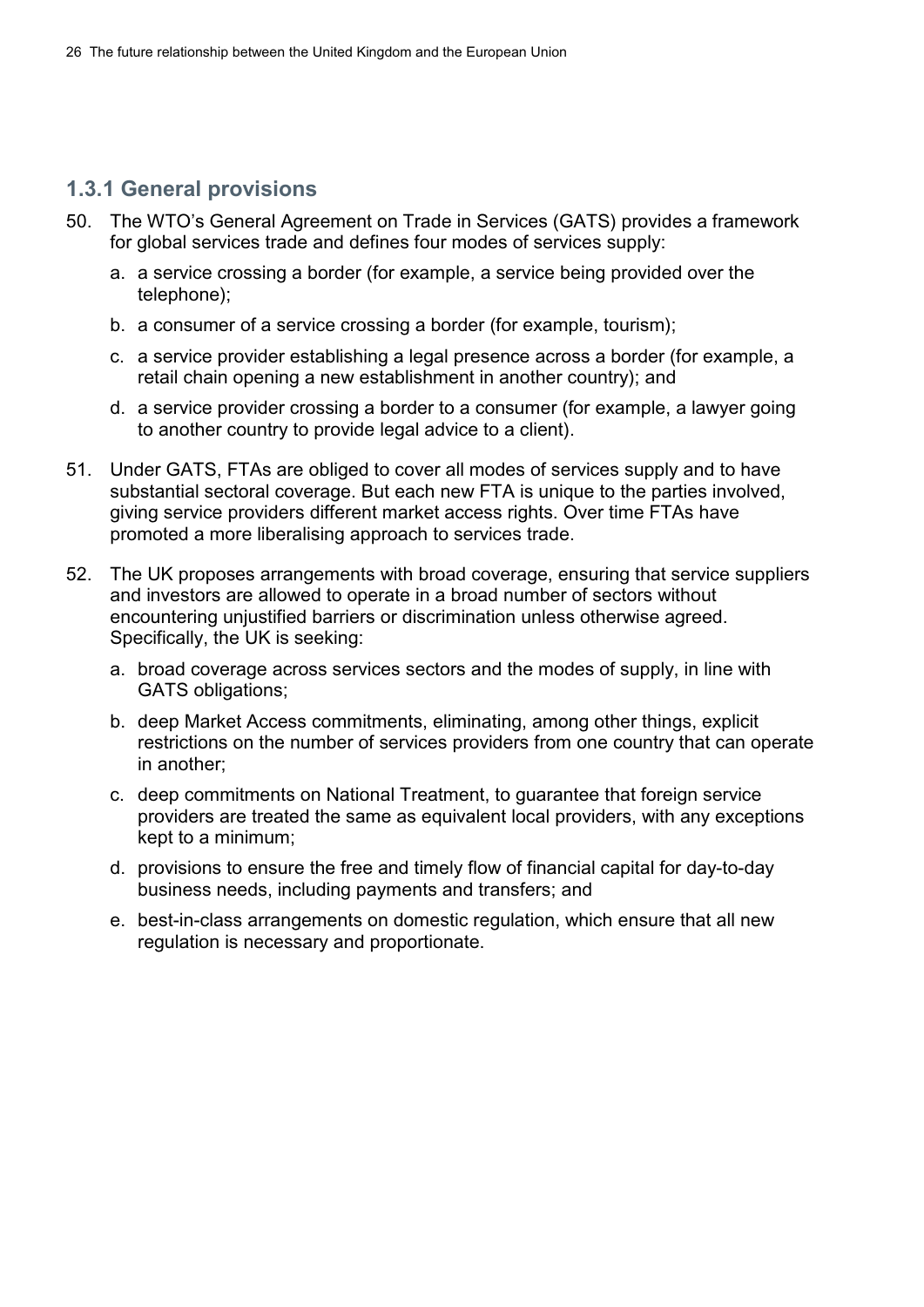#### **1.3.2 Mutual recognition of professional qualifications**

- 53. The EU regime for the recognition of professional qualifications enables UK and EU professionals to practise across both the UK and the EU on a temporary, longer-term or permanent basis, without fully having to retrain or requalify. Since 1997 the UK has recognised over 142,000 EU qualifications, including for lawyers, social workers and engineers.[13](#page-30-0) Over 27,000 decisions to recognise UK qualifications have been undertaken in the EU.[14](#page-30-1)
- 54. The UK agrees with the position set out in the European Council's March 2018 Guidelines, which stated that the future partnership should include ambitious provisions on the recognition of professional qualifications. This is particularly relevant for the healthcare, education and veterinary/agri-food sectors in the context of North-South cooperation between Northern Ireland and Ireland.
- 55. The UK's arrangements with the EU should not be constrained by existing EU FTA precedents. CETA includes some of the EU's most ambitious third country arrangements on the mutual recognition of professional qualifications. Yet CETA only sets a framework within which regulators may negotiate recognition agreements for professional qualifications; it does not itself provide for mutual recognition. The UK proposes establishing a system that:
	- a. is broad in scope, covering the same range of professions as the Mutual Recognition of Qualifications Directive;
	- b. includes those operating either on a permanent or temporary basis across borders;
	- c. is predictable and proportionate, enabling professionals to demonstrate that they meet the necessary requirements, or to undertake legitimate compensatory measures where there is a significant difference between qualifications or training, in a timely way; and
	- d. provides transparency, with cooperation between regulators to facilitate the exchange of information about breaches of professional standards, and to review changes to professional qualifications over time.

<span id="page-30-0"></span><sup>&</sup>lt;sup>13</sup> ['Regulated professionals database'](http://ec.europa.eu/growth/tools-databases/regprof/index.cfm?action=stat_overall&b_services=false) (search results are produced by entering the country of qualification as all EU countries, the host country as the UK, for the year 2016), European Commission, accessed April 2018

<span id="page-30-1"></span><sup>14</sup> ['Regulated professionals database'](http://ec.europa.eu/growth/tools-databases/regprof/index.cfm) (search results are produced by entering the country of qualification as the UK, the host country as all EU countries, for the year 2016), European Commission, accessed April 2018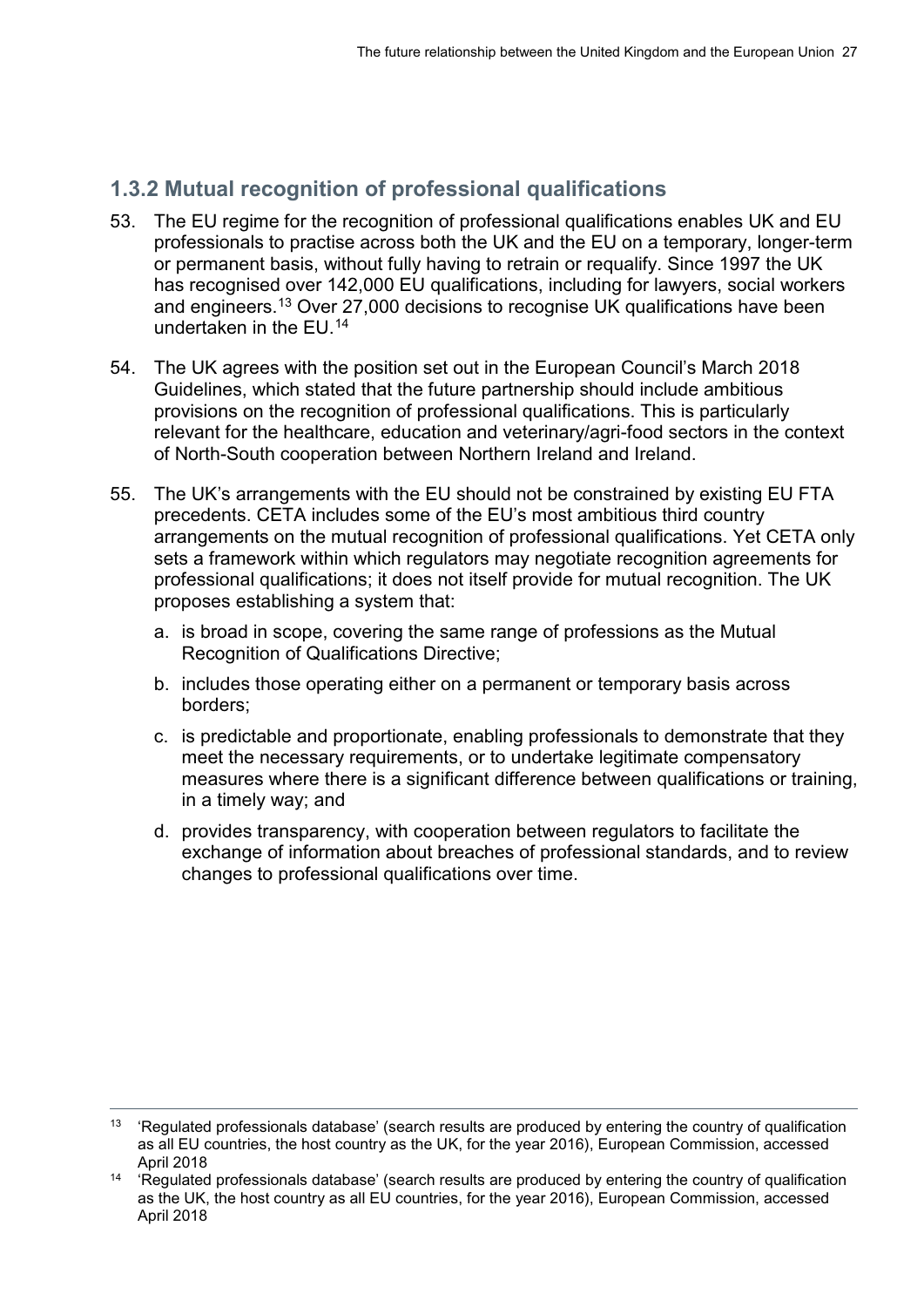#### **1.3.3 Professional and business services**

- 56. The UK and EU economies rely on the cross-border provision of professional services. This includes legal services, where the UK is the destination for 14.5 per cent of total EU legal services exports.[15](#page-31-0) It also includes accounting and audit services. In 2016, UK firms provided over 14 per cent of EU27 audit and accountancy imports.[16](#page-31-1)
- 57. In addition to the general services provisions, the UK proposes supplementary provisions for professional and business services, for example, permitting joint practice between UK and EU lawyers, and continued joint UK-EU ownership of accounting firms. The supplementary provisions would not replicate Single Market membership, and professional and business service providers would have rights in the UK and the EU which differ from current arrangements.

#### **1.3.4 Financial services**

- 58. The UK and EU financial services markets are highly interconnected: UK-located banks underwrite around half of the debt and equity issued by EU businesses;<sup>[17](#page-31-2)</sup> UK-located banks are counterparty to over half of the over-the-counter interest rate derivatives traded by EU companies and banks;[18](#page-31-3) around £1.4 trillion of assets are managed in the UK on behalf of European clients;<sup>[19](#page-31-4)</sup> the world-leading London Market for insurance hosts all of the world's twenty largest international (re)insurance companies; and more international banking activity is booked in the UK than in any other country. This interconnected market has benefits for consumers and businesses across Europe. For example, one study has found that if new regulatory barriers forced the fragmentation of firms' balance sheets, the wholesale banking industry would need to find £23-38 billion of extra capital.<sup>[20](#page-31-5)</sup> These are costs that would ultimately be borne by consumers and businesses.
- 59. This interconnectedness also highlights the UK's and the EU's shared interest in financial stability. The UK is host to all 30 global systemically important banks and is the home regulator for four of them. Given its scale, the International Monetary Fund (IMF) has described financial stability in the UK as a "global public good".<sup>[21](#page-31-6)</sup> Alongside its European partners, the UK has developed an institutional framework to manage financial stability while ensuring the regulatory system supports a global financial centre.

<span id="page-31-0"></span><sup>15</sup> ['International trade in services \(since 2010\) \(BPM6\) \(bop\\_its6\\_det\)',](http://ec.europa.eu/eurostat/data/database) Eurostat, January 2018 – covers BPM6 codes SJ211

<span id="page-31-1"></span><sup>&</sup>lt;sup>16</sup> ['International trade in services \(since 2010\) \(BPM6\) \(bop\\_its6\\_det\)',](http://ec.europa.eu/eurostat/data/database) Eurostat, January 2018 – covers BPM6 codes SJ212

<span id="page-31-2"></span><sup>&</sup>lt;sup>17</sup> ['Financial Stability Report: June 2017 Issue No. 41'](https://www.bankofengland.co.uk/-/media/boe/files/financial-stability-report/2017/june-2017.pdf?la=en&hash=EB9E61B5ABA0E05889E903AF041B855D79652644) (page viii), Bank of England, June 2017

<span id="page-31-3"></span><sup>18</sup> ['Financial Stability Report: June 2017 Issue No. 41'](https://www.bankofengland.co.uk/-/media/boe/files/financial-stability-report/2017/june-2017.pdf?la=en&hash=EB9E61B5ABA0E05889E903AF041B855D79652644) (page viii), Bank of England, June 2017

<span id="page-31-4"></span><sup>19</sup> ['Asset Management in the UK 2016-2017: The Investment Association Annual Survey'](https://www.theinvestmentassociation.org/assets/files/research/2017/20170914-ams2017.pdf) (page 17), The Investment Association, September 2017

<span id="page-31-5"></span><sup>&</sup>lt;sup>20</sup> A study undertaken by Oliver Wyman: 'One Year on from the Brexit Vote: A briefing for the wholesale [banks',](http://www.oliverwyman.com/content/dam/oliver-wyman/v2/publications/2017/aug/OW-Wholesale-Banking-Brexit-Briefing.pdf) Oliver Wyman, 2017. Original figures \$30-50 billion, converted to £ using Bank of England daily spot exchange rate for 30 June 2017

<span id="page-31-6"></span><sup>&</sup>lt;sup>21</sup> ['United Kingdom financial sector assessment program',](https://www.imf.org/external/pubs/ft/scr/2016/cr16167.pdf) International Monetary Fund, June 2016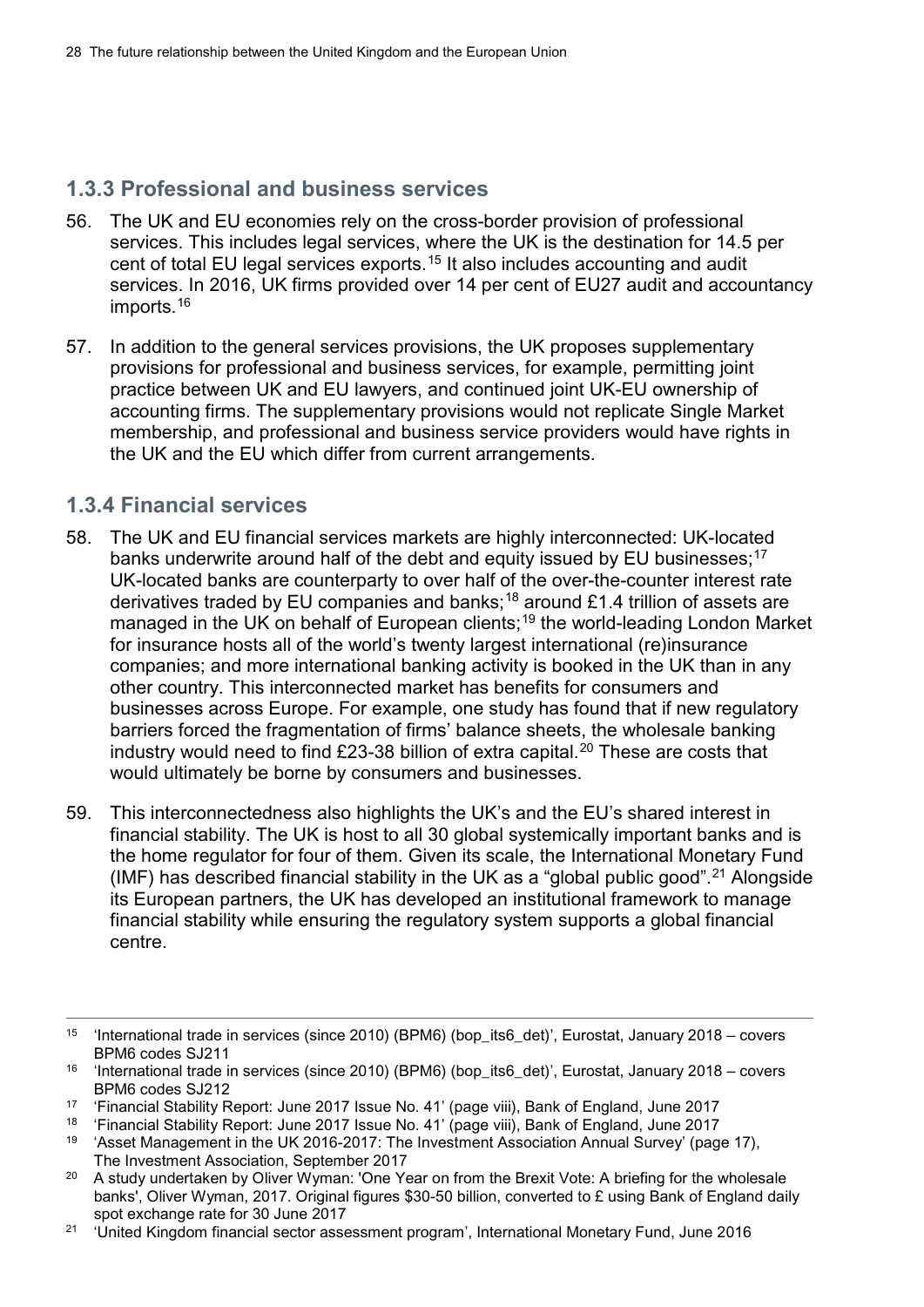- 60. As the UK leaves the EU and the Single Market, it recognises the need for a new and fair balance of rights and responsibilities. The UK can no longer operate under the EU's "passporting" regime, as this is intrinsic to the Single Market of which it will no longer be a member.
- 61. In addition, given the importance of financial services to financial stability, both the UK and the EU will wish to maintain autonomy of decision-making and the ability to legislate for their own interests. For example, in some cases, the UK will need to be able to impose higher than global standards to manage its financial stability exposure. In other areas, the UK market contains products and business models that are different to those found elsewhere in the EU, and regulation would need to reflect these differences. The decision on whether and on what terms the UK should have access to the EU's markets will be a matter for the EU, and vice versa. However, a coordinated approach leading to compatible regulation is also essential for promoting financial stability and avoiding regulatory arbitrage.
- 62. The EU has third country equivalence regimes which provide limited access for some of its third country partners to some areas of EU financial services markets. These regimes are not sufficient to deal with a third country whose financial markets are as deeply interconnected with the EU's as those of the UK are. In particular, the existing regimes do not provide for:
	- a. institutional dialogue, meaning there is no bilateral mechanism for the EU and the third country to discuss changes to their rules on financial services in order to maximise the chance of maintaining compatible rules, and to minimise the risks of regulatory arbitrage or threats to financial stability;
	- b. a mediated solution where equivalence is threatened by a divergence of rules or supervisory practices;
	- c. sufficient tools for reciprocal supervisory cooperation, information sharing, crisis procedures, or the supervision of cross-border financial market infrastructure;
	- d. some services, where clients in the UK and the EU currently benefit from integrated markets and cross-border business models. This would lead to unnecessary fragmentation of markets and increased costs to consumers and businesses; or
	- e. phased adjustments and careful management of the impacts of change, so that businesses face a predictable environment.
- 63. In this context, the UK proposes a new economic and regulatory arrangement with the EU in financial services. This would maintain the economic benefits of cross-border provision of the most important international financial services traded between the UK and the EU – those that generate the greatest economies of scale and scope – while preserving regulatory and supervisory cooperation, and maintaining financial stability, market integrity and consumer protection.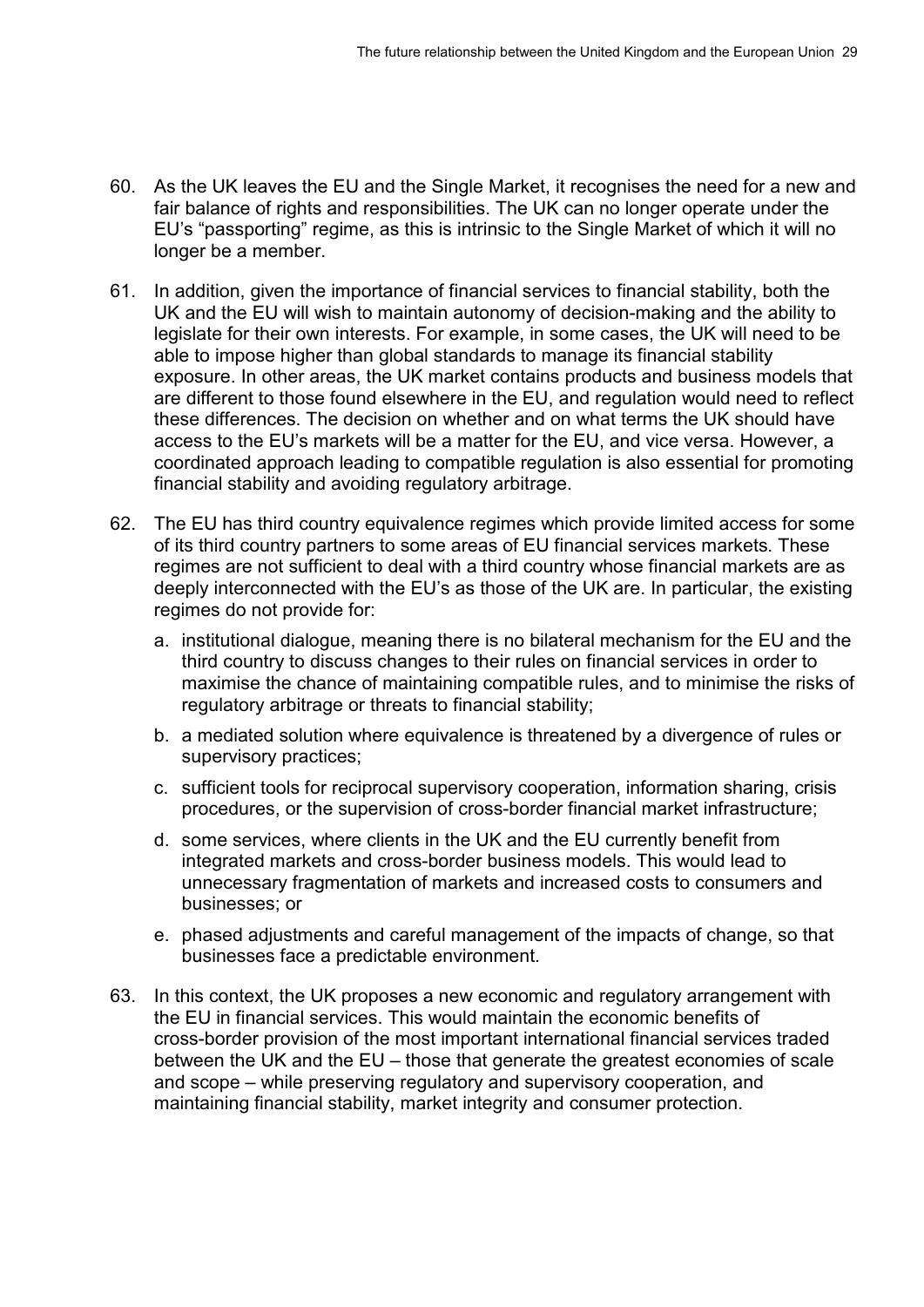- 64. This new economic and regulatory arrangement would be based on the principle of autonomy for each party over decisions regarding access to its market, with a bilateral framework of treaty-based commitments to underpin the operation of the relationship, ensure transparency and stability, and promote cooperation. Such an arrangement would respect the regulatory autonomy of both parties, while ensuring decisions made by either party are implemented in line with agreed processes, and that provision is made for necessary consultation and collaboration between the parties.
- 65. As part of this, the existing autonomous frameworks for equivalence would need to be expanded, to reflect the fact that equivalence as it exists today is not sufficient in scope for the breadth of the interconnectedness of UK-EU financial services provision. A new arrangement would need to encompass a broader range of cross-border activities that reflect global financial business models and the high degree of economic integration. The UK recognises, however, that this arrangement cannot replicate the EU's passporting regime.
- 66. As the UK and the EU start from a position of identical rules and entwined supervisory frameworks, the UK proposes that there should be reciprocal recognition of equivalence under all existing third country regimes, taking effect at the end of the implementation period. This reflects the reality that all relevant criteria, including continued supervisory cooperation, can readily be satisfied by both the UK and the EU. It would also provide initial confidence in the system to firms and markets.
- 67. Although future determinations of equivalence would be an autonomous matter for each party, the new arrangement should include provisions through the bilateral arrangement for:
	- a. common principles for the governance of the relationship;
	- b. extensive supervisory cooperation and regulatory dialogue; and
	- c. predictable, transparent and robust processes.

#### **Common principles for the governance of the relationship**

68. As established in many existing EU provisions, this approach would be based on an evidence-based judgement of the equivalence of outcomes achieved by the respective regulatory and supervisory regimes. The UK and the EU would set out a shared intention to avoid adopting regulations that produce divergent outcomes in relation to cross-border financial services. In practice, as the UK and the EU have since the financial crisis, the UK will continue to be active in shaping international rules, and will continue to uphold global norms. To reflect this, the UK-EU arrangement should include common objectives, such as maintaining economic relations of broad scope, preserving regulatory compatibility, and supporting collaboration – bilaterally and in multilateral fora – to manage shared interests such as financial stability and the prevention of regulatory arbitrage.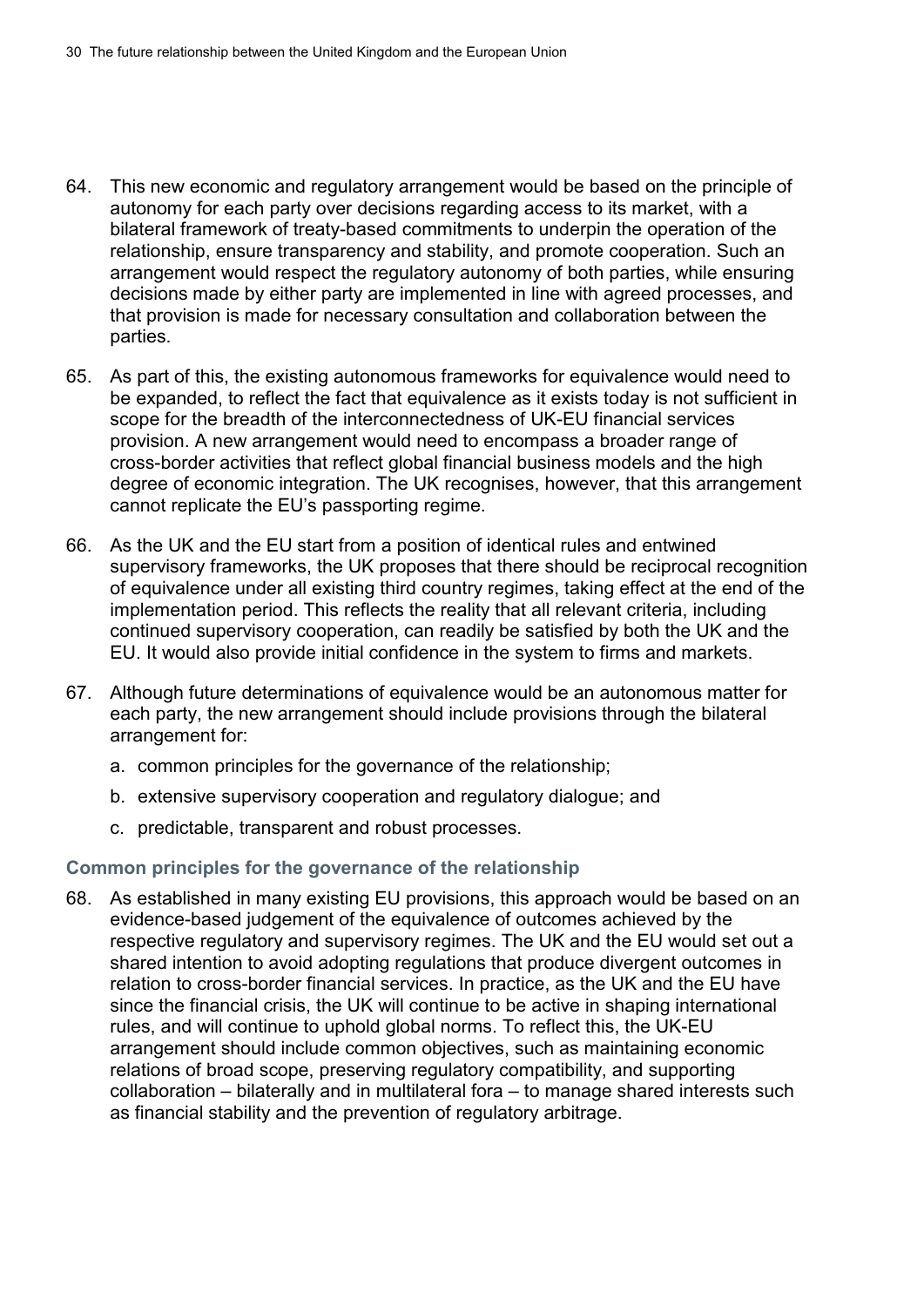#### **Extensive supervisory cooperation and regulatory dialogue**

- 69. The UK proposes that the UK and the EU would commit to an overall framework that supports extensive collaboration and dialogue.
	- a. Regulatory dialogue: for equivalence to be maintained over the long term, the UK and the EU should be able to understand and comment on each other's proposals at an early stage through a structured consultative process of dialogue at political and technical level, while respecting the autonomy of each side's legislative process and decision-making.
	- b. Supervisory cooperation: in a close economic relationship between the UK and the EU financial services sectors, it would be necessary to ensure close supervisory cooperation in relation to firms which pose a systemic risk and/or that provide significant cross-border services on the basis of equivalence. It will be essential for the UK and the EU to commit to reciprocal and close cooperation to protect consumers, financial stability and market integrity with codified procedures for routine cooperation and for coordination in crisis situations. This should include appropriate reciprocal participation in supervisory colleges, which are coordination structures that bring together regulatory authorities involved in the supervision of banks and other major financial institutions – as well as other supervisory structures, including information exchange, mechanisms for consultation over decisions affecting the other party, and arrangements for the supervision of market infrastructure.

#### **Predictable, transparent and robust processes**

- 70. To give business the certainty necessary to plan and invest, transparent processes would be needed to ensure the relationship is stable, reliable and enduring. The UK envisages that some of these processes would be bilaterally agreed and treatybased; others would be achieved through the autonomous measures of the parties.
	- a. Transparent assessment methodology: the process for assessing equivalence should be based on clear and common objectives; make use of consultation with industry and other stakeholders; and include the possibility of using expert panels.
	- b. Structured withdrawal process: if circumstances arise that cause either party to wish to withdraw equivalence, there should be an initial period of consultation on possible solutions to maintain equivalence. Either party may also indicate to the other that it no longer seeks equivalence in a certain area. There should then be clear timelines and notice periods, which are appropriate for the scale of the change before it takes effect. There should also be a safeguard for acquired rights to avoid risks to financial stability, market integrity or consumer protection from sudden changes to the regulatory environment.
	- c. Long-term stabilisation: in accordance with WTO principles, there should be a presumption against unilateral changes that narrow the terms of existing market access regimes, other than in exceptional circumstances. This would mean each side trying to avoid future changes that assess equivalence in entirely new ways that could destabilise an established relationship. Existing equivalence decisions should only lapse after a new decision has been taken.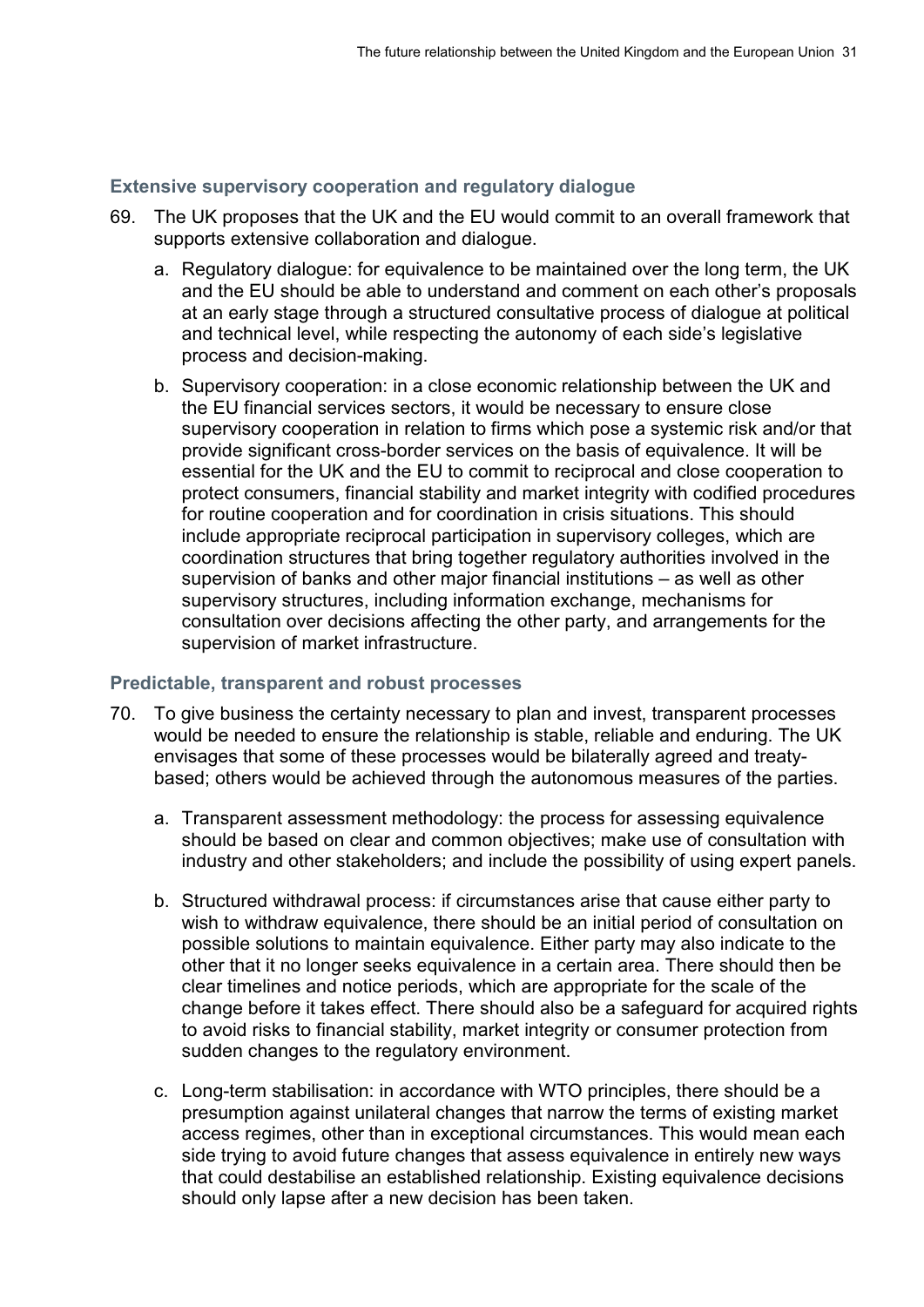71. Finally, where disputes arise between the UK and the EU on the binding treaty-based commitments, the institutional arrangements set out in further detail in chapter 4 should apply.

## **1.4 Framework for mobility**

72. EU citizens are integral to communities across the UK, with 3.5 million EU citizens living in the UK.[22](#page-35-0) Approximately 800,000 UK nationals play an equally important role in communities across the EU.<sup>[23](#page-35-1)</sup> The UK and the EU have already reached an agreement on citizens' rights which provides EU citizens living in the UK and UK nationals living in the EU before the end of the implementation period with certainty about their rights going forward. Individuals will continue to be able to move, live and work on the same basis as now up until the end of December 2020.

#### **1.4.1 Ending free movement of people**

- 73. In future it will be for the UK Government and Parliament to determine the domestic immigration rules that will apply. Free movement of people will end as the UK leaves the EU. The Immigration Bill will bring EU migration under UK law, enabling the UK to set out its future immigration system in domestic legislation.
- 74. The UK will design a system that works for all parts of the UK. The Migration Advisory Committee (MAC) report, due in September 2018, will provide important evidence on patterns of EU migration and the role of migration in the wider economy to inform this. Further details of the UK's future immigration system will be set out in due course.
- 75. The UK will continue to be an open and tolerant nation, and will want to continue to attract the brightest and best, from the EU and elsewhere. The UK's future immigration arrangements will set out how those from the EU and elsewhere can apply to come and work in the UK. This will be crucial to supporting its public services, as well as enhancing the UK's attractiveness for research, development and innovation.

#### **1.4.2 Future mobility arrangements**

76. Any future mobility arrangements will be consistent with the ending of free movement, respecting the UK's control of its borders and the Government's objective to control and reduce net migration. Trade agreements which cover trade in services include provisions on the mobility of people for the provision of services (known as 'Mode 4' commitments). Given the depth of the relationship and close ties between the peoples of the UK and the EU, the UK will make a sovereign choice in a defined

<span id="page-35-0"></span><sup>&</sup>lt;sup>22</sup> ['Population of the UK by country of birth and nationality'](https://www.ons.gov.uk/peoplepopulationandcommunity/populationandmigration/internationalmigration/datasets/populationoftheunitedkingdombycountryofbirthandnationality), ONS, May 2018. Estimate covers January 2017 to December 2017 and excludes Irish nationals. In 2017, the UK was also the most popular residence in the EU for long-term migrants from Ireland, France, Cyprus, Latvia, Lithuania, Malta, Poland and Sweden (Population on 1 January by age group, sex and citizenship', Eurostat, 2017 Note: Data is unavailable on EU citizens living in Malta, Cyprus and Spain)  $\overline{a}$ 

<span id="page-35-1"></span><sup>&</sup>lt;sup>23</sup> ['Living abroad: British residents living in the EU: April 2018',](https://www.ons.gov.uk/peoplepopulationandcommunity/populationandmigration/internationalmigration/articles/livingabroad/april2018) ONS, April 2018. Estimate is at 1 January 2017 and excludes Ireland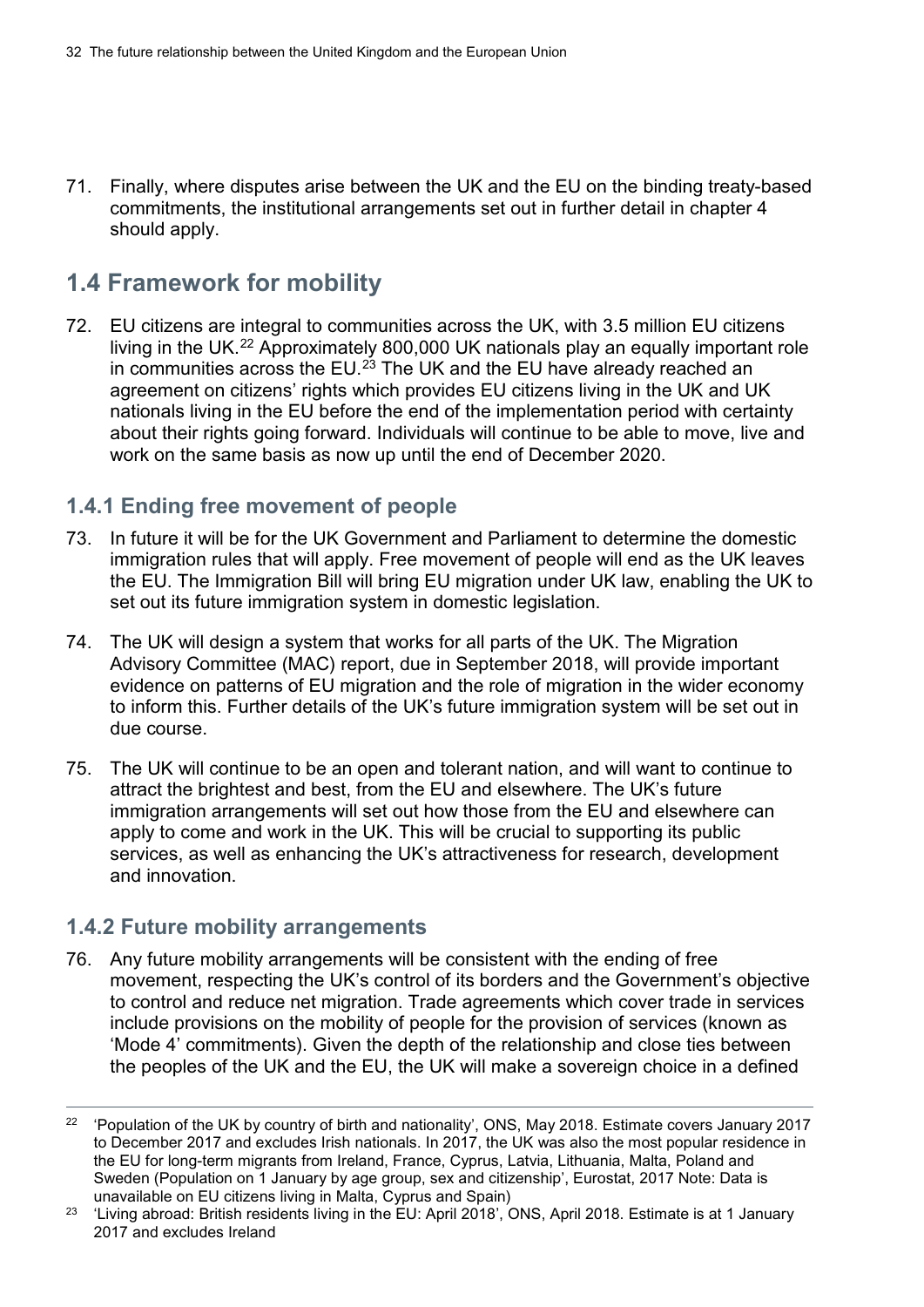number of areas to seek reciprocal mobility arrangements with the EU, building on current WTO GATS commitments. The UK has already proposed that this should be achieved in an appropriate framework for mobility, in line with arrangements that the UK might want to offer to other close trading partners in the future, where they support new and deep trade deals. The UK's future economic partnership should therefore provide reciprocal arrangements, consistent with the ending of free movement, that:

- a. support businesses to provide services and to move their talented people;
- b. allow citizens to travel freely, without a visa, for tourism and temporary business activity;
- c. facilitate mobility for students and young people, enabling them to continue to benefit from world leading universities and the cultural experiences the UK and the EU have to offer;
- d. are as streamlined as possible to ensure smooth passage for legitimate travel while strengthening the security of the UK's borders; and
- e. provide for other defined mobility provisions, including arrangements to ensure that UK citizens living in the EU, in future, continue to benefit from their pension entitlements and associated healthcare.
- 77. These proposals are without prejudice to the Common Travel Area (CTA) arrangements between the UK and Ireland, and the Crown Dependencies. The CTA means that Irish citizens will continue to enjoy a special status in the UK, provided for by domestic legislation, distinct from the status of other EU nationals.
- 78. The principle of non-discrimination between existing Member States should apply to all of the provisions agreed as part of the framework for mobility.

#### **Business and services**

- 79. UK firms and global investors rely on the ability to move and attract talent to support global operations, and to send people to provide services across Europe. Indeed, mobility is a key element of economic, cultural and scientific cooperation, ensuring professional service providers can reach clients, advanced manufacturers can deploy key personnel to the right place, and scientists can collaborate on world-leading projects.
- 80. The UK would seek reciprocal arrangements that would allow UK nationals to visit the EU without a visa for short-term business reasons and equivalent arrangements for EU citizens coming to the UK. This would permit only paid work in limited and clearly defined circumstances, in line with the current business visa policy.
- 81. As is the case with non-EU countries with whom the UK has a trading agreement, the UK also wants to agree reciprocal provisions on intra-corporate transfers that allow UK and EU-based companies to train staff, move them between offices and plants and to deploy expertise where it is needed, based on existing arrangements with non-EU countries. The UK will also discuss how to facilitate temporary mobility of scientists and researchers, self-employed professionals, employees providing services, as well as investors.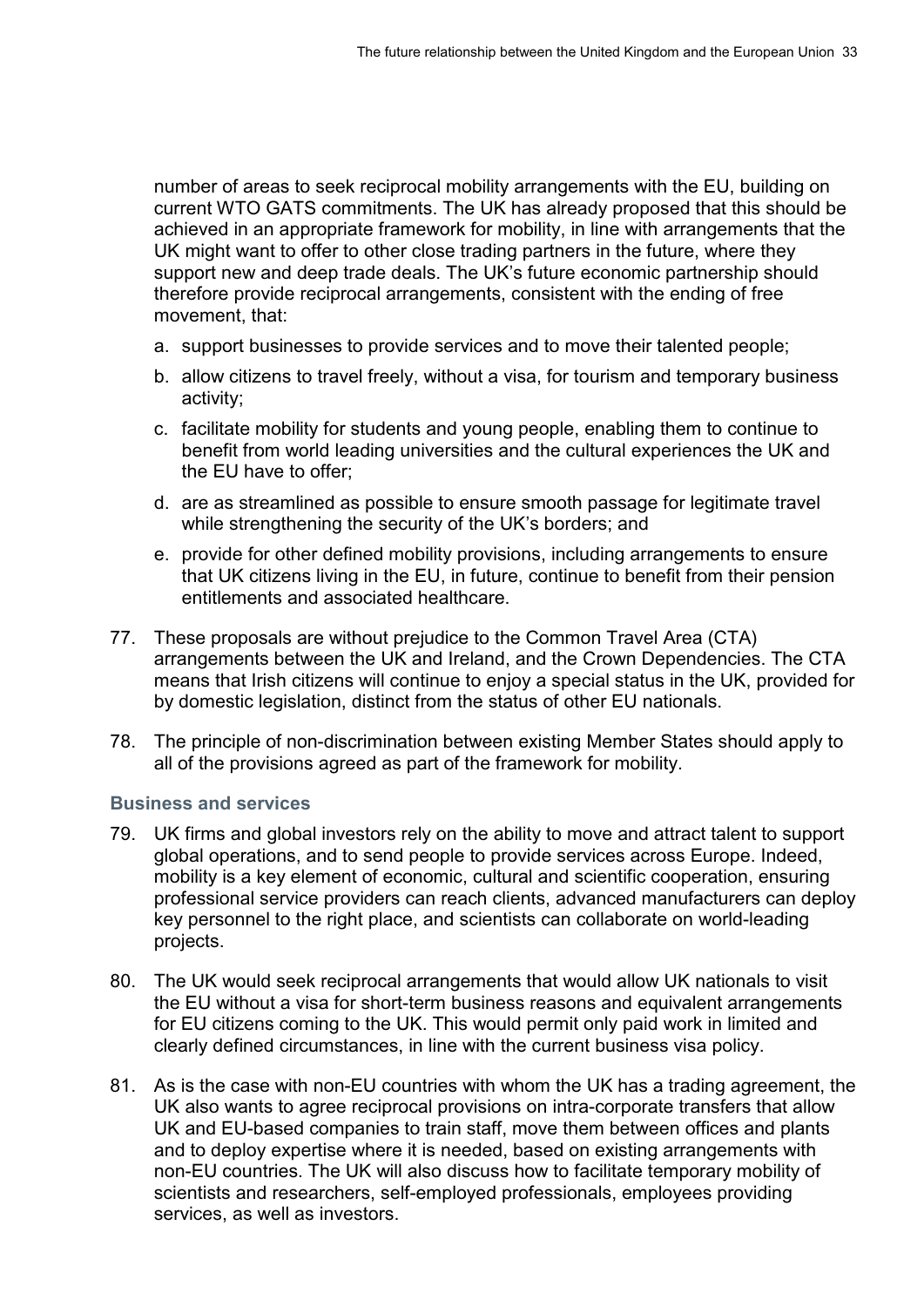#### **Tourism**

- 82. In the year ending September 2017, UK residents made approximately 50 million non-business related visits to the EU spending  $£24$  $£24$  billion,<sup>24</sup> and EU residents made over 20 million non-business related visits to the UK spending £7.8 billion.<sup>[25](#page-37-1)</sup>
- 83. The UK therefore proposes reciprocal visa-free travel arrangements to enable UK and EU citizens to continue to travel freely for tourism in the future, maintaining the close links between the people of the UK and the EU.
- 84. The Government wants UK and EU nationals to continue to be able to use the European Health Insurance Card (EHIC) to receive healthcare should they need it while on holiday.

#### **Students and young people**

- 85. The UK and the EU should continue to give young people and students the chance to benefit from each other's world leading universities, including cultural exchanges such as Erasmus+.
- 86. The UK proposes a UK-EU youth mobility scheme to ensure that young people can continue to enjoy the social, cultural and educational benefits of living in each other's countries. The UK already operates a number of youth mobility schemes with other global partners, for example with Australia and Canada, on which this could be modelled.

### **Streamlined border arrangements and administrative procedures**

- 87. The UK already has existing arrangements with low-risk, non-EU countries that enable smooth access at the border, such as the Registered Traveller Scheme in place with a number of countries like the US and Japan. The UK wants to agree reciprocal arrangements with the EU that ensure smooth passage for UK nationals when they travel to the EU, for example on business or on holiday. The UK will strengthen the security of its borders, which should include exploring whether to apply the electronic travel authorities proposed for third country nationals to each other's nationals, and ensuring travel documents meet minimum security standards. But at the border, as now, tourists and business visitors should not routinely have to face questions about the purpose of their visit. The UK also wants to minimise administrative burdens for those seeking permission to travel, enter or reside in each other's territories, including short, simple and user-friendly application processes.
- 88. Streamlined arrangements are particularly important at the Gibraltar-Spain border, which is crossed every day by thousands of people from other Member States.

### **Other mobility provisions**

 $\overline{a}$ 

89. While ending free movement, the UK will also make a sovereign choice to discuss other specific mobility areas. The UK will seek reciprocal arrangements on the future rules around some defined elements of social security coordination. This will be important for UK nationals who want to live, work or retire in the EU in the future, as

<span id="page-37-0"></span><sup>&</sup>lt;sup>24</sup> ['ONS Overseas travel and tourism, quarterly',](https://www.ons.gov.uk/peoplepopulationandcommunity/leisureandtourism/datasets/overseastravelandtourism) ONS, January 2018

<span id="page-37-1"></span><sup>25</sup> ['ONS Overseas travel and tourism, quarterly',](https://www.ons.gov.uk/peoplepopulationandcommunity/leisureandtourism/datasets/overseastravelandtourism) ONS, January 2018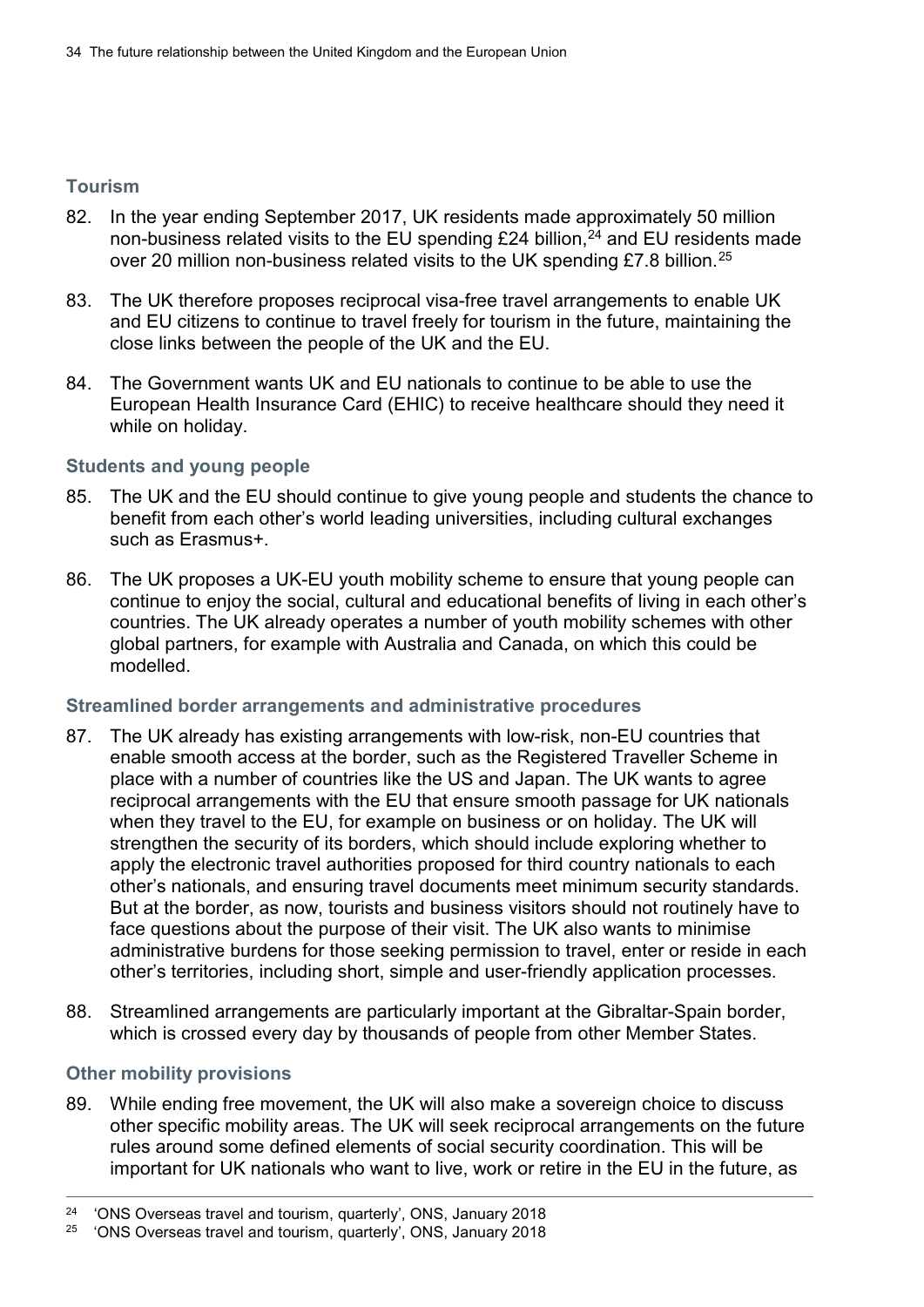part of our new arrangements. This could cover provisions for the uprating of state pensions, including export rules and accompanying aggregation principles for people who have contributed into multiple countries' systems. It would also ensure workers only pay social security contributions in one state at a time. There should be reciprocal healthcare cover for state pensioners retiring to the EU or the UK, continued participation in the EHIC scheme and cooperation on planned medical treatment. This would be supported by any necessary administrative cooperation and data-sharing requirements.

- 90. The UK will also seek to secure onward movement opportunities for UK nationals in the EU who are covered by the citizens' rights agreement. Some of these UK nationals have chosen to make their lives in the EU, and this should be respected in the opportunities available to them if they decide to change their Member State of residence.
- 91. The framework for mobility could also cover the recognition of professional qualifications held by UK and EU nationals as covered in section 1.3 of this chapter.

# **1.5 Digital**

- 92. Digital is a fast evolving, innovative, sector that is driving economic transformation across the world. Digital sectors contributed £116.5 billion to the UK economy in 2016, representing 6.7 per cent of GVA.<sup>[26](#page-38-0)</sup> Facilitating growth and removing barriers will drive competitiveness and help the UK tap into the potential from the top ten largest economies of the world, estimated by one study to be worth £890 billion.<sup>[27](#page-38-1)</sup> It will be particularly important to have domestic regulatory flexibility, to ensure the UK can respond nimbly to new developments, and be at the forefront of emerging technologies.
- 93. Digital services trade between the UK and the EU will continue to be important, as both try to capitalise on the growth of digital technologies globally. While the UK will not be a part of the EU's Digital Single Market, the UK wants to develop an ambitious policy on digital trade with the EU, as well as globally. The UK therefore proposes a digital relationship that covers:
	- a. **digital trade and e-commerce**;
	- b. **telecommunications and digital infrastructure**;
	- c. **digital technology**; and
	- d. **broadcasting**.

 $\overline{a}$ 

94. The UK's proposals should provide a framework for enduring solutions, which are sufficiently agile and flexible, reflecting the fast evolving and innovative characteristics of the sector. The UK also proposes arrangements to ensure the continued free flows of personal data between the UK and the EU. The UK believes

<span id="page-38-0"></span><sup>26</sup> ['DCMS Sector economic estimates 2016: GVA',](https://www.gov.uk/government/statistics/dcms-sectors-economic-estimates-2016-gva) DCMS, November 2017

<span id="page-38-1"></span><sup>&</sup>lt;sup>27</sup> A study undertaken by Accenture: ['Digital Density Index: Guiding Digital Transformation',](https://www.accenture.com/t20150523T023959__w__/it-it/_acnmedia/Accenture/Conversion-Assets/DotCom/Documents/Global/PDF/Dualpub_13/Accenture-Digital-Density-Index-Guiding-Digital-Transformation.pdf) Accenture, 2015. Original figure \$1.4 trillion, converted to £ using Bank of England daily spot exchange rate for 30 June 2015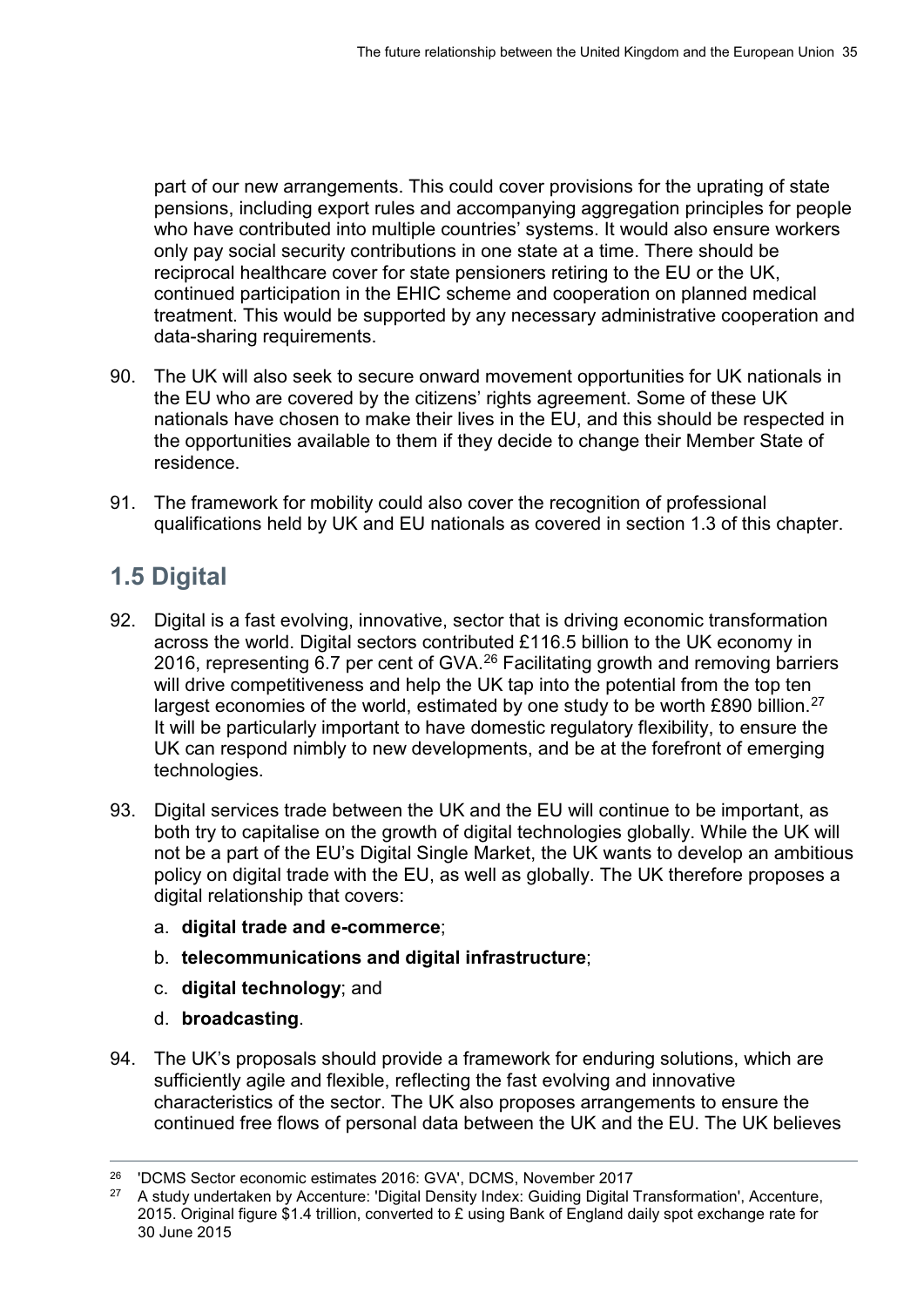the EU's adequacy framework provides the right starting point for these arrangements but wants to go beyond this to allow ongoing cooperation between data protection authorities. This is set out in detail in chapter 3.

### **1.5.1 Digital trade and e-commerce**

- 95. The global digital economy is built on the ability to collect, share and process data. This underpins not just digital trade but all trade flows. Any disruption in cross-border data flows would therefore be economically costly while unnecessary barriers, such as the unjustified localisation of data, could also have a serious impact on future prosperity.
- 96. The UK's proposals would include:
	- a. ensuring cross-border data flows, providing for the removal and prevention of barriers to the flow of data across borders;
	- b. protecting the free, open and secure internet, working with EU partners to lead the global effort to ensure that the internet is safe and open; and
	- c. recognising equivalent forms of electronic ID and authentication, ensuring that these are secure, trustworthy and easy to use across borders.

# **1.5.2 Telecommunications and digital infrastructure**

- 97. Telecommunications services provide key digital infrastructure that society depends on to communicate and operate globally. In the UK, telecoms contributed £30 billion of GVA in 2016<sup>28</sup>, with exports of services to the EU in the sector worth £2.7 billion in 2015 and imports worth £3.4 billion.<sup>[29](#page-39-1)</sup>
- 98. The UK and the EU have a joint history of regulatory innovation in telecommunications in areas such as competition reform and net neutrality. This shared regulatory vision has promoted consumer benefits, competition and investment. The UK therefore proposes:
	- a. joint commitments to an open and liberalised electronic communications sector allowing for fair, equal and competitive access for UK and EU businesses to public telecoms services and networks; and
	- b. continuing to share cyber threat information to ensure the UK's and the EU's infrastructure is robust, resilient and able to adapt to evolving threats online or to digital infrastructure.

# **1.5.3 Digital technology**

 $\overline{a}$ 

99. The UK believes that trade should promote the development of new technologies, such as artificial intelligence (AI), and notes that they are vulnerable to non-tariff barriers. New and emerging technologies are also creating new and shared challenges. The UK therefore proposes exploring new models for regulatory

<span id="page-39-0"></span><sup>28</sup> ['DCMS Sector economic estimates 2016: GVA',](https://www.gov.uk/government/statistics/dcms-sectors-economic-estimates-2016-gva) DCMS, November 2017

<span id="page-39-1"></span><sup>29</sup> ['DCMS Sector economic estimates 2016: Trade',](https://www.gov.uk/government/statistics/dcms-sectors-economic-estimates-2016-trade) DCMS, June 2018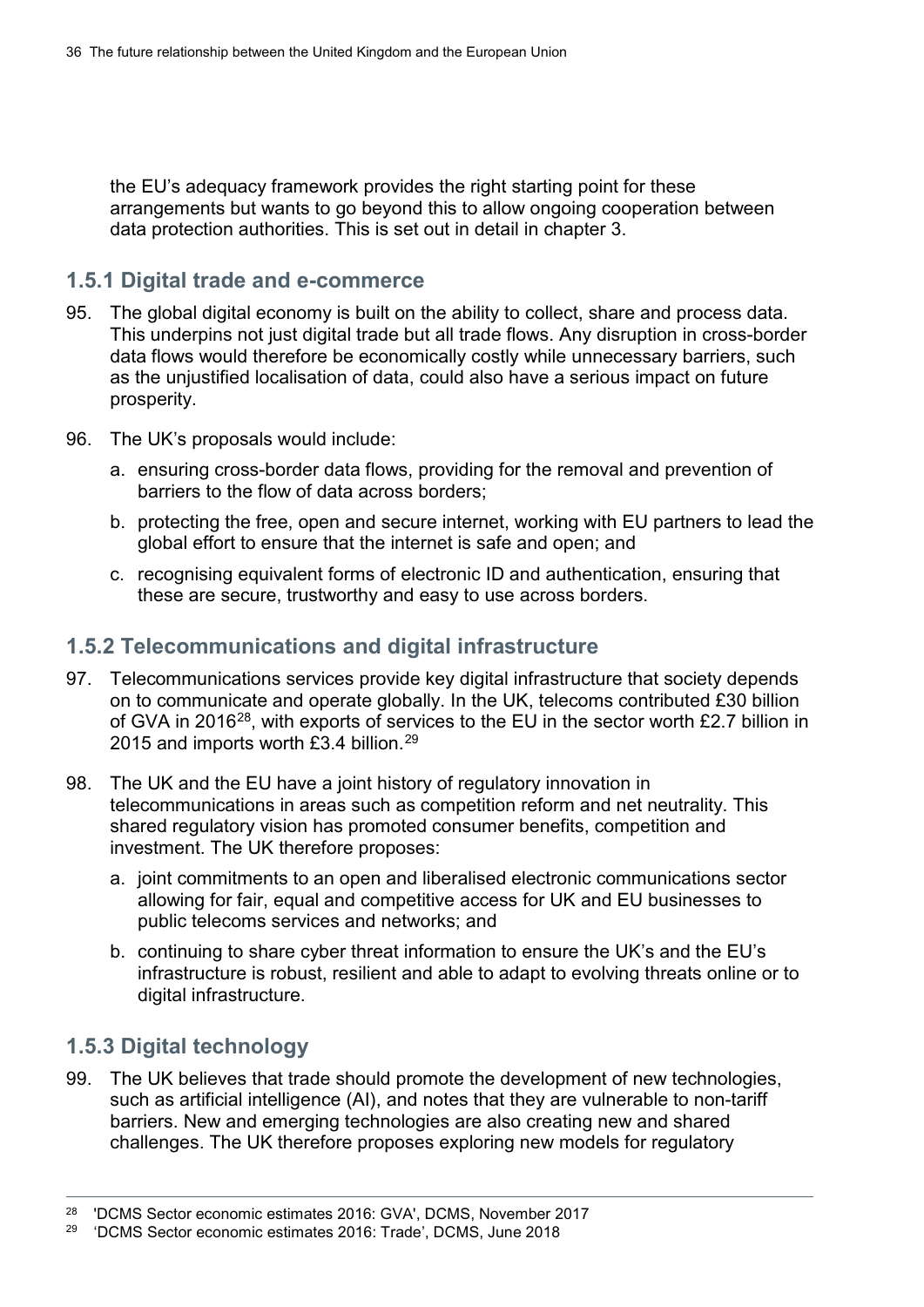cooperation between the UK and the EU to tackle these shared challenges and advance shared objectives in the future.

100. For example, the European Commission recently committed to set up a European AI Alliance to develop draft ethics guidelines by the end of 2018. After the UK withdraws from the EU, the UK's Centre for Data Ethics and Innovation intends to participate in this Alliance, alongside its European partners.

### **1.5.4 Broadcasting**

- 101. The audiovisual sector is both economically and culturally important to the UK and the EU. The UK's creative hub contributes significantly to the development of products that are much in demand by European consumers.
- 102. The UK is leaving the Single Market. As a result, the "country of origin" principle, in which a company based in one Member State can be licenced by a national regulator and broadcast into any other Member State, will no longer apply. The UK is seeking the best possible arrangements for this sector. The UK's commitments to the provision of Irish language broadcasting in Northern Ireland by RTE and TG4, as set out in the Belfast ("Good Friday") Agreement and a subsequent Memorandum of Understanding with the Irish Government, will be guaranteed through UK statutory and domestic provisions.
- 103. European Works is a system designed to promote domestic European production and preserve cultural identity. The European Works content quota applies to works which originate in Member States and non-EU European countries which are party to the European Convention on Transfrontier Television of the Council of Europe (CTT). This requires broadcasters to reserve a certain amount of air time for European works. In the case of on-demand services, providers must promote the production of and access to European works.
- 104. As confirmed in the EU's "Notice to Stakeholders" in the field of audiovisual media services, works originating in the UK will continue to be classed as European works. The UK's position as a party to the CTT will not be affected by the UK's withdrawal from the EU, and therefore the UK will continue to be able to treat audiovisual works originating in the EU as European works.

# **1.6 Open and fair competition**

- 105. Commitments on open and fair competition are fundamental to all trading relationships. Reciprocal commitments that go beyond those usually made in FTAs will be particularly important to support the breadth and depth of the future UK-EU economic partnership, and hold rights and responsibilities in balance.
- 106. The UK has been a leading advocate of the development of the EU state aid and competition regime, and has much to gain from maintaining disciplines on subsidies and anti-competitive practices.
- 107. Some horizontal rules are not primarily designed to ensure open and fair markets. Nonetheless, it is usual to include commitments on these areas in FTAs. The UK has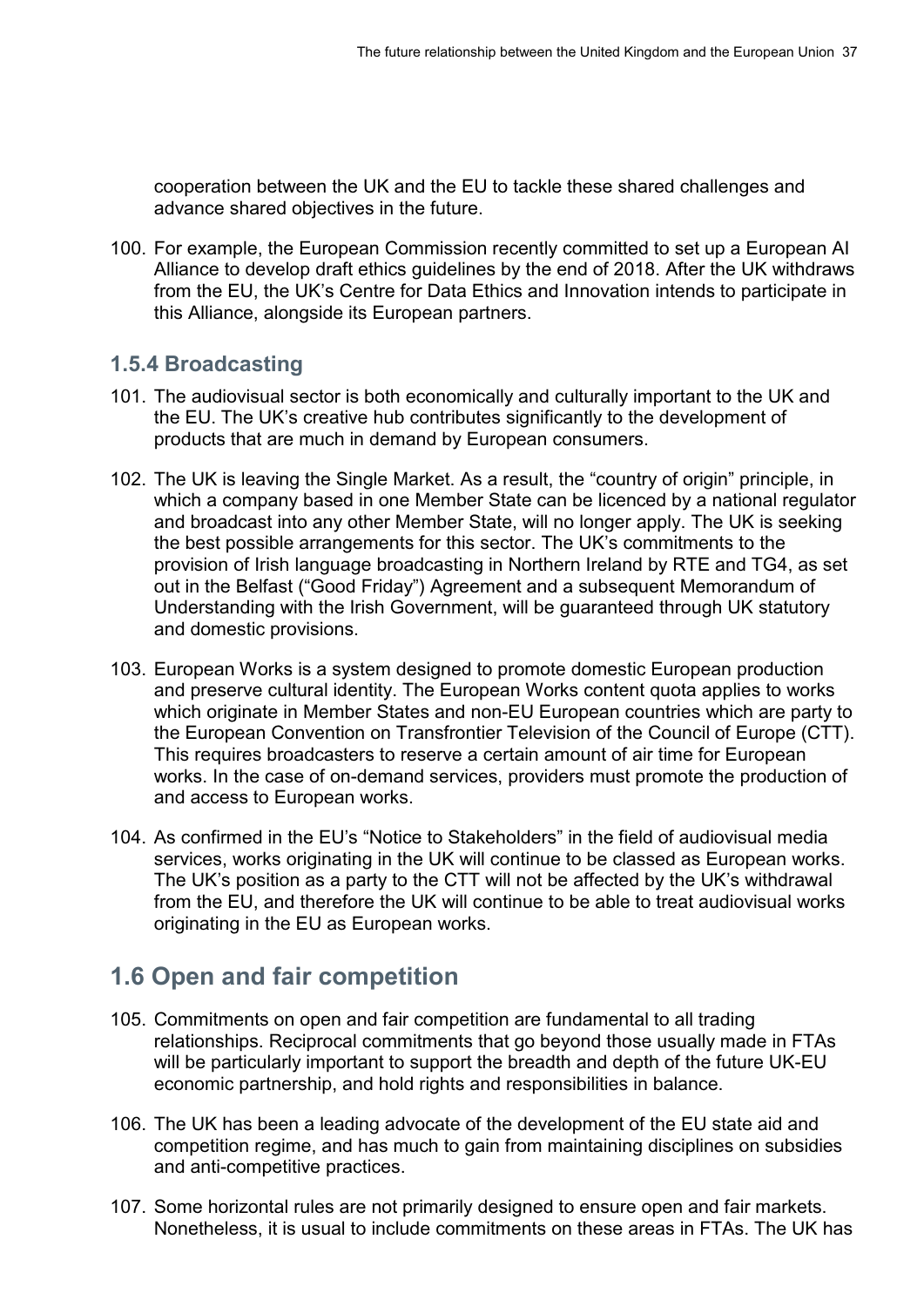made strong domestic commitments to maintaining high standards on the environment, climate change, social and employment, and consumer protection, and will continue to meet its international obligations in these areas.

- 108. The UK's proposals include:
	- a. committing to a common rulebook on **state aid**, to be enforced and supervised in the UK by the Competition and Markets Authority (CMA);
	- b. maintaining current antitrust prohibitions and the merger control system with rigorous UK enforcement of **competition** law alongside strong cooperation with EU authorities;
	- c. committing to high regulatory **environmental** standards through a non-regression requirement;
	- d. maintaining high standards on **climate change**, noting the UK's world leading ambitions;
	- e. committing to high levels of **social and employment** protections through a non-regression requirement for domestic labour standards; and
	- f. committing to high levels of **consumer protection**.

# **1.6.1 State aid**

- 109. The UK has long been a proponent of a rigorous state aid system this is good for taxpayers and consumers, and ensures an efficient allocation of resources. The UK has an excellent record on compliance, and has been among the lowest granters of state aid as a proportion of Gross Domestic Product (GDP) in the EU. In 2016 the UK gave 0.3 per cent of GDP as state aid, half the EU average of 0.7 per cent.<sup>[30](#page-41-0)</sup>
- 110. The Government has made clear that it is committed to continuing the control of anti-competitive subsidies by creating a UK-wide subsidy control framework. The CMA, which is a world leading competition authority, will take on the role of enforcement and supervision for the whole of the UK. The Government will continue working with the Scottish Government, Welsh Government and Northern Ireland Executive, when in place, to ensure the new framework for state aid works for the whole of the UK.
- 111. To support the depth and breadth of the future UK-EU economic partnership, the UK would propose to incorporate its domestic choice to maintain a robust state aid regime into its future economic relationship with the EU. In light of this, the UK would make an upfront commitment to maintain a common rulebook with the EU on state aid, enforced by the CMA. This is without prejudice to the UK's intention to develop new tailored arrangements in relation to payments to farmers and other land managers for environmental benefits, and the UK's future public procurement policy.
- 112. The UK's proposal for its future economic partnership with the EU would not fetter its sovereign discretion on tax, including to set direct or indirect tax rates, and to set its own minimum tax rates.

<span id="page-41-0"></span><sup>30</sup> ['Aid by main objectives -](http://ec.europa.eu/eurostat/tgm_comp/table.do?tab=table&init=1&language=en&pcode=comp_sa_02&plugin=1) % of GDP', Eurostat, accessed May 2018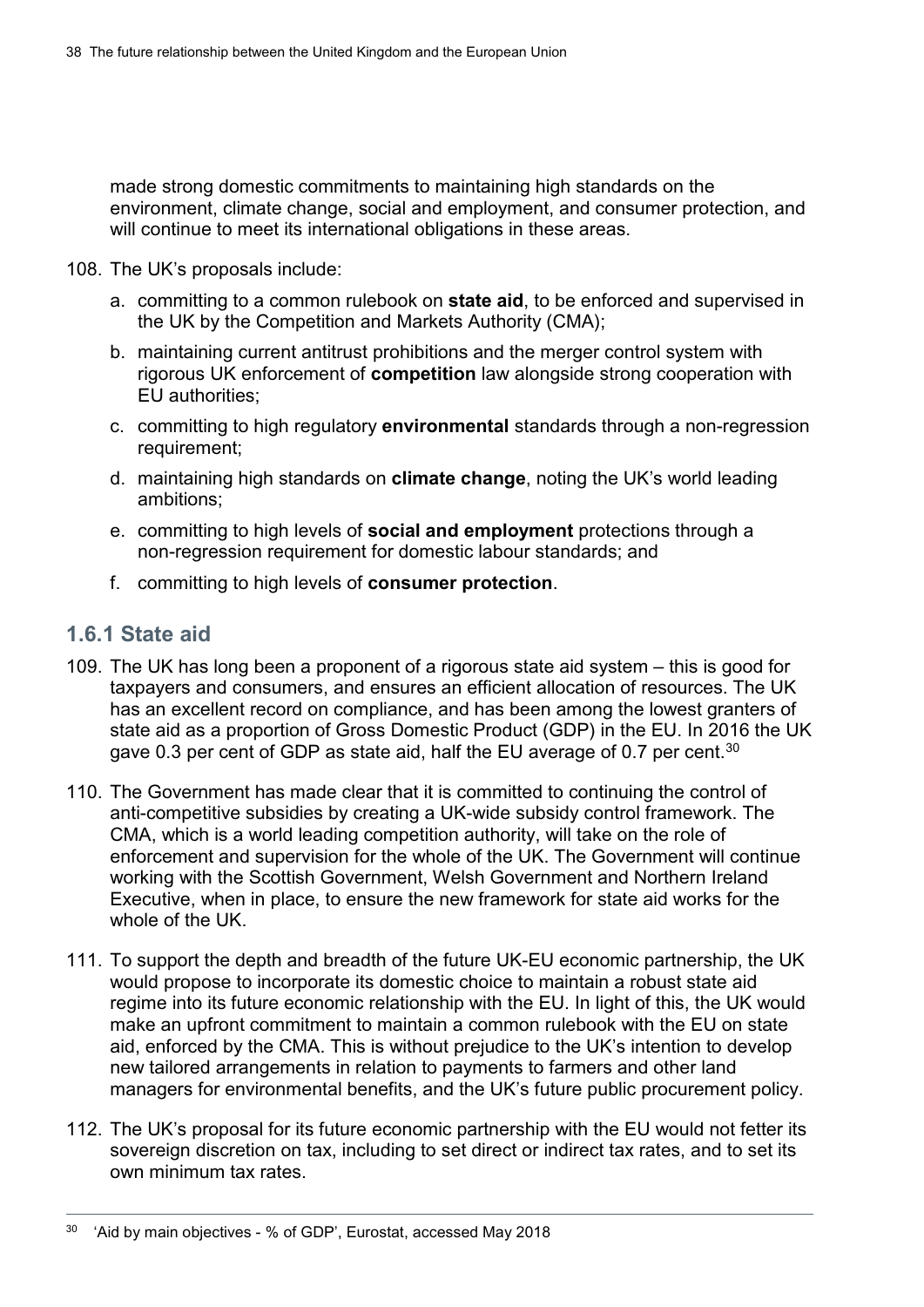# **1.6.2 Competition**

- 113. The UK has led the way globally in the field of competition law and enforcement and has one of the strongest competition regimes in the world.
- 114. The CMA is a highly regarded competition authority with significant powers and resources at its disposal to ensure open and fair competition, and a proven record of effective competition enforcement. It has a statutory duty to seek to promote competition, both within and outside the UK, for the benefit of consumers. After the UK leaves the EU, the CMA will want to continue to work together with DG Competition, building on their existing highly effective relationship, to provide certainty for business.
- 115. There are currently no strict requirements that apply to national competition regimes or requirements to have the same procedural rules. Instead, the UK has kept in step with the EU's competition regime, and has gone further than EU minimum standards. The UK legal system already has the key components the EU expects: it has a robust framework for merger control, and prohibits abuse of a dominant position and anti-competitive agreements. The UK's markets regime contains significant powers to investigate potential market failure and prevent, remedy or mitigate any adverse effects on competition.
- 116. It will be important to ensure that competition decisions are compatible. The UK will seek to work with the EU to build on established cooperative arrangements, such as those found in existing FTAs, to manage parallel merger and antitrust investigations. This should include provisions on sharing confidential information and working together on live cases, and ensuring that the UK and the EU continue to take a robust approach in enforcing competition rules.

# **1.6.3 Environment**

- 117. The UK and its constituent parts have long-standing commitments to protecting the environment. The Government has been clear that the UK will maintain high environmental standards once it has left the EU, and has published a 25 Year Environment Plan for England to set out the scale of its future ambitions.<sup>[31](#page-42-0)</sup> Scotland, Wales and Northern Ireland have made clear that they have equally high ambitions. The UK has also fulfilled the commitment to consult on a new, independent, statutory body to hold the government to account on environmental protections.<sup>[32](#page-42-1)</sup> The UK is party to numerous Multilateral Environmental Agreements, and the UK is committed to upholding its international obligations under these agreements after it leaves the EU.
- 118. In the context of a deep economic partnership, the UK proposes reflecting its domestic choice to maintain high regulatory standards for the environment. To that effect, the UK and the EU should commit to the non-regression of environmental standards. There should also be a reciprocal commitment to ongoing environmental

<span id="page-42-0"></span><sup>31</sup> ['25 Year Environment Plan',](https://www.gov.uk/government/publications/25-year-environment-plan) Defra, January 2018

<span id="page-42-1"></span><sup>&</sup>lt;sup>32</sup> ['Environmental Principles and Governance after EU Exit',](https://consult.defra.gov.uk/eu/environmental-principles-and-governance/) Defra, May 2018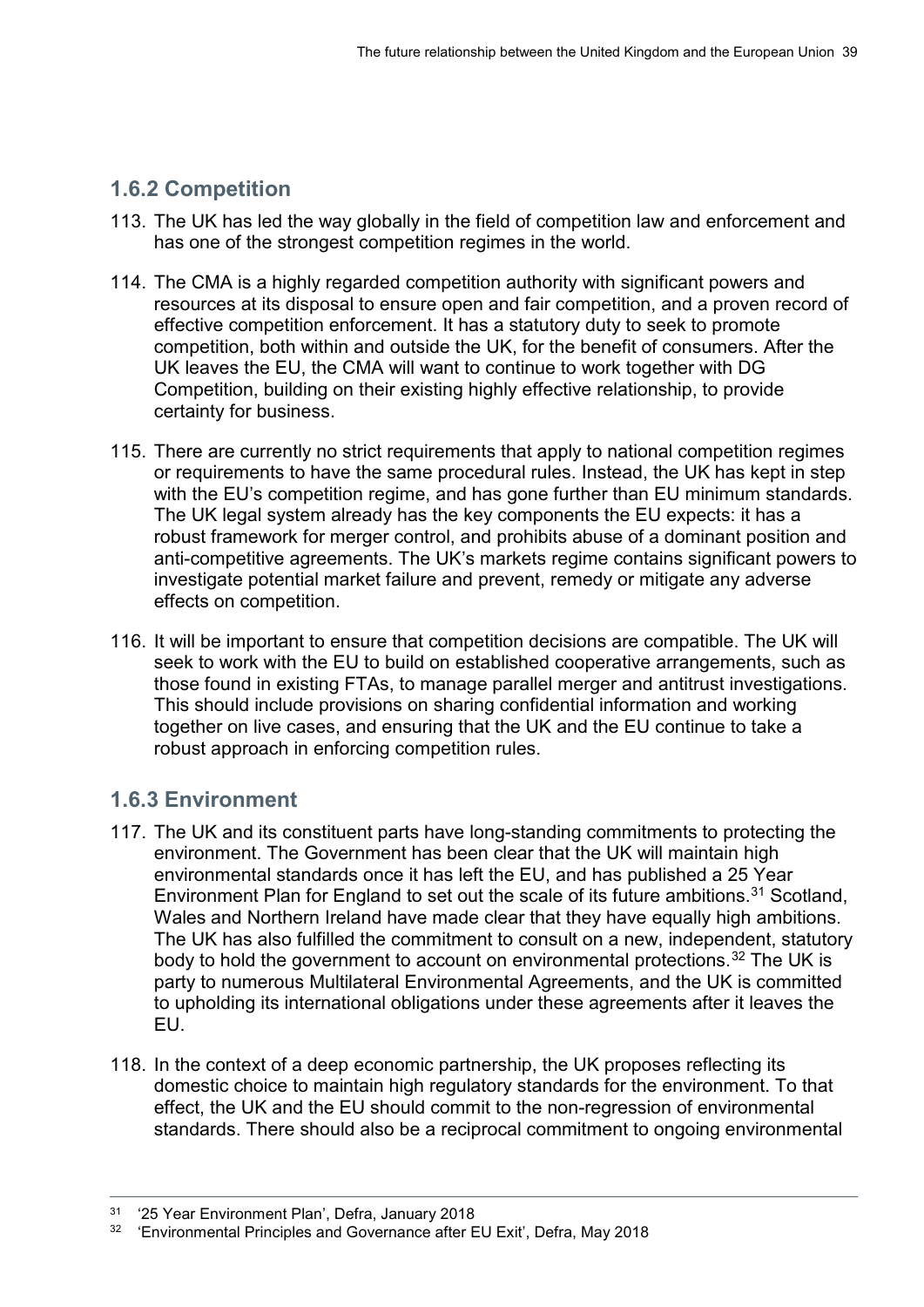cooperation, including in international fora, to solve shared global environmental challenges.

# **1.6.4 Climate change**

- 119. The UK is a global leader in the fight against climate change<sup>[33](#page-43-0)</sup> and was the first country to set out a long-term legally binding target for reducing greenhouse gas (GHG) emissions in domestic law, in the Climate Change Act 2008.[34](#page-43-1) Between 1990 and 2016, the UK saw the greatest reduction in total GHG emissions across G7 countries[.35](#page-43-2)
- 120. The UK recognises the UK's and the EU's shared interest in global action on climate change and the mutual benefits of a broad agreement on climate change cooperation. The UK's world leading climate ambitions are set out in domestic law and are more stretching than those that arise from its current obligations under EU law. The UK will maintain these high standards after withdrawal.

# **1.6.5 Social and employment**

- 121. The UK firmly believes in the importance of strong labour protections while also embracing the opportunities arising from the changing world of work. Existing workers' rights enjoyed under EU law will continue to be available in UK law on the day of withdrawal.
- 122. The UK already exceeds EU minimum standards in a number of areas, such as parental leave and flexible working arrangements, and is a leader in many others. For example, on health and safety, the UK has one of the strongest records in Europe, and in 2015, the UK's standardised rate of fatal injury was among the lowest in the EU28.[36](#page-43-3) The UK is also ensuring employment practices keep pace with rapid technological change in its response to the Taylor Review of Modern Working Practices. On equalities, the UK ranks third in the International Lesbian, Gay, Bisexual, Trans and Intersex Association (ILGA) Rainbow Europe index and also ranks above the EU28 average on the European Institute for Gender Equality 2017 Index.[37](#page-43-4) The UK has also demonstrated its commitment to tackling modern slavery, for example through the introduction of the Modern Slavery Act 2015, and will continue to lead the global fight against it.
- 123. Given this strong record, and in the context of the UK's vision for the future relationship with the EU, the UK proposes that the UK and the EU commit to the non-regression of labour standards. The UK and the EU should also commit to uphold their obligations deriving from their International Labour Organisation commitments.

<span id="page-43-0"></span><sup>&</sup>lt;sup>33</sup> ['Policy paper, International Climate Fund',](https://www.gov.uk/guidance/international-climate-finance) GOV.UK, January 2017<br><sup>34</sup> 'Policy paper, 2010 to 2015 government policy, greenboure ass are

<span id="page-43-1"></span><sup>&</sup>lt;sup>34</sup> ['Policy paper, 2010 to 2015 government policy: greenhouse gas emissions'](https://www.gov.uk/government/publications/2010-to-2015-government-policy-greenhouse-gas-emissions/2010-to-2015-government-policy-greenhouse-gas-emissions), GOV.UK, May 2015<br><sup>35</sup> 'GHG data - UNECCC' UN Framework Convention on Climate Change, accessed July 2018

<span id="page-43-2"></span> $35$  'GHG data - [UNFCCC', UN Framework Convention on Climate Change, accessed July 2018](http://di.unfccc.int/time_series)

<sup>36</sup> ['Accidents at work statistics \(table hsw\\_mi01\)',](http://ec.europa.eu/eurostat/statistics-explained/index.php/Accidents_at_work_statistics) Eurostat, November 2016

<span id="page-43-4"></span><span id="page-43-3"></span><sup>&</sup>lt;sup>37</sup> ['Rainbow Europe', I](https://rainbow-europe.org/country-ranking%23eu)LGA-Europe, 2017 data - the UK is second to Malta in the EU28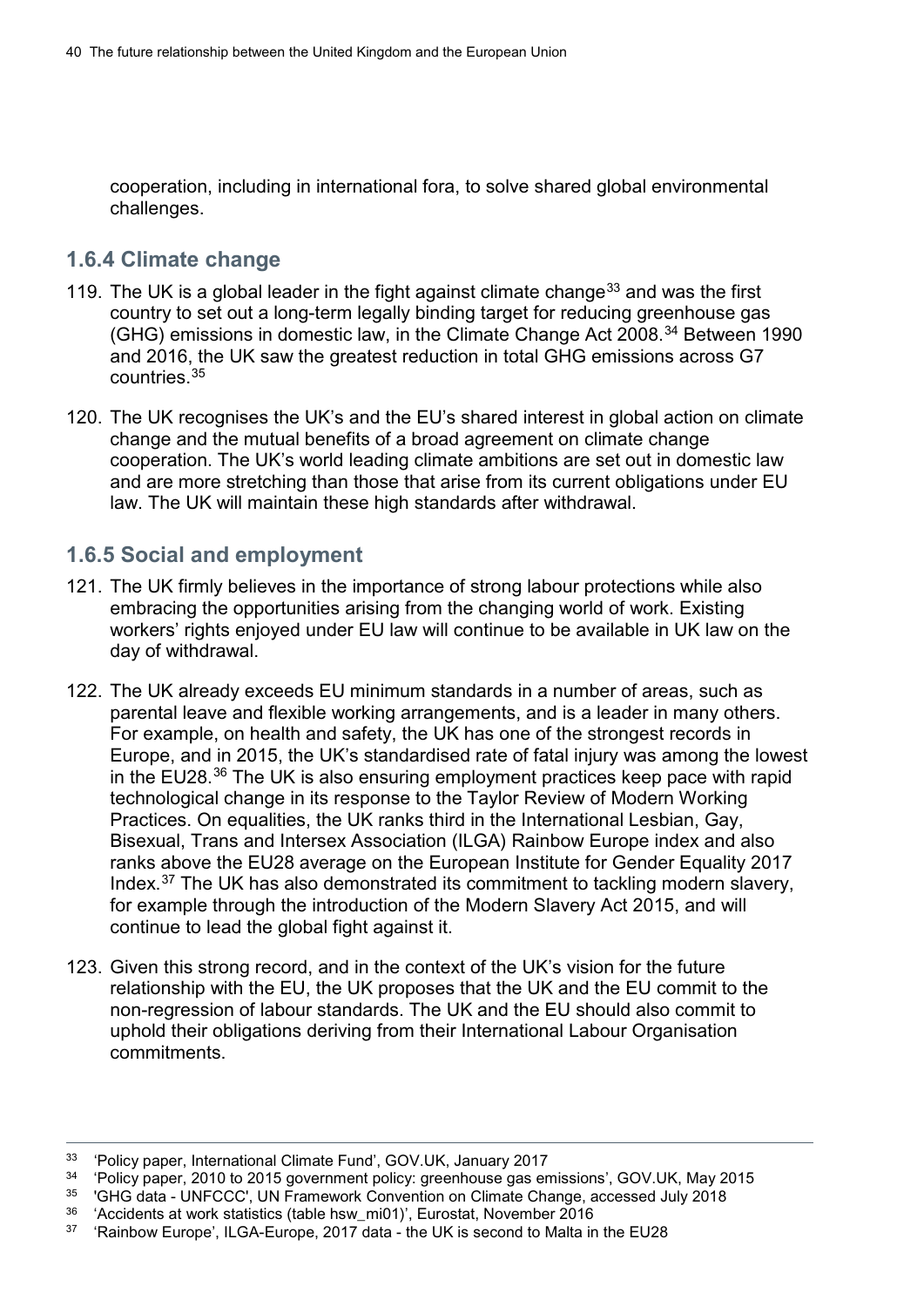# **1.6.6 Consumer protection**

- 124. The UK believes strongly in the importance of consumer protection, and is committed to maintaining high standards.
- 125. The UK has a strong track record, underpinned by statutory safeguards and enforcement mechanisms, in protecting consumers when they buy goods and services from businesses based in the UK and the EU. The UK has gone beyond EU minimum requirements in a number of areas, for example UK law offers a 30-day short-term right to reject faulty goods and provides a six-year legal guarantee period (five years in Scotland), well above the two-year EU minimum.
- 126. To ensure that open trade between the UK and EU economies is not at the expense of consumers, and in the context of the future economic partnership, the UK proposes to commit to maintain reciprocal high levels of consumer protection. There should be cooperation on enforcement, including provisions to allow mutual exchange of information and evidence, and a framework to work collectively on areas of wider consumer detriment.

# **1.7 Socio-economic cooperation**

- 127. There are many other areas where the UK and EU economies are closely linked, including transport, energy, civil judicial cooperation, intellectual property, and audit and accountancy. The particularly close integration between EU Member States in these areas reflects their membership of the Single Market, and the UK recognises that it will not be possible to replicate this entirely once it has left the EU. However there are precedents outside of the Single Market for close cooperation. The UK will look to draw on these precedents in the future relationship, ensuring arrangements of mutual benefit to the UK and the EU that respect UK sovereignty and the autonomy of the EU's institutions.
- 128. The UK's proposals include:
	- a. an Air Transport Agreement which seeks to maintain reciprocal liberalised **aviation** access between and within the territory of the UK and the EU, alongside UK participation in EASA;
	- b. exploring options for **road transport**, including reciprocal access for UK and EU road hauliers and passenger transport operators;
	- c. close cooperation on **maritime**, including with the European Maritime Safety Agency (EMSA);
	- d. bilateral **rail** agreements with relevant Member States to support the continued operation of services through the Channel Tunnel and on the Belfast-Dublin Enterprise line;
	- e. exploring options for our future **energy** relationship maintaining the Single Electricity Market (SEM) across the island of Ireland in any eventuality;
	- f. a new **civil nuclear** relationship based on a comprehensive Nuclear Cooperation Agreement (NCA) between Euratom and the UK;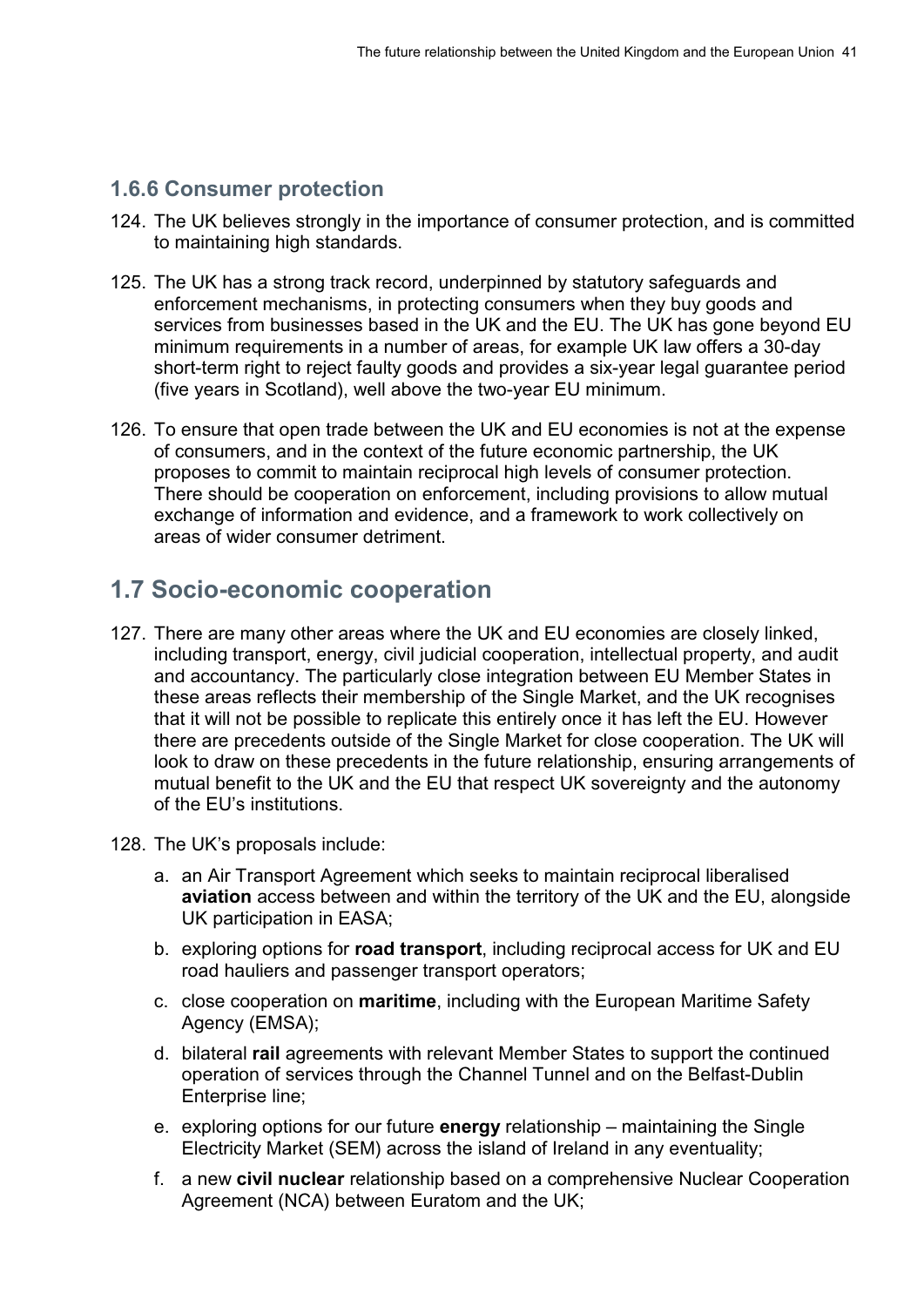- g. seeking to join the Lugano Convention, and exploring a new bilateral agreement with the EU on **civil judicial cooperation,** covering a coherent package of rules on jurisdiction, choice of jurisdiction, applicable law and recognition and enforcement of judgments in civil, commercial, insolvency and family matters;
- h. exploring options on **intellectual property**, including participation in the Unified Patent Court and unitary patent system; and
- i. seeking EU equivalence and adequacy decisions under the EU's **audit and accounting** third country regimes by the end of the implementation period.

# **1.7.1 Aviation**

- 129. The UK has the largest aviation industry in Europe,<sup>[38](#page-45-0)</sup> and the UK's geographical position in the network is key, with around 80 per cent of all North Atlantic traffic passing through UK or Irish controlled airspace.<sup>[39](#page-45-1)</sup> Air travel is vital in connecting people and businesses and facilitating tourism and trade. In 2017, 164 million passengers travelled between the UK and other EU Member States by air.<sup>[40](#page-45-2)</sup> It is in the UK's and the EU's interests to protect the connectivity, choice and value for money that UK and EU consumers enjoy today. Moreover, the future arrangements should allow for innovation within the industry, giving flexibility to current and future airlines to offer greater choice and connectivity to passengers.
- 130. The UK will explore options for maintaining reciprocal liberalised access through an Air Transport Agreement. This would permit UK and EU carriers to operate air services to, from and within the territory of both the UK and the EU on an equal basis. This could be supported through an approach to ownership and control that avoids introducing additional barriers to businesses. There is precedent for this within the EU-Canada Air Services Agreement, which provides for the possibility of fully liberalised access subject to a sufficiently open bilateral approach to ownership and control.
- 131. As set out in section 1.2 of this chapter, the UK will seek participation in EASA. In addition to ensuring that manufacturers should only need to undergo one series of tests in either market, this would also support collective work on aviation safety, reducing regulatory barriers for businesses and ensuring continued high standards for safety across Europe.
- 132. The UK will seek close cooperation on air traffic management to maintain interoperability, and benefit consumers and the environment, through reduced journey times, lower costs and lower emissions. In addition, the UK will continue close collaboration on aviation security, so that the UK and the EU can continue to address evolving shared threats in the most effective way.

<span id="page-45-0"></span><sup>38</sup> ['Beyond the Horizon: The Future of UK Aviation'](https://www.gov.uk/government/uploads/system/uploads/attachment_data/file/631036/aviation-strategy-call-for-evidence.pdf) (page 8), Department for Transport, July 2017

<span id="page-45-2"></span><span id="page-45-1"></span> $39$  ['NAT News 2016', N](https://www.nats.aero/news/uk-ireland-fab-completes-trial-of-sesar-concept-of-cross-border-dynamic-sectorisation/)ATS, 2016, accessed August 2017<br> $40$  'International and Other International Terminal Traffic 2017

<sup>40</sup> ['International and Other International Terminal Traffic 2017'](https://www.caa.co.uk/uploadedFiles/CAA/Content/Standard_Content/Data_and_analysis/Datasets/Airport_stats/Airport_data_2017_annual/Table_10_1_EU_and_Other_Intl_Pax_Traffic.pdf), CAA, 2018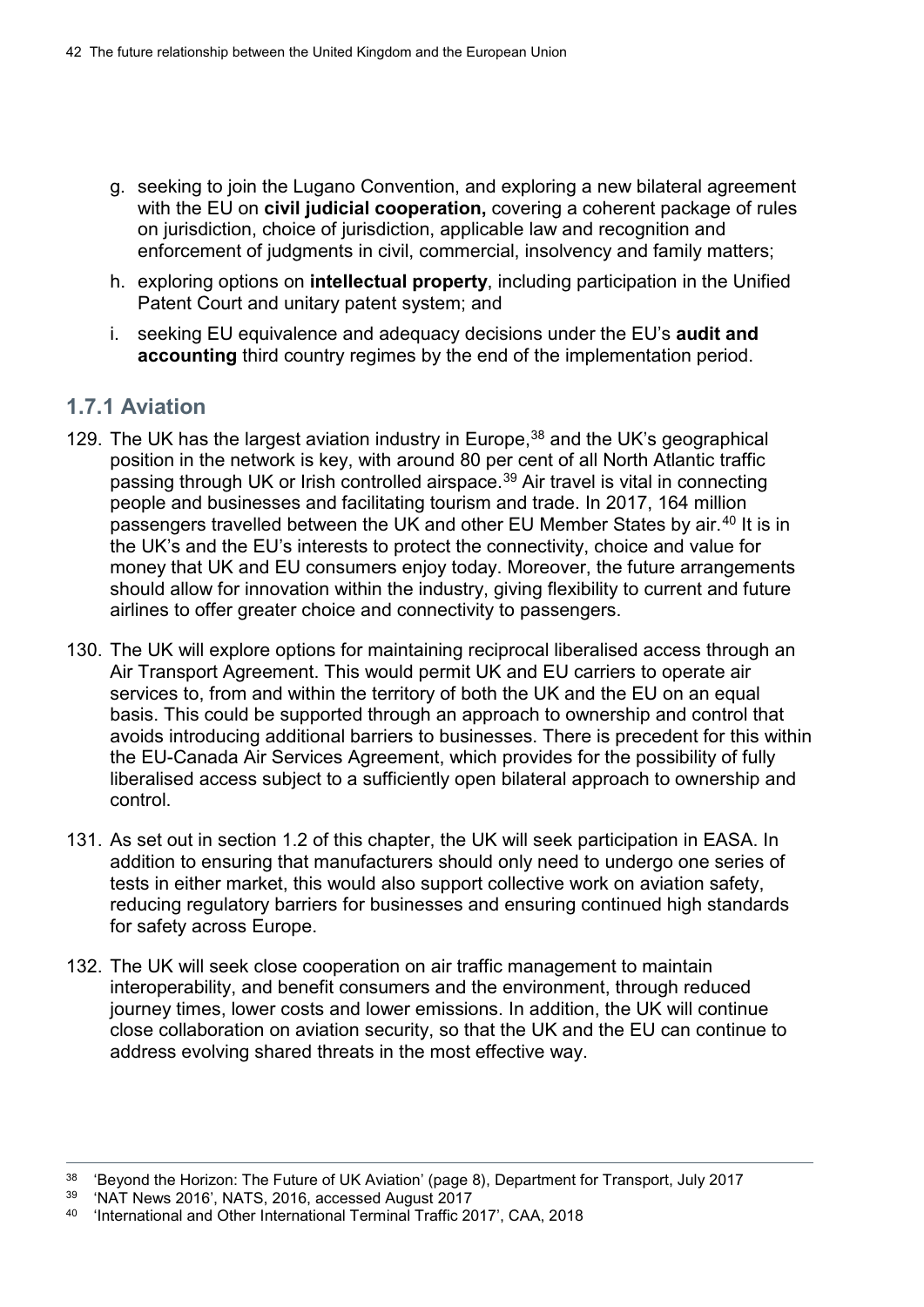# **1.7.2 Road transport**

- 133. The road transport sector provides a highly efficient network of connections between the UK and the EU, supporting supply chains. While the vast majority of freight lifted in the UK is domestic. $41$  approximately 80 per cent of UK cross-border haulage is handled by non-UK hauliers,<sup>[42](#page-46-1)</sup> demonstrating the importance of continued connectivity to both the UK and the EU.
- 134. The UK wants to explore options for reciprocal access for road hauliers and passenger transport operators, and arrangements for private motoring. The UK is taking legislation through Parliament to ensure that a permitting system can operate if required. The UK has already agreed with the EU that the necessary conditions must be maintained for North-South cooperation on transport between Northern Ireland and Ireland. In line with the statutory provisions the UK has brought forward in Parliament, and the progress made with the EU on preserving cross-border cooperation, the UK will ensure that there is no requirement in any scenario for new permits for transport services between Northern Ireland and Ireland.

# **1.7.3 Maritime**

135. The maritime sector is liberalised at a global level. On that basis, UK ship operators will be able to serve EU ports largely as now, following the UK's withdrawal from the EU. In the interests of tackling shared safety, security and environmental issues, the UK proposes to continue cooperating closely with both the EU and the EMSA, including sharing information on safety and to counter pollution. The UK is at the heart of the global maritime industry and has recognised expertise in areas such as safety and accident investigation, which are vital to ensuring the safety of ships, passengers and crew. The UK will continue to be a strong advocate for the safety and environmental performance of shipping, and an active member of the International Maritime Organization (IMO).

# **1.7.4 Rail**

 $\overline{a}$ 

136. The UK and relevant Member States have a common interest in ensuring that cross-border rail services, the Channel Tunnel and the Belfast-Dublin Enterprise line, continue without disruption. Over 10 million passengers travelled on the Eurostar in 2017, and the Eurotunnel's passenger and freight shuttle carried 2.6 million passenger vehicles, 1.6 million HGVs and 51,000 coaches in 2017.<sup>[43](#page-46-2)</sup> The EU and the UK have agreed that the UK will pursue bilateral agreements with France, Belgium and the Netherlands to ensure the continued smooth functioning and operation of services through the Channel Tunnel, and with Ireland to do the same for the Belfast-Dublin Enterprise line. Beyond those cross-border services, the UK will have the flexibility to shape its own domestic railway legislation to meet the needs of its

<span id="page-46-0"></span><sup>41</sup> ['National, international loaded and unloaded, cross-trade and cabotage transport, 2014-2015 \(million](http://ec.europa.eu/eurostat/statistics-explained/index.php/File:National,_international_loaded_and_unloaded,_cross-trade_and_cabotage_transport,_2014-2015_(million_tkm)T-1.png)  [tkm\)',](http://ec.europa.eu/eurostat/statistics-explained/index.php/File:National,_international_loaded_and_unloaded,_cross-trade_and_cabotage_transport,_2014-2015_(million_tkm)T-1.png) Eurostat, 2017, accessed August 2017

<span id="page-46-1"></span><sup>42</sup> ['International Road Freight Activity Statistics',](https://www.gov.uk/government/statistical-data-sets/rfs02-international-road-haulage%23table-rfs0206) Tables RSF0201, RFS0208, RFS0209, Department for Transport, 2017. Data for 2015

<span id="page-46-2"></span><sup>43</sup> ['Traffic Figures',](https://www.getlinkgroup.com/uk/eurotunnel-group/operations/traffic-figures/) Eurotunnel, accessed February 2018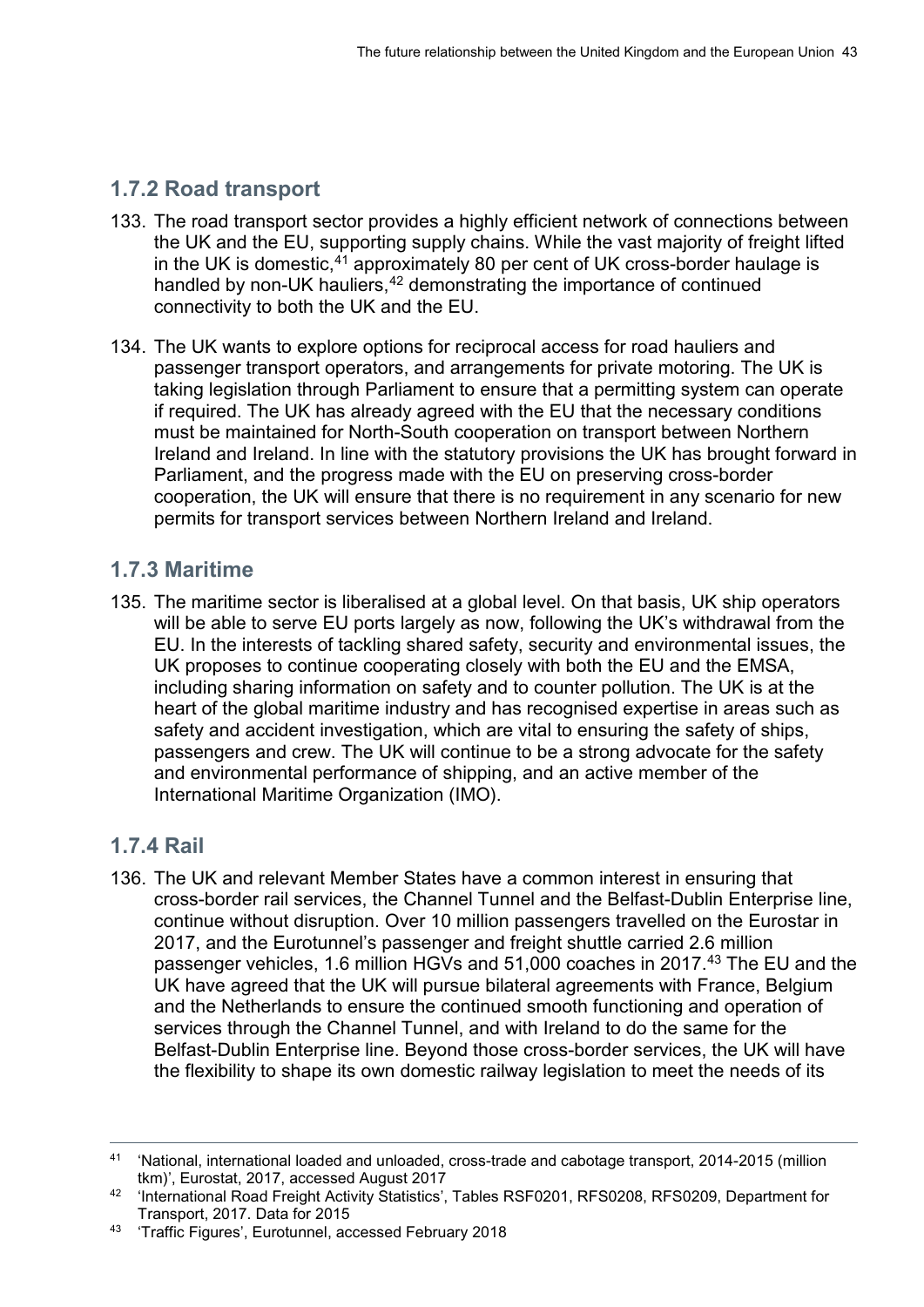passengers and freight shippers, and reflect the unique characteristics of the rail network within the UK.

# **1.7.5 Electricity and gas**

- 137. The UK remains committed to delivering cost-effective, clean and secure energy supplies. The UK has worked closely with European partners to liberalise and open energy markets, with wide-ranging UK energy sector expertise being highly regarded across the EU.
- 138. The Government is committed to facilitating the continuation of the Single Electricity Market (SEM) between Northern Ireland and Ireland. This is an example of North-South cooperation that has benefited consumers and the economies of Northern Ireland and Ireland. Negotiators have already made good progress on a legal provision to underpin the SEM in the Withdrawal Agreement and the UK will work with the EU to ensure that the SEM is maintained in any future scenario.
- 139. The UK is seeking broad energy cooperation with the EU, including arrangements for trade in electricity and gas, cooperation with EU agencies and bodies, and data sharing to facilitate market operations. It is common practice for countries to trade internationally in electricity and gas, and there has been a trend towards greater interconnectivity that has brought mutual benefits to trading partners, including lower prices for consumers and improved security of supply. Trade in electricity takes place through interconnectors, the physical links which allow electricity to be moved between markets. There are currently three interconnectors between Great Britain and EU Member States, one to France, one to the Netherlands, and one to Ireland. There are others in development, for example with Belgium, Norway and Denmark.<sup>[44](#page-47-0)</sup>
- 140. The UK wants to explore with the EU the options for the future energy relationship. One option would be for the UK to leave the Internal Energy Market (IEM). In this case, the UK would explore what would be needed to ensure trade over interconnectors would continue without automatic capacity allocation via the IEM system. An alternative option would be for the UK to participate in the IEM to preserve the existing efficient trading practices over interconnectors. In this case, the UK would need a common rulebook with the EU on the technical rules for electricity trading, such as the market coupling mechanism – as well as a consistent approach to carbon pricing necessary for the market to function, which, for example, could be delivered by remaining in the EU's Emissions Trading System. However, the UK does not believe that participation in the IEM should require a common rulebook on wider environmental and climate change rules.
- <span id="page-47-0"></span>141. There are also advantages to close cooperation on technical and regulatory energy arrangements. The UK wants to explore with the EU the options for continued Transmission System Operator participation in the Inter-Transmission System Operator Compensation Mechanism, and continued membership of the European Networks of Transmission System Operators for Electricity (ENTSO-E) and Gas (ENTSO-G).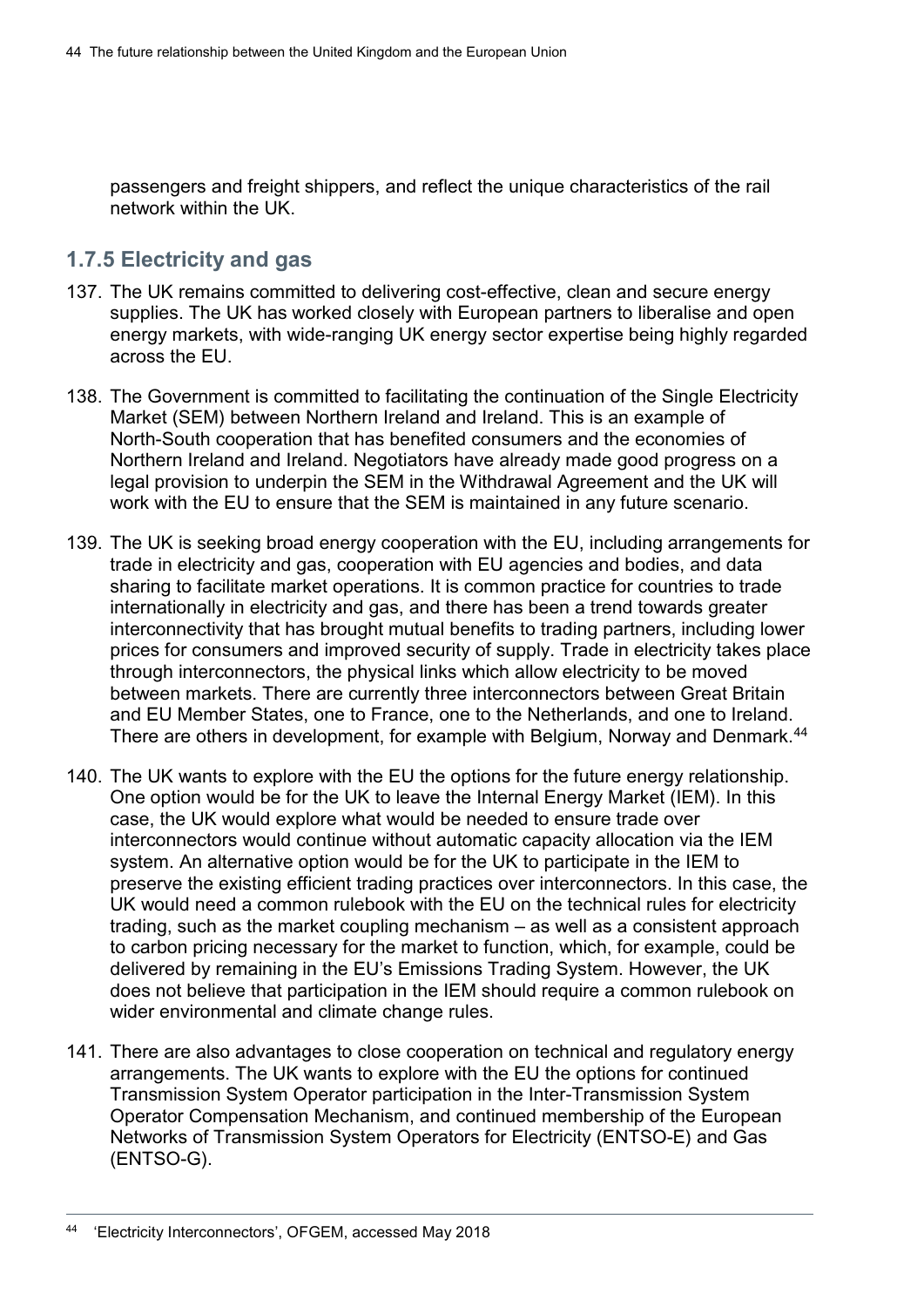142. The UK is also putting in place arrangements so that, when trading after exit, businesses will have certainty that they will not face substantially different requirements compared to their current obligations under the Regulation on Wholesale Energy Market Integrity and Transparency (REMIT).

### **1.7.6 Civil nuclear**

- 143. The UK will seek a close association with Euratom: a new relationship that is more comprehensive and broad than any existing agreement between Euratom and a third country and would help ensure the UK's standing as a leading and responsible civil nuclear state is maintained. This would be mutually beneficial for the UK and the Euratom Community, who will continue to share a common interest in ensuring energy resilience and security within Europe. Close cooperation on civil nuclear matters would also benefit citizens and businesses in the UK and across the EU, whether related to secure energy supplies, or the safeguarding of nuclear materials, equipment and technology.
- 144. The UK proposes that this new relationship should be based on a comprehensive NCA between Euratom and the UK. This should:
	- a. establish a cooperation mechanism between the UK safeguards regulator (the Office for Nuclear Regulation) and Euratom, enabling activity such as technical information exchanges, joint studies and consultation on regulatory or legislative changes;
	- b. provide for UK association with the Euratom Research and Training Programme, as part of an ambitious science and innovation accord;
	- c. ensure continuity of contractual arrangements for the supply of nuclear material, either by allowing for existing nuclear supply contracts with the UK to remain valid after the UK's exit, or by providing for their seamless re-approval prior to the UK's exit;
	- d. minimise barriers and simplify export control arrangements in the trade and transfer of sensitive nuclear materials, equipment and technology between the UK and the Euratom Community;
	- e. provide for technical cooperation on nuclear safety including continued notification and information sharing arrangements on radiological events and monitoring, with the UK participating in EU systems such as the European Community Urgent Radiological Information Exchange (ECURIE) and the European Radiological Data Exchange Platform (EURDEP); and
	- f. continue UK cooperation and information-sharing with the European Observatory on the Supply of Medical Radioisotopes.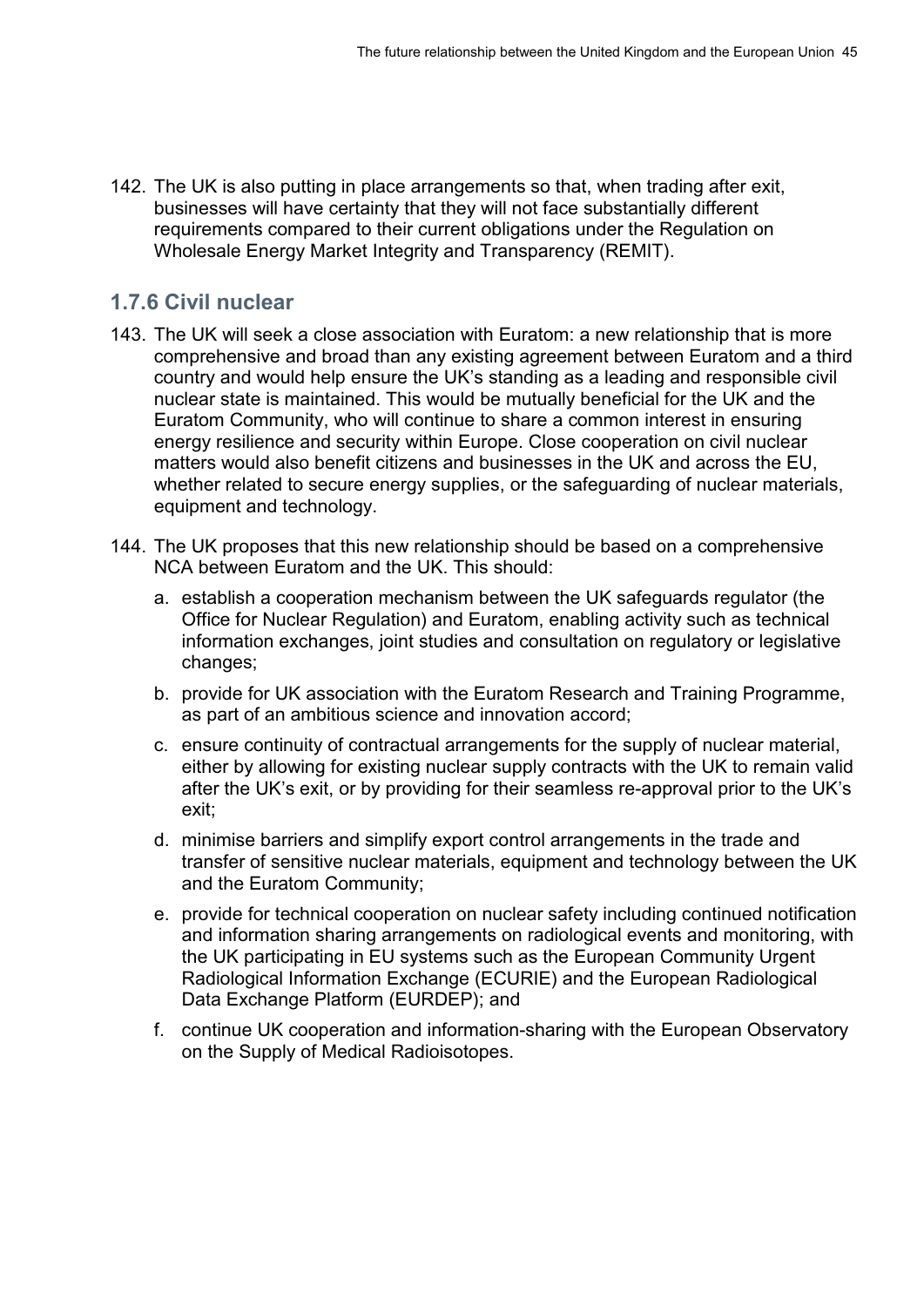# **1.7.7 Civil judicial cooperation**

- 145. Civil judicial cooperation is mutually beneficial to both the UK and the EU. Businesses benefit from legal certainty in the event of disputes and are more confident trading across borders. Consumers and employees benefit from protections for weaker parties. Cross-border families benefit from clear rules to resolve disputes in sensitive matters quickly and efficiently. The future relationship between the UK and the EU should protect these advantages.
- 146. The EU has already shown that a deeper level of civil judicial cooperation with third countries is both legally viable and operationally achievable, including through the Lugano Convention, which provides for cooperation between EU and European Free Trade Association (EFTA) countries. Under this Convention, EU Member States and third countries apply the same rules on civil and commercial judicial cooperation, and commit to pay due regard to how each other's courts interpret those rules. This architecture provides a clear precedent for close cooperation between the EU and a third country.
- 147. To ensure cooperation can continue in these areas at least, the UK will therefore seek to participate in the Lugano Convention after exit. However, while the UK values the Lugano Convention, some of its provisions have been overtaken, and it is limited in scope. In addition, the European Council's Guidelines have suggested the possibility of going beyond existing precedent.
- 148. The UK is therefore keen to explore a new bilateral agreement with the EU, which would cover a coherent package of rules on jurisdiction, choice of jurisdiction, applicable law, and recognition and enforcement of judgments in civil, commercial, insolvency and family matters. This would seek to build on the principles established in the Lugano Convention and subsequent developments at EU level in civil judicial cooperation between the UK and Member States. This would also reflect the long history of cooperation in this field based on mutual trust in each other's legal systems. The Government will also continue to work closely with the devolved administrations to ensure that the future arrangements for cooperation with the EU take into account the separate and distinct legal systems in Scotland and Northern Ireland.

# **1.7.8 Intellectual property**

 $\overline{a}$ 

149. Intellectual property (IP) rights play an essential part in encouraging the universal benefits of innovation and creativity, as well as protecting the reputation of products and services and helping prevent consumers from being misled about the quality or provenance of goods. The high quality service offered by the UK's rights-granting bodies and courts system help to make the UK one of the best places in the world to protect and enforce IP rights.[45](#page-49-0)

<span id="page-49-0"></span><sup>45</sup> The UK's intellectual property system is highly rated in international indices. For example, the UK is ranked third in the world in the Global Intellectual Property Index [\('Global IP Index',](https://united-kingdom.taylorwessing.com/documents/get/576/gipi5-report.pdf/show_on_screen) Taylor Wessing, June 2016) and fifth in the world in the Global Innovation Index 2017 [\('Global Innovation Index 2017',](https://www.globalinnovationindex.org/gii-2017-report) The Global Innovation Index, 2017)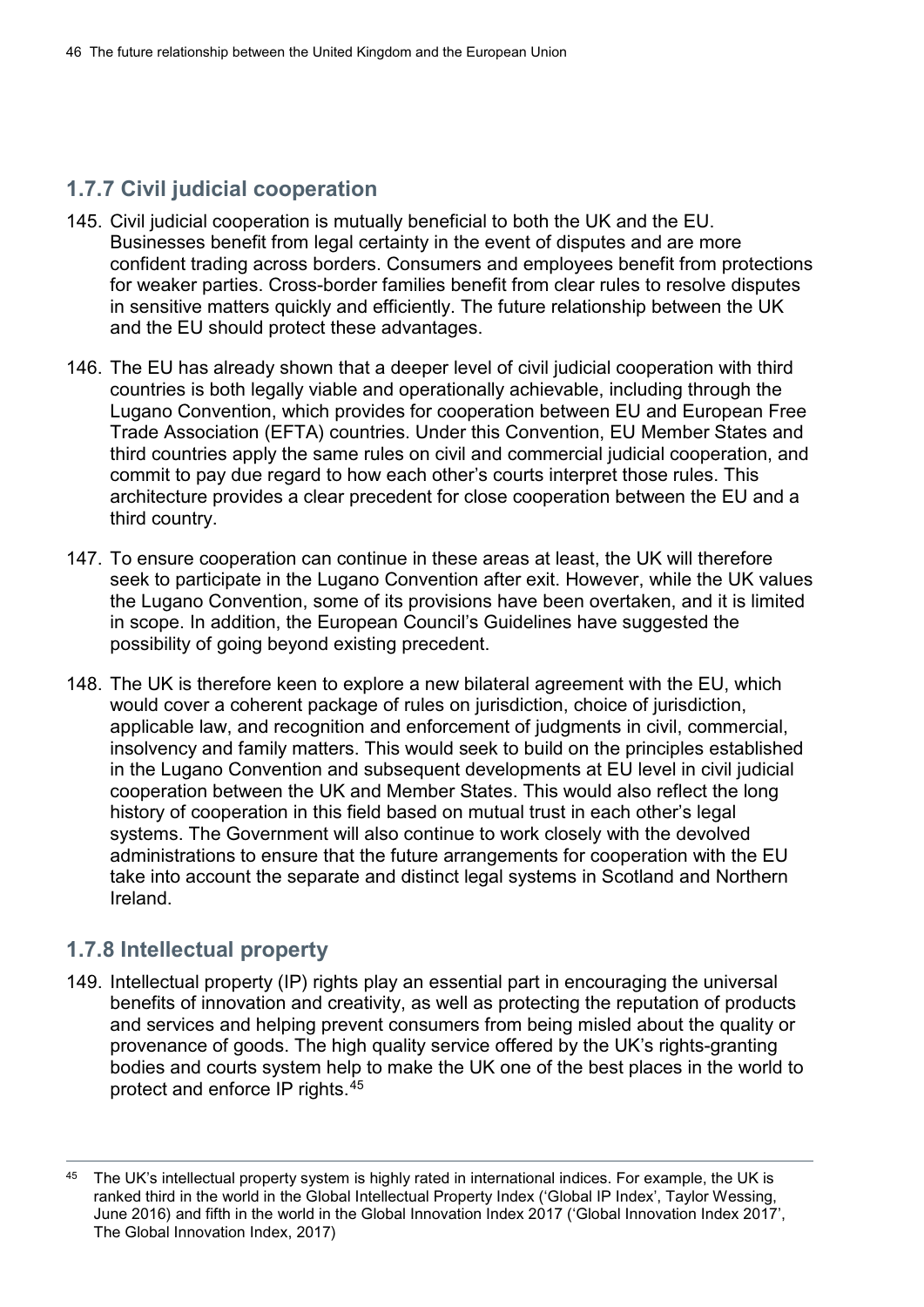- 150. There is a long history of European cooperation on patents, which can be costly to enforce in multiple jurisdictions. Most recently, this includes the agreement on a Unified Patent Court to provide businesses with a streamlined process for enforcing patents through a single court, rather than through multiple courts.
- 151. The UK has ratified the Unified Patent Court Agreement and intends to explore staying in the Court and unitary patent system after the UK leaves the EU. The Unified Patent Court has a unique structure as an international court that is a dispute forum for the EU's unitary patent and for European patents, both of which will be administered by the European Patent Office. The UK will therefore work with other contracting states to make sure the Unified Patent Court Agreement can continue on a firm legal basis.
- 152. Arrangements on future cooperation on IP would provide important protections for right holders, giving them a confident and secure basis from which to operate in and between the UK and the EU.

# **1.7.9 Audit and accounting**

- 153. UK and EU companies benefit from shared accounting standards and accounting and audit regulatory frameworks. These provide access to capital markets, foster investor confidence, and facilitate the cross-border provision of accounting and audit services.
- 154. There are numerous precedents between the EU and third countries for audit equivalence and adequacy, and accounting equivalence. The UK will seek EU equivalence and adequacy decisions under the EU's third country regimes by the end of the implementation period.

# **1.8 Independent trade policy**

- 155. The UK's proposal for its future economic partnership with the EU would provide a strong foundation for the UK to establish a broad and ambitious independent trade policy with the rest of the world.
- <span id="page-50-0"></span>156. Trade is essential for growth and prosperity. It stimulates greater business efficiency and higher productivity, sharing knowledge and innovation across the globe. Trade boosts jobs, raises living standards and provides a foundation for stronger and more prosperous communities. It ensures more people can access a wider choice of goods at lower cost, making household incomes go further. Businesses also benefit from cheaper and better inputs, and trade is vital to the UK's prosperity – total UK trade (covering imports and exports of goods and services) was worth £1.26 trillion in 2017.[46](#page-50-0)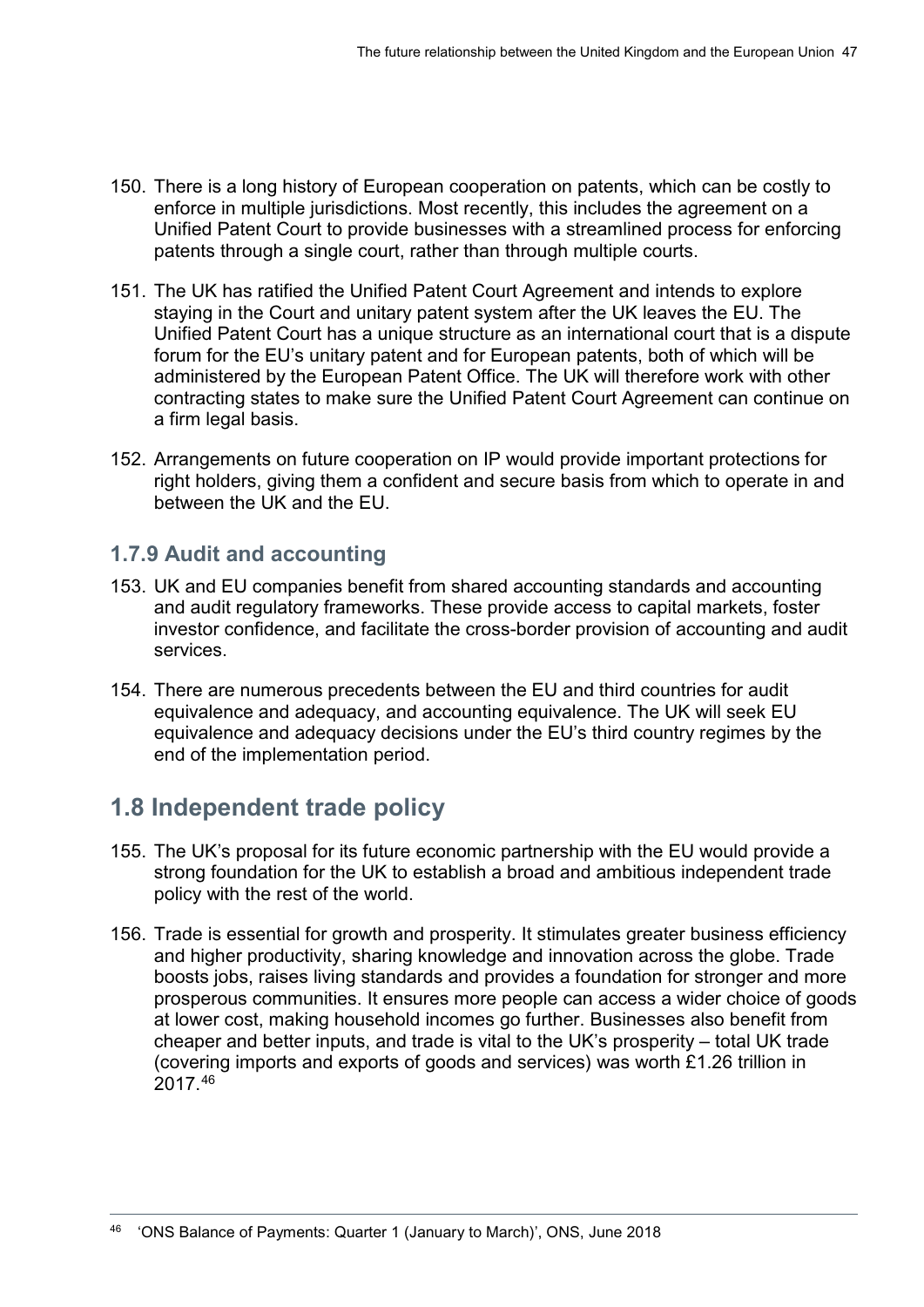# **1.8.1 Delivering an independent trade policy**

- 157. As the UK leaves the EU, the Government is committed to ensuring that UK and EU businesses and consumers can continue to trade freely with one another, as part of a new deep and special partnership. The UK would also boost trade relationships with old friends and new allies. The EU itself estimates that 90 per cent of global economic growth over the next two decades will be generated outside the EU.<sup>[47](#page-51-0)</sup> The UK is already seeking continuity in its existing trade and investment relationships, including those covered by EU FTAs or other EU preferential arrangements. The UK's exit from the EU will provide considerable additional opportunities for UK business through potentially ambitious new trade arrangements and meaningful trade deals that play to the strengths of the UK economy.
- 158. The UK's proposals for its new economic partnership with the EU would allow the UK to negotiate new international trade agreements in line with its priorities and interests covering goods, services, investment, data, government procurement, and intellectual property, consistent with the commitments in the economic partnership. Under the terms of the Withdrawal Agreement with the EU, the UK would be free to negotiate, sign, and ratify FTAs during the implementation period, and to bring them into force from January 2021. When concluded, these would be the first FTAs signed by the UK in its own right since the European Free Trade Association in 1960.
- 159. The UK would be able to pursue an ambitious bilateral trade agenda, taking full advantage of the flexibility its proposal for the future economic partnership provides. This would include agreements with the US, Australia and New Zealand. The UK will potentially seek accession to Comprehensive and Progressive Agreement for Trans-Pacific Partnership (CPTPP) and this would be on terms consistent with the future relationship with the EU, and domestic priorities.
- 160. On services, the UK would seek to achieve provisions at the cutting edge of global best practice, reflecting both the great potential to deepen services trade worldwide, and the significance of services trade to the UK which is growing at a faster rate than the trade in goods.<sup>[48](#page-51-1)</sup> The UK would push for greater liberalisation of global services, financial services, investment and procurement markets, and seek ambitious digital trade packages.
- 161. On goods, the proposals set out in section 1.2 of this chapter, including the Facilitated Customs Arrangement (FCA), would enable the UK to set its own tariffs and vary them as it chooses, independently of the tariffs the EU applies. Under the UK's proposal, it is estimated up to 96 per cent of UK goods trade would be most likely to pay the correct or no tariff upfront, with the remainder most likely to use the repayment mechanism.[49](#page-51-2) This would minimise administrative burdens and maximise the value offered by UK preferential tariff reductions, enabling the UK to make a strong and compelling tariff offer in negotiations. For the small proportion of trade

<span id="page-51-0"></span><sup>47</sup> ['GDP estimates 2014-2020 and EU contribution to world GDP growth \(year-on-year changes\)'](http://www.europarl.europa.eu/RegData/questions/reponses_qe/2015/014997/P8_RE(2015)014997(ANN)_XL.pdf), EU Commission, March 2016  $\overline{a}$ 

<span id="page-51-1"></span><sup>48</sup> ['UK Economic Accounts: all data \(January to March 2018\)',](https://www.ons.gov.uk/economy/nationalaccounts/uksectoraccounts/datasets/ukeconomicaccounts) ONS, June 2018<br>49 Based on 2017 data on trade flows, proportion of goods classified as interme

<span id="page-51-2"></span>Based on 2017 data on trade flows, proportion of goods classified as intermediate/unfinished and MFN tariff schedules. [UN Comtrade statistics,](https://comtrade.un.org/) [World Integrated Trade Solution tariff data,](https://wits.worldbank.org/wits/wits/witshelp/content/data_retrieval/p/intro/c2.types_of_tariffs.htm) [Broad Economic](https://unstats.un.org/unsd/tradekb/Knowledgebase/50089/Classification-by-Broad-Economic-Categories-Rev4)  [Category data,](https://unstats.un.org/unsd/tradekb/Knowledgebase/50089/Classification-by-Broad-Economic-Categories-Rev4) [EU Customs and Taxation Union website](https://ec.europa.eu/taxation_customs/home_en)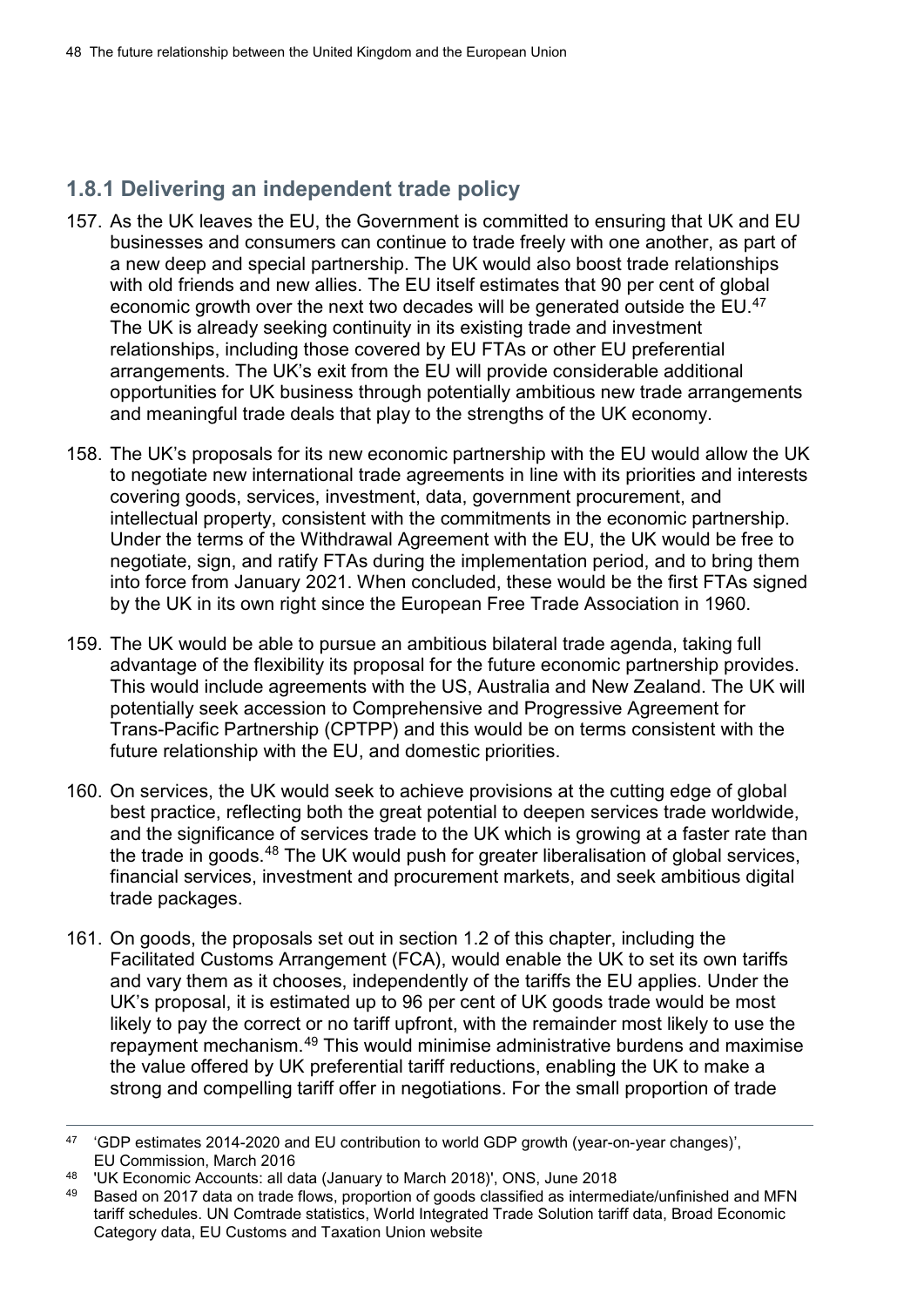where the importer would need to pay the higher tariff and reclaim the difference, processes would be as smooth and efficient as possible.

- 162. Where there is a material risk of circumvention of higher UK tariffs, the UK would make it illegal to pay the wrong tariff, and use risk and intelligence based checks across the country, rather than at the border, to check that the right tariffs are being paid. This would protect against fraud, ensure that the UK has an effective trade remedies regime and strengthen the UK's position in trade negotiations.
- 163. In the context of trade negotiations, a common rulebook for goods would limit the UK's ability to make changes to regulation in those areas covered by the rulebook. If the Government wanted to make a change, including in light of trade negotiations with other partners, it could discuss this with the EU through the mechanisms set out in chapter 4. However, the UK would retain the freedom to make changes in other areas of regulation if considered desirable domestically. It would also have the freedom to reach new agreements with third country trading partners on the underpinning compliance activity, for instance through the mutual recognition of conformity assessments. The latter would mean that testing bodies in partner countries could test products for the UK market, and vice versa. This could be achieved through the introduction of a UK mark.
- 164. The UK would play a full and prominent role in the multilateral and plurilateral trade agenda, as a member of the Government Procurement Agreement in its own right, working with others to make progress on the Trade in Services Agreement, and seeking new agreements in areas of significance to the global economy such as digital.
- 165. More widely, the UK would have its own seat and vote in the WTO, where it would support the rules-based global trading system. It would become an independent member, with the right to set its own trade schedules and strike its own bilateral, plurilateral and multilateral deals. The UK would advocate for the reduction of barriers to trade, particularly those stopping poorer countries accessing richer markets. The UK would also use its voice in the WTO to resist unfair protectionism, tackle unfair trading practices and hold others to account for the global rules.
- 166. The UK would aim to make trade work for everyone. The UK would work with all stakeholders to ensure the benefits of trade are widely felt and understood. The UK's approach to trade would align with its modern Industrial Strategy. That will be key to delivering an innovative, competitive and growing UK economy that benefits individuals and communities and makes sure the value of trade is more widely shared.
- 167. Free trade does not mean trade without rules. To operate an independent trade policy, the UK will need to put in place an independent trade remedies framework to protect domestic industry against unfair and injurious trade practices. The UK will be able to investigate cases and enforce measures that offer proportionate protections for producers. In preparation for this, the UK is identifying existing EU measures that are essential to UK business and will need to be carried forward.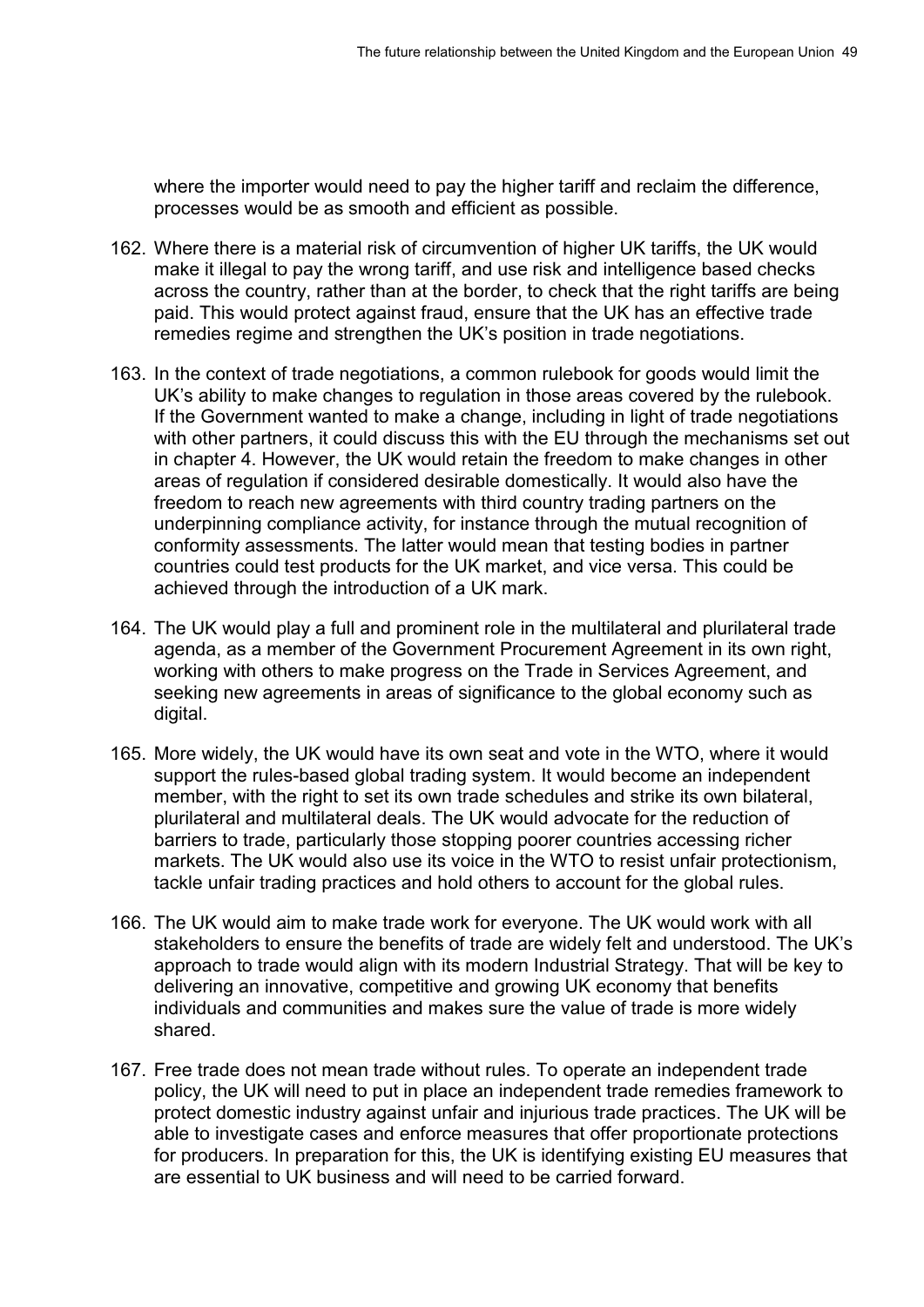- 168. In addition, the WTO's existing trade dispute settlement mechanism aims to resolve trade conflicts between countries and, by underscoring the rule of law, makes the international trading system more predictable and secure. The UK will be ready to act independently to protect UK interests should its trading partners fail to meet their international obligations and to defend any disputes brought against the UK.
- 169. The UK would support developing countries to reduce poverty through trade. As the UK leaves the EU, it would maintain current access for the Least Developed Countries (LDCs) to the UK market and aim to maintain the preferential access of the remaining (non-LDC) developing countries, including those countries with which it has Economic Partnership Agreements. The UK would promote the economic empowerment of all women through a gender-responsive trade policy. One study has estimated that if women played the same role as men in labour markets, as much as £18 trillion could be added to global GDP by 2025.<sup>[50](#page-53-0)</sup>
- 170. Global trade rules and agreements are only as good as the use that people can make of them. The Government will ensure that the UK's export and inward investment environments are world-class, supporting the domestic aspects of the modern Industrial Strategy. The frictionless access to the EU market provided by the FCA and common rulebook would also support the UK's ongoing attractiveness as a destination for Foreign Direct Investment for overseas firms seeking to service both UK and EU markets. This is likely to be particularly relevant to manufacturing sectors with integrated supply chains.
- 171. Taken together, the UK's independent trade policy will ensure the UK is ready for the opportunities and challenges presented by the global mega-trends: industrialisation and urbanisation in emerging economies; the rise of disruptive technologies in all sectors; a radical demographic transformation across the world; and greater, deeper, and quicker global interconnectedness. The UK will be agile enough to provide thought leadership on the shape and design of new global rules for new and disruptive technologies.<sup>[51](#page-53-1)</sup>

<span id="page-53-0"></span><sup>50</sup> A study undertaken by McKinsey: ['The Power of Parity'](https://www.mckinsey.com/%7E/media/McKinsey/Featured%20Insights/Employment%20and%20Growth/How%20advancing%20womens%20equality%20can%20add%2012%20trillion%20to%20global%20growth/MGI%20Power%20of%20parity_Full%20report_September%202015.ashx) McKinsey Global Institute, September 2015. Original figure \$28 trillion, converted to £ using Bank of England daily spot exchange rate for 30 June 2015  $\overline{a}$ 

<span id="page-53-1"></span><sup>51</sup> Renewable energy, advanced oil and gas exploration and recovery, advanced materials, 3D printing, energy storage, next generation genomics, autonomous and near-autonomous vehicles, advanced robotics, internet of things, cloud technology, automation of knowledge work, mobile internet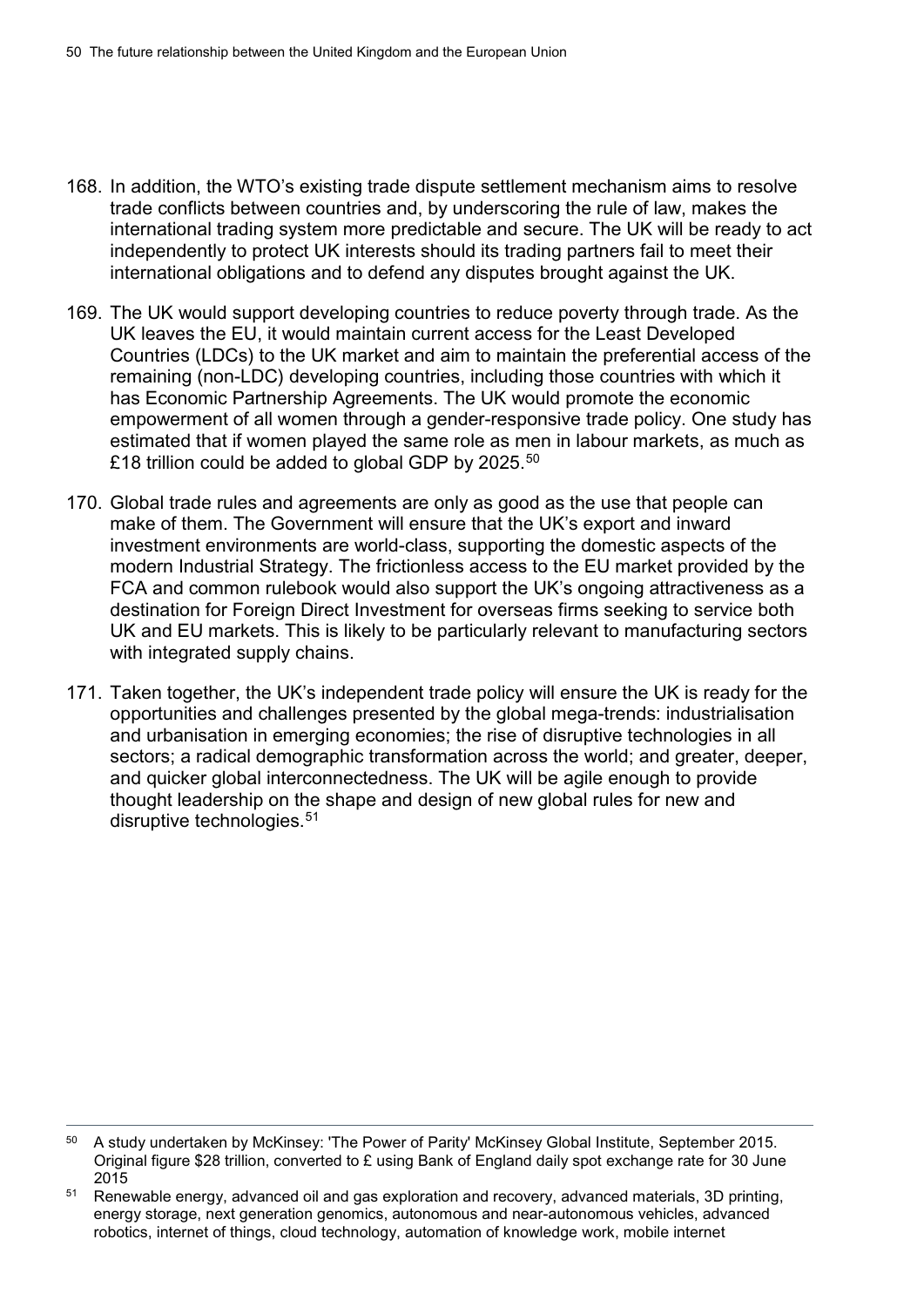# Chapter 2 – Security partnership

# **2.1 Summary**

- 1. The UK and the EU face a host of new and growing security threats and challenges. These are unprecedented and do not recognise the borders of individual nations or discriminate between them. As the European Council guidelines<sup>[52](#page-54-0)</sup> set out, these threats are common to European countries, and they call for a pan-European response. Europe should stand strong and united in its efforts to ensure the collective security of UK and EU citizens.
- 2. The UK has already set out an ambitious vision for the UK's future security relationship with the EU.<sup>[53](#page-54-1)</sup> The UK recognises that leaving the EU means the security relationship between the UK and the EU cannot continue on the same basis as before. Nevertheless, given shared interests and threats, the UK seeks an ambitious partnership covering the breadth of security interests including foreign policy, defence, development, law enforcement and criminal justice cooperation. It should be supported by ongoing cooperation through partnership programmes and key safeguards such as individual rights, data protection and robust governance arrangements, to underpin the trust which is essential to such a close relationship.
- 3. The future security partnership needs to protect citizens across Europe, including the 3.5 million EU citizens living in the UK<sup>54</sup> and approximately 800,000 UK nationals living in the EU.[55](#page-54-3) The ability to protect citizens within Europe is increasingly intertwined with broader foreign policy, defence and development objectives outside Europe. It is necessary to have a single, coherent security partnership between the UK and the EU to address: the roots of terrorism and prevent attacks; identification of terrorists and efforts to bring them to justice; instability in the neighbourhood and work to prevent offering a haven for organised crime; migration challenges affecting Europe; the provision of development funding across the world; and the use of data in a range of contexts.
- 4. The UK and the EU sit at the heart of the rules-based international system as champions of multilateralism. The security partnership should reinforce the UK's and the EU's network of international relationships, including the UK's role as a leading NATO Ally and a permanent member of the United Nations Security Council. The UK will work alongside the EU and its Member States in international fora such as the United Nations (UN), G7, G20, International Monetary Fund (IMF), World Bank, Organisation for Economic Cooperation and Development (OECD) and Organisation for Security and Cooperation in Europe (OSCE), to promote global security and prosperity, and to hold to account those who seek to do the UK and its allies harm.

<span id="page-54-0"></span><sup>&</sup>lt;sup>52</sup> ['European Council \(Art.50\) Guidelines, European Council',](http://www.consilium.europa.eu/en/press/press-releases/2018/03/23/european-council-art-50-guidelines-on-the-framework-for-the-future-eu-uk-relationship-23-march-2018/) 23 March 2018, Para. 13 (i)<br><sup>53</sup> 'PM speech at Munich Security Conference', 17 February 2018

<span id="page-54-1"></span><sup>53</sup> ['PM speech at Munich Security Conference',](https://www.gov.uk/government/speeches/pm-speech-at-munich-security-conference-17-february-2018) 17 February 2018

<span id="page-54-2"></span><sup>54</sup> ['Population of the UK by country of birth and nationality, January 2017 to December 2017',](https://www.ons.gov.uk/peoplepopulationandcommunity/populationandmigration/internationalmigration/datasets/populationoftheunitedkingdombycountryofbirthandnationality) ONS, May 2018

<span id="page-54-3"></span><sup>55</sup> ['Living abroad: British residents living in the EU: April 2018', ONS, 2018](https://www.ons.gov.uk/peoplepopulationandcommunity/populationandmigration/internationalmigration/articles/livingabroad/april2018)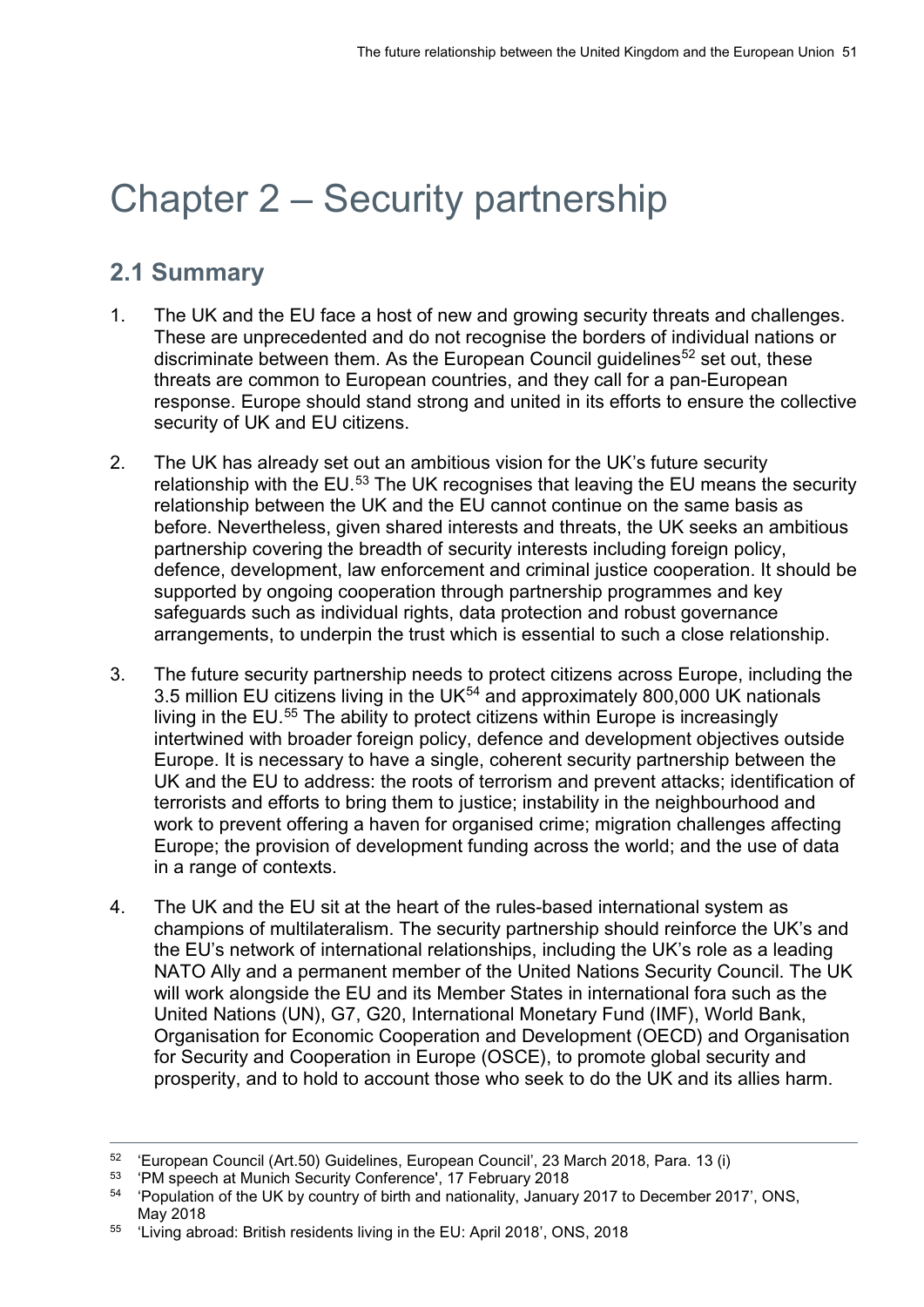- 5. The UK's vision for the future security relationship is underpinned by five key principles. The relationship should:
	- a. **protect shared operational capabilities that keep people safe**. Working together through different structures should not be at the expense of protecting the public. The shared tools, measures, initiatives and capabilities that have been developed over the last 40 years have been proven to save lives. The UK proposals are both legally viable and operationally important.
	- b. **respect the sovereignty of the UK and the autonomy of EU decision making**. The UK will play no formal role in EU decision making and will make independent decisions in foreign policy, defence and development. National security will remain the sole responsibility of the UK and Member States respectively. These proposals ensure that the UK and the EU can continue to work together where it is mutually beneficial.
	- c. **have an institutional framework that delivers a practical and flexible partnership**. The UK proposal is for scalable arrangements that would ensure the UK and the EU can combine efforts to the greatest effect, and can be intensified when a crisis or serious incident occurs.
	- d. **be dynamic and keep pace with growing global challenges and evolving threats**. Where the UK participates in EU measures as part of its future relationship, it is in the shared interest of the UK and the EU to ensure that as these measures evolve, or new measures are introduced, consideration can be given to continued cooperation with the UK.
	- e. **be underpinned by appropriate safeguards:** respect for human rights, comprehensive data protection arrangements and robust, appropriate governance arrangements. The UK is committed to membership of the European Convention on Human Rights (ECHR). The UK also has very high standards of data protection in line with the General Data Protection Regulation (GDPR) and the Law Enforcement Directive, and intends to remain a global leader on data protection standards. The UK's approach to data protection is set out in chapter 3.2, and this would underpin the data flows and protections necessary to support the security partnership. The UK proposes that robust governance arrangements should be established, appropriate to the security arrangements agreed by the UK and the EU, as set out in chapter 4.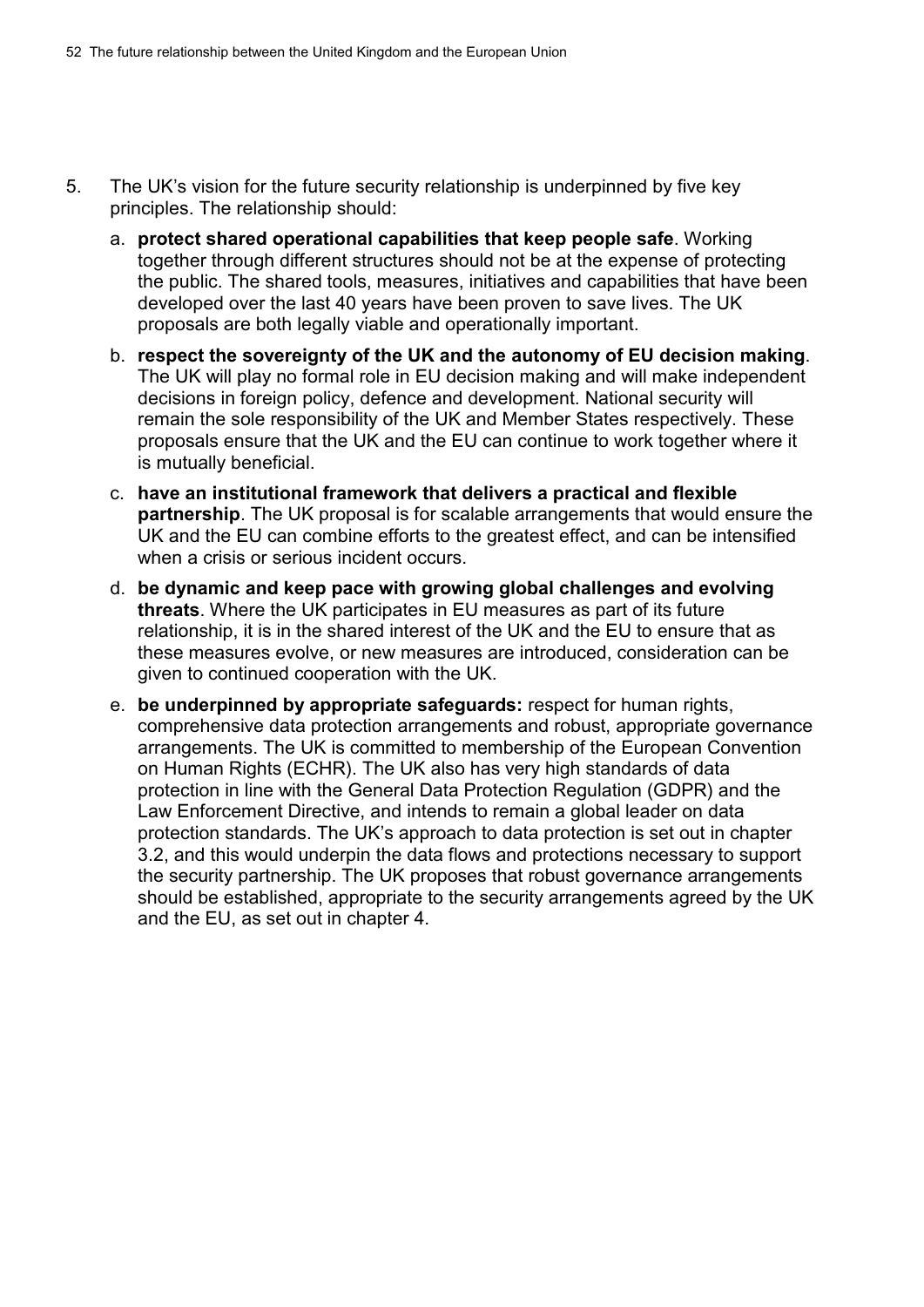- 6. To deliver on these principles, the security partnership should:
	- a. be informed by the UK's and the EU's **shared security context,** recognising the links between the 2016 EU Global Strategy and the 2018 UK National Security Capability Review (NSCR), and their assessments of threats at home and overseas;
	- b. protect shared **law enforcement and criminal justice cooperation capabilities**, including the ability to share time-sensitive data and information, practical cooperation to investigate serious criminality and terrorism, and cooperation through the EU agencies Europol and Eurojust;
	- c. continue cooperation on **foreign policy, defence and development**, including consultation on the global challenges that the UK and the EU face, coordination where it is more effective to work side-by-side, and capability development to deliver the means to tackle current and future threats; and
	- d. support joint action on **wider security issues**, including asylum and illegal migration, cyber security, cooperation on counter-terrorism, civil protection and health security.
- 7. The security partnership will be a core pillar of the future relationship between the UK and the EU. The UK and the EU share the objective of an ambitious future relationship which protects the safety and interests of EU and UK citizens.

# **2.2 Shared security context**

- 8. The UK and the EU share a common assessment of threats, as set out in the 2016 EU Global Strategy<sup>[56](#page-56-0)</sup> and the 2018 UK National Security Capability Review  $(NSCR)^{57}$ :
	- a. **The increasing threat posed by terrorism, extremism and instability.** The threat of Islamist terrorism, demonstrated in despicable attacks across Europe, is expected to continue for the foreseeable future. Extreme right-wing terrorism also continues to be a growing threat. Protracted conflicts, including those ongoing in the Middle East, Sahel and Sub-Saharan Africa, have destroyed basic social infrastructure, stalled education, created large-scale humanitarian and development need and hampered economic growth. This drives migration, with criminals exploiting the vulnerable including through human trafficking and modern slavery. Conflict and instability can also allow terrorists and organised crime groups to thrive.
	- b. **The resurgence of state-based threats.** There is a well-established pattern of Russian State aggression and disruption, including Russia's indiscriminate and reckless use of a military-grade nerve agent on British soil, the illegal annexation of Crimea, the fomenting of conflict in the Donbas, support to the Assad regime and a sustained campaign of cyber espionage. North Korea has flagrantly violated international law through repeated nuclear and missile tests. Iran's destabilising activity in the Middle East continues. Competition between states in the Middle

<span id="page-56-0"></span><sup>56</sup> ['A Global Strategy for the European Union's Foreign And Security Policy',](https://europa.eu/globalstrategy/en/global-strategy-foreign-and-security-policy-european-union) European Commission, June 2016

<span id="page-56-1"></span><sup>57</sup> ['National Security Capability Review \(NSCR\)',](https://www.gov.uk/government/publications/national-security-capability-review-nscr) Cabinet Office, March 2018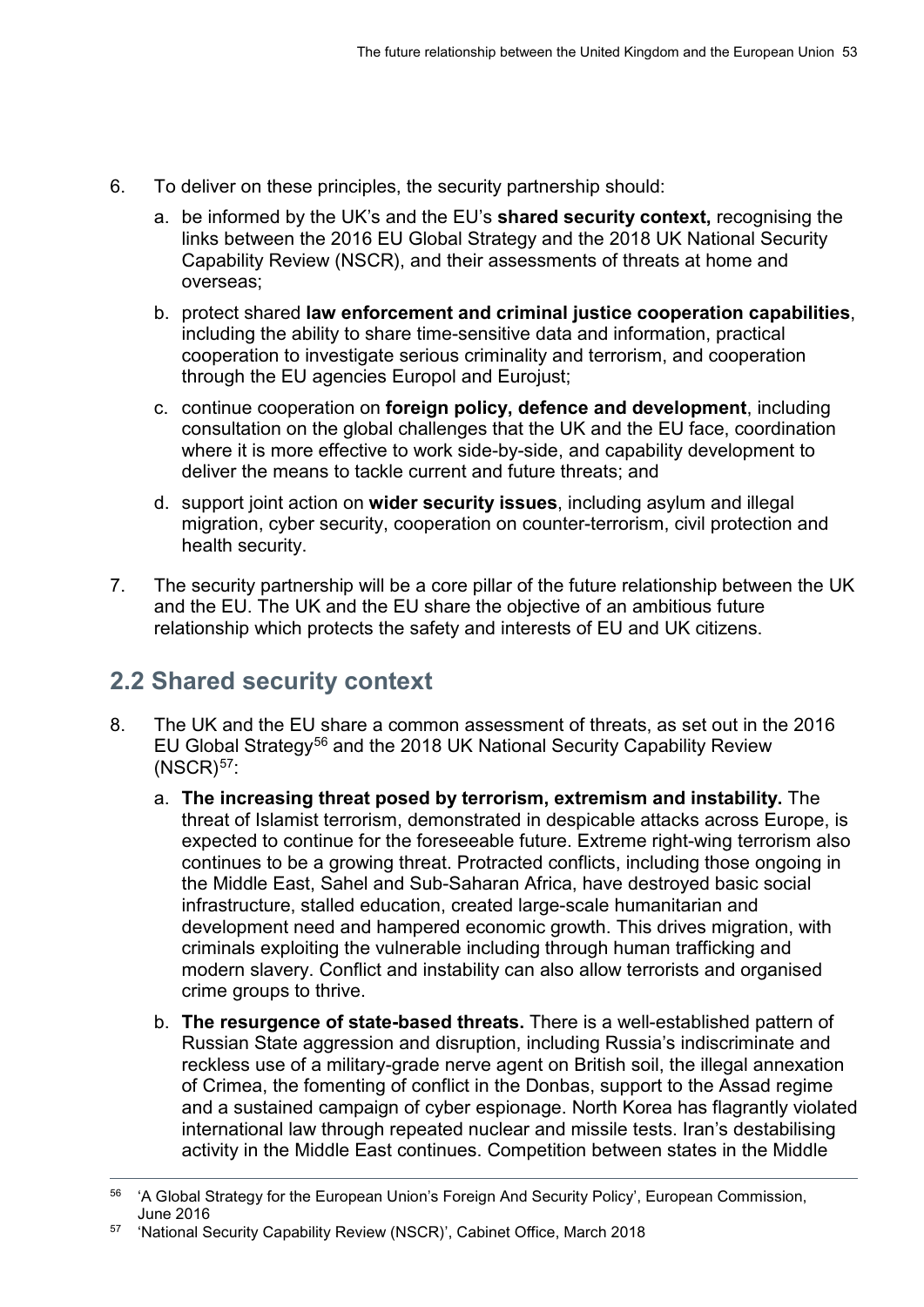East, South Asia and East Asia, including in the South China Sea, increases tensions and the risk of conflict.

- c. **The erosion of the rules-based international order the UK and the EU seek to uphold, making it harder to build consensus and tackle global threats.** This is most clearly evidenced by the repeated stalemates in the Security Council on the use of chemical weapons in Syria.
- d. **The ongoing growth in serious and organised crime and its impact on security and prosperity.** Serious and organised crime is inherently transnational and many of the threats the UK and the EU face within Europe emanate from overseas. Organised crime groups have a daily, corrosive impact on public services and infrastructure. The same forces that benefit legitimate business, globalisation and technological change, make organised criminal networks and markets more resilient. Wider economic cooperation is more important than ever in tackling anti money laundering regimes.
- e. **The impact of technology, especially cyber threats and wider technological developments.** Malicious cyber activity knows no international boundaries and has grown in terms of intensity, complexity and severity over the course of the last year. There are several established and capable states that seek to target and exploit UK and European networks and devices to gather intelligence or intellectual property. Indiscriminate, disruptive incidents cost billions in damage to Europe's economy. The proliferation of low-cost, high-end commercial capabilities, novel weapons and sophisticated data-driven technologies, including autonomous systems are also changing the security environment.
- f. **Diseases, natural hazards and deliberate threats affecting the UK and the EU.** No country is immune to an infectious disease in another part of the world. The Ebola outbreak in 2014 is just one example of this threat, where cooperation between the UK, Member States and the European Commission mobilised international resources and helped halt the spread of the disease across West Africa.
- 9. The world is becoming more complex and volatile. These complex and overlapping challenges are likely to remain security priorities for the UK and the EU over the next decade. To respond effectively will require a transformative approach, using the widest possible range of capabilities at the disposal of the UK and the EU. They require an unprecedented depth and breadth of cooperation to keep people safe across the whole of the continent.

# **2.3 Law enforcement and criminal justice cooperation**

- 10. Criminals and terrorists operate across borders. The threat they present has grown in intensity, complexity and severity. Criminal networks are increasingly resilient and adaptable, exploiting technology and becoming involved in almost every type of crime.
- 11. The EU and its Member States have created a range of legal, practical and technical capabilities to combat these challenges at a European level through close cooperation between countries. These capabilities are mutually reinforcing, from the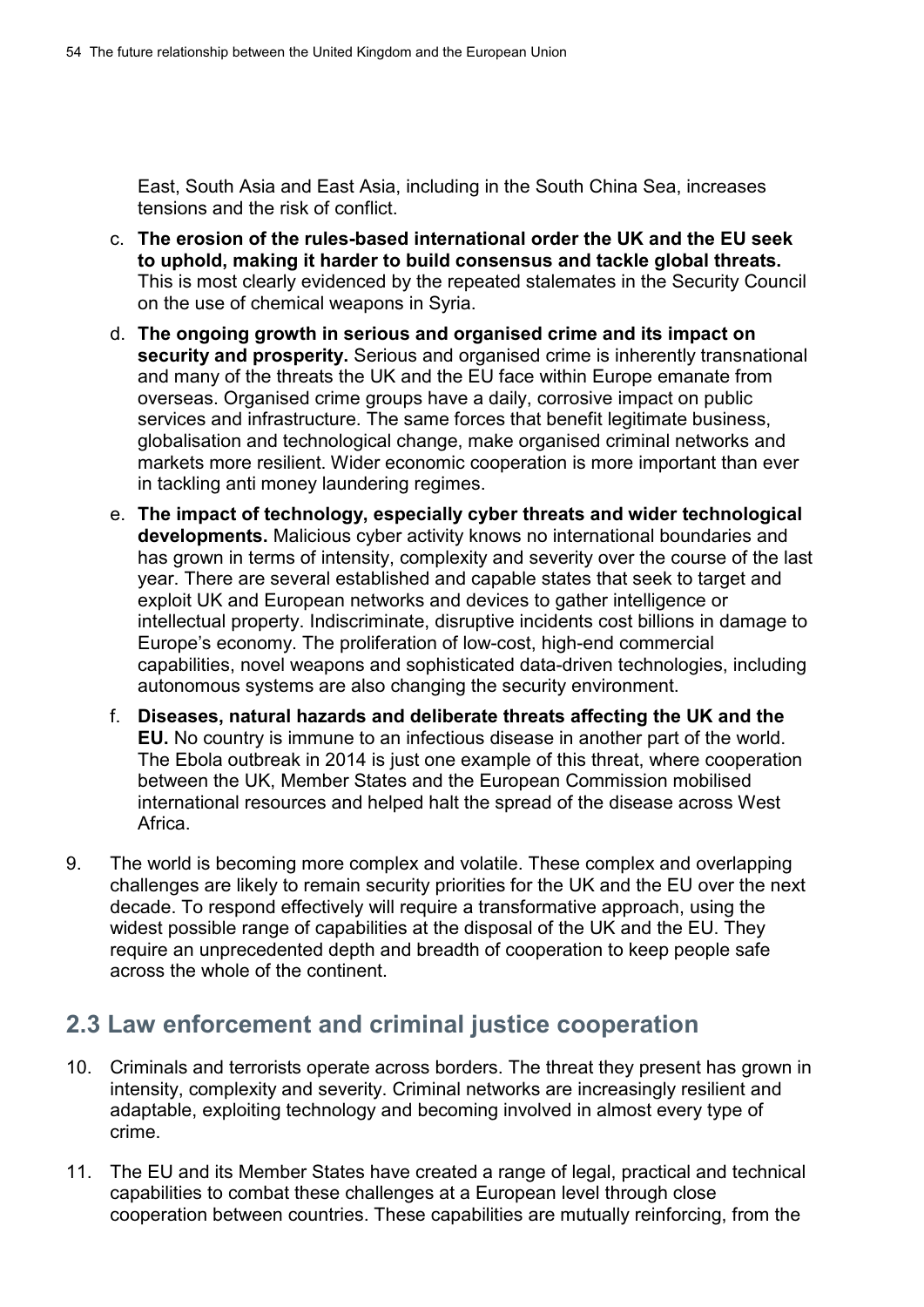initial stages of identification and investigation of a suspect, through to arrest, prosecution and prisoner management. Together, they prevent criminals from using international borders to avoid detection and justice, safeguard against threats to public security and protect citizens and victims of crime.

- 12. It is vital that the UK and the EU maintain these capabilities in the future, while recognising that the relationship has changed. The UK currently participates in around 40 EU tools that support and enhance police and judicial cooperation in criminal matters.[58](#page-58-0) Many of these tools work together to provide an integrated operational system to identify, pursue and prosecute criminals and terrorists.
- 13. The UK therefore proposes an ambitious partnership with the EU that goes beyond existing precedents in this area, covering:
	- a. mechanisms for rapid and secure data exchange;
	- b. practical measures to support cross-border operational cooperation; and
	- c. continued UK cooperation with EU law enforcement and criminal justice agencies.
- 14. The EU's position, as set out in the European Council's guidelines in March, is that the relationship will need to take into account the fact that the UK will be a third country outside of Schengen. The UK recognises that leaving the EU will have consequences for the nature of the security relationship between the UK and the EU.
- 15. Nevertheless, the UK believes there is mutual interest in avoiding the creation of unnecessary gaps in operational capabilities. It will be important that the UK and the EU approach discussions with a focus on achieving the operational outcomes necessary to protect the security of the continent. As the UK leaves the EU, the UK will continue to have operational processes which closely align with EU tools and data sharing systems which are uniquely compatible with the EU. This means it is possible for operational cooperation to continue, albeit on the basis of a different legal relationship.
- 16. The UK also currently cooperates on the basis of some Schengen measures such as the Schengen Information System (SIS II), despite not being a full member of Schengen, and there will continue to be a substantial number of people crossing the UK border each year once the UK has left the EU.
- 17. The EU and third countries have previously agreed new legal frameworks for close cooperation on other areas of the acquis through strategic agreements, where there is mutual interest in doing so.<sup>[59](#page-58-1)</sup> A similar structured framework would enable the UK and the EU to continue cooperation on the basis of existing EU measures, whilst respecting the UK's sovereignty and the EU's decision making autonomy and with appropriate safeguards.

<span id="page-58-0"></span><sup>&</sup>lt;sup>58</sup> ['Technical Note: Security, Law Enforcement and Criminal Justice',](https://assets.publishing.service.gov.uk/government/uploads/system/uploads/attachment_data/file/710802/FINAL_INTERNAL_SECURITY_COMBINED.pdf) Department for Exiting the European Union, May 2018

<span id="page-58-1"></span><sup>59</sup> ['Technical Note: Security, Law Enforcement and Criminal Justice',](https://assets.publishing.service.gov.uk/government/uploads/system/uploads/attachment_data/file/710802/FINAL_INTERNAL_SECURITY_COMBINED.pdf) Department for Exiting the European Union, May 2018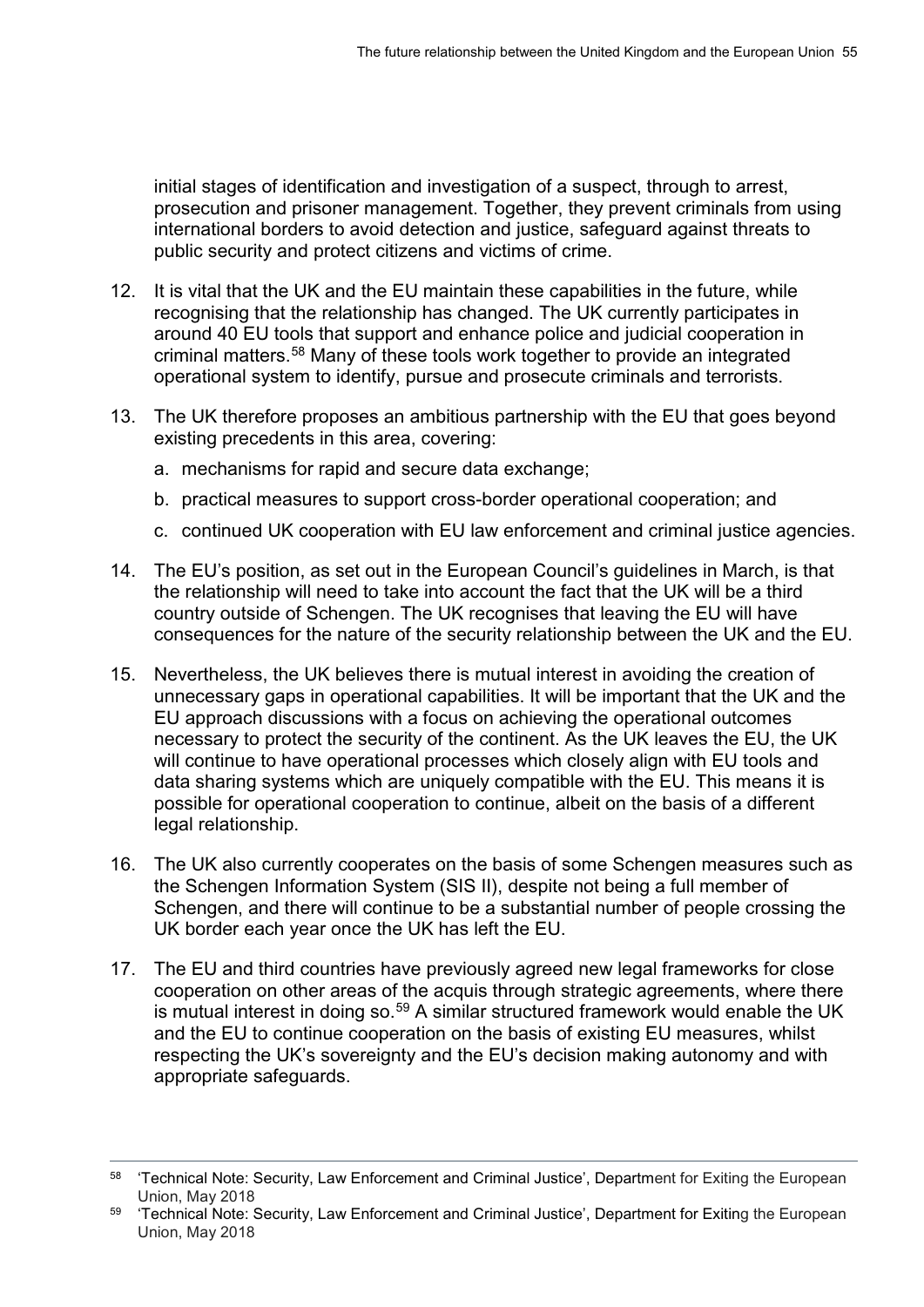- 18. The UK therefore proposes a coherent and legally binding agreement on internal security that sets out respective commitments and reflects the integrated operational capabilities that the UK and the EU share. The UK's ambition is to cooperate on the basis of existing tools and measures that support these capabilities, amending legislation and operational practices as required and as agreed to ensure operational consistency between the UK and the EU. Such an arrangement would preserve shared capabilities, recognise that the relationship has changed and ensure that a dynamic relationship is maintained to meet the shared, evolving threats faced by the UK and the EU. This would:
	- a. provide a legal basis for future cooperation on the basis of existing EU law enforcement and criminal justice tools;
	- b. clearly define the scope of cooperation;
	- c. contain provisions that allow for new areas of cooperation to be added, where it is mutually beneficial, so that the future relationship is dynamic and able to keep pace with technology and changing threats; and
	- d. set out appropriate horizontal provisions on agreed safeguards that will underpin the future relationship.
- 19. The UK envisages these safeguards would include robust governance arrangements and a dispute resolution mechanism, as set out in chapter 4, supported by comprehensive data protection arrangements. The agreement should also include a mutual commitment to individuals' rights, noting that the UK will remain a party to the ECHR after it has left the EU.
- 20. The partnership should also include strategic and operational dialogues that allow the exchange of expertise and experience. The EU already holds Justice and Home Affairs (JHA) policy dialogues with a number of third countries, ranging from six-monthly meetings with the US to full consultation, and a mixed committee with Schengen countries on areas of Schengen-relevant JHA policy.

### **2.3.1 Data exchange**

- 21. The international nature of crime makes the swift, effective and efficient exchange of data essential in modern law enforcement. Increasing volumes of data create a greater need to share and access different datasets quickly and securely, enabled by ever more sophisticated analytical capabilities.
- 22. The EU has established unrivalled mechanisms which allow Member States to exchange data including passenger name record information, alerts on wanted or missing persons, criminal records, fingerprints and DNA. There are either no precedents, for instance the European Criminal Record Information System (ECRIS), or very limited precedents, for instance Passenger Name Records (PNR), for non-Schengen third countries to participate in these measures. Nevertheless, despite the lack of existing precedents, UK participation in these EU data exchange tools is the only effective way to protect specific cross-border capabilities for UK and EU operational agencies.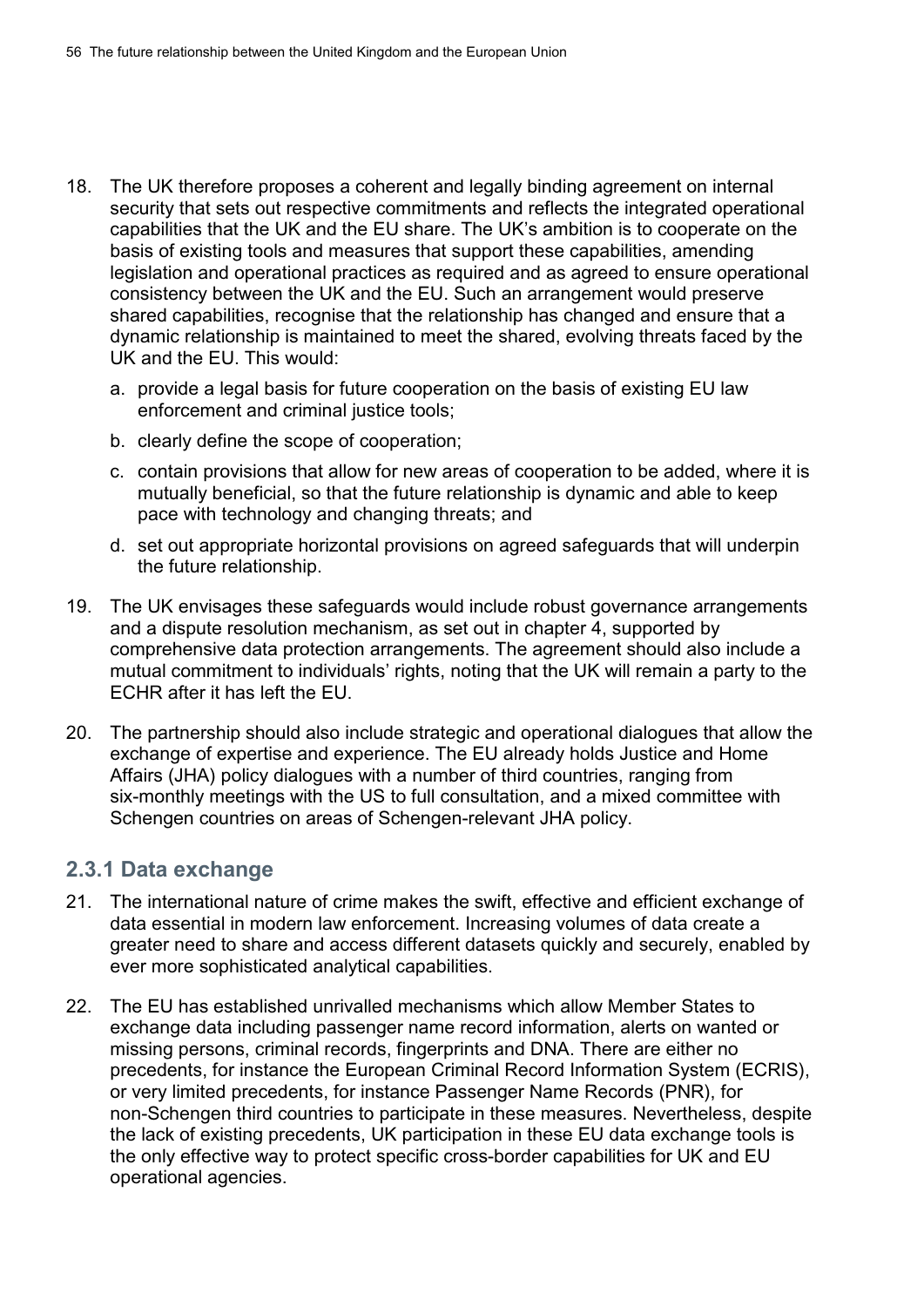- 23. Without the UK's participation in, and contribution to, these data exchange tools, there would be a significant loss of capability which would reduce the UK's and the EU's ability to protect citizens across Europe. This would mean EU law enforcement agencies lose the ability to identify serious criminals and missing persons as they cross the UK border. It would also result in a reduction in the UK's and the EU's ability to identify and track terrorist networks across Europe.
- 24. The UK therefore proposes an agreement that helps disrupt criminal activity and facilitate law enforcement activity through the swift exchange of sensitive information and data, including but not limited to:
	- a. information about airline passengers;
	- b. alerts to police and border forces, with access to systems that allow for efficient responses;
	- c. efficient, accurate and reliable exchanges of criminal record information; and
	- d. DNA, fingerprint and vehicle registration.

### **Information about airline passengers**

- 25. Identifying known and unknown individuals involved in terrorism related activity and serious crime, and tracking criminal networks from their patterns of travel, are vital law enforcement capabilities currently delivered through the EU-wide approach to processing PNR data. The UK led the development of capabilities to use PNR data to protect the public, building intelligence on the activities of criminals and terrorists to help keep people safe, including through the establishment of a Passenger Information Unit (PIU).
- 26. As third countries, the US, Canada and Australia have agreements with the EU on the transfer by airlines of European PNR data to their authorities, but they fall short of the cooperation the UK and the EU share today. They do not provide for reciprocal exchange for police and judicial cooperation, and do not enable third countries to work with EU Member States' PIUs to identify travel patterns in the same way as Member States are able to do under the PNR Directive. The UK will therefore seek to maintain the UK's and the EU's capabilities on analysis of PNR, including for intra-EU flights, based on the PNR Directive and its accompanying safeguards and rules.

### **Alerts to police and border forces**

- 27. The ability to share and act on real-time data on wanted criminals, missing persons, suspected terrorists and stolen objects ensures they are detected at border crossings and through national police databases. SIS II currently enables police and border force staff to enter and find alerts on wanted or missing persons and objects.
- 28. In 2017, the UK created over 1.4 million alerts on SIS II. In 2017 alone, UK authorities registered almost 10,000 hits against alerts put on the system by other countries, $60$  many of which were related to people linked to terrorism, sex offences, missing children and fugitives.

<span id="page-60-0"></span><sup>&#</sup>x27;National Crime Agency supplementary written evidence to EU Home Affairs Sub-Committee inquiry into [the proposed UK-EU security treaty after Brexit \(PST0015\)',](http://data.parliament.uk/writtenevidence/committeeevidence.svc/evidencedocument/eu-home-affairs-subcommittee/brexit-the-proposed-ukeu-security-treaty/written/86336.html) Home Affairs Committee, July 2018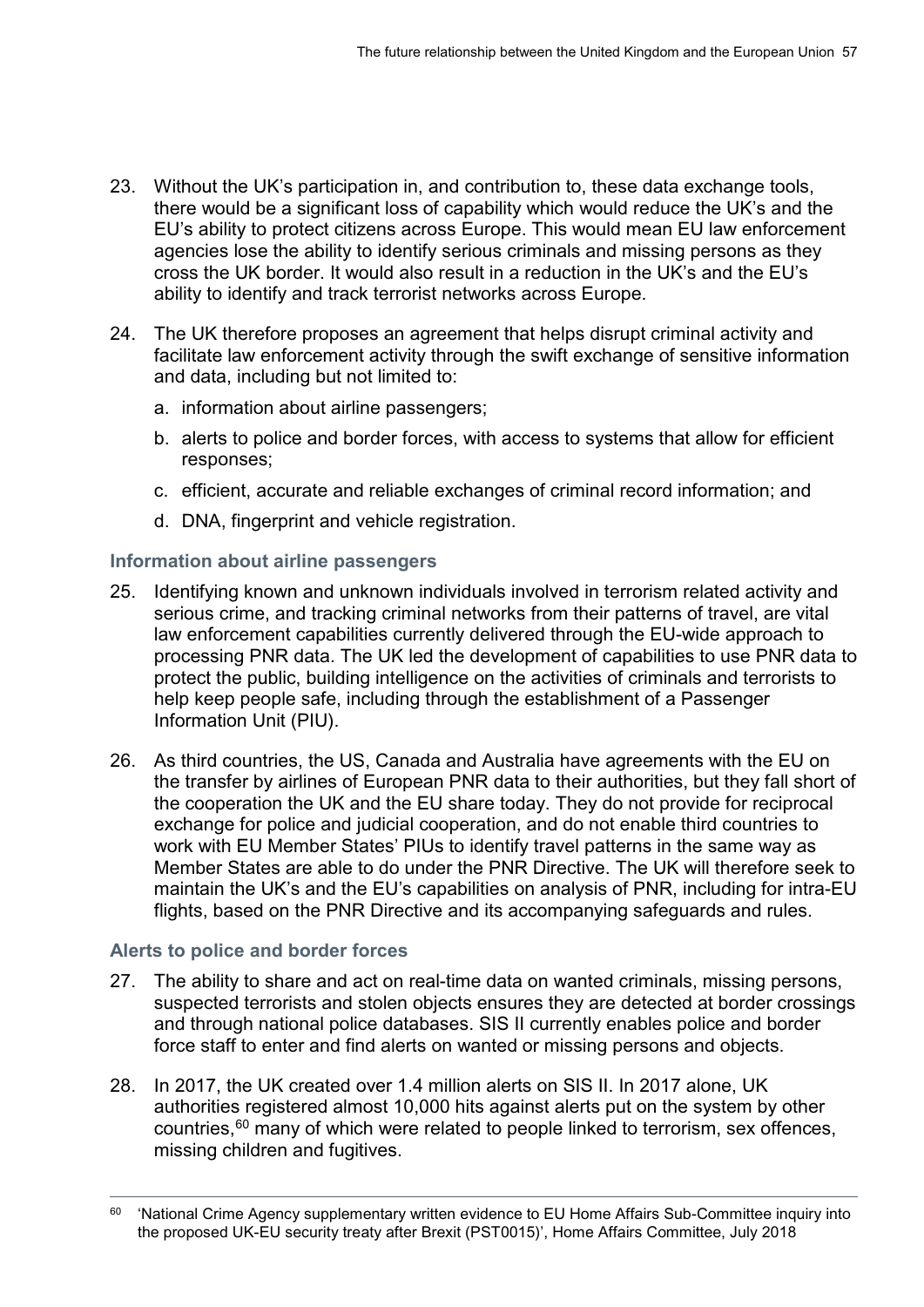- 29. The UK's participation in SIS II means that when an EU Member State issues an European Arrest Warrant (EAW), it is transmitted to police and border forces in the UK, and vice versa. This increases the chance of a suspect who has evaded police being arrested in the UK or another Member State and extradited to face justice.
- 30. SIS II is a major shared operational capability for law enforcement and security agencies across Europe. The UK would protect that capability through maintaining the reciprocal ability to transmit alerts in real time, with access to systems that allow for a timely and efficient response to these alerts through SIS II.
- 31. As the UK leaves the EU, free movement of people will end. But the numbers of EU nationals living in the UK and the volume of passenger arrivals entering the UK, approximately 130 million in the year ending June 2017, demonstrate just how important it is to continue to share information that can prevent and detect serious crime and terrorism. $61$  By continuing to participate in SIS II, the UK would remain bound by its rules, including peer evaluation. The UK is committed to ensuring full compliance in the implementation of SIS II and other EU data exchange measures in which the UK participates in the future.

### **Exchange of criminal records information**

- 32. The timely exchange of criminal records is a vital tool in keeping communities safe. ECRIS is a guaranteed and secure source of criminal records for use at any stage in criminal proceedings. Importantly, it is also used for vetting people who work with children and other vulnerable individuals.
- 33. Between 2014 and 2016, the UK was in the top three most active Member States on ECRIS. In 2016, the UK notified Member States of more than 35,000 convictions handed down to their nationals in the UK, and responded to almost 13,500 requests for information from the EU relating to UK nationals offending in the EU.<sup>[62](#page-61-1)</sup>
- 34. The UK proposes continued participation in ECRIS as part of the new legal relationship. There is currently no precedent for Member States to systematically exchange criminal records with third countries. Consequently, under the EU's current approach of basing the future relationship on existing precedents for cooperation with third countries, the UK would cease to contribute to and participate in ECRIS. That would deny EU Member States timely access to large volumes of vital information that currently protects the most vulnerable people and supports justice systems to be fair and effective across Europe.

<span id="page-61-0"></span><sup>&</sup>lt;sup>61</sup> ['How many people come to the UK each year?'](https://www.gov.uk/government/publications/immigration-statistics-april-to-june-2017/how-many-people-come-to-the-uk-each-year) Home Office National Statistics, August 2017. This includes returning UK nationals

<span id="page-61-1"></span><sup>&</sup>lt;sup>62</sup> 'National Crime Agency written evidence to Home Affairs Committee inquiry into UK-EU security [cooperation after Brexit \(PSC009\)',](http://data.parliament.uk/writtenevidence/committeeevidence.svc/evidencedocument/home-affairs-committee/home-office-delivery-of-brexit-policing-and-security-cooperation/written/78338.pdf) Home Affairs Committee, February 2018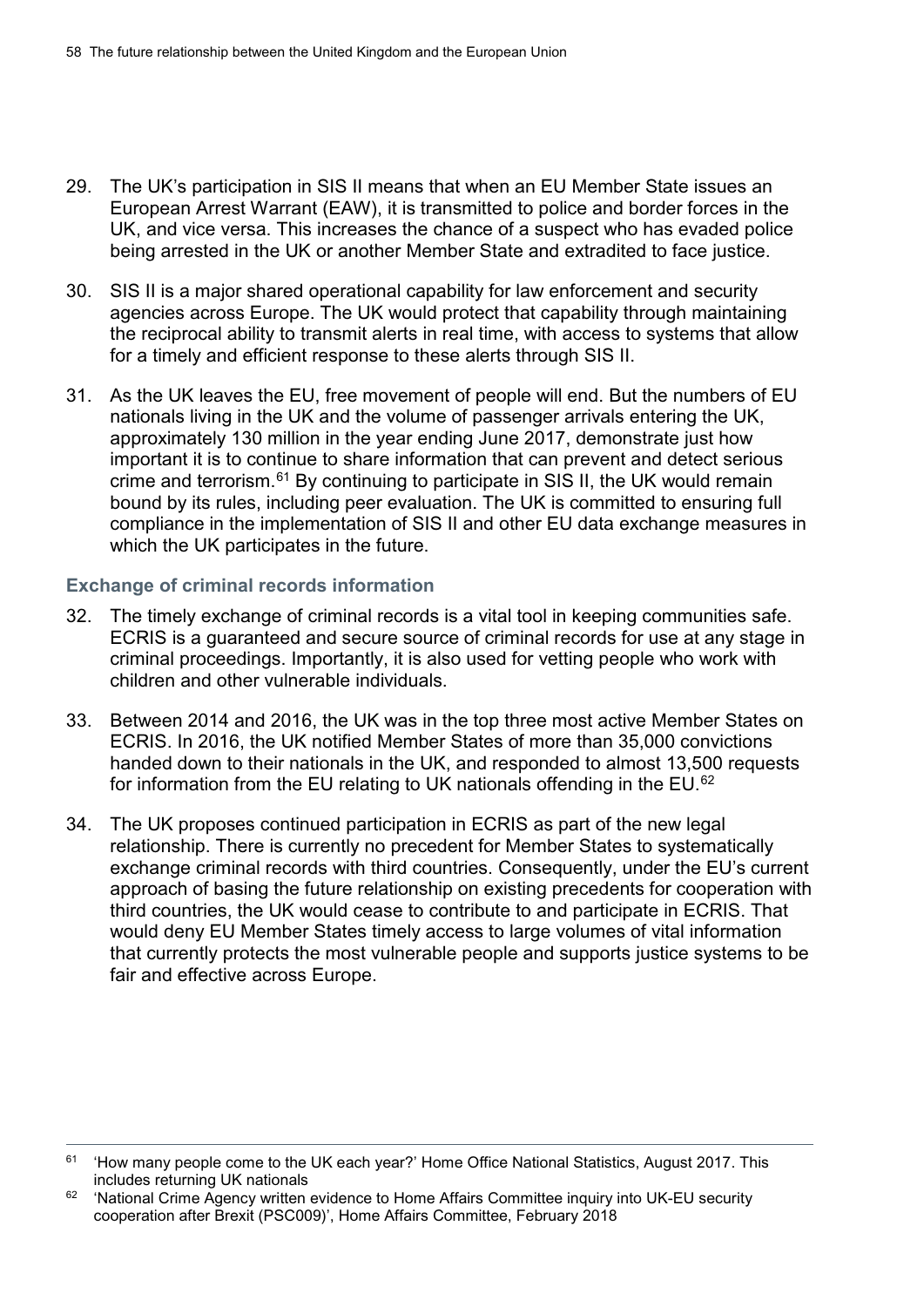### **DNA, fingerprint and vehicle registration data**

- 35. Exchanging national DNA data, fingerprints and vehicle registration data helps law enforcement agencies investigate criminality and terrorism. The data exchange tool 'Prüm' currently enables Member States to exchange data in a faster and more efficient way.
- 36. When the UK piloted Prüm in 2015, approximately 2,500 DNA profiles were shared by the UK with the Netherlands, Spain, France and Germany. The result was 118 hits for offences such as rape, sexual assault and burglary.<sup>[63](#page-62-0)</sup> The UK holds five million DNA profiles, which would nearly double those currently available to the Prüm community. The UK's 500,000 DNA samples from unsolved crimes would bring many criminals to justice.[64](#page-62-1)
- 37. The UK is ready to begin exchanging DNA and fingerprint data with partners via the Prüm system. The UK's approach has been fully evaluated and assessed and the UK has gone to considerable lengths to satisfy all parties of the UK's readiness to participate in full. The UK is seeking to resolve any final outstanding technical issues but is confident there needs to be no barrier to making a substantial contribution to this system. In the future, the UK will be able to run automated, real-time searches against DNA, fingerprint and vehicle data. The UK seeks to protect this capability as part of its future relationship.

### **2.3.2 Practical cooperation**

- 38. In addition to unrivalled data exchange tools, the EU, together with the UK and Member States, has developed a range of practical capabilities that provide for effective cross-border law enforcement and judicial cooperation, all with the aim of bringing more criminals to justice.
- 39. As the UK and the EU design a new partnership, maintaining efficient and reliable operational capabilities will be vital, including but not limited to:
	- a. the efficient extradition of criminals and wanted individuals between Member States and the UK;
	- b. cooperation of judicial, police and customs authorities in different states; and
	- c. delivering cross-border criminal investigations and prosecutions.
- 40. New arrangements between the UK and the EU on law enforcement and security must respect Scotland's and Northern Ireland's separate and distinct legal systems, as well as protect and enable continued direct links between justice agencies and their EU counterparts. Similarly, any new arrangements must continue to recognise the independent role of the Lord Advocate, as head of the criminal prosecutions system and the system of investigation of deaths in Scotland.
- 41. The following examples of practical cooperation illustrate how these tools enable the UK and Member States to work together to act swiftly in response to real-time

<span id="page-62-0"></span><sup>63</sup> ['Prüm Business and Implementation Case',](https://assets.publishing.service.gov.uk/government/uploads/system/uploads/attachment_data/file/480129/prum_business_and_implementation_case.pdf) Home Office, November 2015

<span id="page-62-1"></span><sup>64</sup> ['National DNA Database Strategy Board Annual Report 2015/16',](https://assets.publishing.service.gov.uk/government/uploads/system/uploads/attachment_data/file/594185/58714_Un-Num_Nat_DNA_DB_Accessible.pdf) Home Office, February 2017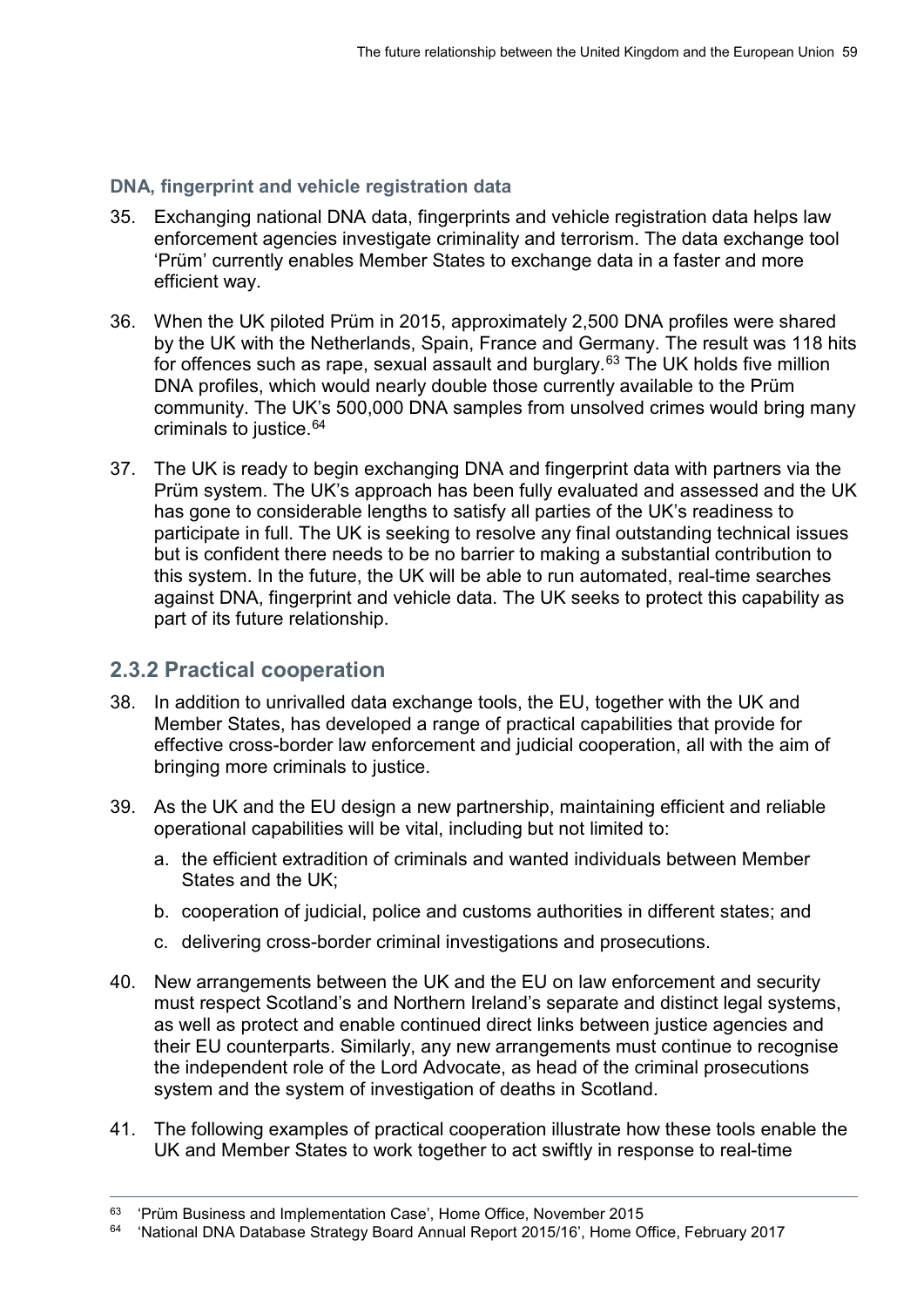developments, to arrest criminals who have fled overseas and to efficiently extradite them to face justice before the relevant jurisdiction.

### **Extradition of wanted individuals**

- 42. The swift extradition of wanted individuals to ensure they face prosecution or serve prison sentences is a vital tool in delivering justice and helping to keep communities safe. The EAW has closed loopholes and transformed extradition arrangements within the European Union. The EAW has streamlined the extradition process within the EU and made it easier to ensure wanted persons are brought to justice, or serve a prison sentence for an existing conviction. When a request is issued for an individual wanted to face prosecution for a crime, the receiving Member State's courts recognise this automatically and start simplified domestic proceedings, avoiding the need for the request to pass through government ministries. This is based on the principle of mutual recognition and trust between Member States. The EAW continues to play a vital role in police cooperation between Ireland and the UK (including Northern Ireland).
- 43. Since April 2009, as a result of the EAW, the UK has arrested more than 12,000<sup>[65](#page-63-0)</sup> individuals, and for every person arrested on an EAW issued by the UK, the UK arrests eight on EAWs issued by other Member States<sup>[66](#page-63-1)</sup>.
- 44. Existing extradition arrangements between the EU and third countries do not provide the same level of capability as the EAW. The agreement with Norway and Iceland was concluded in 2006 but has not yet come into force. Once implemented, it will leave a capability gap relative to the EAW, including additional grounds for refusal to surrender.
- 45. Likewise, reverting to the Council of Europe Convention on extradition would result in cumbersome, slow and significantly more expensive arrangements between the UK and the EU, delaying justice and reducing shared capabilities to keep citizens safe.
- 46. The UK recognises that being a third country creates some challenges for the full operation of the EAW as it stands, particularly in terms of the constitutional barriers in some Member States to the extradition of their own nationals. The Withdrawal Agreement will address this issue as part of the implementation period. The UK believes the arrangements for the EAW during the implementation period, which will take account of constitutional barriers in some Member States, should be the basis for the future relationship on extradition. This will be underpinned by the mutual trust generated by the long history and experience of operating the EAW between the UK and the EU.

### **Cooperation between judicial, police and customs authorities**

47. Cooperation between judicial, police and customs authorities enables them to share evidence between different states and provide practical assistance in live investigations. Currently, this is done through Mutual Legal Assistance (MLA) within the EU. Requests can involve the exchange of information and evidence or the

<span id="page-63-0"></span><sup>&</sup>lt;sup>65</sup> 'National Crime Agency written evidence to Home Affairs Committee inquiry into UK-EU security [cooperation after Brexit \(PSC009\)',](http://data.parliament.uk/writtenevidence/committeeevidence.svc/evidencedocument/home-affairs-committee/home-office-delivery-of-brexit-policing-and-security-cooperation/written/78338.pdf) February 2018

<span id="page-63-1"></span><sup>66</sup> ['European Arrest Warrant statistics',](http://www.nationalcrimeagency.gov.uk/publications/european-arrest-warrant-statistics) National Crime Agency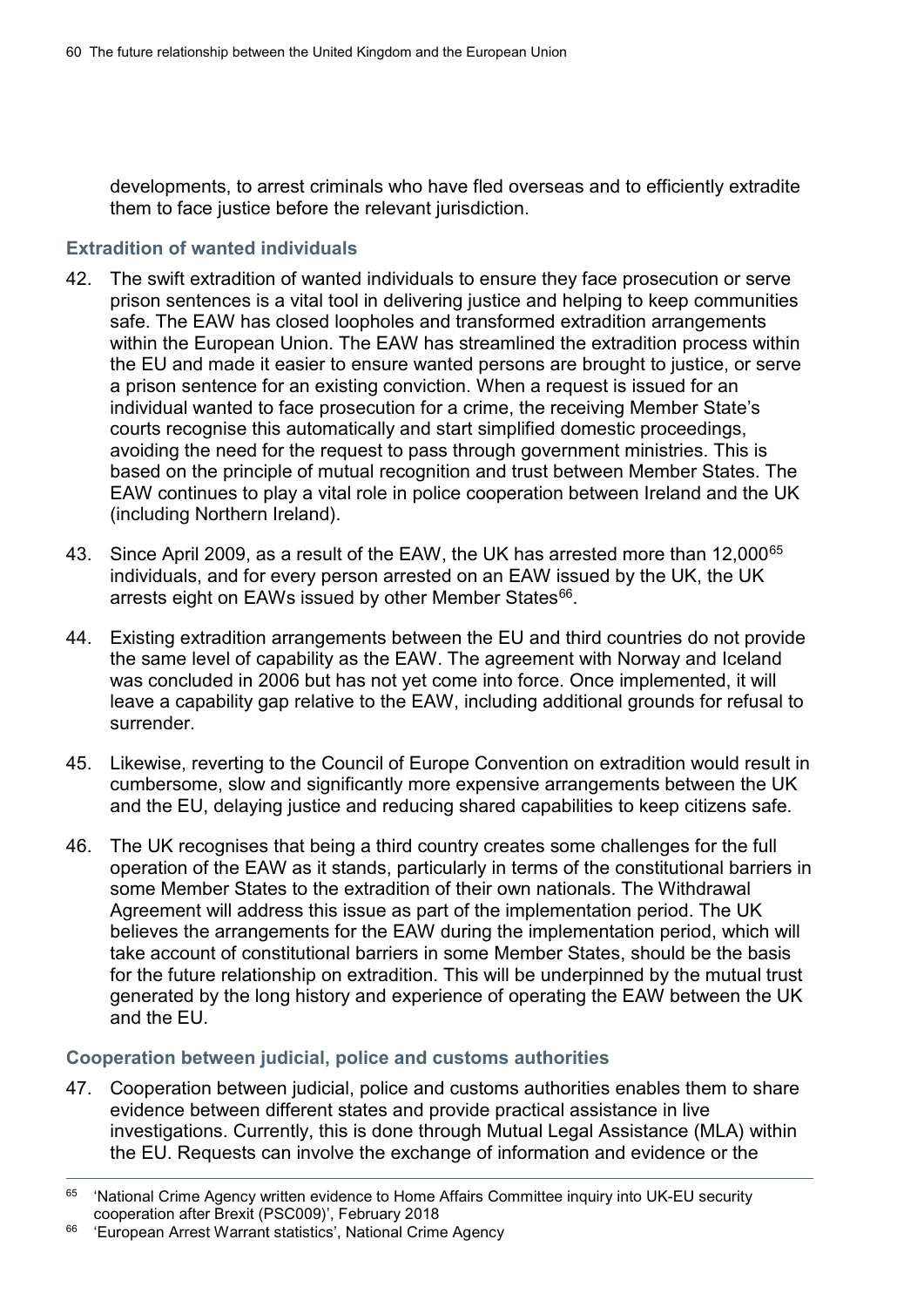provision of practical investigative assistance. In the EU, a number of mutual recognition measures have been introduced to facilitate faster cooperation in this field, such as the European Investigation Order (EIO). This obliges Member States to recognise and action requests made by other Member States, as they would from their own authorities.

- 48. The UK routinely exchanges evidence with Member States to support investigations in a timely and reliable manner and in a way that is admissible in domestic court proceedings. Since the EIO entered into force in August 2017, the UK has received hundreds of requests. These levels are expected to rise as more Member States participate. Applying a streamlined approach to recognising and executing requests is therefore mutually beneficial to the UK and other Member States.
- 49. The UK proposes retaining an efficient and secure evidence exchange in cross-border criminal investigations on the basis of the EIO. There is no precedent for third country participation in the EIO. Although there are some precedents on MLA with countries such as the US and Japan, these agreements fall short of the levels of cooperation that currently benefit both the UK and the EU. The result would be significantly slower and less efficient provision of assistance that would impede justice being served. In contrast, UK participation in the EIO would enable UK and EU investigation and prosecution authorities to continue to cooperate on the basis of a successful, understood and highly effective mechanism.

### **Cross-border criminal investigation and prosecution teams**

- 50. Given the intricacies of cross-border criminality, the coordination of criminal investigations and prosecutions between several Member States is increasingly important. Currently, this is done through Joint Investigation Teams (JIT) which are established to support criminal investigations and prosecutions across multiple jurisdictions. JITs enable more efficient, effective and speedier justice.
- 51. The UK contributes cutting-edge expertise and leadership to cross-border JITs that collect and exchange evidence in the investigation of the most serious crimes. The UK participates in a number of JITs, many of which are in partnership with one other Member State. Under the EU framework, third countries can be invited to join a JIT in some circumstances, but they cannot participate in JITs with just one Member State nor can they apply for funding or initiate the establishment of coordination meetings at Eurojust to discuss establishing a JIT. The current level of cooperation would not be possible if the UK were no longer able to join a JIT involving just one Member State, meaning investigations could be significantly delayed or compromised altogether. The UK is therefore seeking full participation rights in JITs including the ability to initiate them.

### **2.3.3 Agencies**

52. EU agencies provide forums for exchanging expertise, sharing resources, coordinating investigations and developing new methods for cooperation. Having law enforcement officers and legal experts working in close proximity means operations and judicial proceedings can be coordinated quickly.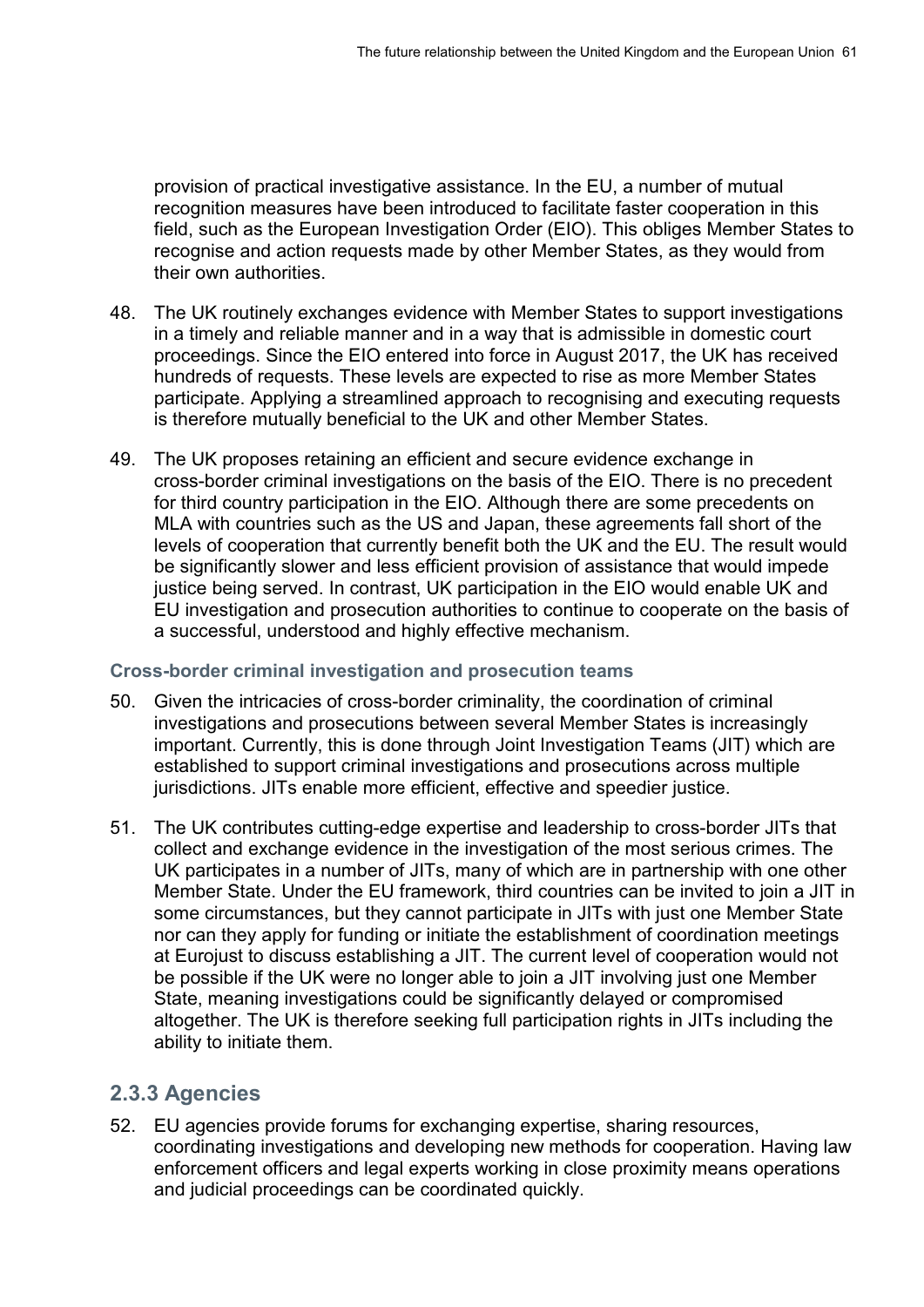- 53. It is in the mutual interests of the UK and the EU for the UK to continue close cooperation with EU law enforcement and criminal justice agencies to:
	- a. prevent serious and organised crime and terrorism, via access to analytical capabilities and databases; and
	- b. enable prosecutors, magistrates and law enforcement officers to assist national authorities in investigations and prosecutions of serious cross-border criminal cases.
- 54. Where the UK participates in an EU agency, the UK will respect the remit of the Court of Justice of the European Union (CJEU) as set out in chapter 4.

### **Serious and organised crime and terrorism**

- 55. Europol is the EU law enforcement agency that aims to strengthen and facilitate cooperation to prevent serious and organised crime and terrorism. Member State partners as well as non-EU partner states and organisations participate in Europol. The agency itself provides crucial analytical support and houses databases of significant law enforcement data that can be connected to better facilitate intelligence-led investigations.
- 56. The UK is one of the biggest contributors of data, information and expertise to Europol, providing key technical and operational knowledge to the development of new and existing EU measures. In 2016, the UK was the highest contributor to Europol serious and organised crime analysis projects, and the highest contributor of information in relation to firearms, child sexual exploitation and abuse, money laundering, cyber, and modern slavery.<sup>[67](#page-65-0)</sup> UK liaison officers offer valuable expertise in dealing with other countries' policing systems and helping progress EU wide investigations.
- 57. The existing third country agreements with Europol do not provide direct access to Europol's databases and the streamlined exchange of data. They generally do not allow national experts to be embedded within Europol and do not enable the third country to initiate activity in the same way. The UK would not be able to maintain its current contribution to Europol on the basis of an agreement along those lines, in part due to the sheer volume of activity the UK participates in and the data that the UK shares.

### **Investigations and prosecutions of serious criminal cases**

- 58. Eurojust is the EU agency that brings together prosecutors, magistrates and law enforcement officers from each of the EU Member States who assist national authorities in investigating and prosecuting serious cross-border criminal cases. It does so by coordinating the activities of the national authorities responsible for a particular case and facilitating the collection of evidence under EU and other international mutual legal assistance arrangements.
- 59. The UK contributes to Eurojust by providing specialist law enforcement intelligence capabilities and knowledge via liaison networks and national experts. In 2016, the UK

<span id="page-65-0"></span><sup>&</sup>lt;sup>67</sup> 'National Crime Agency written evidence to Home Affairs Committee inquiry into UK-EU security [cooperation after Brexit \(PSC009\)',](http://data.parliament.uk/writtenevidence/committeeevidence.svc/evidencedocument/home-affairs-committee/home-office-delivery-of-brexit-policing-and-security-cooperation/written/78338.pdf) Home Affairs Committee, February 2018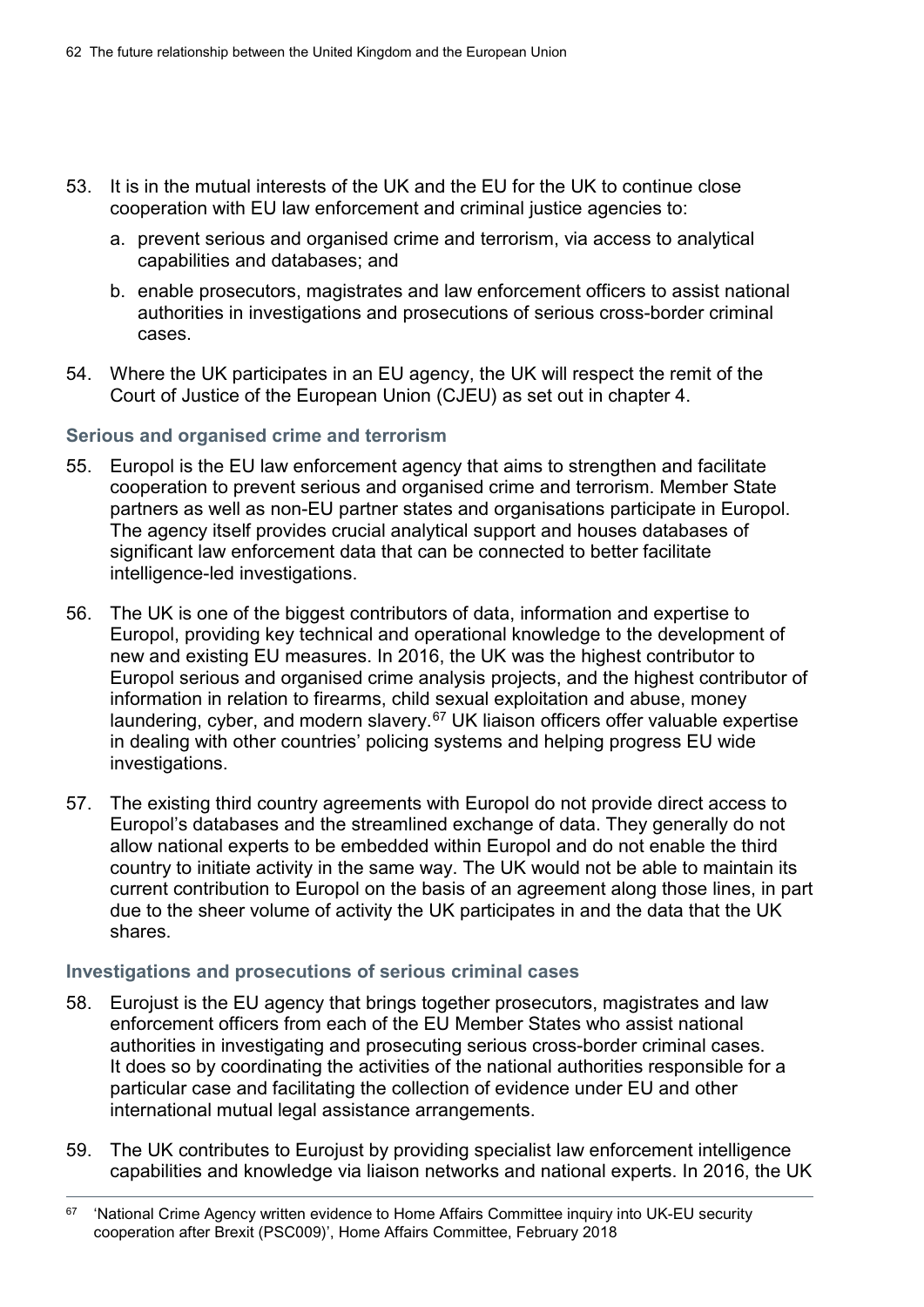participated in more than 80 coordination meetings at Eurojust and the UK coordinated over 30 of these, all of which support law enforcement activities. In 2017, UK support through national desk officers was requested 290 times, making the UK the second highest Member State receiving information requests and a net contributor to Eurojust[.68](#page-66-0)

60. If the UK's participation in Eurojust were limited to the terms of existing third country agreements, the UK and Member States would lose the ability to initiate bilateral coordination meetings and there would be limitations on the extent to which the Crown Prosecution Service and Crown Office prosecutors could work with Eurojust. As a result, there would be fewer opportunities for the UK to contribute to the work of Eurojust and reduced capability for the UK and the EU to cooperate in tackling serious cross-border and organised crime.

# **2.4 Foreign policy, defence and development**

- 61. The UK, the EU and its Member States share values and interests. The UK deploys significant assets, expertise, intelligence and capabilities to protect and promote them. The UK will remain a committed partner, including as a leading NATO Ally and a permanent member of the UN Security Council.
- 62. The UK and the EU share a range of ever-evolving global security threats. To respond to these challenges, the UK proposes continued consultation, development of shared capabilities and combining efforts to the greatest effect where it is in the UK's and the EU's shared interest.
- <span id="page-66-0"></span>63. The UK therefore proposes a tailored partnership with the EU covering:
	- a. **consultation** and regular dialogue on geographic and thematic issues and the global challenges the UK and the EU face;
	- b. mechanisms to discuss and coordinate the implementation of existing and new **sanctions**;
	- c. arrangements to enable cooperation on crisis management **operations**, including using civilian and military assets and capabilities to promote global peace and stability, where it is mutually beneficial;
	- d. commitments to support a collaborative and inclusive approach to European **capability development** and planning;
	- e. commitments to continue to work together to address global development challenges, supporting a cooperative accord between the UK and the EU on **development and external programming**;
	- f. continued cooperation on EU strategic **space** projects, including their secure aspects; and
	- g. a Security of Information Agreement that facilitates the sharing of information and intelligence, as set out in chapter 3.3.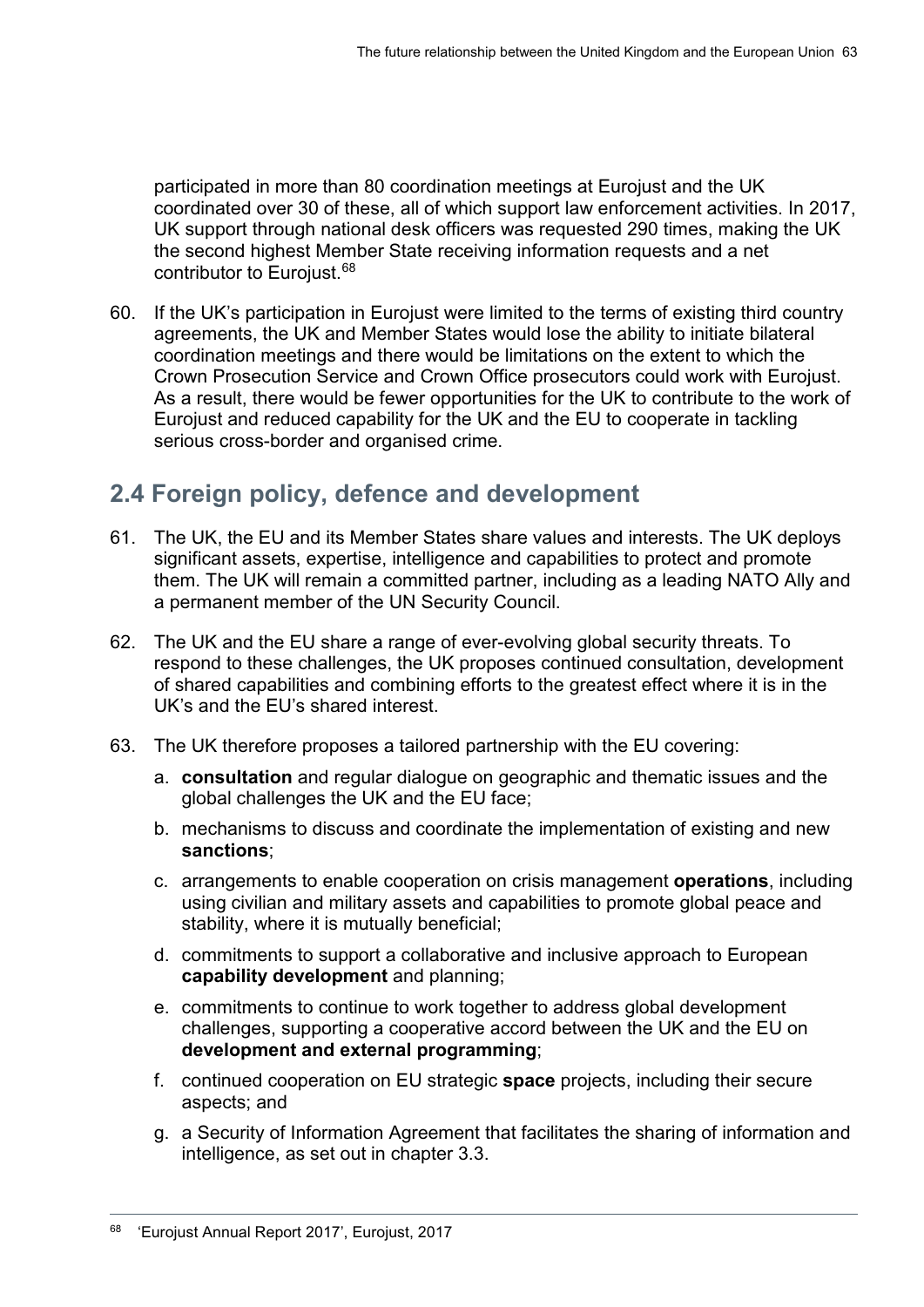- 64. The partnership should be based on common values of peace, democracy, human rights and the rule of law, and the protection of shared interests. It will need to be flexible and scalable, allowing the UK and the EU to respond effectively to emerging threats and international crises as they arise.
- 65. Future UK-EU foreign policy, defence and development cooperation is likely to require a combination of formal agreements enabling coordination on a case-by-case basis. Given the particular intergovernmental nature of foreign and defence policy, it is especially important that the partnership must respect the sovereignty of the UK and the autonomy of the EU and its Member States.
- 66. The UK and the EU agree that arrangements for future cooperation on foreign and defence policy could come into effect during the implementation period. This would allow the UK and the EU to benefit from closer, more intense and more productive cooperation than the EU enjoys with any other partner. It would ensure that there is no drop off in mutual efforts to support European security and that the UK and the EU remain able to respond most effectively to crises ahead.

# **2.4.1 Consultation and coordination**

- 67. Consultation is vital for an effective foreign, defence and development policy partnership that allows the UK, the EU and its Member States to combine efforts around the world to the greatest effect and achieve common objectives.
- 68. The future security partnership should enable flexible responses where different situations and policy issues require them.
- 69. The UK proposes:
	- a. consultation across all foreign policy areas, with regular dialogue between officials, ad hoc invitations to meetings, for example to the Political and Security Committee in informal sessions, provisions for discussion between EU27 leaders and the UK Prime Minister and at other political levels;
	- b. information and intelligence sharing, for example through the EU Intelligence and Situation Centre (INTCEN),<sup>[69](#page-67-0)</sup> European Union Satellite Centre (SATCEN)<sup>[70](#page-67-1)</sup> and EU Military Staff (EUMS);<sup>[71](#page-67-2)</sup>
	- c. reciprocal exchange of expertise and personnel in areas of mutual interest and collaboration, which would enable greater understanding between the UK and the EU and thus facilitate practical cooperation; and
	- d. cooperation in multilateral fora, such as the UN, G7, G20, IMF, OECD, OSCE and World Bank, and in third countries, to enable the use of other foreign policy levers, including an option to agree shared positions and statements, joint demarches

<span id="page-67-0"></span><sup>69</sup> The EU Intelligence and Situation Centre (EU INTCEN) is an intelligence body of the External Action Service (EEAS) of the European Union (EU) under the authority of the EU's High Representative  $\overline{a}$ 

<span id="page-67-1"></span><sup>&</sup>lt;sup>70</sup> The European Satellite Centre (SATCEN) supports the Common Foreign and Security Policy (CFSP) by providing services based on space assets and collateral data

<span id="page-67-2"></span><sup>&</sup>lt;sup>71</sup> The European Union Military Staff (EUMS) is the Directorate-General of the European Union's (EU) External Action Service (EEAS) that contributes to the EU's Common Security and Defence Policy (CSDP) by providing strategic advice to the High Representative (HR/VP)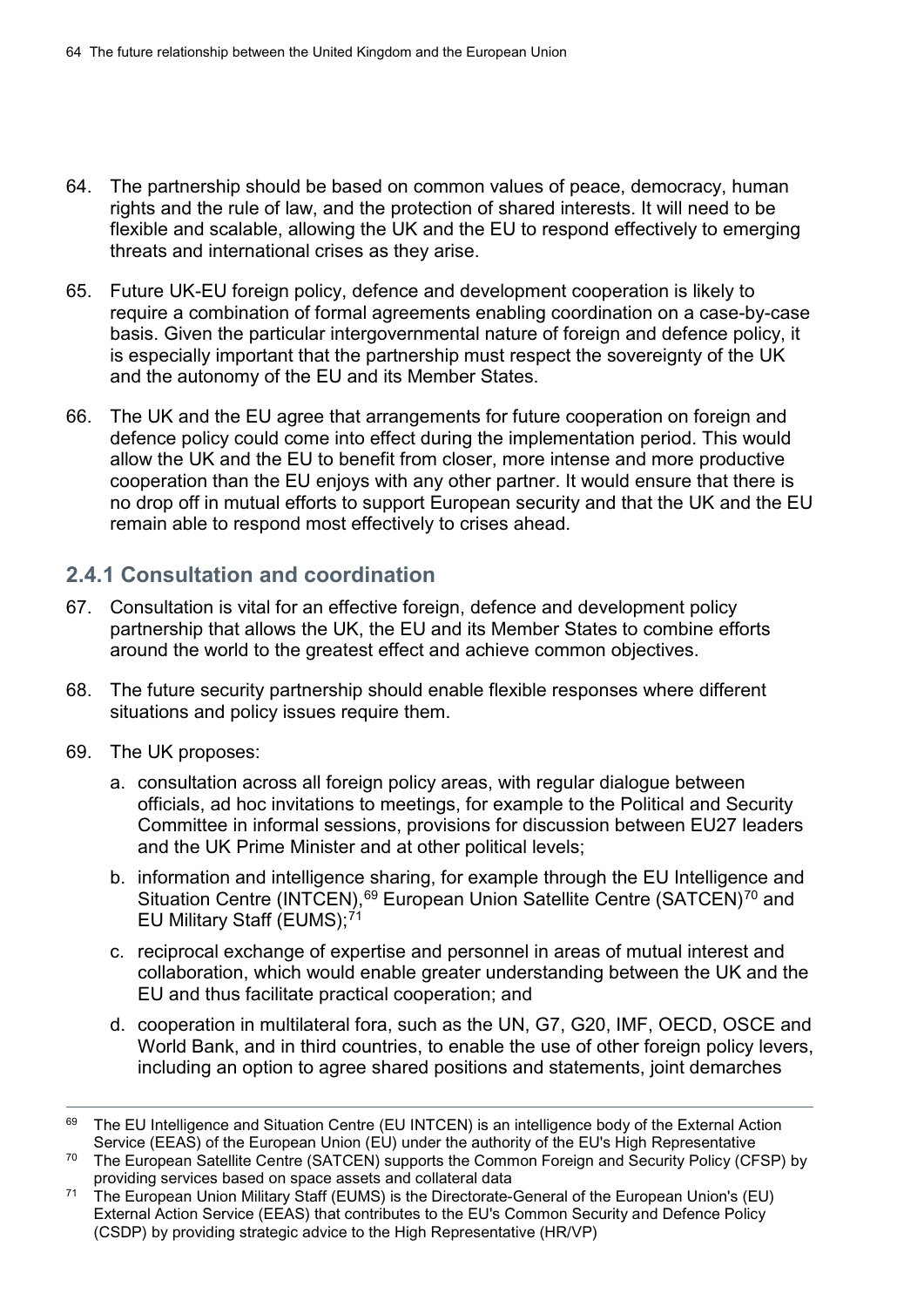and jointly organised events, as well as cooperation on consular provision and protection.

70. Much of this can be done within existing third country precedents in this area. Where the UK proposes going beyond these, it does so to reflect the unprecedented nature of the UK-EU security relationship, given its starting point, potential scale and the shared values and interests. The proposals described above are fundamental to working together as close partners around the world.

# **2.4.2 Sanctions**

- 71. Sanctions are a key foreign policy tool and are most effective when designed and applied alongside international partners. As well as communicating a clear political signal, sanctions can be used to constrain or help effect a change in behaviour.
- 72. The UK currently implements over 30 sanctions regimes targeting approximately 2,000 people or entities.<sup>[72](#page-68-0)</sup> Around half of these are UN sanctions<sup>73</sup> and the rest are EU-coordinated[74](#page-68-2).
- 73. The UK's new Sanctions and Anti-Money Laundering Act 2018 provides for national powers to impose sanctions. These powers will enable the UK to act in support of foreign policy objectives, including in partnership with others.
- 74. In future, it will be in the UK's and the EU's mutual interest to discuss sanctions policy and decide where and how to combine efforts to the greatest effect. Consultation and cooperation on sanctions should therefore include:
	- a. agreement to exchange information on listings, and their justification, as well as technical support;
	- b. UK-EU dialogue on future designations and regimes; and
	- c. intensive interaction to support coordination between the UK and the EU and the adoption of mutually supportive sanctions, including during crises.

# **2.4.3 Operations and missions**

- 75. The UK will continue to collaborate with European allies and partners on military and civilian operations around the world. UK armed forces are engaged in active duties across the globe, including degrading and defeating Daesh in Iraq, providing humanitarian aid and combating the international drugs trade.
- 76. NATO will remain the cornerstone of European defence and security, supported by strong multilateral<sup>[75](#page-68-3)</sup> and bilateral alliances and partnerships. The EU has an

<span id="page-68-0"></span><sup>72</sup> ['Brexit: sanctions policy 8th report of session 2017-19',](https://publications.parliament.uk/pa/ld201719/ldselect/ldeucom/50/50.pdf) House of Lords European Union Committee, December 2017

<span id="page-68-1"></span><sup>73</sup> ['Consolidated United Nations Security Council Sanctions List',](https://www.un.org/sc/suborg/en/sanctions/un-sc-consolidated-list%23individuals) United Nations, 2017

<span id="page-68-2"></span><sup>74</sup> ['Official Journal of the European Union', C](https://eur-lex.europa.eu/homepage.html)ouncil Decisions and Council Regulations for sanctions regimes

<span id="page-68-3"></span><sup>&</sup>lt;sup>75</sup> The UK will maintain its active membership of the wide range of multilateral bodies and groupings to which we belong, including the UN, NATO, the G7, G20,OCSE, CoE counter-proliferation regimes and international financial institutions.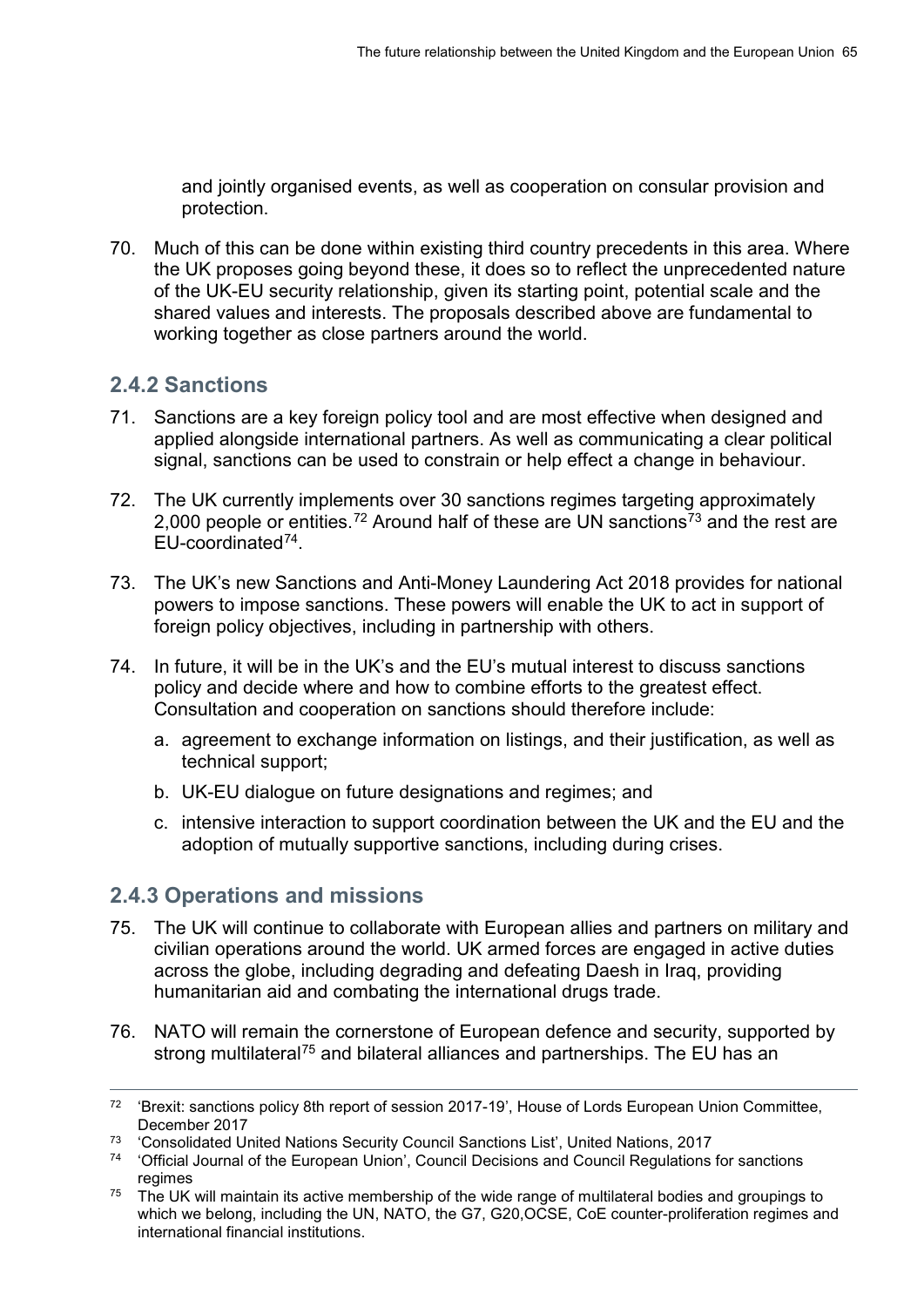important, complementary role to play, including helping to prevent crises, countering hybrid threats, enhancing resilience and stabilising post-conflict situations.

- 77. The UK therefore proposes:
	- a. arrangements to enable cooperation on crisis management operations, including using civilian and military assets and capabilities to promote global peace and stability, where it is mutually beneficial; and
	- b. intensifying cooperation when needed, including during times of crisis.
- 78. There are opportunities to build on existing precedents for third country participation in EU operations and missions, for example through an enhanced Framework Participation Agreement.<sup>[76](#page-69-0)</sup> The UK welcomes the recent proposals from the EU for a more differentiated approach to Common Security and Defence Policy (CSDP) partnerships. The UK's involvement would be decided on a case-by-case basis so as not to prejudice the sovereignty of the UK or the decision making autonomy of the EU.

### **Using assets and capabilities in mutual interest**

- 79. UK expertise and assets make a significant contribution to the EU's ability to deploy crisis management missions across the world. In future, UK contributions could range from the provision of specific expertise and intelligence, to the deployment of personnel, specialist assets or operational enablers, such as strategic airlift. The UK could also use its diplomatic network to support EU operations. The UK has offered to host an Operational Headquarters (OHQ) and consider future contributions to EU Battlegroups as part of the enhanced future partnership.
- 80. Any UK decision to deploy armed forces must be taken on the basis of adequate information and consultation. This is the case for the UK in any international operation. In order to enable the EU to make best use of UK assets, the UK would require sufficient insight, including access to planning documents. The UK could bring its significant expertise to support EU operational planning. This does not undermine the important principle that only EU Member States have a formal role in the decision making process and a vote over the launch of EU operations.

### **2.4.4 Capability development**

 $\overline{a}$ 

81. Collaboration on defence and security capabilities will ensure that armed forces remain capable and interoperable, that the best use of defence budgets is made and that support is given to the innovation and global competitiveness of the European defence industrial base, putting European defence industry in the best place to compete in the global market. Europe's ability to act autonomously and effectively will be enhanced with the UK at the EU's side.

<span id="page-69-0"></span><sup>76</sup> So far 25 third (partner) countries have contributed to 16 CSDP missions and operations. ['CSDP](https://eeas.europa.eu/headquarters/headquarters-homepage/5392/csdp-structure-instruments-and-agencies_en)  [structure, instruments, and agencies',](https://eeas.europa.eu/headquarters/headquarters-homepage/5392/csdp-structure-instruments-and-agencies_en) European External Action Service, July 2016.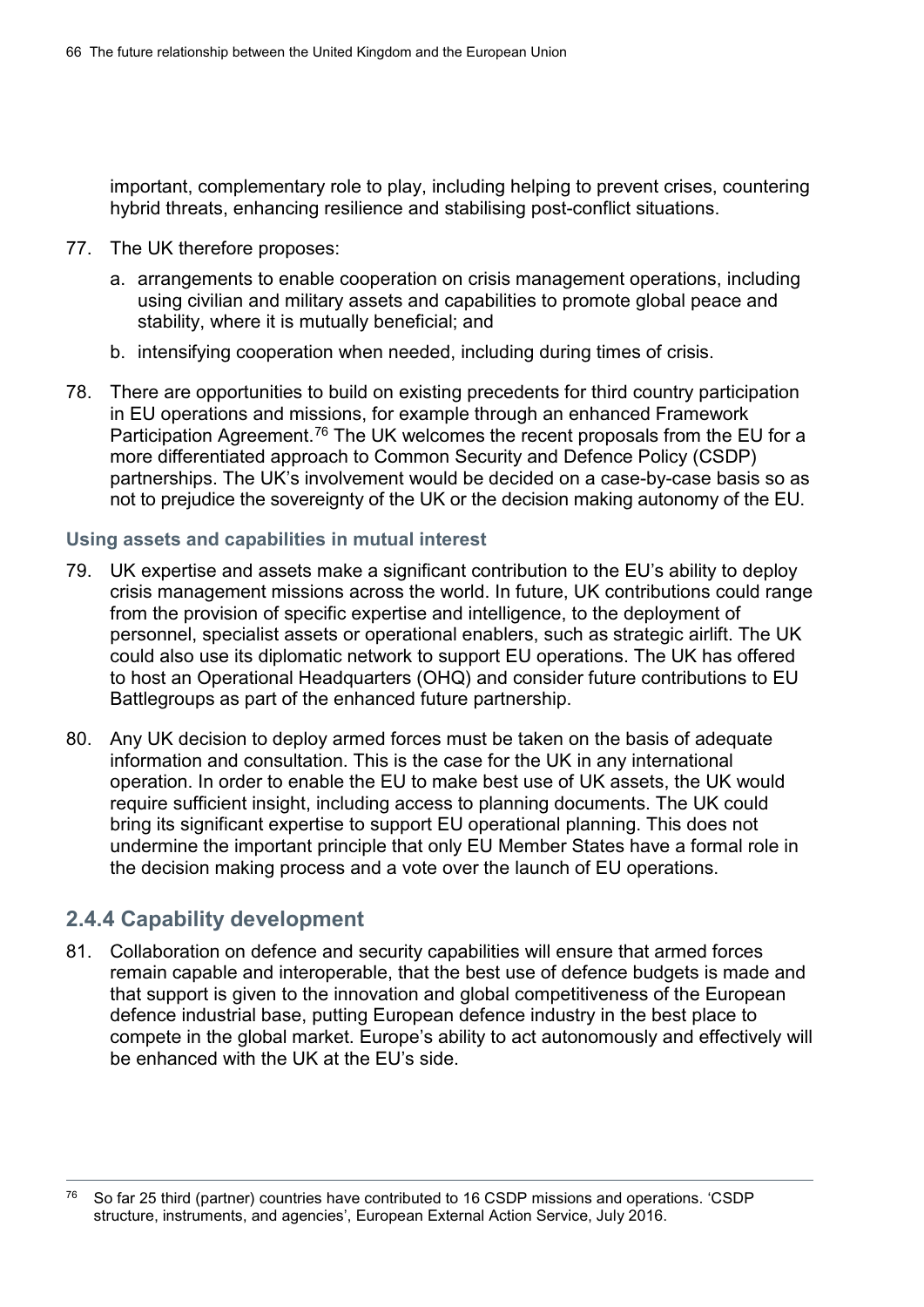- 82. The UK's defence research and development spending represents around 40 per cent of the EU's total.<sup>[77](#page-70-0)</sup> All of Europe benefits from the strength of this sector. European collaboration has led to the development of cutting-edge technologies; for example, Meteor, a world leading air-to-air missile, is the result of collaboration between six European nations and has generated significant export orders. The future security partnership should support a collaborative and inclusive approach to European capability development and planning, including:
	- a. exchange and growth of expertise, through regular technical knowledge sharing, supported by UK liaison presence;
	- b. collaboration on specific projects, programmes and initiatives, including through the European Defence Agency (EDA),<sup>[78](#page-70-1)</sup> Permanent Structured Cooperation (PESCO),[79](#page-70-2) through a cooperative accord on defence research and development, and the European Defence Fund (EDF); and
	- c. provisions to ensure a competitive European Defence Technological and Industrial Base.

### **Collaboration on specific projects, programmes and initiatives**

- 83. Future UK participation in EDA programmes and initiatives will be beneficial for both parties. There are precedents, for example via a third country Administrative Arrangement.<sup>80</sup> The UK is also open to continue contributing to the EU's Force Catalogue<sup>81</sup> to support the EU's assessment and prioritisation of its capability requirements. Proposals for the UK's participation in the EDF are in chapter 3.3.
- 84. Defence capability development is an area where EU structures are evolving, which underlines the importance of a flexible partnership. The development of PESCO provides new opportunities to strengthen Europe's defence capabilities, for example through improvements to military mobility within and beyond the EU. The UK supported PESCO's launch and wants to see it develop in a way that is coherent with NATO.

<sup>77</sup> ['Defence Data 2013-2014 and 2015 \(est\)'](https://eda.europa.eu/docs/default-source/documents/eda-national-defence-data-2013-2014-(2015-est)5397973fa4d264cfa776ff000087ef0f.pdf), European Defence Agency, June 2016  $\overline{a}$ 

<span id="page-70-1"></span><span id="page-70-0"></span><sup>&</sup>lt;sup>78</sup> The European Defence Agency was established under a Joint Action of the Council of Ministers on 12 July, 2004, "to support the Member States and the Council in their effort to improve European defence capabilities in the field of crisis management and to sustain the European Security and Defence Policy as it stands now and develops in the future".

<span id="page-70-2"></span><sup>79</sup> Permanent Structured Cooperated (PESCO) is a political framework based on a set of commitments intended to improve the respective military assets and defence capabilities of participating Member States (MS). PESCO will allow groups of participating MS to join together to propose and pursue specific capability initiatives and projects.

<span id="page-70-3"></span><sup>80</sup> Administrative Arrangements are agreements between the EDA and other EU institutions, international organisations or third countries, which enable these parties to participate in EDA projects and programmes.

<span id="page-70-4"></span><sup>&</sup>lt;sup>81</sup> The EU Force Catalogue describes, in qualitative and quantitative terms, the military capabilities that the EU Member States hold in their inventories, which is then compared to what the EU actually requires to achieve the EU military level of ambition as set out in the EU Global Strategy. The resultant comparison produces a list of prioritised capability shortfalls and recommends high impact capability goals, which the Member States are meant to develop in a cooperative manner. The member state contributions to the EU Force Catalogue are voluntary and non-binding, and not for operational planning purposes or for Force Generation.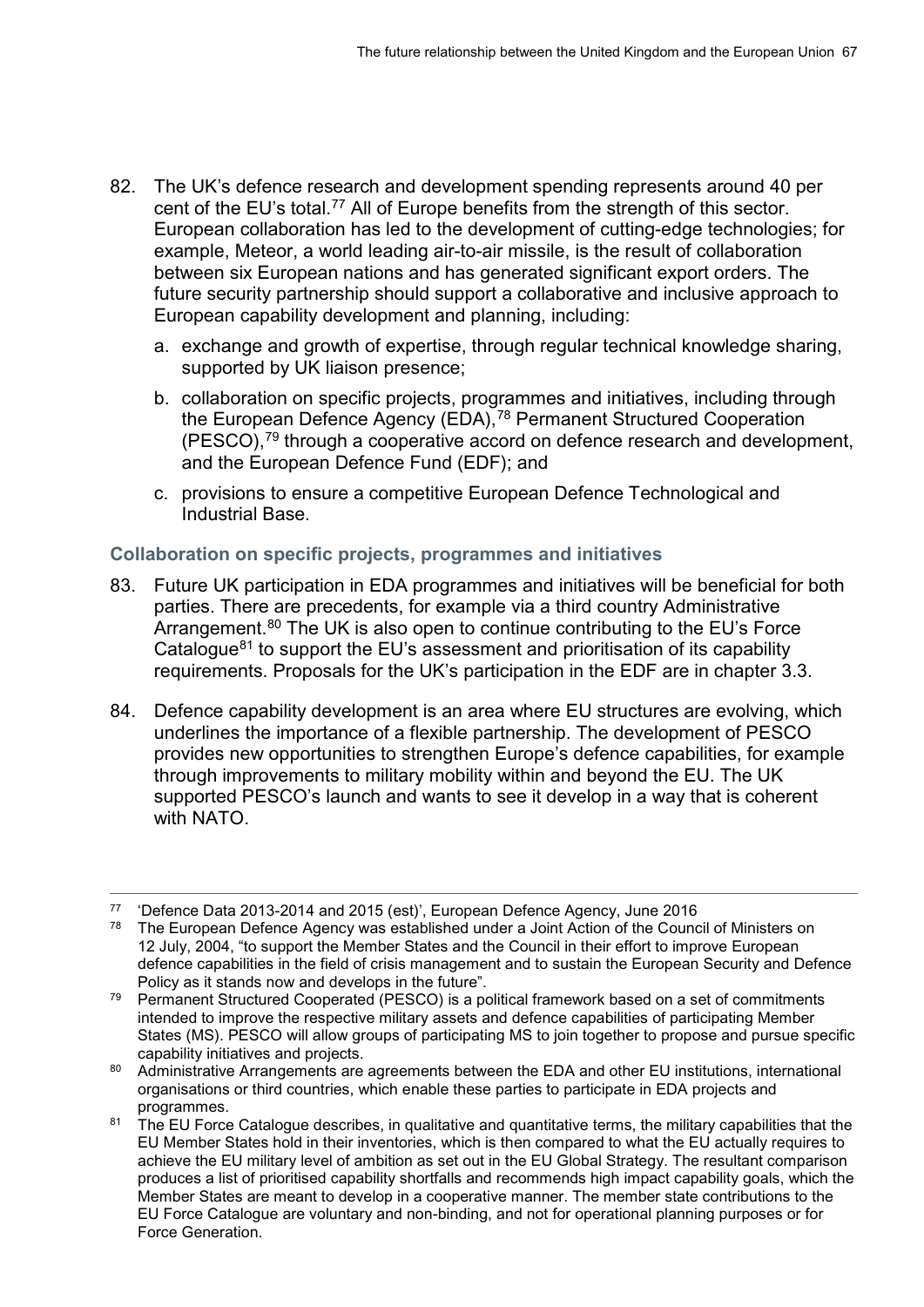85. The EU is developing proposals for third country participation in both PESCO and EDF. Current EDF proposals would limit the potential for third country involvement. The UK will work constructively with the EU to develop arrangements to facilitate mutually beneficial cooperation in future, respecting the EU's decision making autonomy. These arrangements should ensure that Member States can benefit from the EDF, while also working closely with third country partners on projects of mutual interest. The UK is seeking the best possible deal for the European defence industry and the UK's and the EU's mutual prosperity and security.

#### **European Defence Technological and Industrial Base**

86. The UK and the EU will both benefit from a globally competitive European Defence Technological and Industrial Base that ensures armed forces have the equipment they need. The future security partnership should support the effective operation and collaboration of UK and EU defence companies, facilitating complex supply chains. It should also ensure that the UK and Member States can work together on research and development projects, in support of the cooperative accord set out in chapter 3.4.

# **2.4.5 Development and External Programmes**

- 87. The UK and the EU are both global development actors and share the same commitment to meet the UN Sustainable Development Goals, direct development expertise and spend to alleviate poverty.
- 88. The UK and the EU should seek to pool resources and exchange expertise to deliver the maximum impact from combined development assistance. There is a strong case for close collaboration in the areas of peace and security, humanitarian aid and migration. The UK is open to collaboration in other areas, and working closely with the EU to contribute to the EU's development and external programmes and instruments, where the EU and UK agree.
- 89. The UK therefore proposes a cooperative accord with the EU, as set out in chapter 3.4, that will allow for UK participation in specific EU programmes, instruments or bespoke projects, with appropriate influence and oversight.
- 90. The UK will critically assess the rationale for close collaboration depending on the situation and be rigorous in assessing whether each contribution to the EU offers value for money.

### **2.4.6 Space**

- 91. The UK and the EU are both reliant on access to space technologies for national resilience and military capabilities, and to reduce vulnerability to threats such as hacking and severe space weather.
- 92. The UK and the EU should continue to cooperate closely on relevant space technologies, through continued UK participation in EU space programmes, including Galileo, the EU Global Navigation Satellite System (GNSS) that, once fully operational, will provide accurate position, navigation and timing information. It will benefit governments, citizens and industry alike.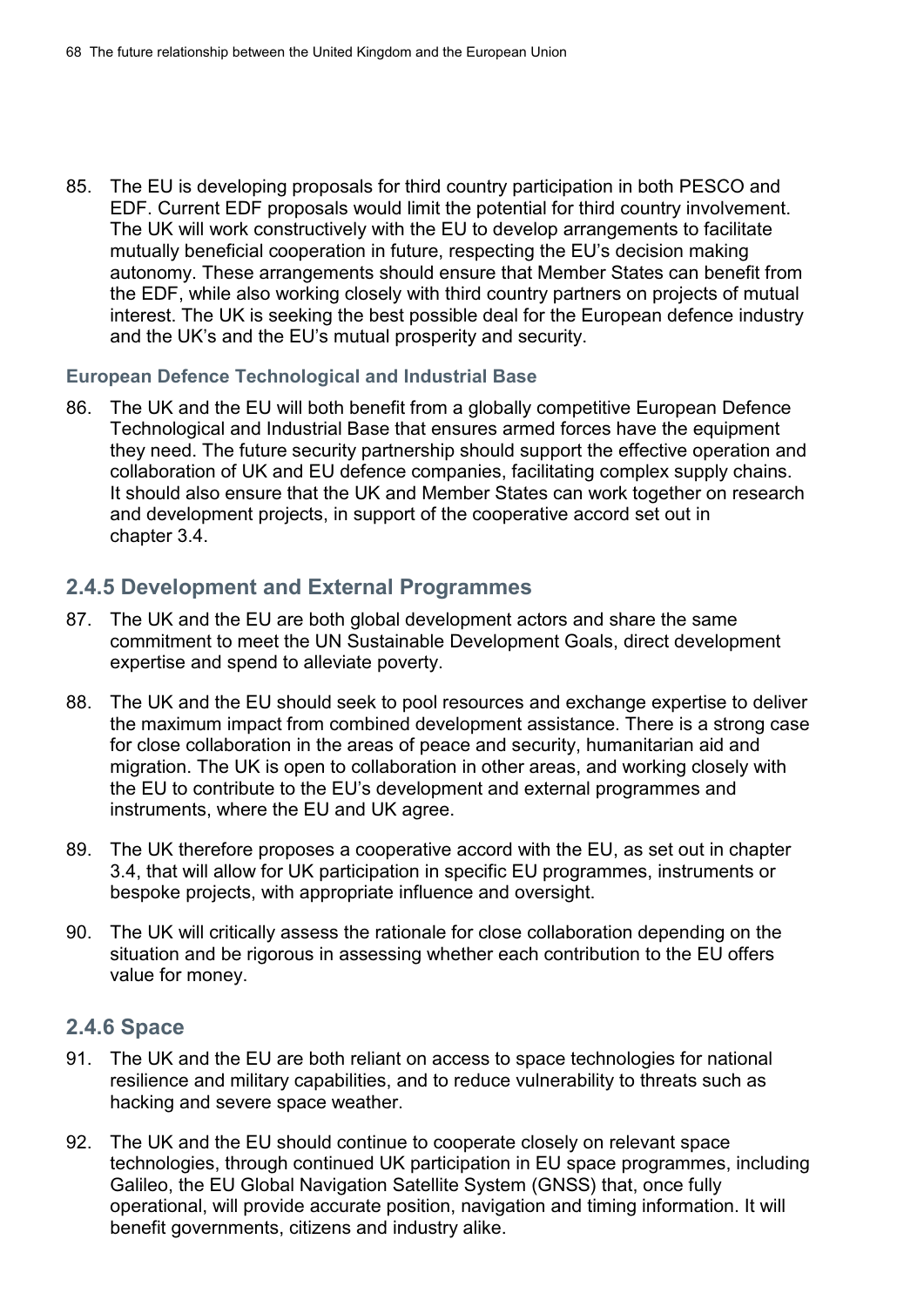- 93. The UK wants Galileo to be a core component of the future security partnership. The UK's continued participation in Galileo is in the mutual interests of the UK and the EU, benefitting European competitiveness, security, capability development and interoperability. An end to close UK participation would be to the detriment of Europe's prosperity and security and could result in delays and additional costs to the programme.
- 94. However, at present there is a fundamental difference of views between the UK and the EU about the conditions under which the UK could participate in Galileo. The UK has put forward proposals which are intended to respect the EU's decision making autonomy and establish a balance of rights, distinct from Member State access, and obligations[.82](#page-72-0) These include a UK ability to independently assure the integrity of the system, so the UK can rely on it for strategic defence and security purposes.
- 95. The EU has put forward proposals which have the effect of ending UK participation. This would be to the detriment of Europe's security and prosperity. The UK and the EU must work through issues relating to access to security-related elements of the programme urgently in the framework of negotiations on the security partnership. The UK's clear preference remains to participate in Galileo, in a new balance of rights and obligations, after it has left the EU. The programme must also offer value for money to justify an ongoing UK contribution. As a logical consequence of the exclusion and uncertainty surrounding future UK participation, the UK is exploring alternatives to fulfil its needs for secure and resilient position, navigation and timing information.

# **2.5 Wider security issues**

- 96. There are a number of wider security issues beyond those in the preceding sections of this chapter which are important to European security and which should be addressed as part of the future security partnership.
- <span id="page-72-0"></span>97. This chapter sets out the UK's approach for continued cooperation, covering:
	- a. **asylum and illegal migration**, where the UK proposes taking a 'whole of route' approach to tackle the causes of illegal migration, agree a framework to return illegal migrants and ensure unaccompanied asylum seeking children can be reunited with families in the UK;
	- b. a new UK-EU strategic dialogue on **cyber security** to continue close cooperation in specific EU programmes, and agree a framework to work together internationally to promote shared values;
	- c. a new UK-EU framework for dialogue on **counter-terrorism and countering violent extremism**, working together on emerging threats, new capabilities and new opportunities where it is mutually beneficial;
	- d. continued support and expertise on **civil protection** and participation as a third country in a civil protection mechanism; and
	- e. ongoing work with key EU agencies on **health security** to enable information sharing and access to key datasets.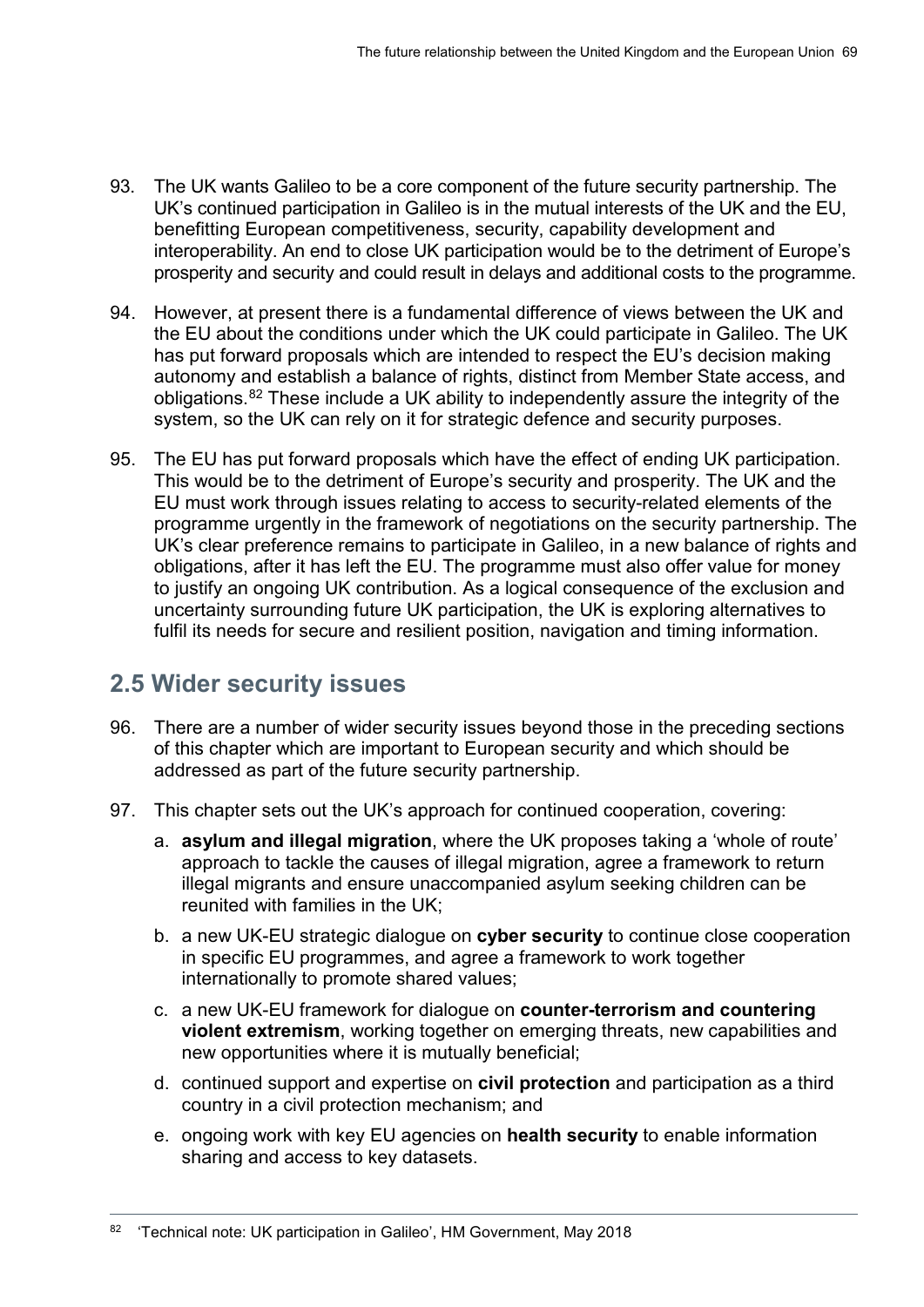## **2.5.1 Asylum and illegal migration**

- 98. Properly managed migration brings benefits to local communities and economies. But high levels of illegal migration present a global challenge, enabling organised crime, people trafficking and modern slavery to prosper.
- 99. The UK has a significant presence overseas, conducting capacity and capability building in source and transit countries and deconstructing criminal business models, through participation in development programmes and through seconded national experts. It is vital that the UK and the EU establish a new, strategic relationship to address the global challenges of asylum and illegal migration.
- 100. The UK therefore proposes a comprehensive, 'whole of route' approach that includes interventions at every stage of the migrant journey and ensure no new incentives are created to make dangerous journeys to Europe. It should cover:
	- a. ongoing operational cooperation, for example working with Frontex to strengthen the EU's external border, and Europol to combat organised immigration crime;
	- b. a new legal framework to return illegal migrants and asylum-seekers to a country they have travelled through, or have a connection with, in order to have their protection claim considered, where necessary. People should be prevented from making claims in more than one country, and on multiple occasions. A clear legal structure, facilitated by access to Eurodac (the biometric and fingerprint database used for evidencing secondary asylum claims) or an equivalent system will help achieve this;
	- c. new arrangements that enable unaccompanied asylum-seeking children in the EU to join close family members in the UK, where it is in their best interests and vice versa;
	- d. a continued strategic partnership to address the drivers of illegal migration by investing and building cooperation in source and transit countries;
	- e. continued UK participation in international dialogues with European and African partners, frameworks, and processes, such as the Rabat and Khartoum Processes, to tackle illegal migration upstream; and
	- f. the option to align and work together on potential future funding instruments through the cooperative accord on overseas development assistance and international action outlined in chapter 3.4.

## **2.5.2 Cyber security**

- 101. There is a significant cyber threat to the UK and its European allies from state actors and cyber criminals. The UK has played a leading role in developing Europe's approach to cyber security with the EU institutions themselves, such as the EU Cyber Diplomacy Toolbox, and with related bodies and Member States in sharing threat intelligence and responding operationally to cyber attacks affecting Europe.
- 102. The UK's National Cyber Security Centre (NCSC) should continue to work with the EU's Computer Emergency Response Team (CERT-EU) to share information on cyber incidents. The National Crime Agency, one of Europol's European Cybercrime Centre's most effective partners, will continue to allow the UK and Member States to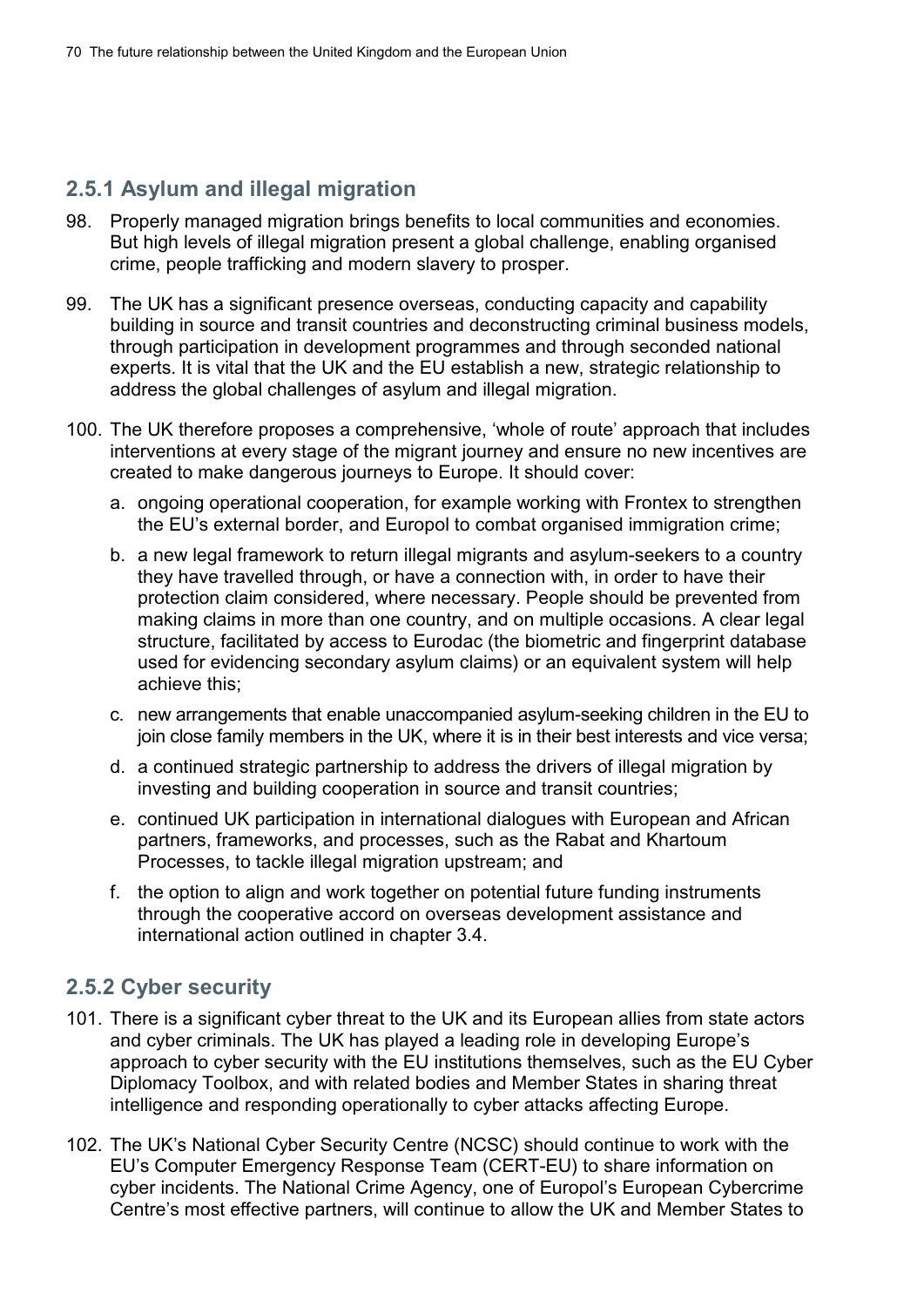bring criminals to justice and combat cross-border crime effectively. The UK shares a significant volume of classified threat intelligence assessments with European allies. For example the NCSC, part of the UK's intelligence agency GCHQ, shares cyber-related threat intelligence with INTCEN and EU Member States alike.

- 103. While that cooperation will continue, the UK proposes going further through:
	- a. close collaboration between the UK and the Network and Information Security (NIS) Cooperation Group, Computer Security Incident Response Team (CSIRT) Network and the European Union Agency for Network and Information Security (ENISA); and
	- b. building on existing cooperation to identify opportunities to work together through a regular strategic dialogue and to promote and uphold shared values and beliefs that existing international law applies to cyberspace, underpinned by a vision of a "free, open, peaceful and secure global cyberspace".[83](#page-74-0)

#### **2.5.3 Counter-terrorism and countering violent extremism**

- 104. Terrorists do not recognise international borders. While the UK's main operational cooperation on counter-terrorism exists via bilateral and multilateral fora outside of the EU, the law enforcement tools and systems that the UK has developed with the EU strengthen the UK's and the EU's ability to counter the terrorist threat.
- 105. The UK's contribution to, and participation in, EU tools and measures provides important additional counter terrorism capabilities beyond what is available bilaterally between the UK and Member States' operational agencies. Cooperation between the UK and the EU using SIS II and the EU PNR framework are particularly important to protect the public across Europe from terrorist attacks. The UK contribution to Member States' coordination through the EU Internet Forum has also led to increased pressure on communication service providers (CSPs) to deliver on their commitments to prevent terrorist use of their platforms and improve transparency.
- 106. The UK is committed to a security partnership with the EU, including Ireland, that will allow the Police Service of Northern Ireland to continue to tackle security threats, including the severe threat from dissident republicans, and serious and organised crime. Cooperation between law enforcement agencies in Northern Ireland and Ireland is vital to suppressing terrorism and will continue to be so after the UK leaves the EU.
- 107. Our new relationship should be dynamic and adaptable to respond to evolving threats. It should also enable the sharing of best practice and expertise on key issues and themes relevant to counter-terrorism and countering violent extremism, and assessment sharing and cooperation through the appropriate intelligence analysis bodies, such as INTCEN.
- <span id="page-74-0"></span>108. To support the shared aim of fighting terrorism and countering violent extremism, the UK proposes a framework for dialogue to work together on emerging threats, new capabilities and new opportunities where it is in the UK's and the EU's mutual interest.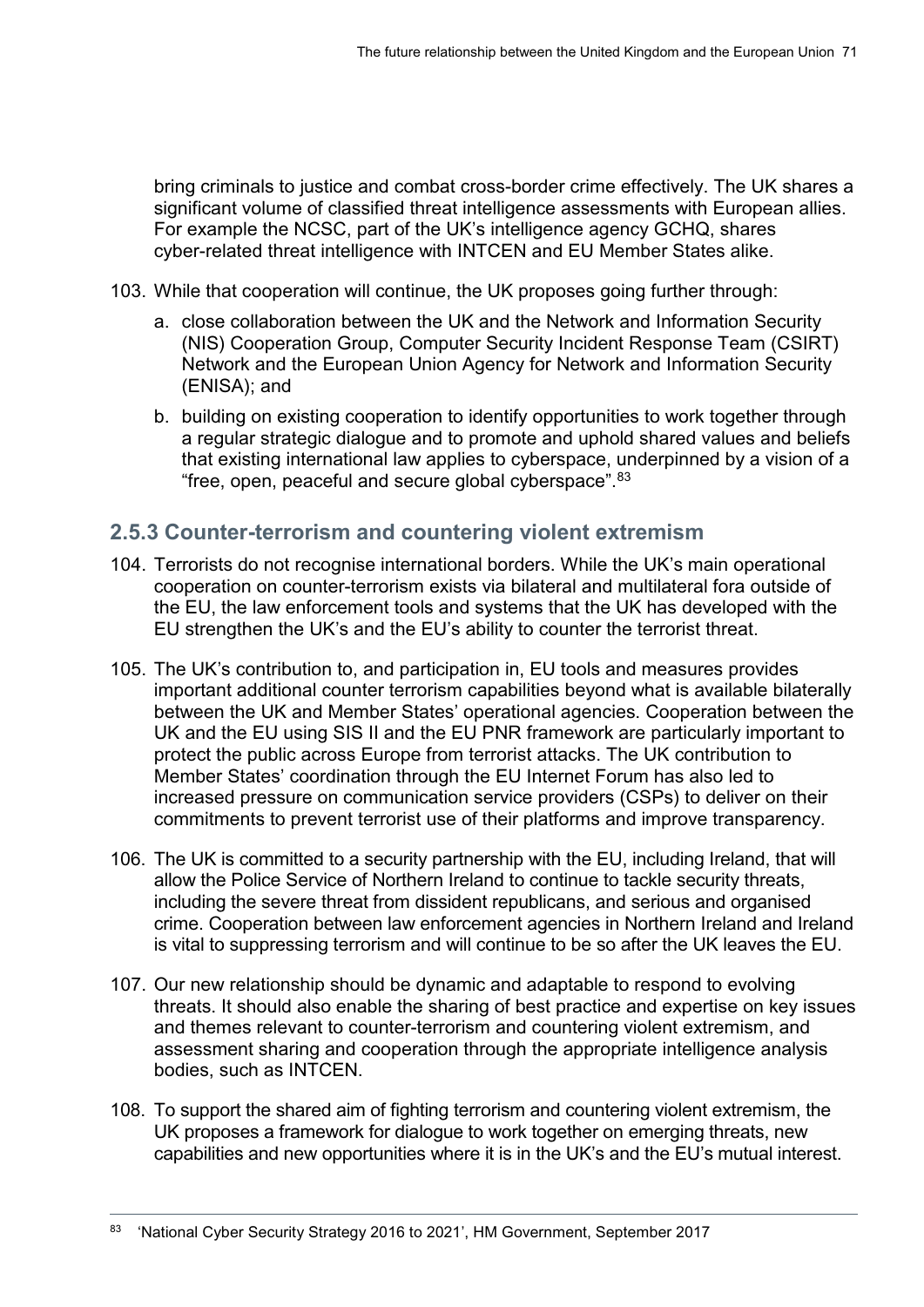# **2.5.4 Civil protection**

- 109. Natural and man-made disasters can occur at any moment. They can cause not only economic and environmental damage, but more importantly loss of lives. Civil protection assistance consists of governmental aid delivered in the immediate aftermath of a disaster. This emergency relief can take the form of in-kind assistance, deployment of specially-equipped teams, or assessment and coordination by experts sent to the field.
- 110. The UK has been, and remains, one of the most active countries in civil protection. Between 2013 and 2017 the UK sent thousands of tonnes of assistance items and more than 1,200 experts for emergency responses.<sup>[84](#page-75-0)</sup>
- 111. The UK proposes to:
	- a. continue to support Member States, the EU and other international partners with respect to preparedness and response; and
	- b. participate as a third country in a civil protection mechanism, which supports European nations in preparing for and responding to disasters, benefitting the security of citizens across Europe and more globally.

#### **2.5.5 Health security**

- 112. Infectious diseases and other factors harmful to human health and life, whether from natural sources, accidental releases or deliberate actions, are geographical threats that require global responses.
- <span id="page-75-0"></span>113. The UK has worked closely with EU partners to make sure systems and infrastructure are in place to protect citizens within the UK, the EU and beyond from health threats that do not recognise borders. Maintaining the ability to act in a similar way in the future is key to protecting citizens. The UK proposes:
	- a. continuing close collaboration with the Health Security Committee and bodies such as the European Centre for Disease Prevention and Control (ECDC), including access to all associated alert systems, databases and networks, to allow the UK and the EU Member States to coordinate national responses;
	- b. ongoing cooperation with the European Monitoring Centre for Drugs and Drug Addiction (EMCDDA) to combat the harm caused by illicit drugs;
	- c. collaboration with the European laboratory surveillance networks to monitor the spread of diseases across Europe; and
	- d. continued collaboration between the EU and the devolved administrations in these areas, including direct sharing of information with ECDC and the ability for Microbiology Reference Laboratories in Glasgow, and Public Health Wales, to provide European Public Health Microbiology (EUPHEM) training.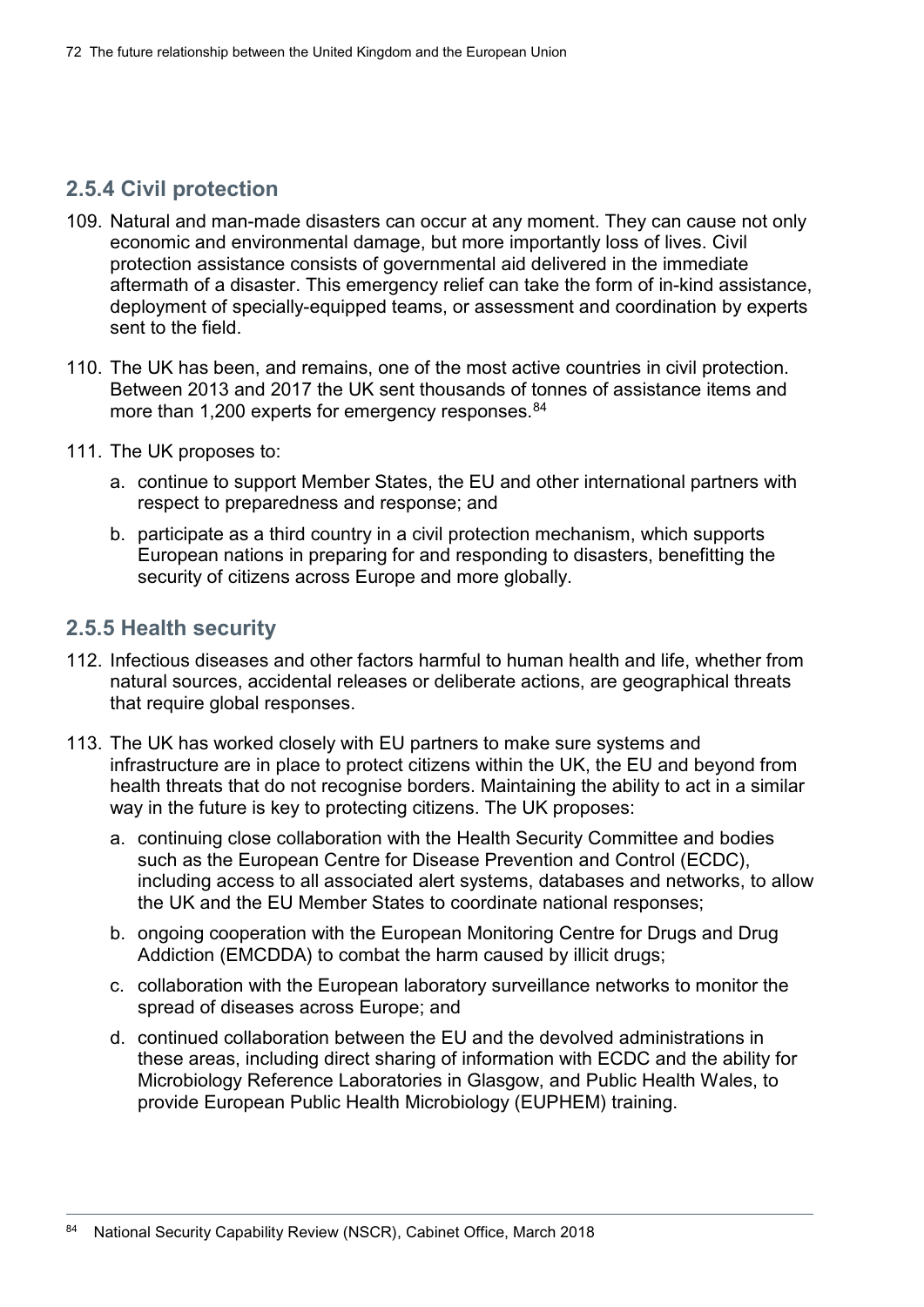# Chapter 3 – Cross-cutting and other cooperation

# **3.1 Summary**

- 1. There are a number of areas where cooperation supports or complements our proposals for the economic or security partnerships.
- 2. For each of these areas, the UK and the EU should agree specific arrangements that support ongoing cooperation. These include:
	- a. **data protection** arrangements that provide for the continued exchange and protection of personal data between the UK and the EU, and allow for ongoing cooperation between authorities;
	- b. a security of information agreement enabling the exchange of **classified information**;
	- c. a series of **cooperative accords** that enable the UK and the EU to work together in areas ranging from science and innovation to development and international action; and
	- d. an agreement on **fishing opportunities** that establishes a framework for reciprocal and fair access to waters and the allocation of opportunities, based on the most up-to-date scientific methodology, promoting sustainable fishing and respecting the UK's position as an independent coastal state.

# **3.2 Data protection**

- 3. Data plays an increasingly important role in the global economy. Recent research suggests data flows already account for a higher proportion of global growth than trade in physical goods. $85$  Data also helps keep people safe by maximising the effectiveness of law enforcement agencies and bringing more criminals to justice.
- 4. It will therefore be important that a future UK-EU agreement:
	- a. provides for the **continued exchange of personal data** between the UK and the EU with strong privacy **protections** for citizens; and
	- b. allows **ongoing cooperation** between Data Protection Authorities.

<span id="page-76-0"></span><sup>85</sup> As indicated by McKinsey research: ['Digital Globalization: The New Era of Global Flows, 2016',](https://www.mckinsey.com/%7E/media/McKinsey/Business%20Functions/McKinsey%20Digital/Our%20Insights/Digital%20globalization%20The%20new%20era%20of%20global%20flows/MGI-Digital-globalization-Full-report.ashx) McKinsey, March 2016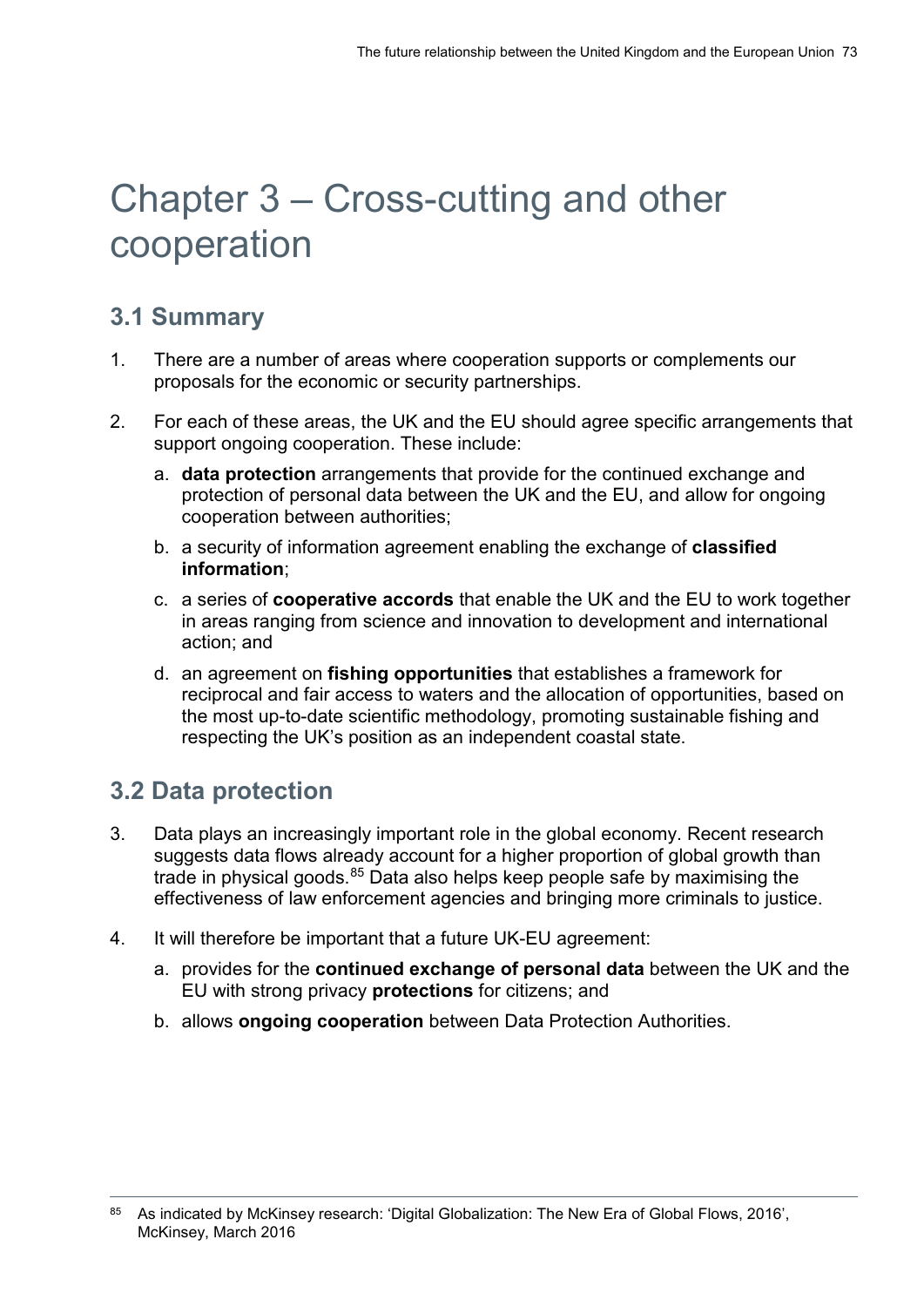# **3.2.1 The continued exchange and protection of personal data**

- 5. The UK is a global leader in strong data protection standards. As a member of the EU, the UK has worked closely with other Member States and the EU institutions to develop robust protections for personal data, ensuring businesses and law enforcement agencies can share data safely and smoothly.
- 6. Given the importance of data flows for economic growth and our collective security, the UK and the EU must maintain the ability to exchange data in a way that keeps personal data protected. New arrangements will also be essential in underpinning the economic and security partnerships. For instance, enabling consumers in the EU to continue purchasing goods from the UK over the internet, and supporting the exchange of data between law enforcement authorities to combat crime and terrorism.
- 7. Personal data can be transferred freely between Member States and European Economic Area (EEA) countries. Data can flow freely to third countries if the European Commission judges there to be sufficient protection for this data in the destination country. If the Commission assesses that an 'adequate' level of data protection is in place, an Adequacy Decision is granted for the third country, allowing EU businesses and public authorities to transfer relevant personal data without having to satisfy themselves that sufficient safeguards are in place each time data is transferred. It also avoids the need for other costly and burdensome legal mechanisms, such as Standard Contractual Clauses. The EU currently has 12 Adequacy Decisions in place, including for each of the Crown Dependencies, and partial Adequacy Decisions with the US and Canada.<sup>[86](#page-77-0)</sup>
- 8. The UK believes that the EU's adequacy framework provides the right starting point for the arrangements the UK and the EU should agree on data protection but wants to go beyond the framework in two key respects:
	- a. on stability and transparency, it would benefit the UK and the EU, as well as businesses and individuals, to have a clear, transparent framework to facilitate dialogue, minimise the risk of disruption to data flows and support a stable relationship between the UK and the EU to protect the personal data of UK and EU citizens across Europe; and
	- b. on regulatory cooperation, it would be in the UK's and the EU's mutual interest to have close cooperation and joined up enforcement action between the UK's Information Commissioner's Office (ICO) and EU Data Protection Authorities.

<span id="page-77-0"></span><sup>86</sup> ['Adequacy of the protection of personal data in non-EU](https://ec.europa.eu/info/law/law-topic/data-protection/data-transfers-outside-eu/adequacy-protection-personal-data-non-eu-countries_en) countries', European Commission. To date, the Commission has adopted 12 Adequacy Decisions under the 1995 Directive with: Andorra, Argentina, Canada (for transfers to commercial organisations who are subject to the Canadian Personal Information Protection and Electronic Documents (PIPED) Act), the Faroe Islands, Guernsey, Israel, the Isle of Man, Jersey, New Zealand, Switzerland, Uruguay, and the US (for certified companies). All are subject to routine review.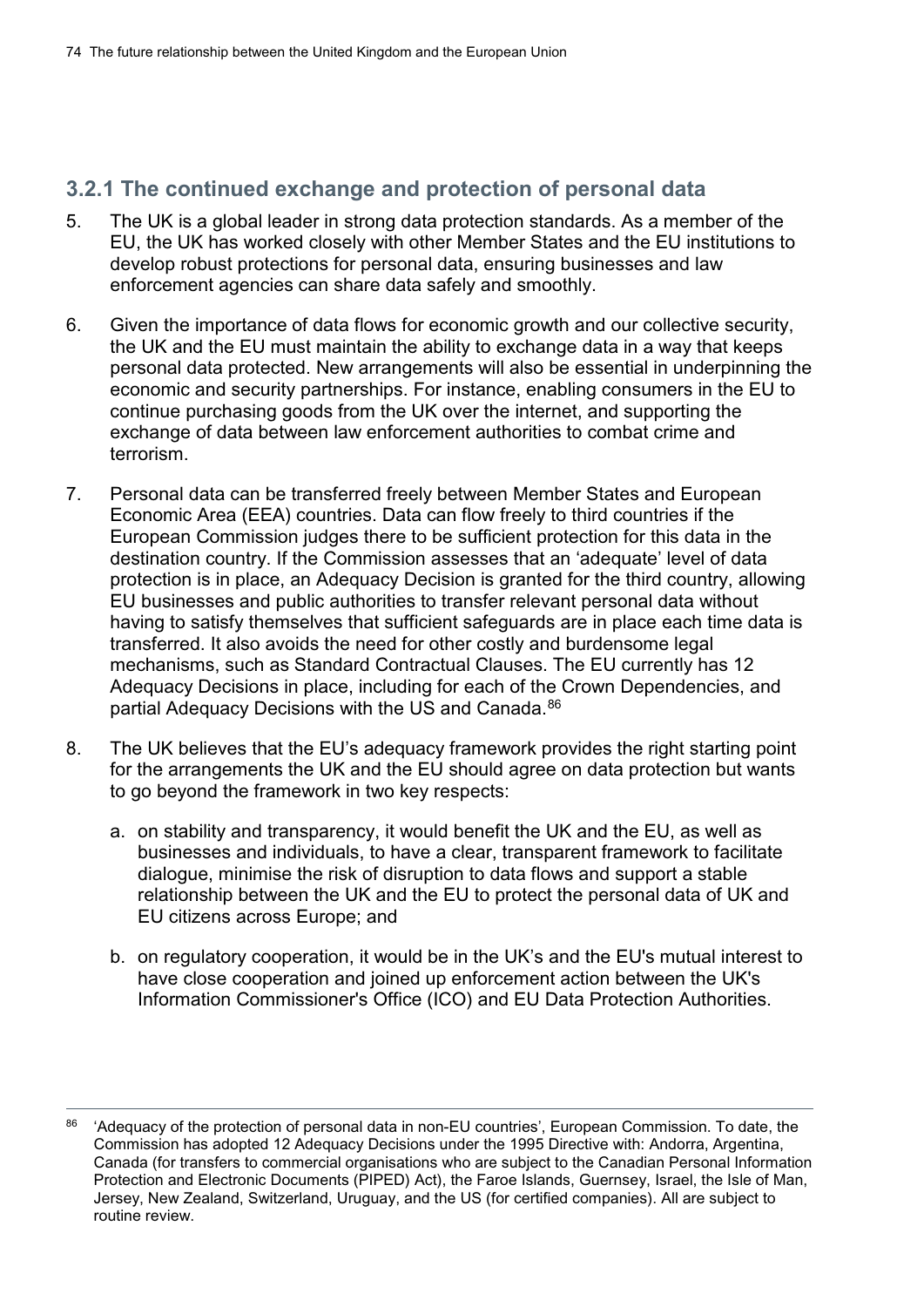9. The UK and the EU start from a position of trust in each other's standards and regulatory alignment on data protection. The UK's recent Data Protection Act 2018 strengthened UK standards in line with the EU's General Data Protection Regulation  $(GDPR)^{87}$  $(GDPR)^{87}$  $(GDPR)^{87}$  and the Law Enforcement Directive,  $88$  providing a unique starting point for an extensive agreement on the exchange of personal data that builds on the existing adequacy framework. The UK is ready to begin preliminary discussions on an adequacy assessment so that a data protection agreement is in place by the end of the implementation period at the latest, to provide the earliest possible reassurance that data flows can continue.

# **3.2.2 Ongoing cooperation between Data Protection Authorities**

- 10. In the context of globalised data flows, cross-border cooperation between domestic data protection authorities is important in monitoring data protection standards and enforcing standards effectively. The ICO is an internationally respected, influential and well-resourced regulator in this regard. As a result, the future UK-EU arrangements on data protection should provide for ongoing cooperation between the ICO and EU data protection authorities.
- 11. This would avoid unnecessary complexity and duplication, and overcome barriers for EU citizens and UK nationals in enforcing their rights across borders and accessing effective means of redress. A continuing role for the ICO would also reduce administrative burdens for businesses and provide for cooperation on resolving data protection disputes. Under the new EU data protection regime, this is achieved through the ICO's participation in the One Stop Shop mechanism.
- 12. The UK believes its proposals on regulatory cooperation between data protection authorities are in line with the EU's developing thinking on cooperation with third countries on data protection.
- 13. The GDPR recognises that the European Commission and EU Data Protection Authorities shall take steps to develop international cooperation mechanisms to facilitate effective enforcement of data protection legislation.
- 14. The Commission's January 2017 Communication recognised that "enhancing cooperation with relevant privacy enforcement and supervisory authorities of third countries is increasingly necessary" and that cooperation between these authorities could make the protection of individuals more effective. The Commission also noted that "economic operators would benefit from a clearer legal environment where common interpretation tools and enforcement practices are developed at global level".[89](#page-78-2)

<sup>87</sup> Regulation 2016/679  $\overline{a}$ 

<span id="page-78-2"></span><span id="page-78-1"></span><span id="page-78-0"></span> $88$  Directive 2016/680

<sup>89</sup> ['Exchanging and Protecting Personal Data in a Globalised World',](http://europa.eu/rapid/press-release_IP-17-16_en.htm) European Commission, Communication From The Commission To The European Parliament And The Council, January 2017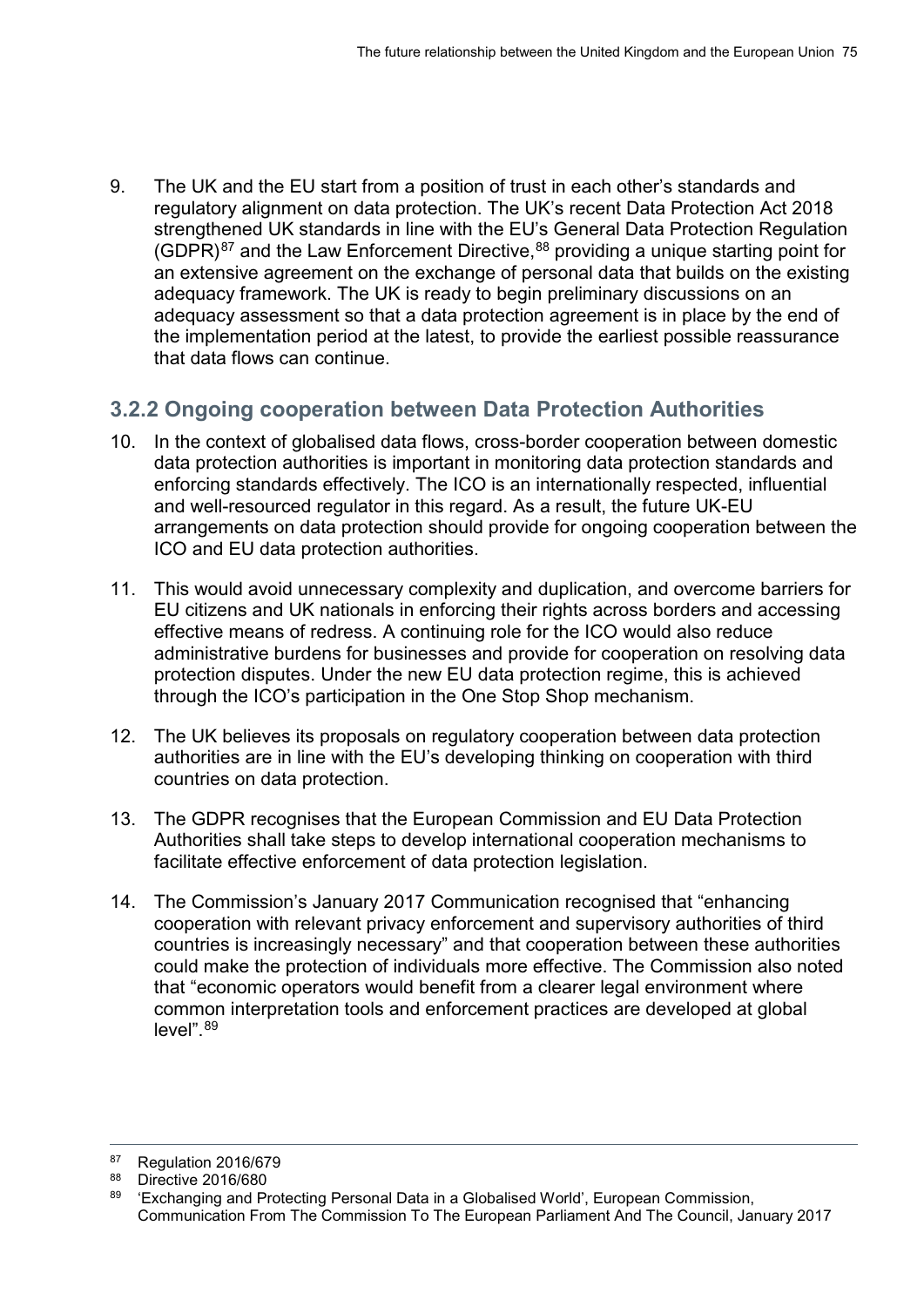15. On this basis, the Communication states that "the Commission will develop international cooperation mechanisms with key international partners to facilitate effective enforcement"[.90](#page-79-0)

# **3.3 Classified information**

- 16. The UK and the EU agree that arrangements allowing the exchange of classified information will be important in building the future partnership. These arrangements should reflect the depth of trust between the UK and the EU and facilitate common analysis, help inform operational planning and deliver cutting-edge capabilities. The exchange of classified information is fundamental to cooperation across the future partnership, especially in relation to security, but also in the context of economic cooperation. The UK and the EU have commenced discussions on a Security of Information Agreement (SoIA) on classified information, which should facilitate, but not mandate, the exchange of classified information.
- 17. The real-time exchange of classified information will be key to underpinning the deep and special relationship that the UK envisages across the future partnership. The UK and the EU also need to exchange sensitive but non-classified information, outside of an SoIA, to support some key areas of the security partnership, such as sanctions.

# **3.4 Cooperative accords**

- 18. The UK has long been at the forefront of collective endeavours to understand and improve the lives of citizens within and beyond Europe's borders, working with friends and allies across the globe on areas including scientific research, international development assistance and the development of defence capabilities.
- 19. There have been significant benefits to this collaboration. For instance, publications with international co-authorship are on average more highly cited than UK domestic publications.[91](#page-79-1)
- 20. It is therefore in the shared interest of the UK and the EU to continue this cooperation. The UK proposes to do so through new cooperative accords that provide for a more strategic approach than simply agreeing the UK's participation in individual EU programmes on a case-by-case basis. This strategic approach would ensure that the UK and the EU could build on existing activity or develop new forms of cooperation, taking advantage of emerging opportunities and responding to global challenges, where it was in both parties' mutual interest.

<span id="page-79-0"></span><sup>90</sup> ['Exchanging and Protecting Personal Data in a Globalised World',](http://europa.eu/rapid/press-release_IP-17-16_en.htm) European Commission, Communication From The Commission To The European Parliament And The Council, January 2017

<span id="page-79-1"></span><sup>91</sup> ['Drivers of International collaboration in research',](https://ec.europa.eu/research/evaluations/pdf/archive/other_reports_studies_and_documents/drivers_of_international_cooperation_in_research.pdf) European Commission, 2009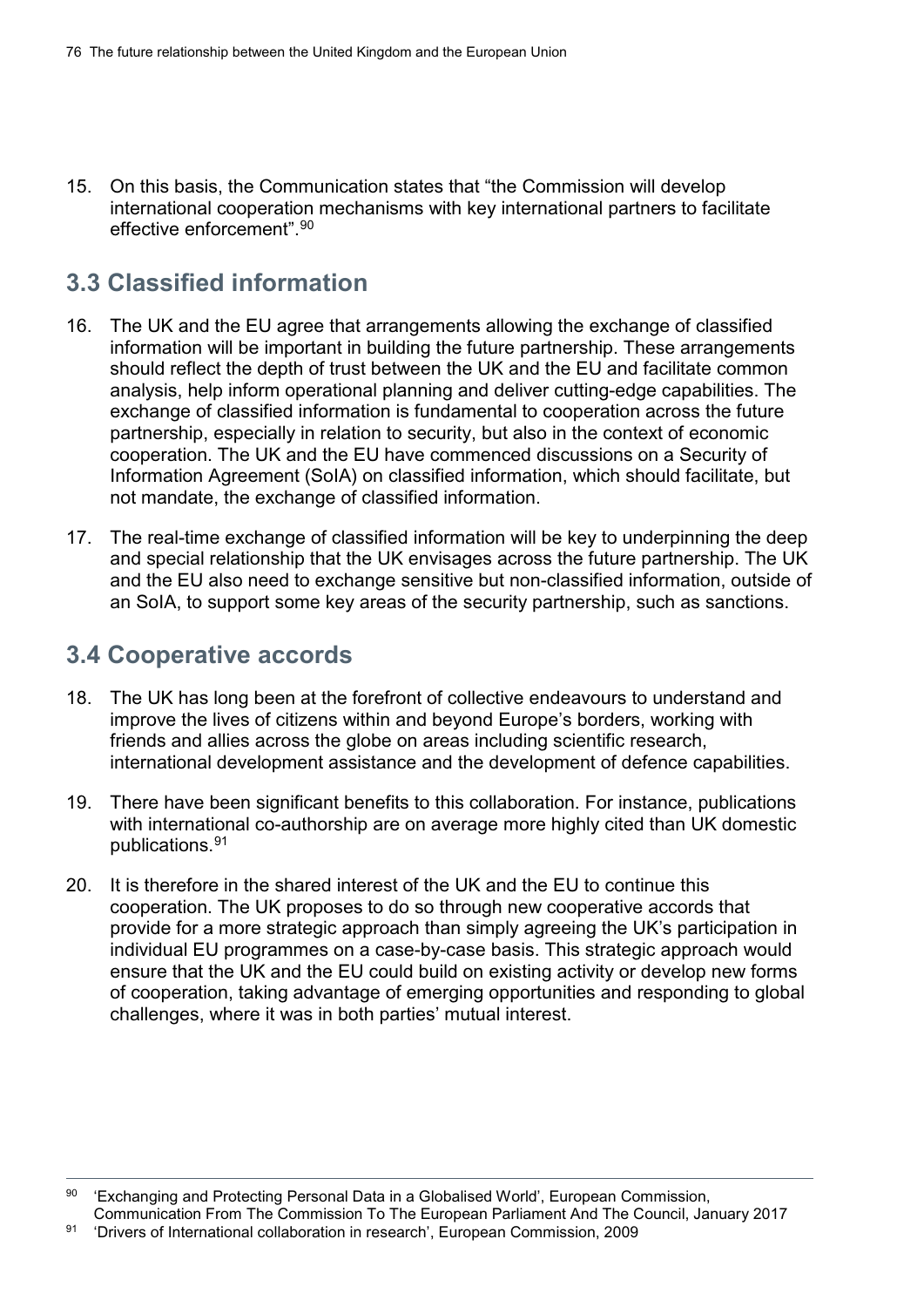- 21. Based on key areas of current cooperation between the UK and the EU, these accords should cover:
	- a. **science and innovation**;
	- b. **culture and education**;
	- c. **overseas development assistance and international action**;
	- d. **defence research and capability development**; and
	- e. **space**.
- 22. Each of these accords should support joint activity by the UK and the EU, including providing for the participation of UK individuals or entities in EU programmes, and enabling the exchange of expertise and information. Where the UK and the EU have an accord, the UK would make appropriate financial contributions that would be agreed between the parties, and each accord would need governance arrangements that ensured both parties could shape the activity covered, recognising these will need to respect the autonomy of the EU's decision making.
- 23. Regulations for the next generation of EU funding programmes are expected to be agreed and adopted over the next year, providing a basis for third country participation. These should inform the development of the cooperative accords, but the UK and the EU may want to go further.
- 24. The UK also wants to consider participation in other EU programmes in addition to those covered by the accords. For example, the UK remains committed to delivering a future PEACE programme to sustain vital work on reconciliation and a shared future in Northern Ireland. The UK welcomes the European Commission's commitment to a future programme protecting this work and broader cross-border cooperation, and is committed to finalising the framework for this programme jointly over the coming months.
- 25. The UK and the EU will also need provisions that allow for mobility in relation to these accords, for example enabling scientists to attend conferences and musicians to perform at concerts.

## **3.4.1 Science and innovation**

- 26. As a leader in the advancement of science and innovation, and a top five collaboration partner<sup>[92](#page-80-0)</sup> for every EU Member State,  $93$  the UK plays a vital role in making Europe a base for pioneering research.
- 27. This collaboration is underpinned by shared principles of scientific excellence, openness to the world and European added value. Working in partnership has increased the impact of our scientific activity, leading to major breakthroughs, such

<span id="page-80-1"></span><span id="page-80-0"></span><sup>92</sup> Collaboration measured by the number of co-authored publications<br>93 Separate and Innovation Performance and Horizon 2020 Country I

[<sup>&#</sup>x27;Research and Innovation Performance and Horizon 2020 Country Participation',](http://ec.europa.eu/research/horizon2020/index_en.cfm?pg=country-profiles) European Commission, individual EU Member State country profiles accessed 15 March 2018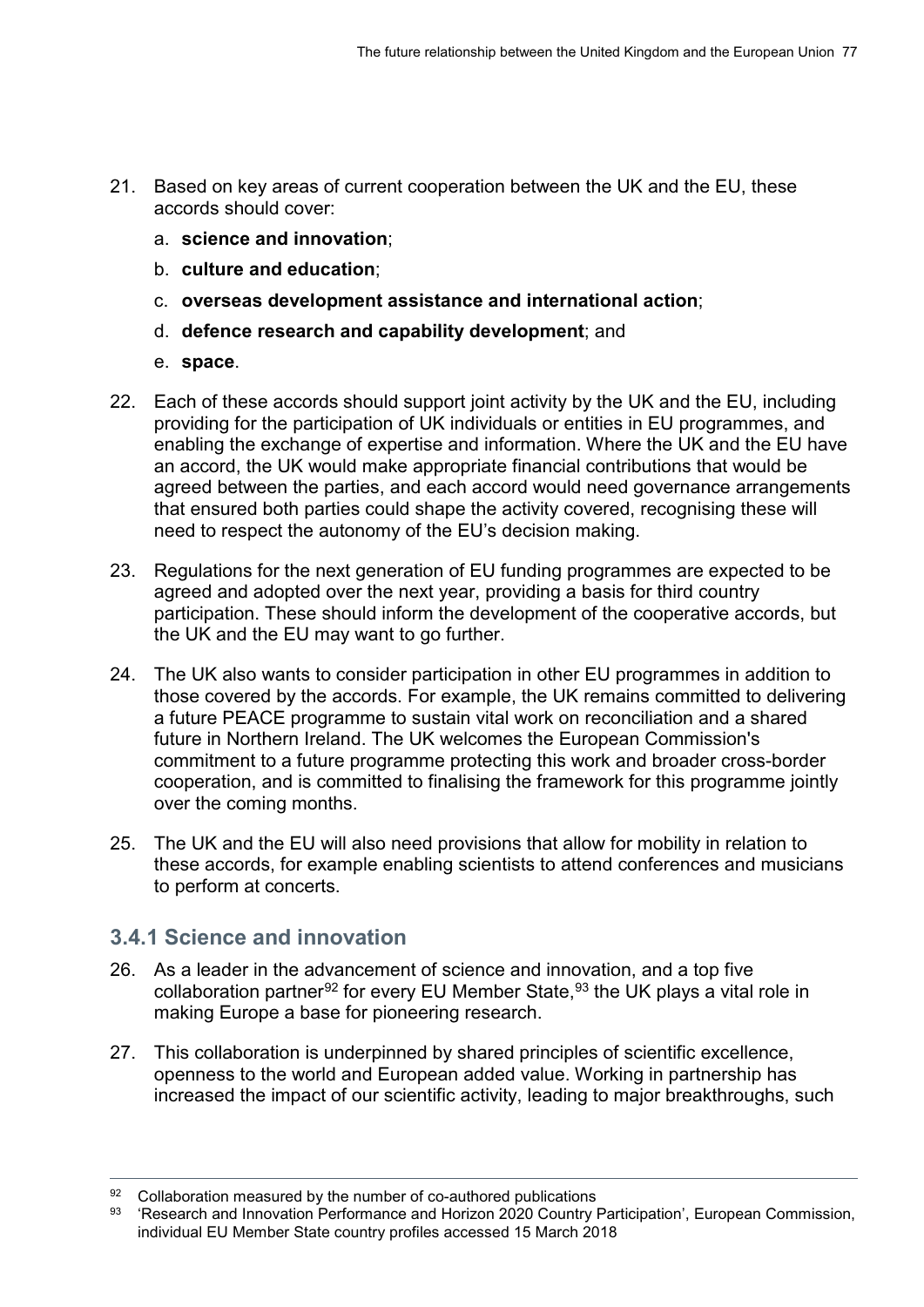as the development of an Ebola vaccine and the discovery of graphene, the toughest material ever tested.

- 28. The UK therefore proposes that the future relationship includes a science and innovation accord that:
	- a. provides for UK participation in EU research funding programmes;
	- b. enables continued cooperation through joint participation in networks, infrastructure, policies and agencies which are to the UK's and the EU's joint benefit; and
	- c. establishes channels for regular dialogue between regulators, researchers and experts.
- 29. On EU research funding programmes, the UK wishes to explore association in research and innovation programmes, including Horizon Europe, the Euratom Research and Training Programme, the Joint European Torus (JET) project and ITER.<sup>[94](#page-81-0)</sup> There are a range of precedents for participation by third countries, which by their nature are unique to the participating country. For instance, sixteen countries are associated with Horizon 2020 and Switzerland has an agreement on scientific and technical cooperation with Euratom. The accord should also allow the UK and the EU to discuss and agree the UK's participation in other programmes in the future.
- 30. To support cooperation, the UK should seek to participate in specific policies and networks which benefit businesses, researchers, citizens and patients across the UK and the EU, including:
	- a. the European Reference Networks, which support European cooperation and knowledge sharing related to clinical care and research on rare diseases; and
	- b. the European Research Infrastructure Consortia, two of which are currently hosted in the UK, the European Social Survey and INSTRUCT, which promotes innovation in biomedical science by making high-end technologies and methods in structural biology available to users.
- 31. Regulators, researchers and experts would also need a regular dialogue to facilitate the cooperation outlined in this section, which would require suitable UK involvement through representation at strategic fora and committees.

# **3.4.2 Culture and education**

32. The UK is home to a world leading creative industries sector. The £66 billion fashion industry accounts for six per cent of our economy;<sup>[95](#page-81-1)</sup> UK qualifying films took £6.2 billion at the box office globally in 2017;<sup>[96](#page-81-2)</sup> and one in every eight albums bought worldwide was by a UK  $act<sup>97</sup>$ .

<sup>94</sup> [ITER](https://www.iter.org/) is an international nuclear fusion research and engineering project  $\overline{a}$ 

<span id="page-81-1"></span><span id="page-81-0"></span><sup>95</sup> ['UK fashion industry statistics',](https://fashionunited.uk/uk-fashion-industry-statistics) FashionUnited 2016

<span id="page-81-2"></span><sup>96</sup> ['UK films at the worldwide box office, 2017',](http://www.bfi.org.uk/sites/bfi.org.uk/files/downloads/bfi-uk-films-at-the-worldwide-box-office-2017-2018-03-22.pdf) BFI Research and Statistics Unit, March 2018. Original figure \$8.1 billion, converted to £ using Bank of England daily spot exchange rate for 30 June 2017

<span id="page-81-3"></span><sup>&</sup>lt;sup>97</sup> 'One in eight albums bought worldwide in 2017 were by British acts, including Ed Sheeran, Sam Smith [and Harry Styles',](http://www.officialcharts.com/chart-news/one-in-eight-albums-bought-worldwide-in-2017-were-by-british-acts-including-ed-sheeran-sam-smith-and-harry-styles__23104/) Official Charts, June 2018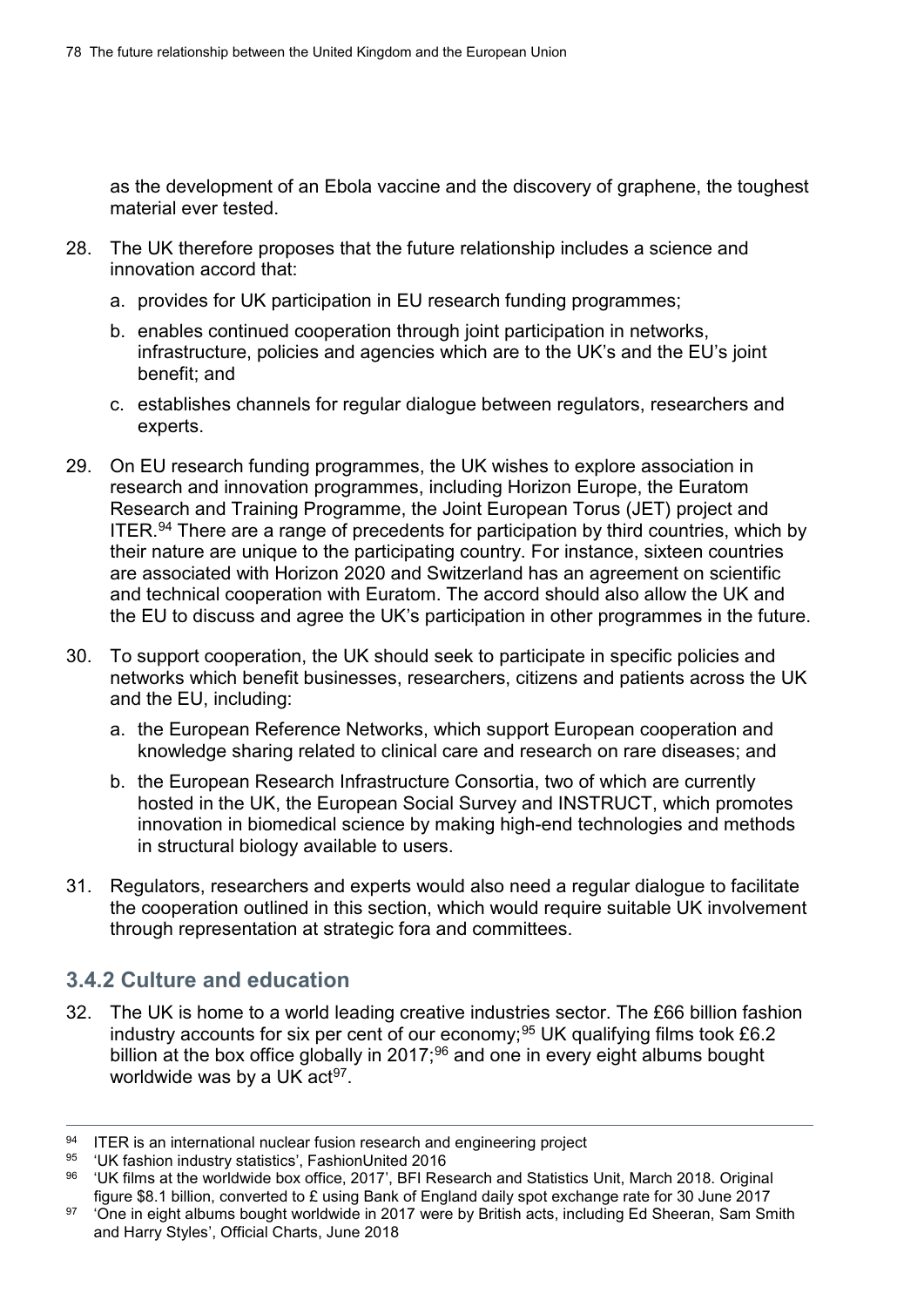- 33. The UK's cultural, sporting and creative exports are an expression of the values and ideas the UK shares with the rest of Europe, as well as being an important way to bring communities together. The UK will always be a European country that advocates cultural diversity as part of its global identity and is committed to continuing its support of European culture.
- 34. The UK also attaches importance to the continued mobility of talented individuals and groups to support cultural, creative and sporting cooperation.
- 35. The UK proposes a new UK-EU culture and education accord that:
	- a. provides for UK participation in EU programmes, and allows UK institutions to be partners, associates, or advisers to EU projects and vice versa;
	- b. facilitates continued UK membership of EU cultural groups and networks;
	- c. supports the restitution of cultural objects where these have been unlawfully removed; and
	- d. allows for the temporary movement of goods for major events.
- 36. The UK's and the EU's current education cooperation is centred around Erasmus+. The end of the implementation period coincides with the natural end of the scheme. The UK is open to exploring participation in the successor scheme, and continued involvement in Creative Europe<sup>[98](#page-82-0)</sup> to support the cultural, creative and audiovisual sectors.
- 37. The UK is a world leader in cultural protection, with recent initiatives such as the establishment of the Cultural Protection Fund and the ratification of the Hague Convention for the Protection of Cultural Property in the Event of Armed Conflict. Disincentivising the illegal trade of cultural objects will be important in the future relationship.
- 38. The current EU regime allows Member States to circulate details of cultural objects that are unlawfully removed and ask for assistance from fellow Member States for return of the objects. The UK proposes continued affiliation with the cultural object restitution regime system to underpin efforts to prevent the illicit removal and trading of cultural objects.
- 39. The temporary movement of goods and equipment is a priority for cultural, creative and sports sectors. This includes instruments used by touring musicians, objects and collections loaned between museums, and sporting equipment taken to competitive events.
- 40. As part of the accord, the UK would like to explore options to build on existing precedents such as the EU's Cultural Cooperation Protocols with third countries.

<span id="page-82-0"></span><sup>98</sup> Creative Europe is the European Union's framework programme for support to the culture and audiovisual sectors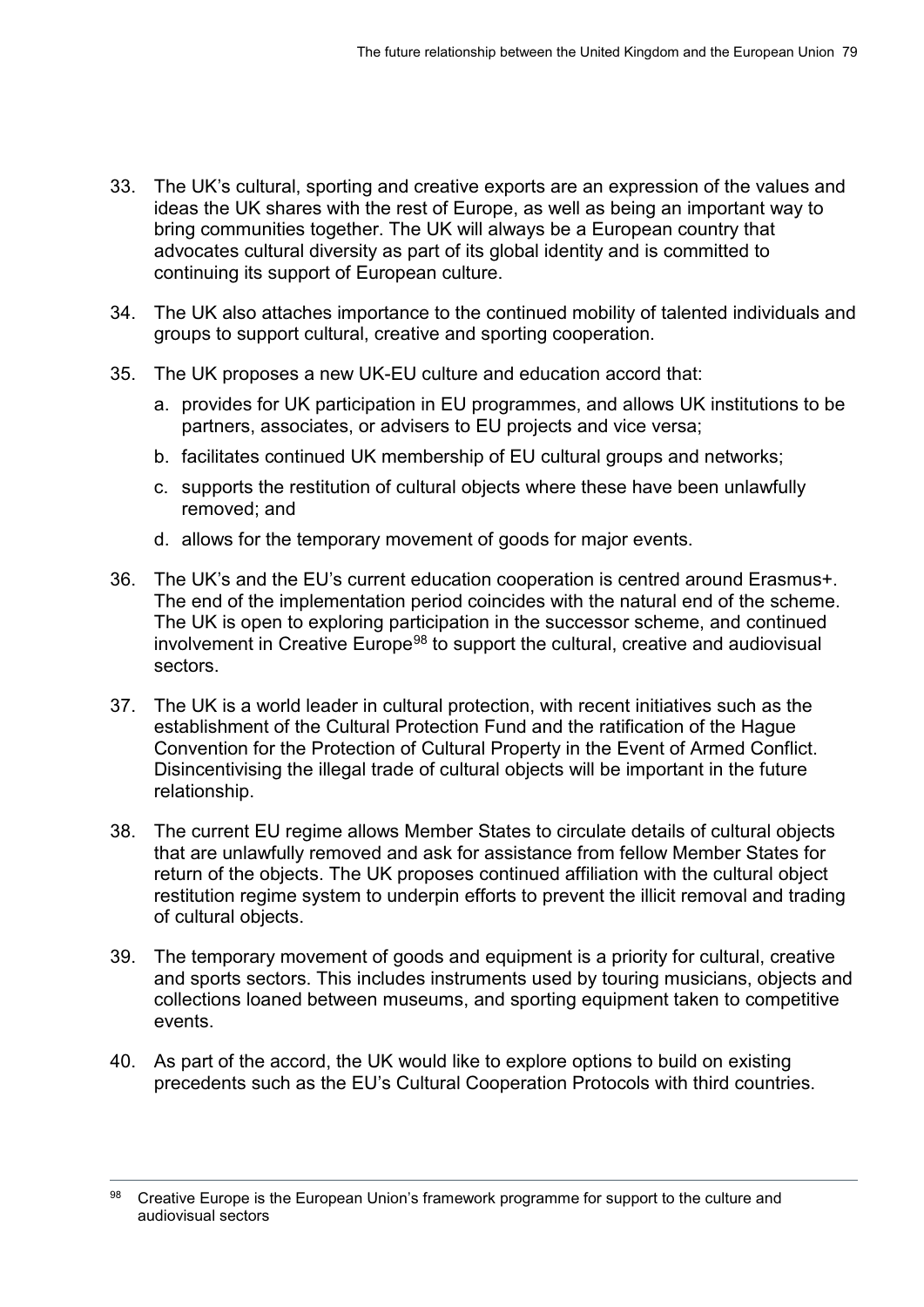#### **3.4.3 Overseas development assistance and international action**

- 41. The UK is a leading global actor on international development, and continues to meet the United Nations' (UN) target of spending 0.7 per cent of Gross National Income as Official Development Assistance (ODA).[99](#page-83-0) UK contributions, alongside those of other Member States, ensure the EU is the largest international donor of development assistance, while UK expertise helps support the efficacy of EU policy and spending.
- 42. Leaving the EU will not change the UK's commitment to support the world's poorest and most vulnerable people. Nor will it mean that the UK and the EU should stop acting together to alleviate poverty, promote peace and security, tackle migration and provide humanitarian aid. There will continue to be areas where the UK and the EU can achieve more by acting in concert than they would do alone.
- 43. The UK is therefore proposing that the future partnership includes an overseas development assistance and international action accord that provides for UK participation:
	- a. in EU development programmes and instruments; and
	- b. in EU external spending programmes.
- 44. Cooperation under this accord could take various forms. As well as UK participation in specific EU programmes and instruments, this could include involvement in individual projects under the framework of such programmes and instruments.
- 45. UK participation would require an appropriate level of influence and oversight over UK funds in line with the significant contribution and benefits that the UK brings. UK organisations should also be able to deliver EU programmes and apply for funding on an open and fair basis from programmes to which the UK contributes.
- 46. This accord would complement the consultation on foreign, defence and development policy envisaged in chapter 2.4, and be enhanced by the reciprocal exchange of expertise and personnel between UK and EU institutions.

## **3.4.4 Defence research and capability development**

 $\overline{a}$ 

47. The UK has the largest defence budget in Europe<sup>[100](#page-83-1)</sup> and the UK's defence market is one of the most open and competitive in the world. Defence capability collaboration between the UK and the EU supports the defence of Europe. It helps maintain our shared security, enhances our collective prosperity, and ensures that our defence industries continue to be globally competitive.

<span id="page-83-1"></span><span id="page-83-0"></span>[<sup>&#</sup>x27;Net Official Development Assistance \(Indicator\)'](https://data.oecd.org/oda/net-oda.htm), OECD, 2017 <sup>100</sup> ['Defence expenditure of NATO countries \(2010-2017\)',](https://www.nato.int/nato_static_fl2014/assets/pdf/pdf_2017_06/20170629_170629-pr2017-111-en.pdf) NATO, June 2017 and ['General Government](http://ec.europa.eu/eurostat/statistics-explained/index.php?title=Government_expenditure_on_defence)  [Expenditure by Function',](http://ec.europa.eu/eurostat/statistics-explained/index.php?title=Government_expenditure_on_defence) Eurostat, March 2018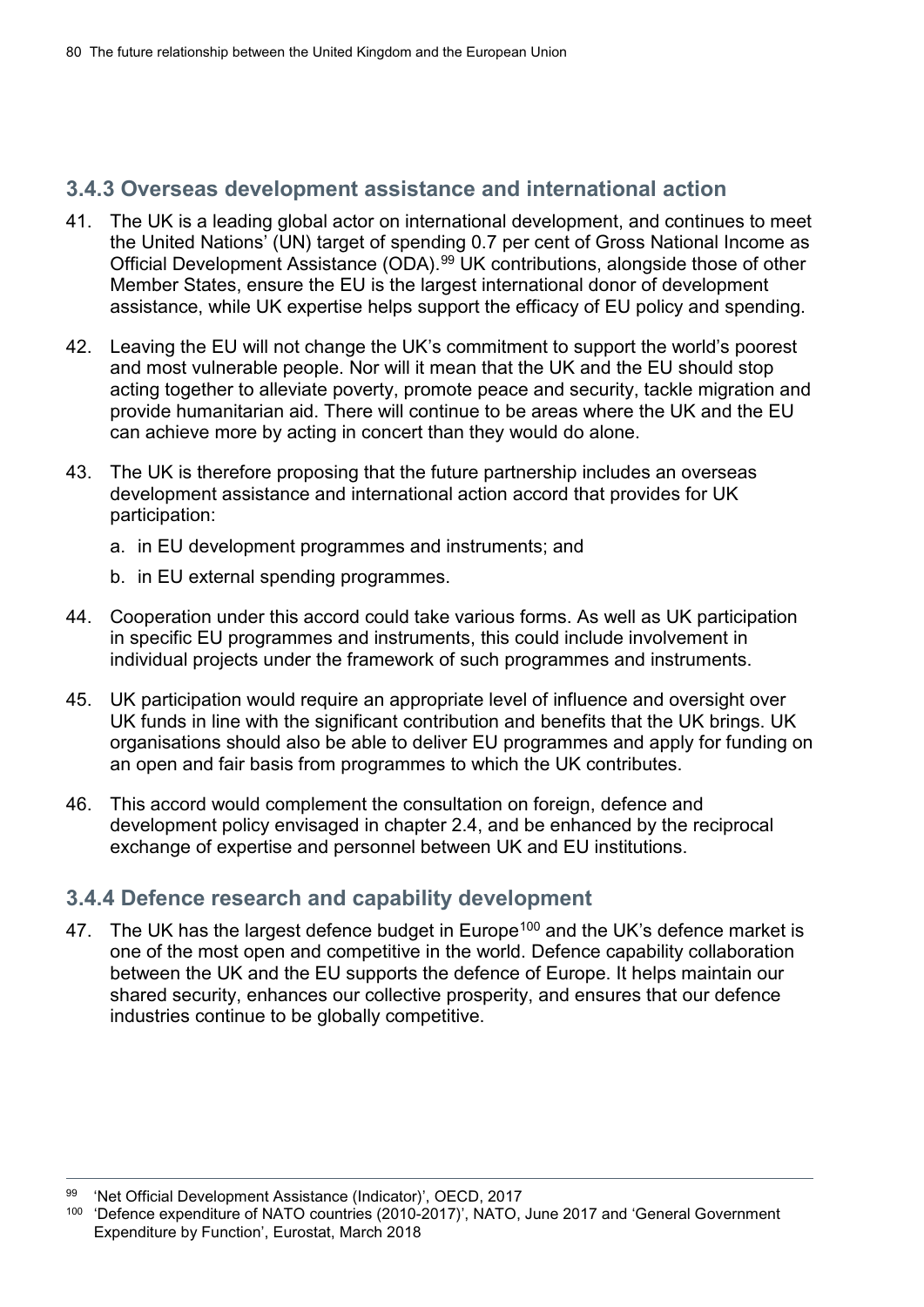- 48. The UK is therefore proposing that the future relationship includes a defence research and capability development accord that provides for UK participation in:
	- a. research elements of EU defence programmes; and
	- b. capability development aspects of EU defence programmes.
- 49. This cooperative accord would complement UK and EU capability collaboration through the European Defence Agency (EDA) including: coordination on capability priorities and planning processes; cooperation in specific EDA projects and initiatives; and potential UK involvement in specific European Development Fund (EDF) and Permanent Structured Cooperation (PESCO) projects, as outlined in chapter 2.4.

#### **3.4.5 Space**

- 50. The UK is home to a world leading space technologies sector which has helped drive the EU's space programmes. This brings benefits to the UK and the EU. The value of the European space sector was estimated at £37-43 billion in 2014, representing around 21 per cent of the value of the global sector.<sup>[101](#page-84-0)</sup> The UK and the EU should develop new arrangements for cooperation on space that support European security and mutual prosperity.
- 51. The UK is therefore proposing that the future relationship includes a space accord that:
	- a. provides for UK participation in EU strategic space projects; and
	- b. establishes channels for regular dialogue between the UK and the EU on space policy.
- 52. The UK and the EU should continue to cooperate on the development and operation of EU space programmes, including Galileo and Copernicus, and ensure the eligibility for UK entities to compete for all programme contracts on an open and fair basis, including those relating to the Galileo programme's secure elements, as set out in chapter 2.4.6.

# **3.5 Fishing opportunities**

- 53. The seas that surround the UK are an important part of its history, economy and way of life. The commercial fishing industry and wider seafood sector are integral to coastal communities across England, Scotland, Wales and Northern Ireland.
- 54. On leaving the EU, the UK will become an independent coastal state under the UN Convention on the Law of the Sea (UNCLOS). As a result, the UK will control access to fish in its waters, both in territorial seas and the Exclusive Economic Zone (EEZ).

<span id="page-84-0"></span><sup>101</sup> ['Space Strategy for Europe',](http://ec.europa.eu/docsroom/documents/19442) European Commission, October 2016. Original figures ¬46-54 billion, converted to £ using Bank of England daily spot exchange rate for 30 June 2014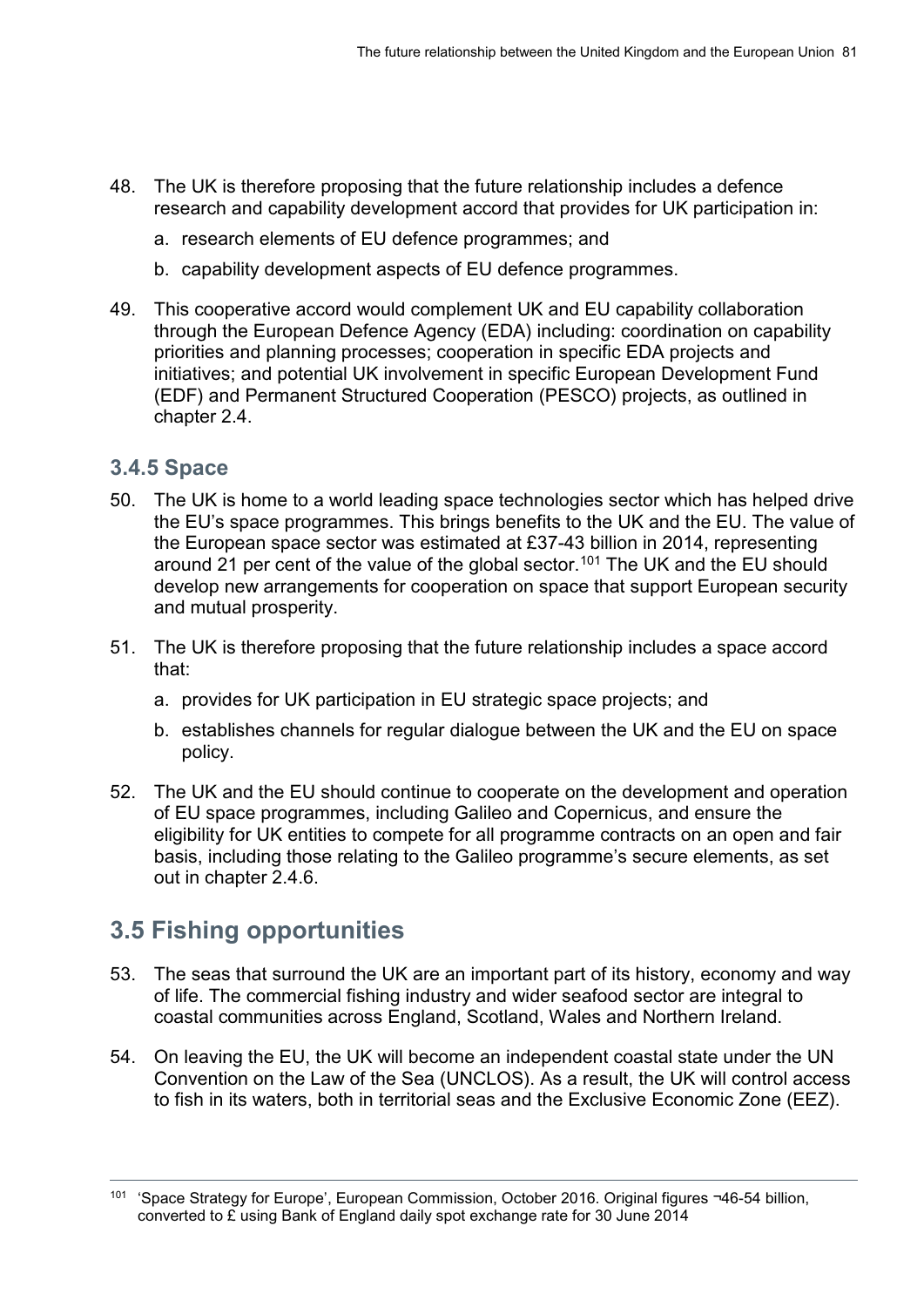- 55. While the UK will be leaving the Common Fisheries Policy (CFP), the UK is committed to working closely with Member States and other coastal states to ensure sustainable management of shared stocks and the wider marine environment.<sup>[102](#page-85-0)</sup> The UK has long championed sustainable fishing and is committed to such cooperation in line with its international obligations under UNCLOS and the UN Fish Stocks Agreement.
- 56. As a result, the UK therefore proposes to:
	- a. agree a mechanism for annual negotiations on **access to waters and fishing opportunities**; and
	- b. **promote sustainable fisheries** to meet international commitments such as sustainable development goals.
- 57. In pursuing this agreement, the Government will continue working closely with the devolved administrations, Crown Dependencies and Overseas Territories. During international fisheries negotiations, the UK delegation will include representatives from each administration of the UK, as is the case now.
- 58. Access to markets for fish and fish products is dealt with separately in chapter 1.2. This approach is consistent with international fisheries agreements and with EU-third country precedents.

#### **3.5.1 Access to waters and fishing opportunities**

- 59. At present, under the CFP's principle of 'Relative Stability', the UK receives a fixed share of fishing opportunities based on historical fishing patterns in 1973-1978. On average, between 2012 and 2016, UK vessels landed approximately 90,000 tonnes<sup>[103](#page-85-1)</sup> of fish each year caught in other Member States' waters, and other Member States' vessels caught in the region of  $760,000$  tonnes<sup>[104](#page-85-2)</sup> of fish each year in UK waters.
- 60. As an independent coastal state, the UK will have control over access to its waters from the end of the implementation period. Any decisions about giving access to UK waters for vessels from the EU, or any other coastal states will be a matter for negotiation.
- 61. The UK, the EU and coastal states should agree to annual negotiations on access rights and fishing opportunities for UK, EU and coastal state fleets. This could include multi-annual agreements for appropriate stocks.
- 62. The UK will seek to move from relative stability towards a more scientific method for informing future Total Allowable Catch (TAC) shares. Further, non-UK registered vessels granted access to fish in UK waters would also need to meet the same requirements as UK fleets across all UK fishing zones, including adherence to sustainable practices.

 $\overline{a}$ 

<span id="page-85-2"></span><sup>104</sup> ['EU landings from UK territorial waters and EEZ,](https://www.gov.uk/government/statistics/announcements/landings-by-non-uk-eu-member-states-fishing-vessels-from-the-uks-territorial-waters-and-exclusive-economic-zone-2012-2016)' Marine Management Organisation, July 2018

<span id="page-85-0"></span><sup>102</sup> ['Sustainable Fisheries for future generations: consultation document',](https://www.gov.uk/government/consultations/fisheries-white-paper-sustainable-fisheries-for-future-generations/sustainable-fisheries-for-future-generations-consultation-document) DEFRA, July 2018

<span id="page-85-1"></span><sup>103</sup> ['UK sea fisheries annual statistics report 2016',](https://www.gov.uk/government/statistics/uk-sea-fisheries-annual-statistics-report-2016) Marine Management Organisation, September 2017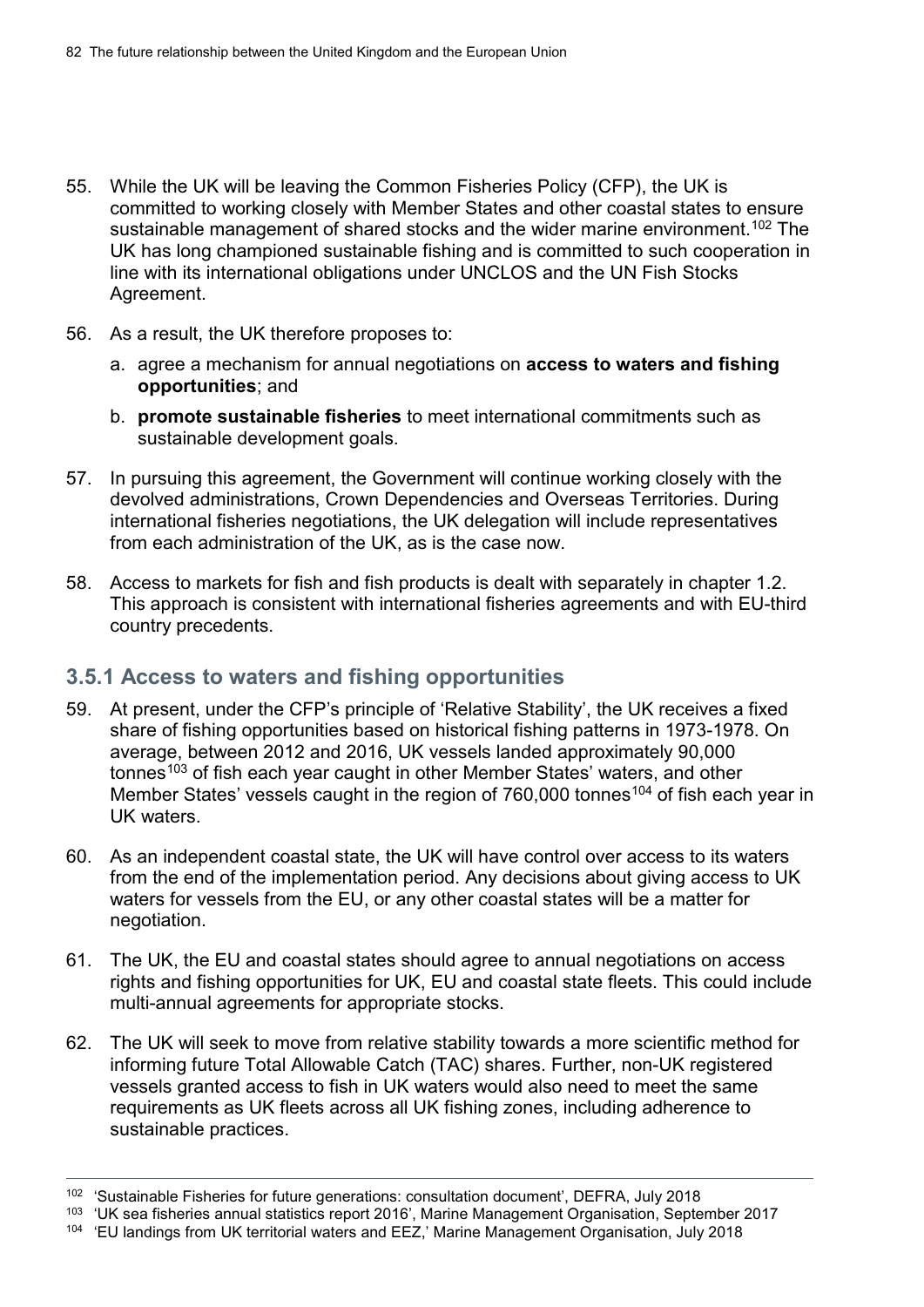## **3.5.2 Promoting sustainable fisheries**

- 63. The UK has long championed sustainable fishing and marine conservation and will continue to apply the maximum sustainable yield (MSY) principle. Further to our commitments under United Nations Sustainable Development Goal 14, the UK will continue to work with European partners to regulate fishing and to set harvest rates that restore and maintain fish stocks. The UK remains fully committed to ending the wasteful discarding of fish.
- 64. After the UK leaves the EU, the Government will publish an annual assessment on the state of stocks of interest and our approach to setting fishing opportunities for the year ahead. If particular stocks are becoming depleted, the Government will work with all interested parties to draw up and implement recovery plans.
- 65. The Government will work closely with the devolved administrations, Crown Dependencies and Overseas Territories who are responsible for conservation measures for stocks concentrated in their territorial waters.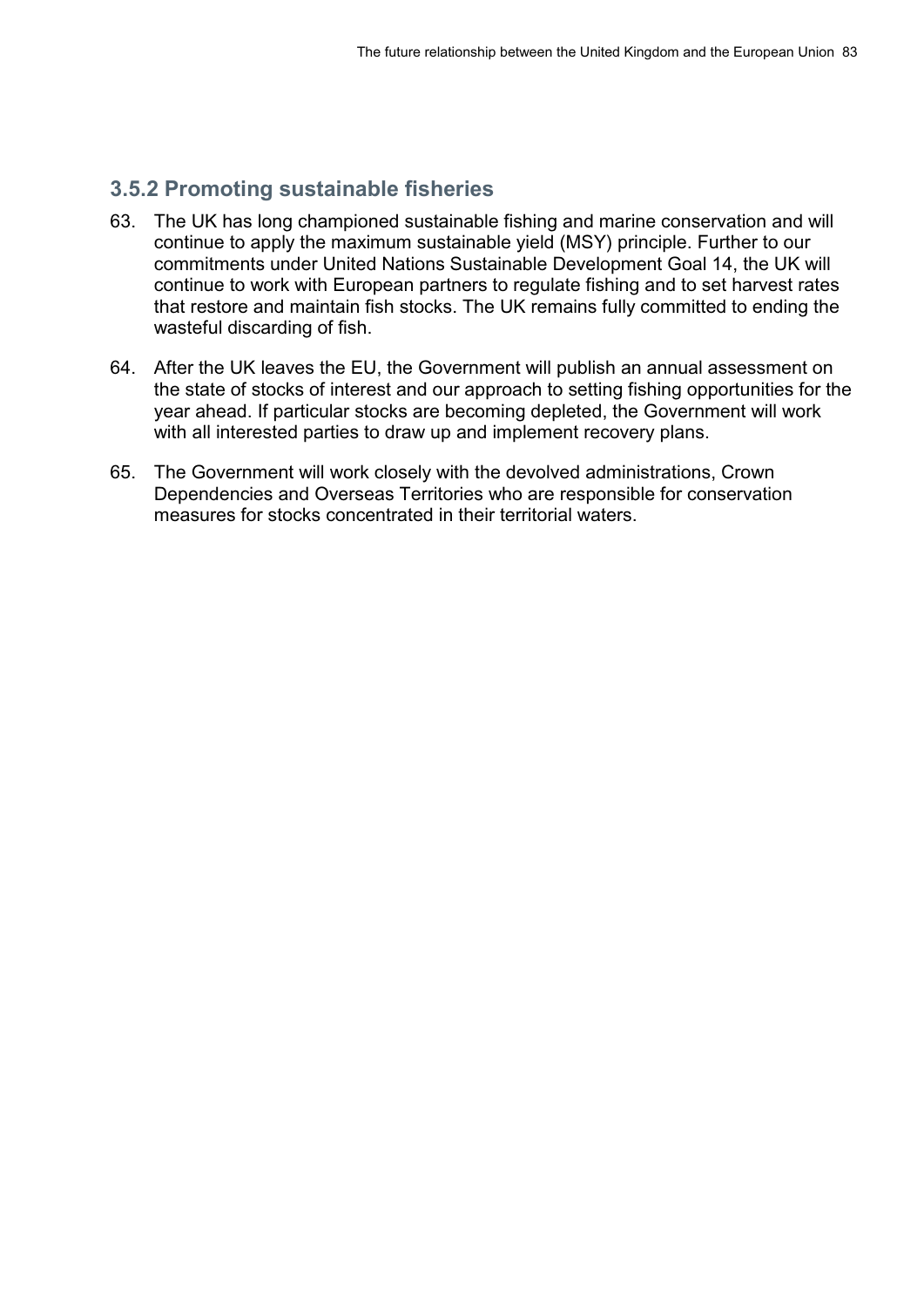# Chapter 4 – Institutional arrangements

# **4.1 Summary**

- 1. A relationship as deep as the one that the UK envisages will require a broad range of cooperation between the UK and the EU in the future. In order to ensure that this cooperation can function properly, that the relationship is transparent and accountable and that the trust established through the commitments made by both parties is maintained, there will need to be a new set of institutional and governance arrangements.
- 2. These institutional arrangements should ensure that the relationship is:
	- a. **practical and flexible,** so that it can support a wide range of economic and security cooperation;
	- b. managed effectively through **new forms of dialogue**, so that it is sustainable;
	- c. operational on a day-to-day basis, through **administrative provisions** and a proper parliamentary process;
	- d. robust, with a mechanism for **addressing disputes** so they can be resolved fairly and quickly; and
	- e. **accountable at home**, so that people and businesses in the UK and the EU can be confident that their rights will be protected.
- 3. These arrangements should reflect that the UK will no longer be a member of the EU. The EU institutions, including the Court of Justice of the European Union (CJEU), will no longer have the power to make laws for the UK and the principles of direct effect and of the supremacy of EU law will no longer apply in the UK. The new institutional arrangements should respect the UK's sovereignty and the EU's autonomy, and be sufficiently rigorous such that people across the UK and its wider family, and across the EU and its Member States can depend on them.

# **4.2 A practical and flexible partnership**

- 4. To ensure that the future relationship between the UK and the EU is consistent and coherent, it should be structured around an overarching institutional framework. While the legal base that would need to be cited under the EU Treaties would be for the EU to determine, and would depend on the content of the institutional framework, precedent suggests that the UK's proposal would take the form of an Association Agreement between the UK and the EU.
- 5. The future relationship is likely to consist of a number of separate agreements, each covering different elements of economic, security and cross-cutting cooperation. The details of each individual agreement will be subject to negotiation with the EU, but some should be legally binding, for instance, components of the economic partnership such as a core Free Trade Agreement (FTA) and of the security partnership such as internal security, while others should be based on political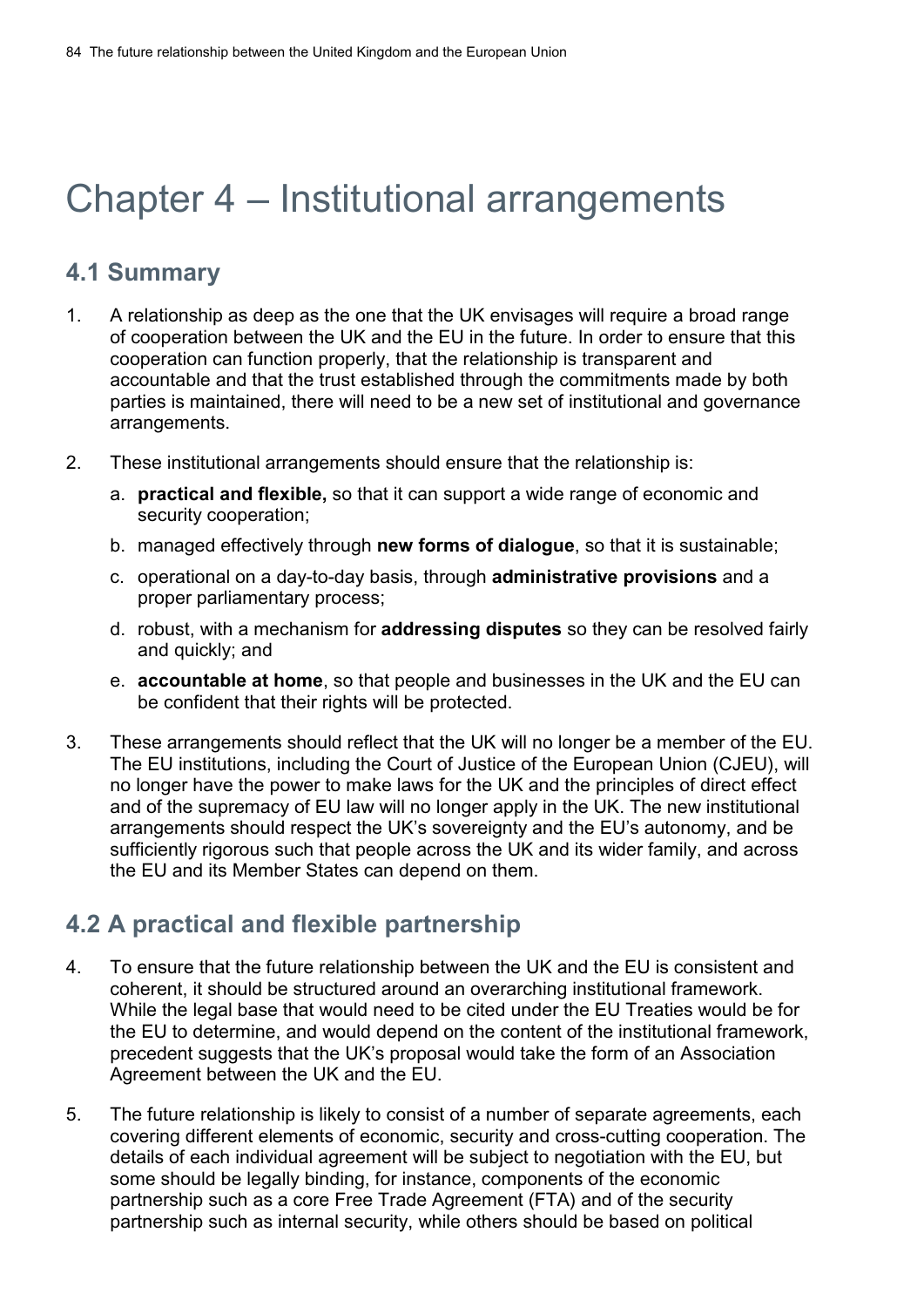commitments, for instance, components of external security cooperation. The majority of these individual agreements should sit within the overarching institutional framework.

- 6. This framework should also facilitate many of the different forms of dialogue that would manage and administer the relationship, with a Governing Body providing political direction and a Joint Committee to underpin its technical and administrative functions. These are discussed further in the next section, and summarised in figure 1.
- 7. To ensure that the relationship is sustainable, the UK and the EU should also build in two elements of flexibility. First, both parties should ensure that the relationship is adaptable and can change over time, with the option for additional agreements to be added to the framework where this would facilitate new cooperation. Second, specific agreements should be able to sit outside of the overarching framework if this meant that they would function better for legal or operational reasons, for instance, to bring them into force quickly, or because specific governance arrangements were required. All international agreements are of course entered into voluntarily and either party should be able to withdraw if they decided to do so, with consideration given to the merits of a mechanism allowing the provisions of an agreement to be reviewed. There should also be specific provisions that ensure any termination of an agreement between the UK and the EU was managed in a smooth and orderly way.
- 8. The UK's proposed structure draws on precedents from other international agreements, which all have some form of institutional architecture. For instance, the EU-Canada Comprehensive Economic and Trade Agreement (CETA) and the EU-Ukraine Association Agreement include an overarching institutional structure, while the North American Free Trade Agreement establishes a Free Trade Commission and provides for a system of international arbitration for disputes, and the Association of Southeast Asian Nations (ASEAN) trade in goods agreement is managed by an ASEAN Free Trade Area Council. The EU and Switzerland are also currently in negotiations over a new institutional framework agreement.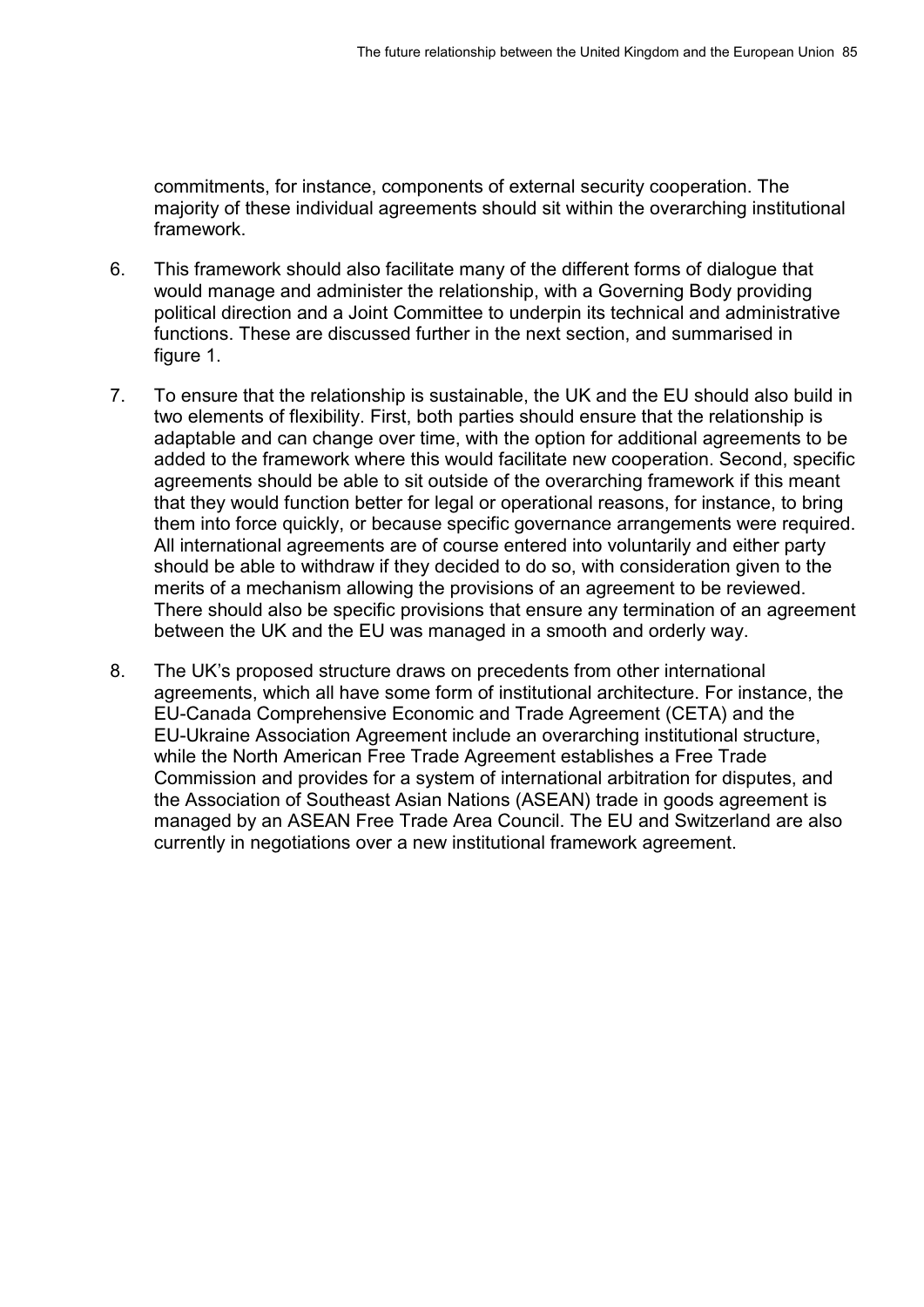#### **Figure 1. Structure of the future partnership**



The overarching institutional framework would cover the majority of the future partnership, but some agreements would sit outside of it.

The Governing Body would provide for leaders and ministers from the UK and EU to give direction to the development of the future relationship - making decisions about how and when changes to the relationship were necessary, and ensuring accountability to our Parliaments.

The Joint Committee would be accountable to the Governing Body and ensure that the agreements operate effectively, manage the processes for legislative changes, and propose new cooperation as necessary.

The Economic Partnership, Security Partnership and Cross-Cutting Cooperation would each consist of a number of different chapters or agreements, covering a broad range of issues. The majority of these chapters or agreements would fall under the overarching institutional structure...

... but some agreements would sit outside of the overarching framework with their own governance arrangements, where this made sense.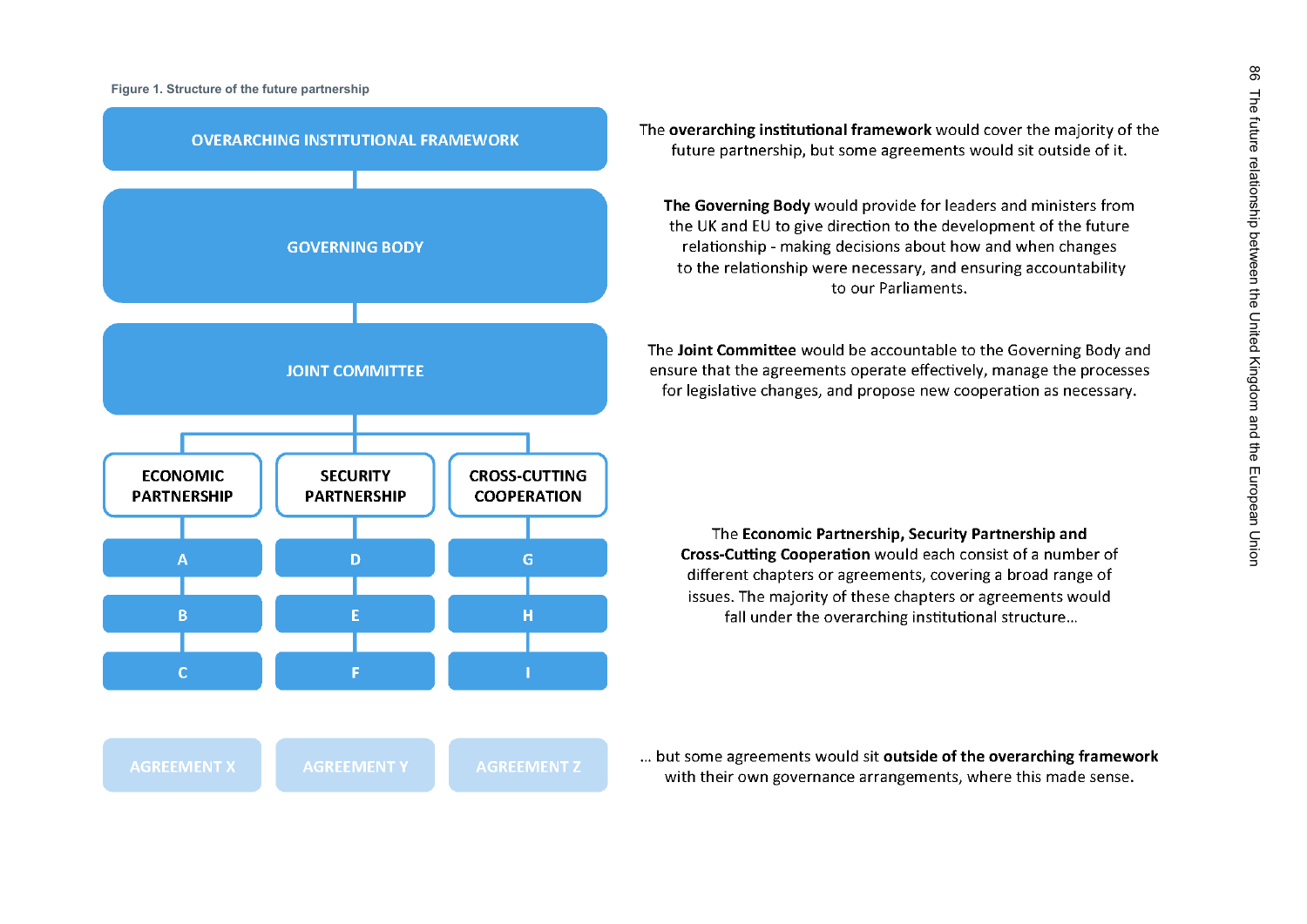# **4.3 New forms of dialogue**

- 9. The UK's vision for how firms, individuals and public authorities will cooperate with their EU counterparts in future, whether related to aviation, pharmaceutical products entering respective markets, or how authorities share data on criminal suspects, will require dialogue between the UK and the EU at a political and technical level. This will ensure that the cooperation that is agreed as part of the relationship is kept up to date, and works not just over the next five years, but beyond.
- 10. Dialogue between the UK and the EU will mean that the relationship itself can evolve and respond to changing circumstances. This could be a new technology, where agreement may be needed on how the product or service could be sold into each other's markets, or a new shared threat, which requires joint working to exchange time-sensitive information or new capabilities.
- 11. This dialogue will need to take place at different levels, in different formats and cover a broad range of issues, through a Governing Body at leader and ministerial level; through a Joint Committee, including sub-committees where relevant, at a technical level; through formal consultation between experts on regulatory issues and legislative changes; and through exchanges between the UK Parliament and the European Parliament.

## **4.3.1 Setting direction through a Governing Body**

- 12. To set the strategic direction for the future relationship and make decisions at the highest level, a new Governing Body should be established. This would be a political body that would give leaders and ministers a forum in which they would:
	- a. set the direction for the future relationship;
	- b. discuss and determine if, how and when changes to the relationship were necessary; and
	- c. provide transparency and accountability.
- 13. In line with the breadth of the relationship and to ensure unforeseen challenges could be dealt with quickly, the Governing Body should meet biannually at leader level, including at least once between the UK Prime Minister and the heads of state and governments of the Member States of the EU as well as the presidents of the EU institutions, with additional ad hoc formal and informal ministerial dialogue as necessary.
- 14. This would enable the UK and the EU to coordinate responses to new global crises or to change approach in response to shifting objectives over time. It would also reflect the UK's and the EU's status as key global players, and ensure that where it is appropriate, the UK's and the EU's shared values could be projected on the world stage. This would include discussion of coordinated action beyond the UK-EU relationship. This could relate to foreign policy, defence or development objectives, or international standards, where the UK and the EU may choose to coordinate activity.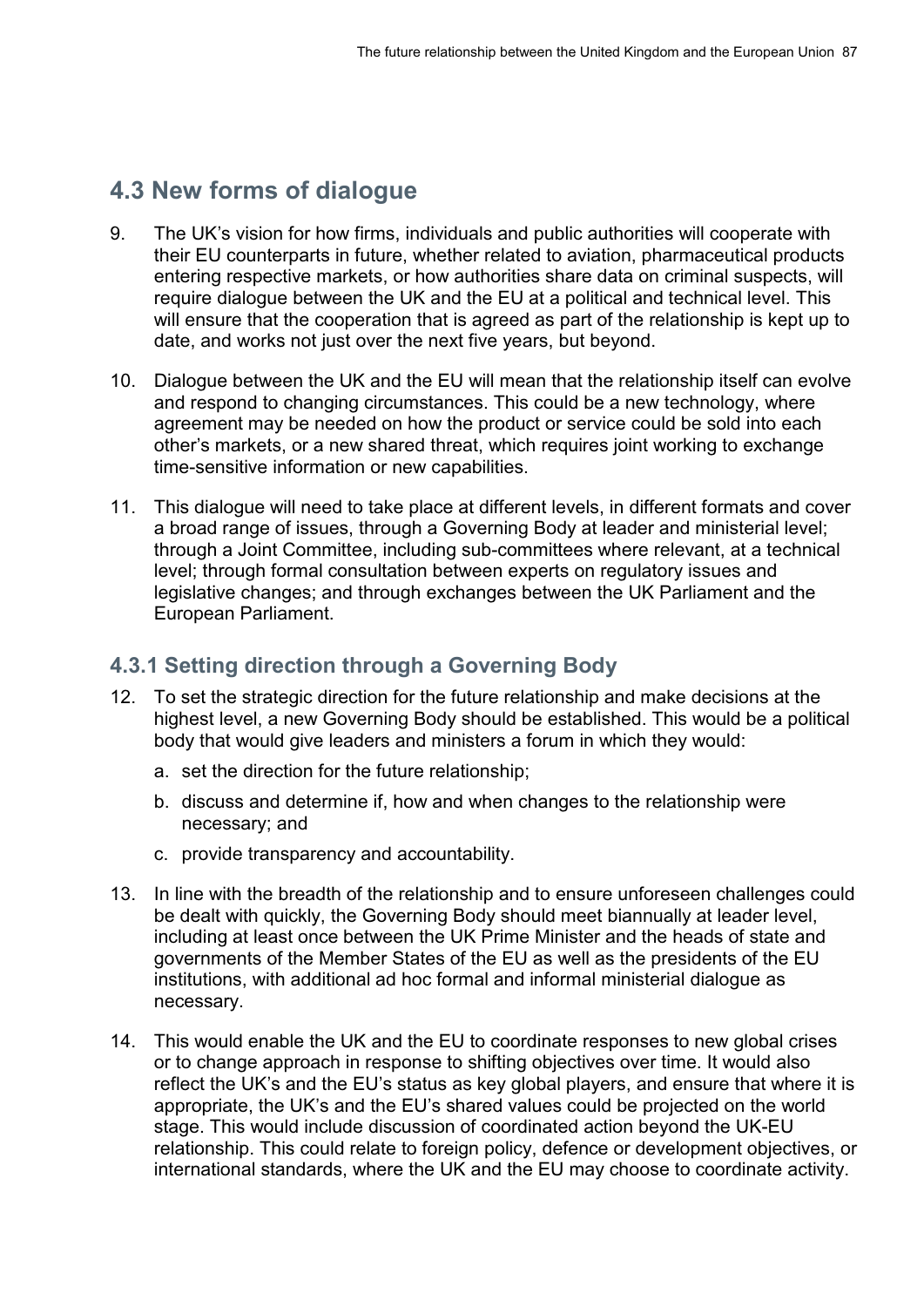15. In line with the Memorandum of Understanding and Supplementary Agreements between the UK Government, the Scottish Ministers, the Welsh Ministers, and the Northern Ireland Executive, the UK Government will represent the interests of all parts of the UK in this forum, ensuring that the interests of the devolved administrations are taken into account.

#### **4.3.2 Technical discussion through the Joint Committee**

- 16. To ensure that relevant parts of the future relationship function effectively, officials from the UK and the EU should meet for detailed discussions through a Joint Committee, and sub-committees where appropriate. This is a common feature of international agreements in this respect and would:
	- a. steer the development of the future relationship, as agreed by the Governing Body;
	- b. manage and monitor the implementation of the future relationship;
	- c. resolve disputes related to the future relationship; and
	- d. provide additional administrative functions related to the future relationship.
- 17. The Joint Committee would be directed by the Governing Body and make recommendations to it on whether changes were needed to improve the functioning of the relationship. Where provided for under the future relationship, the Joint Committee would also be able to make decisions that would facilitate the implementation of the various components of the relationship, and manage issues that arise.
- 18. In order to manage and monitor the implementation of the future relationship, the Joint Committee would also provide a forum for the UK and the EU to share information and views. This could relate to legislative changes and the processes in place to ensure that commitments related to rules and regulations were managed effectively and implemented correctly in the respective domestic contexts in the UK and the EU. Alongside this joint surveillance, the UK authorities would monitor the UK's compliance, as they do now, to ensure that the UK is meeting its international obligations.
- 19. Through regular and structured dialogue, the Joint Committee would be designed to prevent disputes from arising, whether related to implementation, enforcement or compliance. However, in the unlikely event that such disputes did arise, the Joint Committee would facilitate their resolution. The process for how this should work is detailed later in this chapter.

## **4.3.3 Parliament to Parliament discussions**

20. The relationships between the UK Parliament and the European Parliament and national parliaments in Member States are of course for the two Houses to determine. Both Houses and their committees have existing networks and relationships in this respect, which are expected to continue. Given the importance of these relationships, the UK Government will play its part in supporting them.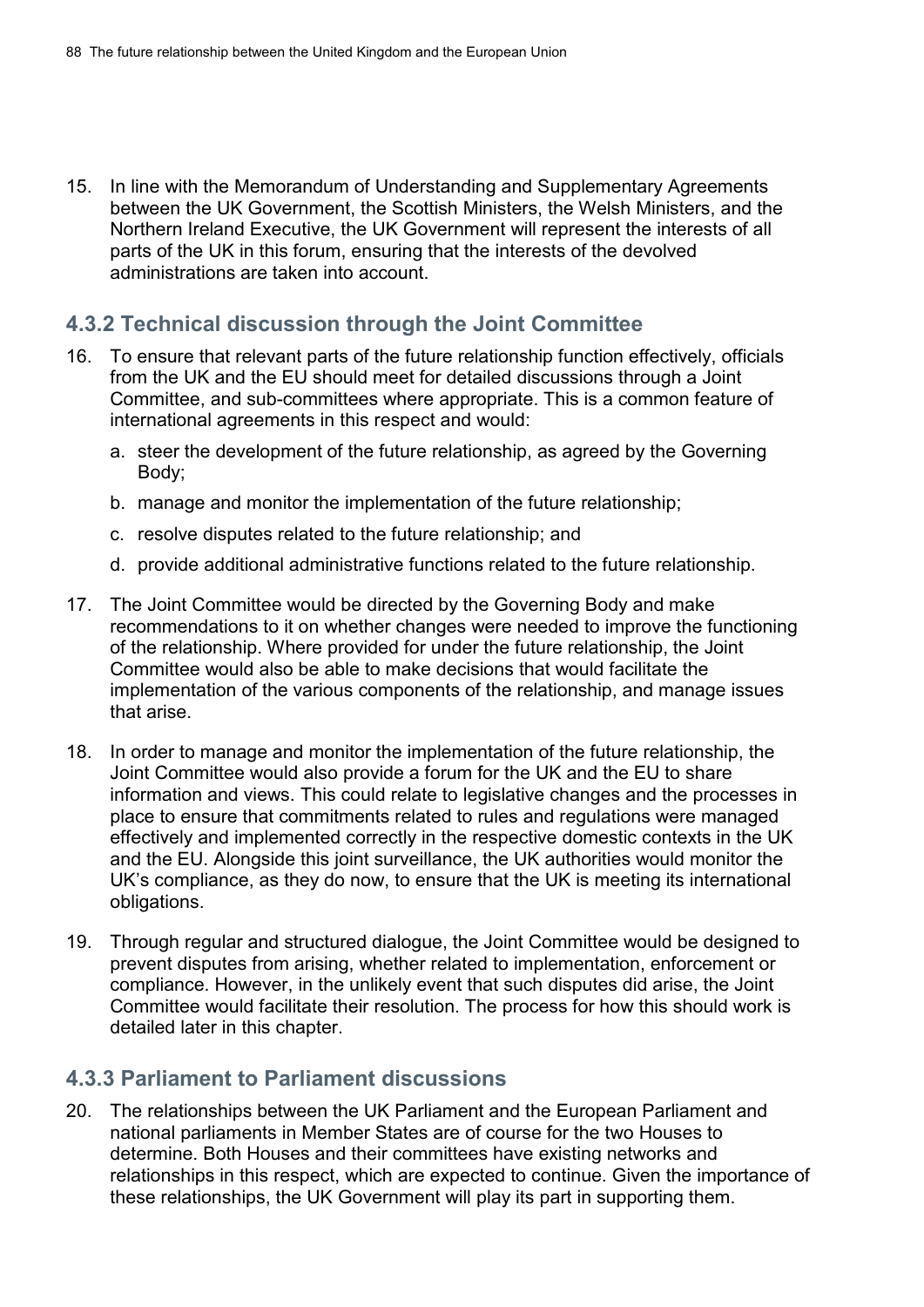21. Therefore, alongside the role that the UK legislatures will play in the implementation of the future relationship in the UK, a regular and formal dialogue between the UK Parliament and the European Parliament should be established. This would enable legislatures, where they saw fit, to share views and expertise on a wide range of issues, from the functioning of the future relationship and its development, to specific legislative changes that might be relevant. It should also build on the existing precedents for cooperation, including between Parliamentary Committees and their European Parliament and Member State equivalent counterparts. This cooperation will be supplemented by arrangements for the formal role of the UK Parliament, proposals for which are set out in chapter 4.6.

#### **4.3.4 Consultation over legislative proposals**

22. In areas where the UK commits to a common rulebook, where the UK makes an upfront choice to commit to ongoing harmonisation with the relevant EU rules and requirements, it will be important for the UK to be able to share its views with the EU as those EU rules are developed. While the UK would not have a vote on relevant rule changes, its experts should be consulted on the same basis as Member States in line with the existing arrangements the EU has with third countries. As part of that process, the UK Government could also seek the opinion of the relevant domestic UK legislatures. Proposed arrangements for this are covered in chapter 4.6.

# **4.4 Administrative provisions**

- 23. To ensure the future relationship is administered effectively, the UK and the EU will need to agree arrangements for regulatory cooperation. This includes:
	- a. an upfront choice to maintain a common rulebook with the EU, in particular, in relation to the free trade area for goods; and
	- b. a recognition that some rules are equivalent.
- 24. By making firm commitments, the UK and the EU would agree to establish a new free trade area for goods; the access that should be provided to firms and individuals to provide services in each others' markets; provisions related to socio-economic cooperation; and the arrangements for how the UK and the EU will jointly combat security threats.
- 25. Where the UK has made these commitments, the governance and institutional arrangements would need to ensure that:
	- a. there is technical dialogue in the Joint Committee to oversee the **application of legislative and regulatory commitments**;
	- b. where there is a common rulebook, these rules can be relied on by individuals and businesses and enforced by UK and EU courts in the same way, because they have been **interpreted consistently**; and
	- c. there are arrangements in place for UK **participation in EU bodies and agencies**, where this is required for the agreed cooperation to take place.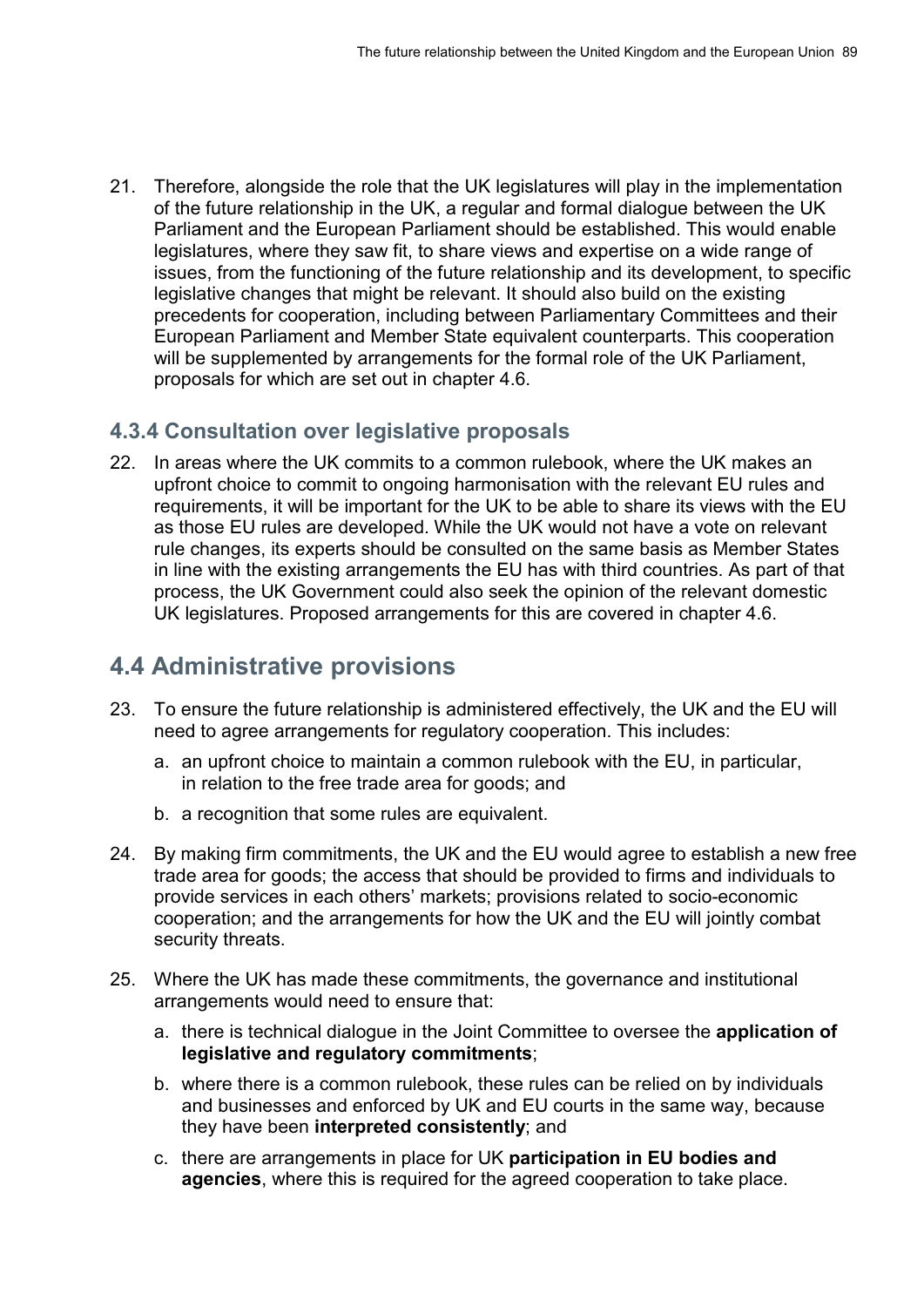26. Resource and administrative commitments would be necessary to ensure that the governance arrangements in the future relationship are robust enough to support the breadth of cooperation that would be in the interests of the UK and the EU. This will ensure that the rights of both parties are properly protected over time.

#### **4.4.1 Application of legislative and regulatory commitments**

- 27. There should be a clear process to manage the regulatory and legislative changes that result from the commitments in the future relationship between the UK and the EU. This would differ between rule changes that relate to different elements of cooperation, but would follow the same sequence of steps.
- 28. First, the UK and the EU would notify each other through the Joint Committee of any proposed and adopted legislative proposals, where these were related to specific commitments in the future relationship. Either the UK or the EU could request an initial discussion in the Joint Committee if this were necessary.
- 29. Second, the Joint Committee would agree on whether the rule changes were in scope of the future relationship and whether the relevant agreement may need to be updated to reflect this change.
- 30. Third, where changes were in scope, there would be a period of consultation and adaptation in the Joint Committee. This would include a decision between the UK and the EU about whether the relevant rule change should be added to the agreement. There would therefore always be an option for the rule not to be added.
	- a. Where the UK had committed to retain a common rulebook with the EU, the Joint Committee would need to agree on whether the proposed EU rule change should be incorporated into the agreement.
		- i. If the UK and the EU agreed that the change should be adopted, this would be reflected in the relevant agreement, taking into account any necessary adaptations for its functioning in the UK context.
		- ii. If the UK and the EU could not agree, the Joint Committee should consider all other possibilities and endeavour to maintain the functioning of the relevant agreement, including the possibility to recognise the equivalence of legislation. If this was not possible after a defined period and an imbalance was created, proportionate and where possible localised rebalancing measures could be proposed, for instance, requesting financial compensation. Where there was no agreement over these measures, or they were not possible, the relevant part of the future relationship could be suspended.
	- b. Where the UK and the EU had recognised within the future relationship that their rules were equivalent, the Joint Committee would consider whether a proposed new or amended UK rule remained equivalent with the EU's existing rule, or an existing UK rule remained equivalent to a proposed new or amended EU rule. This would not apply to the parties' autonomous equivalence regimes, which would continue to operate outside of any legal agreements between the UK and the EU.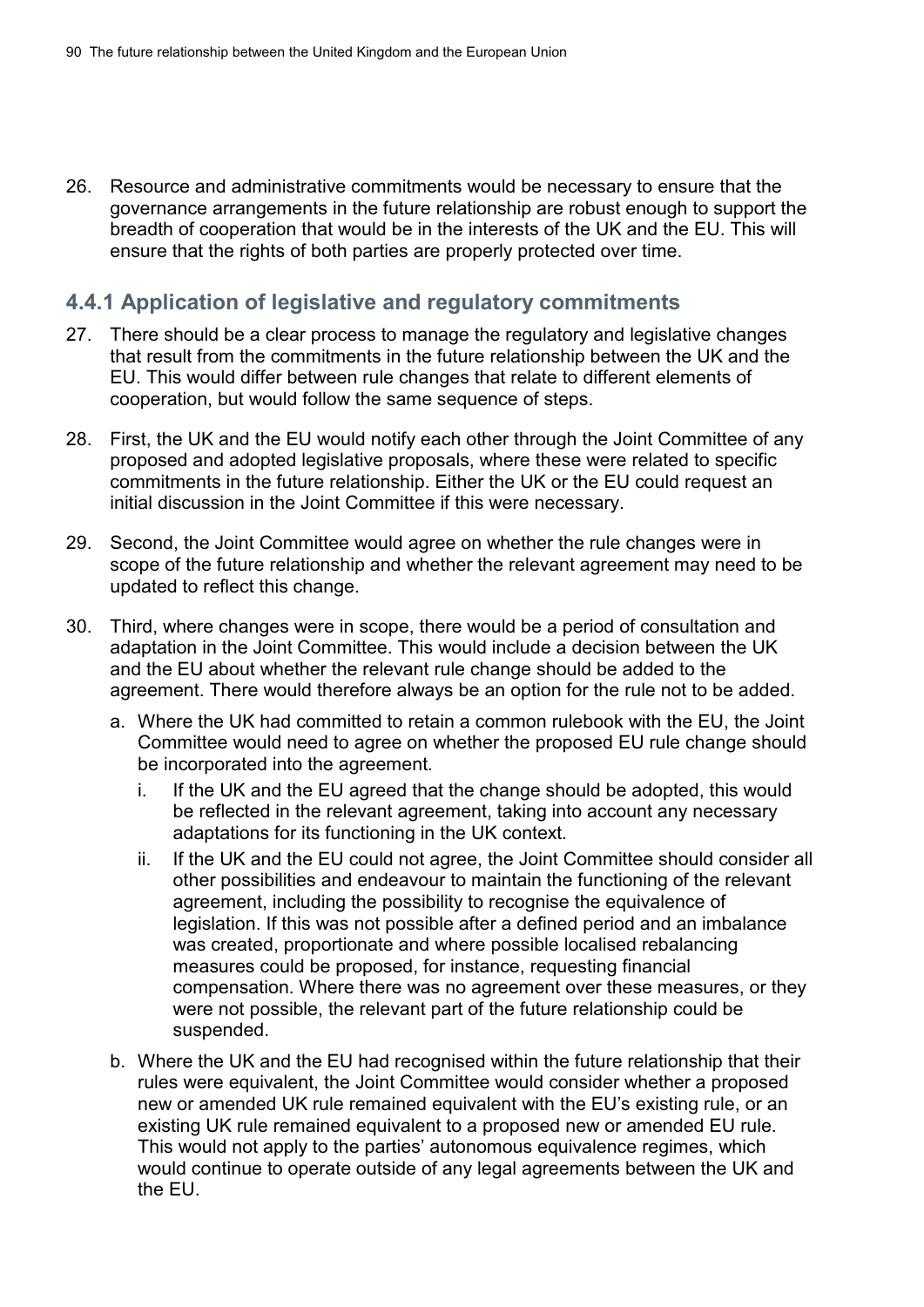- i. If the Joint Committee determined that equivalence was maintained, this would be reflected in the agreements.
- ii. If the Joint Committee determined that the rules were no longer equivalent, the UK could propose an alternative rule to maintain equivalence or the Joint Committee could seek to agree a different solution for maintaining equivalence.
- iii. If the Joint Committee could not agree on equivalence, there should be the option of recourse to independent arbitration for a binding ruling.
- iv. If the UK decided to accept that rules were no longer equivalent, this could create an imbalance, and the EU could propose proportionate and where possible localised rebalancing measures, for instance, requesting financial compensation. Where there was no agreement over these measures, or they were not possible, the relevant part of the future relationship could be suspended.
- 31. Finally, if an agreement had been updated to reflect a rule change, this would become a binding obligation on both parties in international law. The agreed rule changes would also need to be given effect in UK law through domestic legislation. The UK Parliament would scrutinise this legislation in accordance with normal legislative procedure, respecting the principle that a sovereign Parliament has complete control over domestic law. This means that the UK Parliament could decide not to give effect to the change in domestic law, but this would be in the knowledge that it would breach the UK's international obligations, and the EU could raise a dispute and ultimately impose non-compliance measures.
- 32. In deciding whether and how to deal with differences as they arise, the UK would of course be conscious of a number of factors, including its commitments to Northern Ireland.

## **4.4.2 Ensuring consistent interpretation**

- 33. The rights stemming from the future relationship would be enforced in the UK by UK courts and in the EU by EU courts. However, to ensure that businesses and citizens have confidence in the rules and regulations that affect them, there should be consistent interpretation of the agreements in the UK and the EU. So when courts in the UK or the EU interpret provisions of national legislation intended to give effect to the agreements, they could take into account the relevant case law of the courts of the other party. This would continue to respect the independence of the different courts.
- 34. To support this, it will be important for both parties to encourage and facilitate dialogue between the judiciaries of the UK and the EU. The Joint Committee should also keep under review the case law of both the senior courts of the UK and the CJEU, where this was relevant to the interpretation of the agreements. If significant divergences were found between respective courts' interpretation of the agreements, the Joint Committee could be empowered to act to preserve the consistent interpretation of the agreements.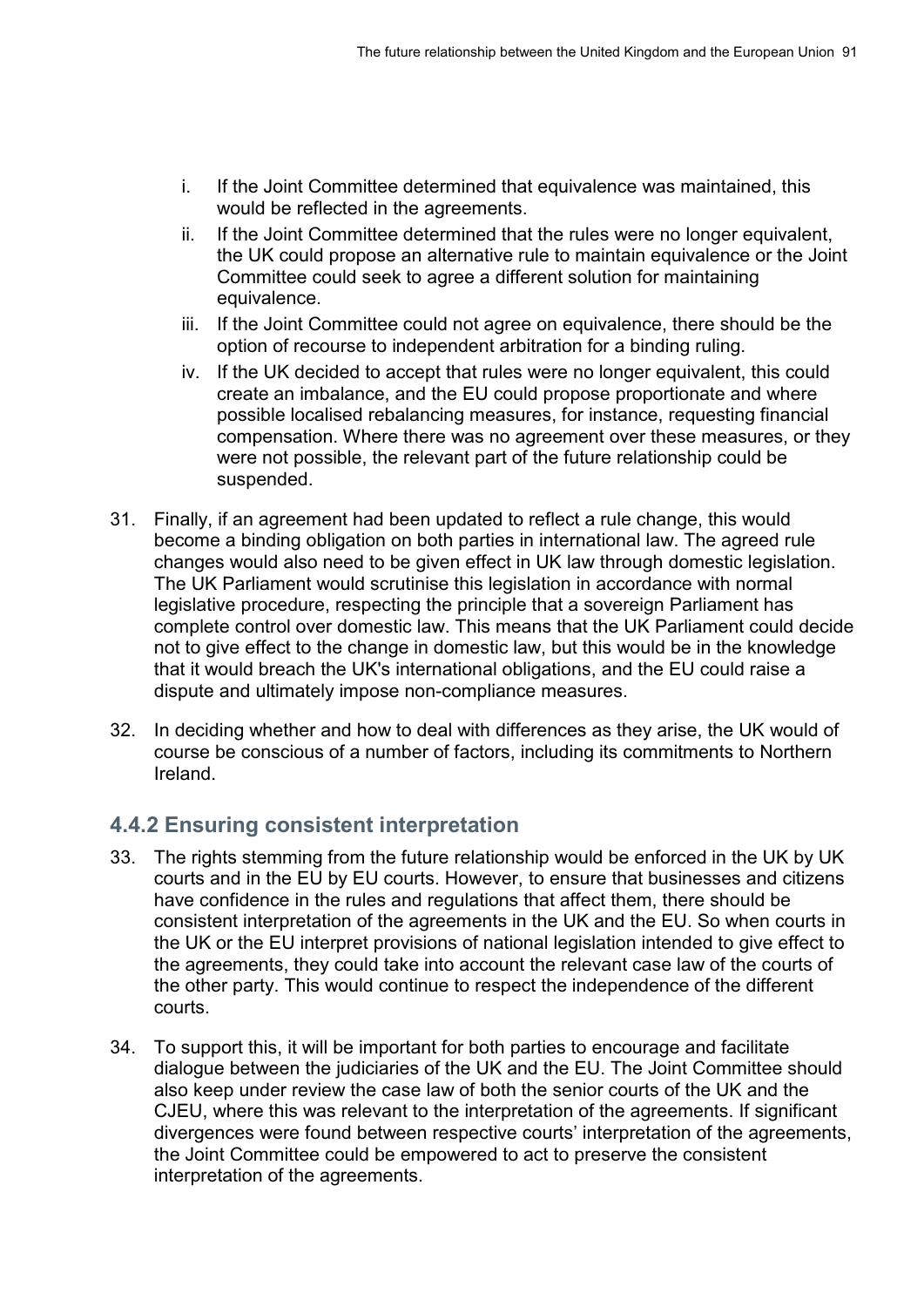35. Where the UK had agreed to retain a common rulebook with the EU, the UK would commit by treaty that its courts would pay due regard to CJEU case law, insofar as this was relevant to the matter before them. UK courts would not, however, be able to make preliminary references to the CJEU. Once the UK has left the EU, such references would no longer be appropriate or necessary. This would not affect consistent interpretation of a common rulebook, which would be delivered through the commitment to pay due regard to case law. The proposal for a common rulebook relates to areas of EU law where there is already a body of case law stretching back for decades.

# **4.4.3 Participation in bodies and agencies**

- 36. To fulfil the aims set out in this paper across the economic and security partnerships, the UK should continue to participate in certain EU bodies and agencies. UK participation would be important for different reasons, but could relate to enabling mutual recognition of standards, sharing essential expertise and personnel, and exchanging data and information.
- 37. The nature and structure of the UK's participation will vary depending on the EU body or agency in question. In some cases, there may be an appropriate precedent for third country involvement, as in the case of Switzerland's participation in the European Aviation Safety Agency (EASA). In other cases, such as the European Medicines Agency (EMA) and Europol, the future relationship should go beyond existing third country provisions, in line with the depth and breadth of the proposed relationship.
- 38. Where the UK participated in EU bodies or agencies, this would involve a number of commitments. First, it may be appropriate for the UK to make a financial contribution, the form and structure of which would depend on the type of working relationship agreed. Second, the UK would respect the rules under which those bodies or agencies operated. Third, the UK would respect the remit of the CJEU such that if there was a challenge to a decision made by an agency that affected the UK, this could be resolved by the CJEU, noting that this would not involve giving the CJEU jurisdiction over the UK.

# **4.5 Resolving disputes**

39. The institutional framework should prevent disputes arising but in the unlikely event that they did, it should be designed in a way that facilitates dialogue. But where international agreements include binding commitments on the parties, it is important that they include provisions to ensure that formal disputes over these commitments can be resolved quickly and fairly. To provide as much legal certainty as possible, the future relationship should also outline the potential implications of a party not complying with these commitments. Further, to ensure that both parties can respond to unforeseen shocks, whether economic, social, environmental or security related, the future relationship should include provisions for how the agreements would allow both the UK and the EU to respond.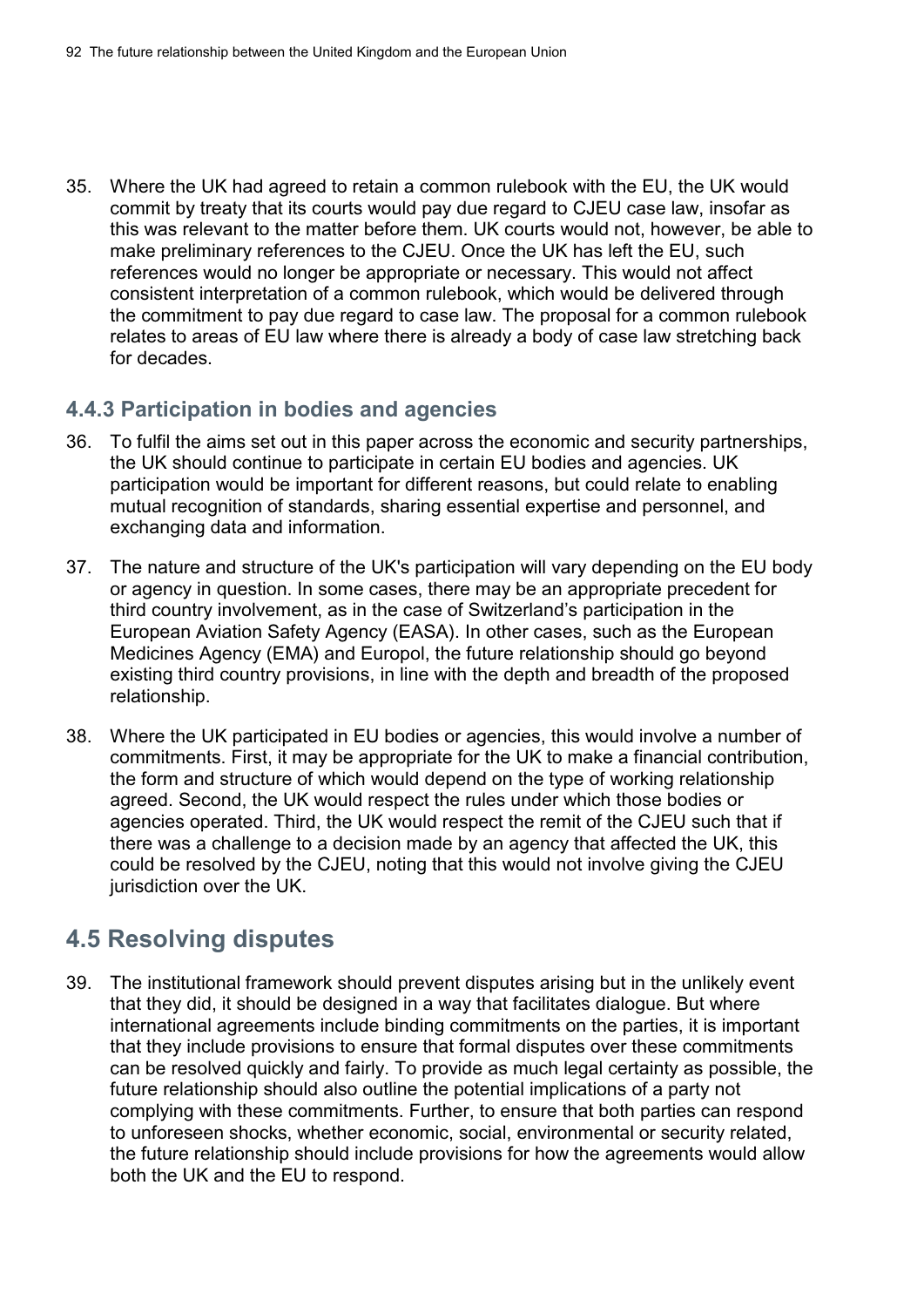# **4.5.1 The mechanisms for resolving disputes**

- 40. The different types of dialogue between leaders and experts should ensure that cooperation is maintained without issues arising. However, in those few circumstances where informal discussions did not resolve a particular issue, a formal dispute would be raised in the Joint Committee.
- 41. Should efforts to resolve a dispute by negotiation fail after a defined period of time, it would make sense in some cases for either party to have the option of referring the issue to an independent arbitration panel, which would include members from both parties. In some instances, the arbitration panel might include specialist expertise such as where a dispute required detailed sectoral knowledge. This would ensure that there was fair, prompt and independent resolution, with the decision of the panel binding on the parties. The merits of whether this should be an option should be assessed on a case by case basis across different forms of cooperation.
- 42. Where the UK and the EU had agreed to retain a common rulebook, it is possible that a dispute could relate to whether these rules had been interpreted correctly. The UK recognises that only the CJEU can bind the EU on the interpretation of EU law, and therefore in these instances, there should be the option for a referral to the CJEU for an interpretation, either by mutual consent from the Joint Committee, or from the arbitration panel. The CJEU would only have a role in relation to the interpretation of those EU rules to which the UK had agreed to adhere as a matter of international law. The Joint Committee or arbitration panel would have to resolve the dispute in a way that was consistent with this interpretation. This would respect the principle that the court of one party cannot resolve disputes between the two.
- 43. This process would be separate to other routes the parties might have for resolving disputes in other international agreements. For instance, the parties could choose whether to raise a dispute through the WTO, where relevant, or through the process set out above.

## **4.5.2 Dealing with non-compliance**

- 44. Once an agreement is reached between the UK and the EU on the shape of the future relationship, there is no reason to expect that either party will break the commitments the UK and the EU have made to each other. However, as is normal in international agreements, the UK and the EU will still need to agree on what should happen if one party is in breach of the agreements. Of course in parts of the future relationship where the UK does not make binding commitments, non-compliance would not be relevant.
- 45. There are two main scenarios where non-compliance might happen. First, if a dispute was not resolved by the Joint Committee within a defined period of time and the agreement did not provide the option for the dispute to be passed to independent arbitration. Second, if either the UK or the EU considered that the other party had not complied with a decision made by the Joint Committee or arbitration panel within a reasonable period of time.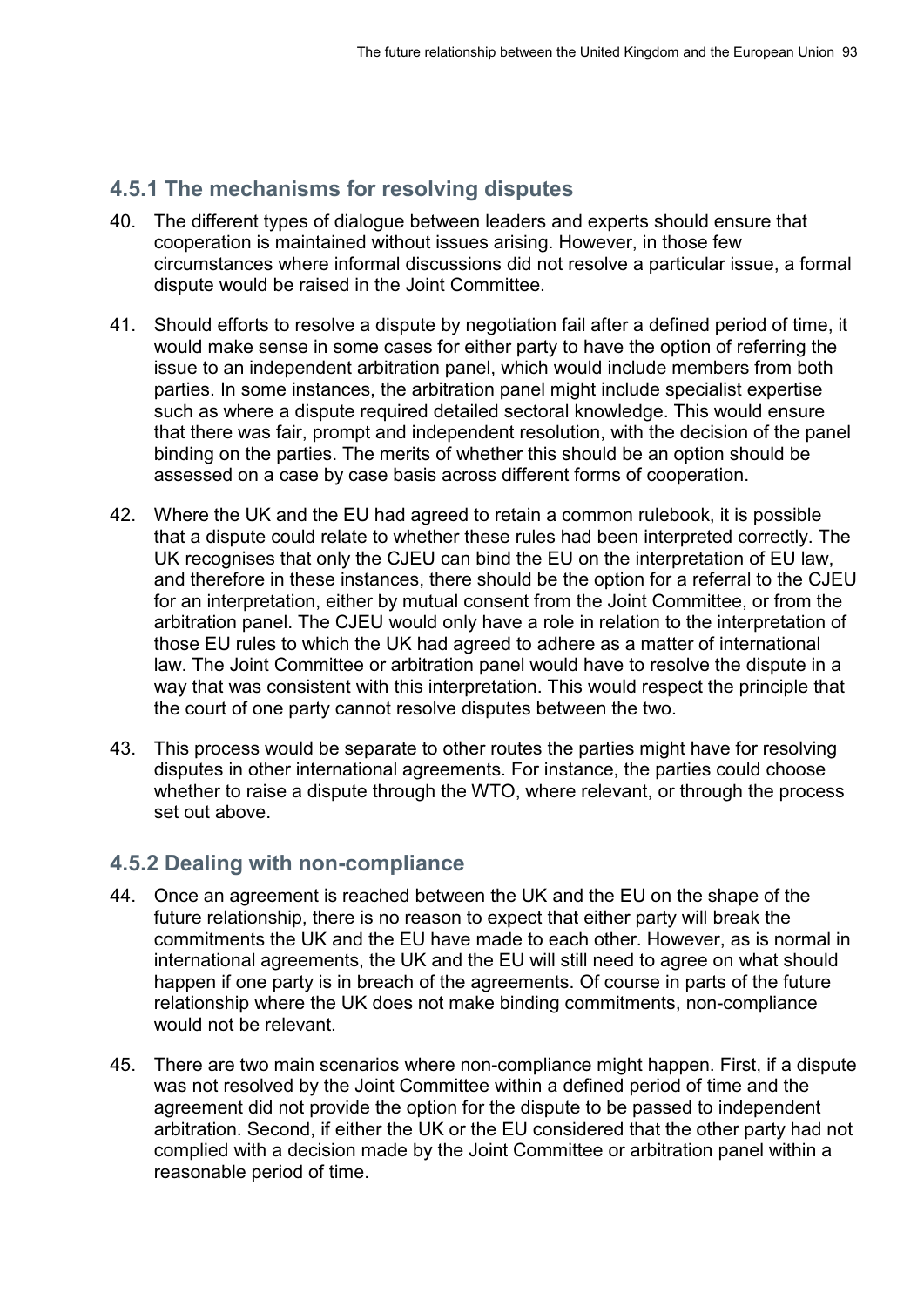- 46. In either of these situations, the complaining party should be able to take measures to mitigate any harm caused by the breach. To ensure that they are fair, and do not unnecessarily disrupt cooperation, these measures should be:
	- a. proportionate to the scale of the breach;
	- b. temporary, and only in effect for, or related to, the period of non-compliance; and
	- c. localised to the extent possible to the area of the future relationship that the dispute concerned.
- 47. The type of measures that could be imposed for different sorts of breaches would be technical, but could include financial penalties or suspension of specific obligations. The proportionality and duration of such temporary measures should be subject to challenge through independent arbitration. If the offending party failed to comply with the finding of the independent arbitration panel, the only option available to the complaining party would be to suspend parts of the future relationship on a temporary basis. This should only be considered as a last resort.
- 48. The parties should commit to give priority to those measures which cause the least damage to the functioning of the future relationship, as this would be in the interests of citizens and businesses across the UK and the EU.
- 49. By way of example, the US has included financial compensation in eleven free trade agreements, including US-Australia, and the EEA Agreement has a provision for suspension. Consideration should also be given to whether defined consequences could be included within the agreements, such as predetermined reductions in market access where the UK relied on a provision in the agreements allowing it not to apply every aspect of EU rules.

#### **4.5.3 Safeguarding against shocks**

- 50. The UK and the EU are expected to maintain the commitments that they make in the future relationship. However, there may be times where unexpected events mean that the parties need to respond quickly, and with provisions that would otherwise be in breach of the agreements. This would apply in circumstances of significant economic, societal or environmental difficulties.
- 51. It will be important for the future relationship to recognise that in these circumstances, there should be provision for temporary action to be taken, without breaching the relevant agreement. But to ensure that the future relationship is still fair, if the action resulted in one party gaining an undue competitive advantage, the other party would have the right to take steps to rebalance the agreement. Any measures would be subject to challenge through independent arbitration.

# **4.6 Accountability at home**

52. A core objective of the institutional provisions set out in this section is to ensure that there is accountability. The role of the UK Parliament and the devolved legislatures is integral to this process. This section sets out how such accountability will be assured.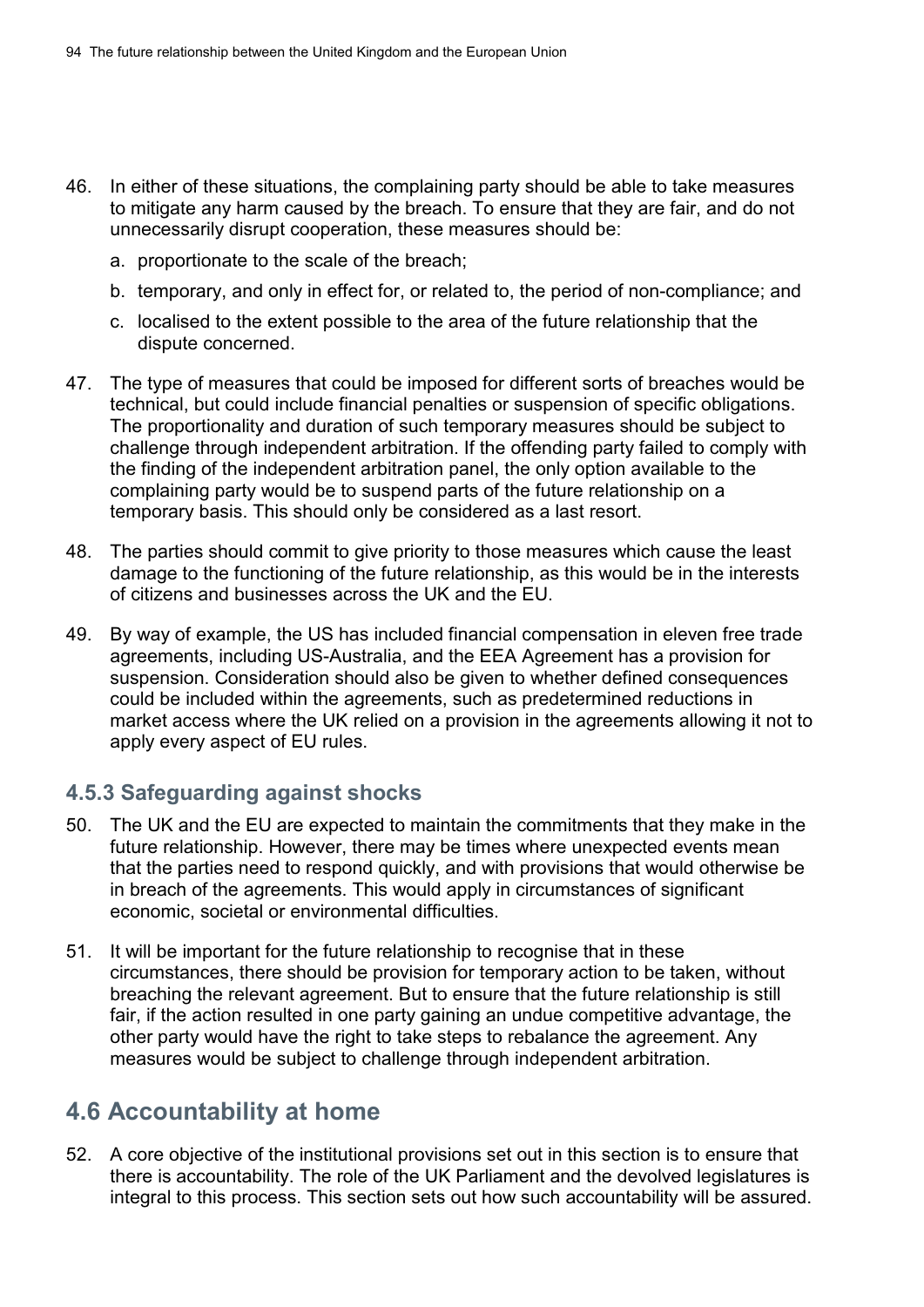- 53. First, the agreements that the UK will conclude with the EU will require domestic legislation to give them effect in the UK. The UK Parliament will need therefore to consent to the proposals, including for a common rulebook in specific areas.
- 54. Second, where these proposals relate to ongoing cooperation between the UK and the EU, the UK Parliament would also have a role in overseeing and scrutinising any legislative proposals. In areas where the UK had committed to maintain a common rulebook with the EU, the UK Parliament's role in the proposed system would work as follows.
	- a. Notification: if the EU proposed a change to the rules related to the agreements, the UK would be notified through the Joint Committee and the UK Government would inform the UK Parliament.
	- b. Scope: in determining whether the rule change was in scope of the agreements in the Joint Committee, the UK Parliament would have the opportunity to provide the Government with its opinion.
	- c. Consultation and adaptation: there would be a decision in the Joint Committee about whether to add a rule change to the relevant agreement, and whether technical adaptations were required for the UK context. There would be a process for the UK Parliament to be consulted.
	- d. Legislation: following consultation and adaptation, if the Joint Committee had agreed to adopt a rule change into the relevant annex of the agreement, the UK Parliament would be notified with an explanatory memorandum ahead of any domestic legislative proposals coming forward. The UK Parliament would then scrutinise any legislation to bring the proposals into UK law. As would be its right, the UK Parliament could ultimately decide not to pass the legislation, but it would be in the knowledge that there would be consequences from breaking the UK's international obligations, as there would be for any international treaty, potentially for market access, border frictions or security cooperation.
- 55. The UK Government will work with the UK Parliament to ensure that both Houses have the mechanisms they need to properly scrutinise proposed changes to UK law, whether to primary or secondary legislation. The Government has already demonstrated during the passage of the EU (Withdrawal) Bill that it will actively engage with suggestions from both Houses about the oversight of secondary legislation, adapting scrutiny arrangements as appropriate, and recognising the quality and expertise in the existing scrutiny structures in the Commons and the Lords.
- 56. Some changes to common rules will be within devolved competence. In those circumstances, there will also be a role for the devolved administrations and legislatures in shaping the UK Government's position ahead of discussions in the Joint Committee, and in ensuring that changes to common rules are reflected in law across the UK. The UK Government will work with the devolved administrations to ensure that processes are put into place which reflect the devolution settlements and provide for appropriate input from all parts of the UK.
- 57. A similar process would take place in relation to areas where the UK and the EU had agreed that there was equivalence between respective rules.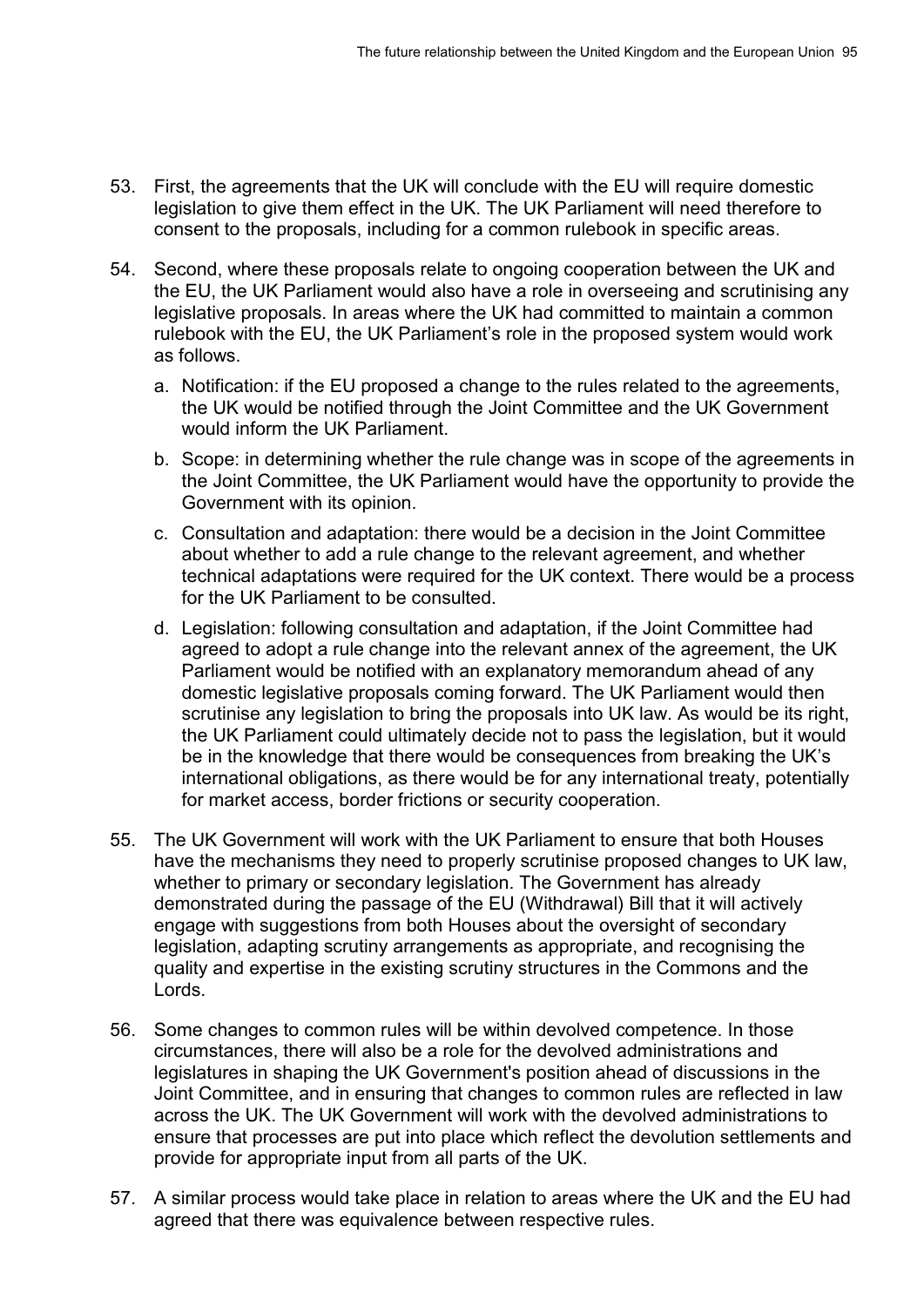- 58. This process should give confidence to people across the UK that wherever the UK had agreed that there should be cooperation with the EU, whether related to the trade or the economic relationship, or law enforcement and criminal justice, this decision would have been taken by elected representatives accountable to the people of the UK.
- 59. This also means that the future relationship would be consistent with the UK's commitment to deliver for the whole UK family, including the devolved administrations, and the Governments of the Overseas Territories and the Crown Dependencies. The future relationship with the EU will have implications for the existing structures of Joint Ministerial Committees being discussed as part of the joint review of Intergovernmental Relations. The UK Government will work with the devolved administrations to ensure that any modifications to the existing arrangements reflect the new relationship between the UK and the EU. The UK Government will continue to engage with the Governments of the Crown Dependencies and Overseas Territories through the Joint Ministerial Councils and the Chief Ministers' Quarterly.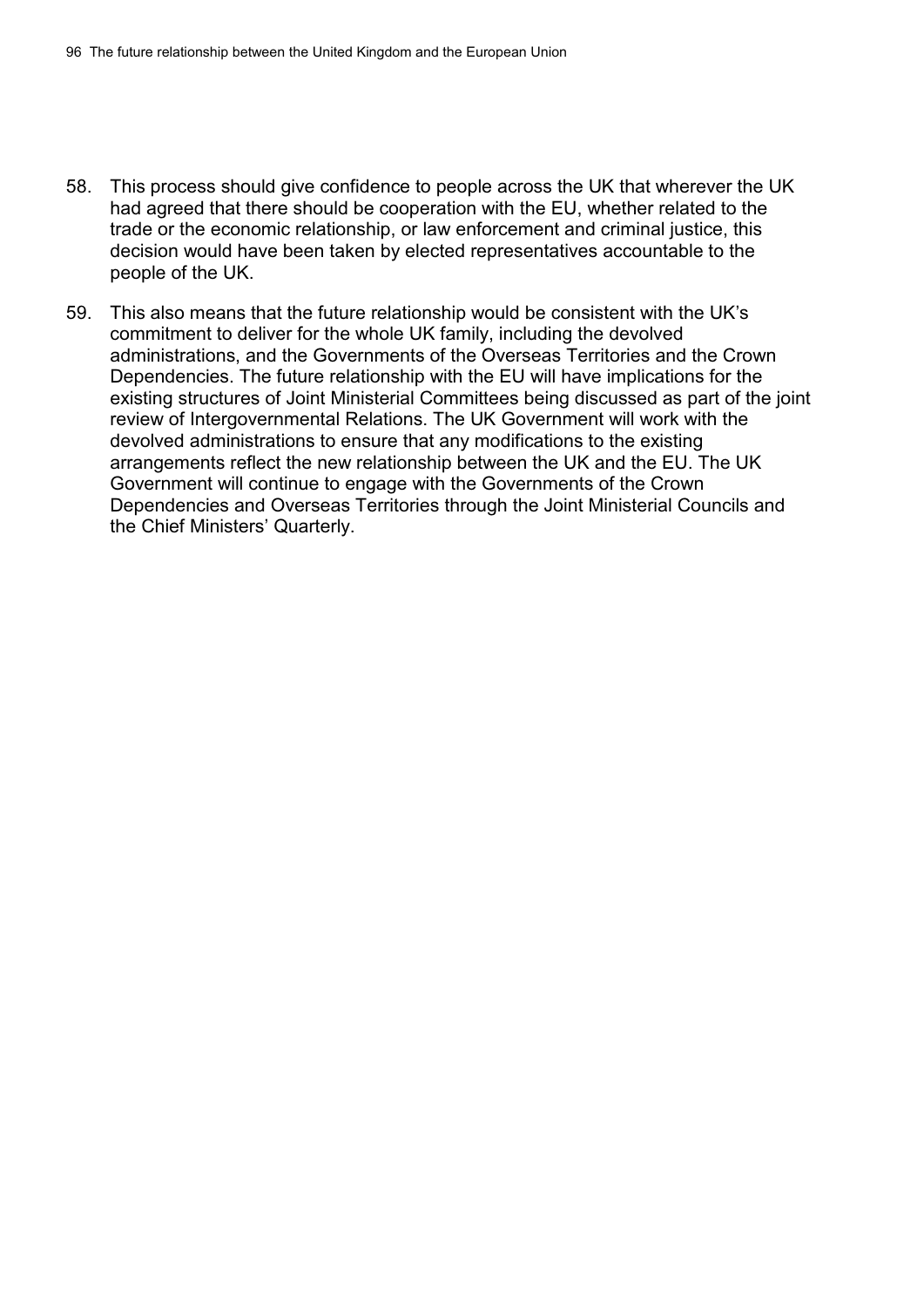# Conclusion and next steps

# **Conclusion**

- 1. This White Paper has set out the UK's proposal for a principled and practical Brexit, following the decision of the people of the UK to leave the EU. The Government believes that this proposal is the right one for both sides, striking a new balance of rights and obligations.
- 2. Taken together, the package presented in this White Paper would:
	- a. deliver for the economy, preserving frictionless trade at the border for goods and making sure that the UK is best placed to capitalise on the industries of the future in line with the modern Industrial Strategy, striking new trade deals with old friends and new allies;
	- b. meet the needs of communities, ending free movement, taking the UK out of the Common Agricultural Policy and the Common Fisheries Policy, and supporting regeneration through the Shared Prosperity Fund, while preserving vital cooperation to tackle crime and terrorism;
	- c. protect the union, avoiding the need for any hard border between Northern Ireland and Ireland, preserving the constitutional and economic integrity of the UK, and meeting the needs of the wider UK family, including the Crown Dependencies and the Overseas Territories;
	- d. strengthen the UK's democracy, returning accountability to the elected representatives who make the UK's laws in London, Edinburgh, Cardiff and Belfast, and ending the jurisdiction of the CJEU in the UK; and
	- e. support the UK's stepping out into the world, asserting a fully independent foreign policy and working alongside the EU to promote and protect shared European values.
- 3. In short, this is a Brexit which will deliver in full on the democratic decision of the people of the UK, and work for the whole country.

# **Next steps**

- 4. On the basis of the proposal set out in this White Paper, the UK's negotiating team will now engage with the EU's at pace, in order to conclude the Article 50 negotiations this autumn. This means finalising both the Withdrawal Agreement and the framework for the future relationship (the 'Future Framework').
- 5. The UK and the EU have been clear that the Withdrawal Agreement and the Future Framework form a package. Article 50 sets out that the terms of the UK's withdrawal from the EU must be agreed taking account of the framework for the future relationship, and the EU's guidelines of March 2018 confirmed that, in line with Article 50, this political declaration will accompany and be referred to in the Withdrawal Agreement. The UK and the EU have also been clear that 'nothing is agreed until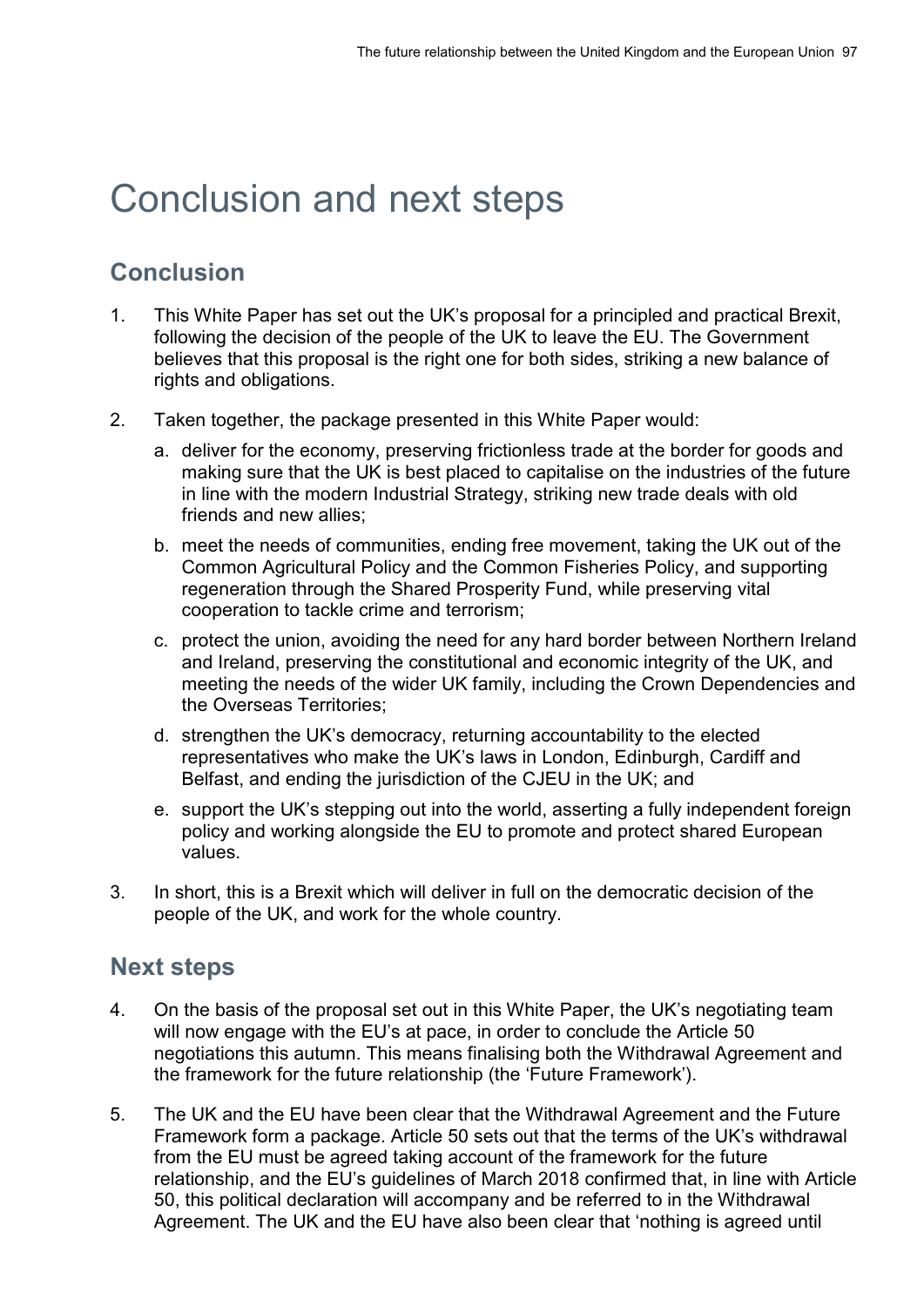everything is agreed' meaning that neither document can be considered final until this is true of both.

- 6. Once the UK and the EU have reached agreement on the Withdrawal Agreement and the Future Framework, under the terms of the European Union (Withdrawal) Act 2018, there will be a debate in both Houses of the UK Parliament. If the House of Commons supports a resolution to approve the Withdrawal Agreement and the Future Framework, the Government will bring forward the Withdrawal Agreement and Implementation Bill to give the Withdrawal Agreement legal effect in the UK. In the EU, the European Parliament must give its consent to the conclusion of the Withdrawal Agreement. The UK and the EU have a shared ambition to agree both documents by October in order to give sufficient time for their respective Parliaments to give their approval before the UK leaves the EU on 29 March 2019.
- 7. Recognising that the EU is only able legally to conclude agreements giving effect to the future relationship once the UK has left the EU in March 2019, the Withdrawal Agreement should include an explicit commitment by both parties to finalise these legal agreements as soon as possible in accordance with the parameters set out in the Future Framework, in order to achieve a smooth transition out of the implementation period and into the future relationship.